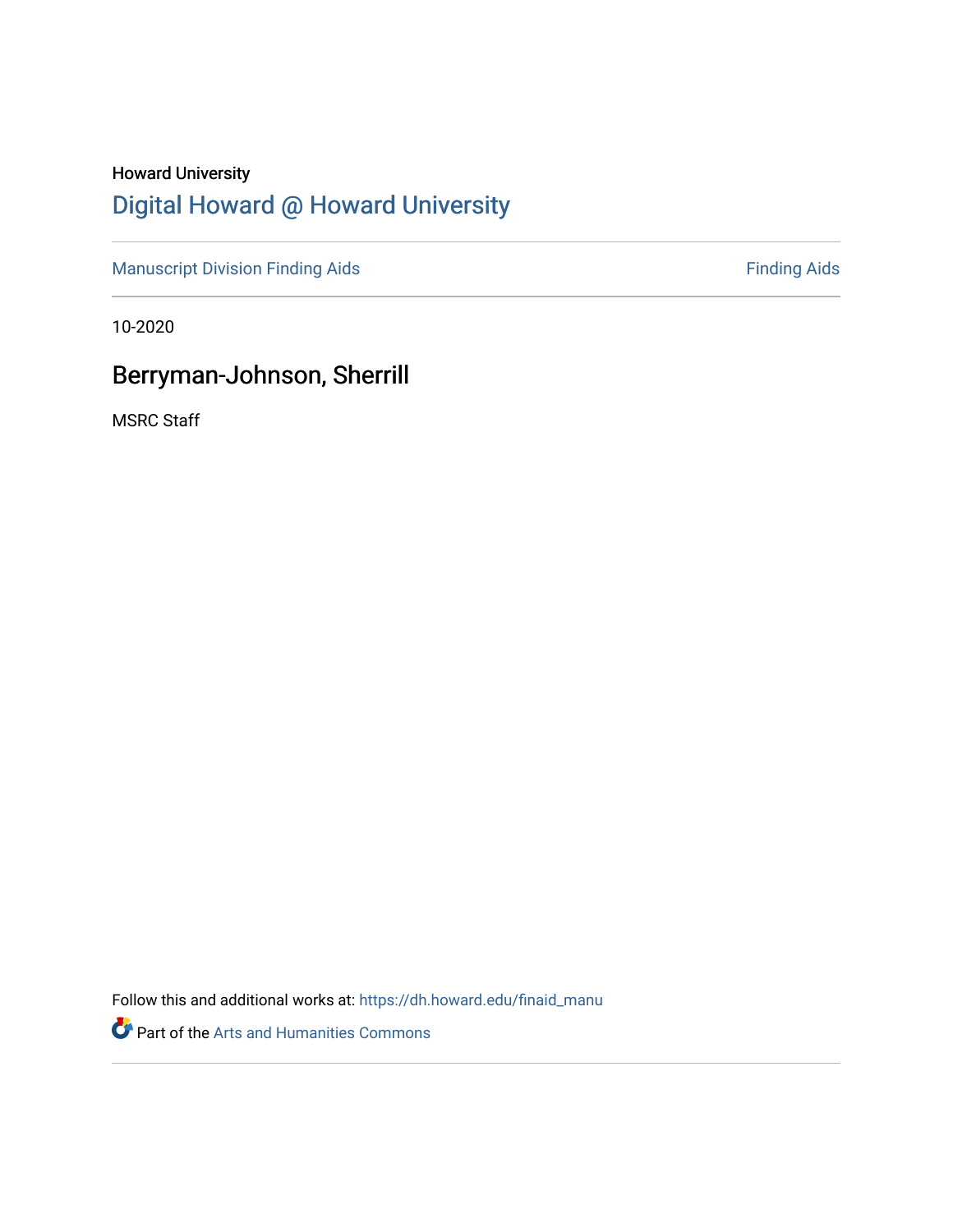Sherrill Berryman Johnson Papers Collection 257-1 to 257-115



Prepared by: Lela J. Sewell-Williams June 2017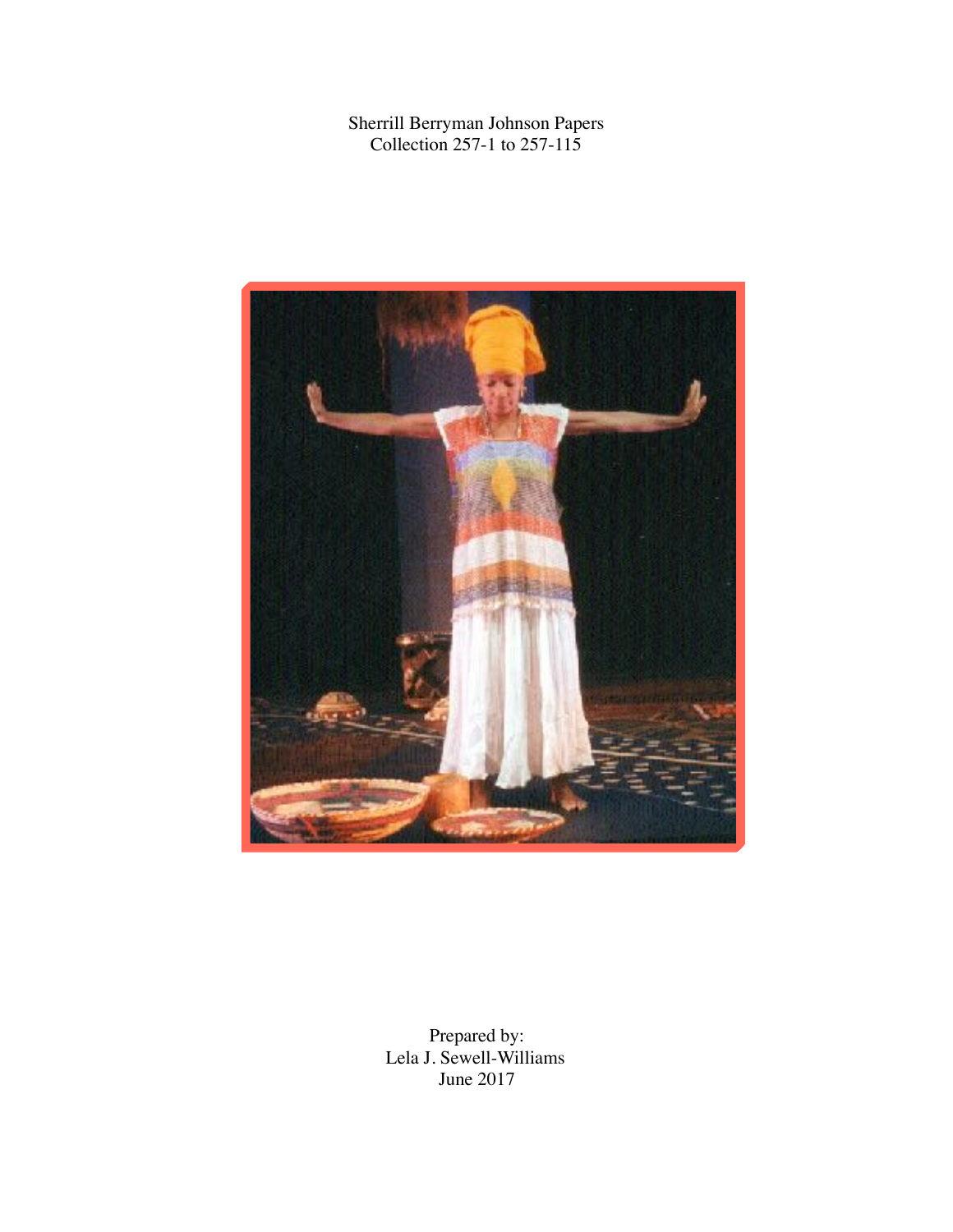#### **Scope Note**

The papers of Dr. Sherrill Berryman Johnson (1947-2010), reflect a legacy of outstanding achievements and accomplishments related to her work as a dancer, choreographer, college professor, scholar, activist and writer. The collection spans from 1938 to 2014, and measures 118 cubic feet. The bulk of the papers covers the period from 1962-2010. In 2010, Moorland Spingarn Research Center acquired the collection from the estate of the late Dr. Sherrill Berryman Johnson. The papers primarily consist of documents relating to her educational career, inclusive of materials from her graduate studies as well as her extensive professional pursuits as a college professor and Coordinator of the Howard University Dance Major Program, Department of Theatre Arts for over 25 years. The collection also includes materials relating to Johnson's scholarly research conducted nationally and internationally. In the Fellowship/Scholar series is her research as the first Fulbright Scholar to conduct fieldwork on the secular/nonsecular Jamaican dance, Dinki- Mini. She did this in 1986-1987 at the University of the West Indies, under the guidance of Professor Rex Nettleford, who specialized in roots and retention of African Americans in the African and Caribbean Cultural Continuum. Materials related to this research are also housed in the Photograph and Audio/Visual Series. The collection also contains Johnson's writings, which range from articles to journal entries, the foremost being the printed editions of the book she co-authored entitled *Dance for the Older Adult.* The collection records Johnson's active involvement in various professional organizations, including Cósan Arts Institute, Inc.; the International Association of Blacks in Dance (Chairperson/Member); Dance Africa (Advisory Council), Kankouran West African Dance Company (Board Member), Association of Dance History Scholars; DC Community Humanities Council (Advisory Board), and many others. This collection also contains family papers, including, her mother Attorney Matilene Spencer Berryman (oceanographer, college professor and administrator in marine and environmental science as well as an attorney) and sister D'Michelle Berryman (engineer, attorney and creative writer). Attorney Matilene Spencer Berryman's collection is held separately in the Manuscripts Division of Moorland Spingarn Research Center.

Johnson was born in Washington, D.C, the eldest of the two daughters from the union of Samuel T. and Matilene Berryman. Johnson's success and drive to excel can be credited to the phenomenal example set by her mother, Attorney Matilene Spencer Berryman, who also taught oceanography from 1963-68 to U.S. naval officers. Johnson's accomplishments in dance and cultural activism/preservation were demonstrated throughout her career.

Documented in the Teaching Material Series are records relating to Johnson's expansive teaching career. For instance, early in her career, while teaching in the D.C. Public School System, she developed curricula for Dance History/Third World studies, and later coordinated the John Henrik Clark Program through the Superintendent's Academy for the Arts and Humanities (1989-91). In 1982, Johnson transitioned into higher education where she would remain until her passing. Her career at Howard University was dynamic and diverse. As reflected in the Department of Physical Education sub-series, Johnson was hired as a professor where she continued the holistic approach of using dance training to enrich the educational experience. Her years in that department served as a vehicle for the development of the Bachelor of Fine Arts in Dance, the seed for which was sown in 1991, when a major arts residency was established by a grant from the Lila Wallace Readers Digest Arts Partners Program. It provided \$121,300 for the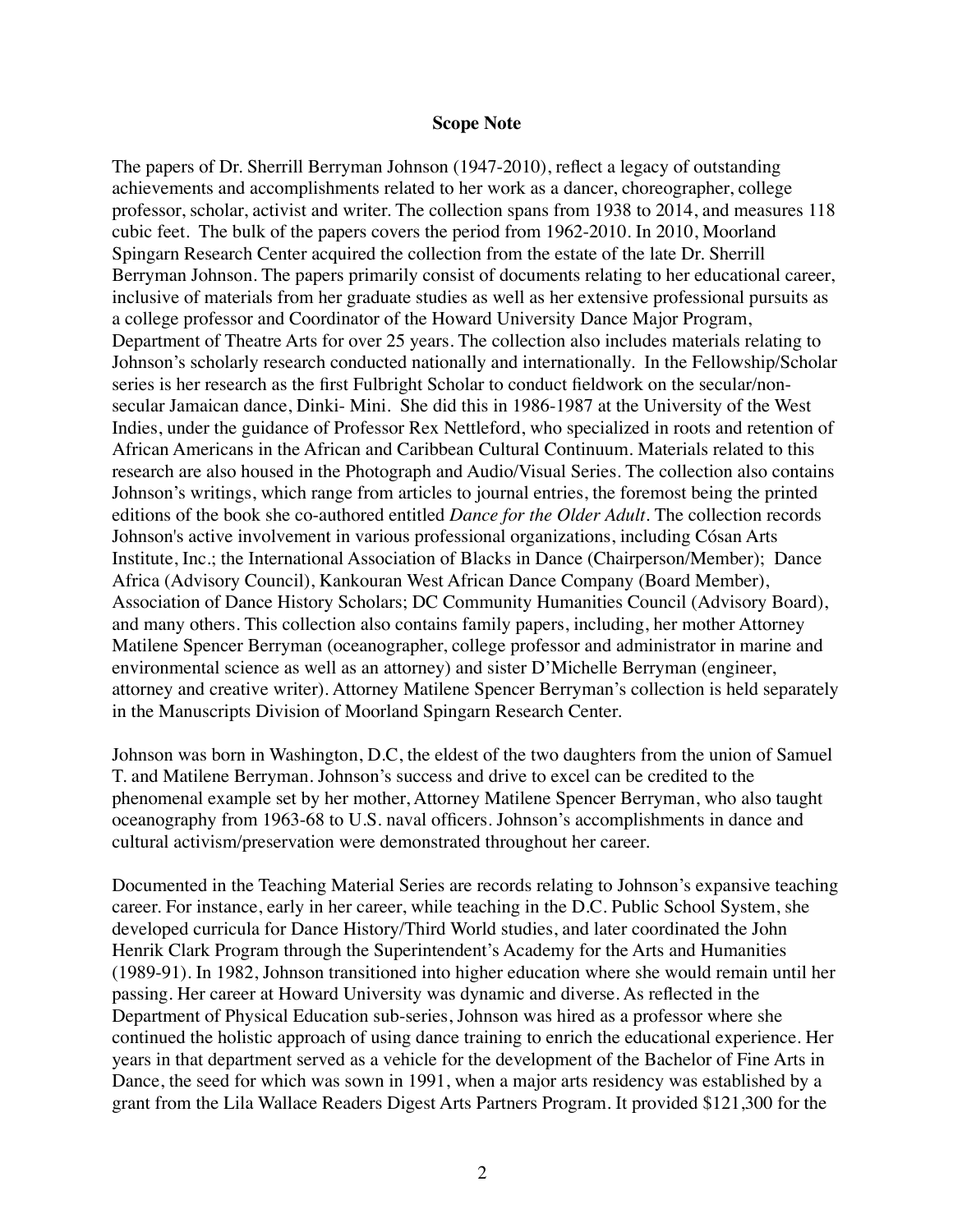Howard University Pearl Primus Arts Residency, with Johnson serving as Project Coordinator (1991-1992). The original video footage of this historic residency is housed in the Audio/Visual Series. In the Department of Physical Education and Howard University Dance Major sub-series are records of the many years of coordinated master dance classes by legendary artists, including but not limited to: Katherine Dunham, Garth Fagan, Carmen de Lavallade, Professor Rex Nettleford, Eleo Pomare, Talley Beatty, Joan Myers Brown, Ronald K. Brown, Bill T. Jones and KanKouran West African Dance Company. The Primus residency served as a catalyst for the establishment of the Dance Minor, which transferred dance courses from the Department of Physical Education to the College of Fine Arts, Department of Theatre Arts. As a result, in 1993, the Howard University Board of Trustees approved the establishment of the Bachelor of Fine Arts (BFA) in Dance, making Howard University the first HBCU to offer a BFA in dance.

Dr. Johnson continued to build an academically rigorous and unparalleled afrocentric artistic dance program. Material reflecting her extensive interest in international research as well as her grass roots activism can found be found within the Fellowship/Scholarship, Grants and Writing Series. The records within these files contain information which served as a foundation for the diverse dance curriculum. Under her tutelage students studied the classic dance genres of various Ballet, Modern, Jazz and Tap techniques, but through master classes and hands-on international research, the students experienced dances of the African Diaspora (Caribbean, West, East and Southern Africa) as reflected in the records of the Howard University Dance Major Program sub series. From 1996-98, through one of many academic excellence grants earned by Johnson, she applied research conducted in the Caribbean, West and South Africa, co- producing Song of Sangoma, a three-part interdisciplinary performance art in which, "the arts can be used as a "holistic language", a communication between the artists and the audience, creating a sacred space and a metaphorical space where the cosmic and physical world are unified briefly to achieve a greater purpose."

Dr. Johnson's service to humanity and dedication to excellence within the academy enabled her to expose her family, friends, students and community to the intimacy of dance arts as a tool toward identity and progress. Her collection is a rich research resource for those interested in education, cultural research and preservation, dance, choreography and community service.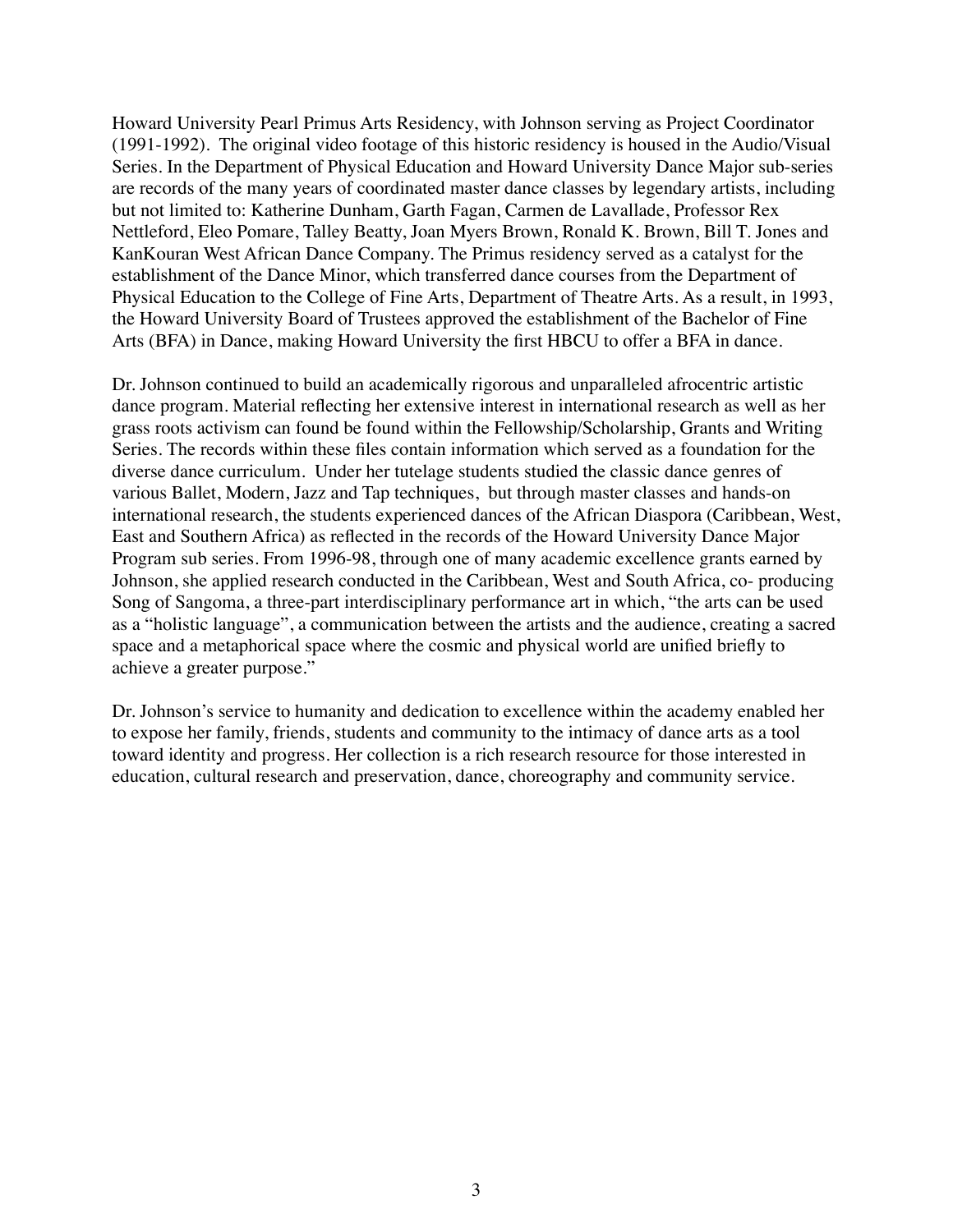| December 5, 1947  | Born the first of two daughters in Washington, D.C. to the late<br>Samuel T.Berryman and Matilene Spencer Berryman                                                 |
|-------------------|--------------------------------------------------------------------------------------------------------------------------------------------------------------------|
| June 14, 1962     | Graduated Taft Junior High School                                                                                                                                  |
| June 17,1965      | <b>Graduated McKinley High School</b>                                                                                                                              |
| May 9, 1970       | Pledged Alpha Kappa Alpha Sorority, Inc. Beta Lambda Chapter<br>of University of the District of Columbia                                                          |
| 1972              | Received Bachelor of Science degree at the University of the<br>District of Columbia English Major, Special Education Minor                                        |
| September 1,1973  | Received Master of Education, University of Massachusetts,<br>Amherst, Special Emphasis in Reading and African Studies                                             |
| July 28, 1975     | Married Harry Roland Miller                                                                                                                                        |
| 1978              | University of Massachusetts Awarded Field Research Fellowship<br>on Education in East Africa- Kenya and Tanzania                                                   |
| December 22, 1978 | Received Master of Fine Arts, American University, Performing<br><b>Arts and Dance</b>                                                                             |
| December 18,1982  | Ph. D from, American University, in Educational Administration.                                                                                                    |
| 1982              | Certified in Katherine Dunham Technique                                                                                                                            |
| 1982-2010         | <b>Howard University Dance Professor</b>                                                                                                                           |
| 1984-1996         | Served on Howard University Wide Cultural Committee                                                                                                                |
| 1984-1996, 2007   | Reviewer and Panelist for the District of Columbia Commission<br>on the Arts and Humanities                                                                        |
| 1986              | Founded Images of Cultural Artistry, Inc.                                                                                                                          |
| 1986-1987         | Receives Fulbright Scholar received \$15,136 to conduct fieldwork<br>on the secular/non-secular dance of Jamaica Dinki Mini                                        |
| 1987              | Honored as The World's Who's Who of Women                                                                                                                          |
| 1988-89           | Co-Author, Dance for the Older Adult                                                                                                                               |
| 1989-91           | Coordinated the John Henrik Clark Program through the<br>Washington D.C. Public School Superintendent's Academy for the<br><b>Arts and Humanities</b>              |
| 1991-92           | Project Coordinator for the Howard University Pearl Primus Arts<br>Residency funded by the Lila Wallace Readers Digest Arts<br>Partners Program received \$121,300 |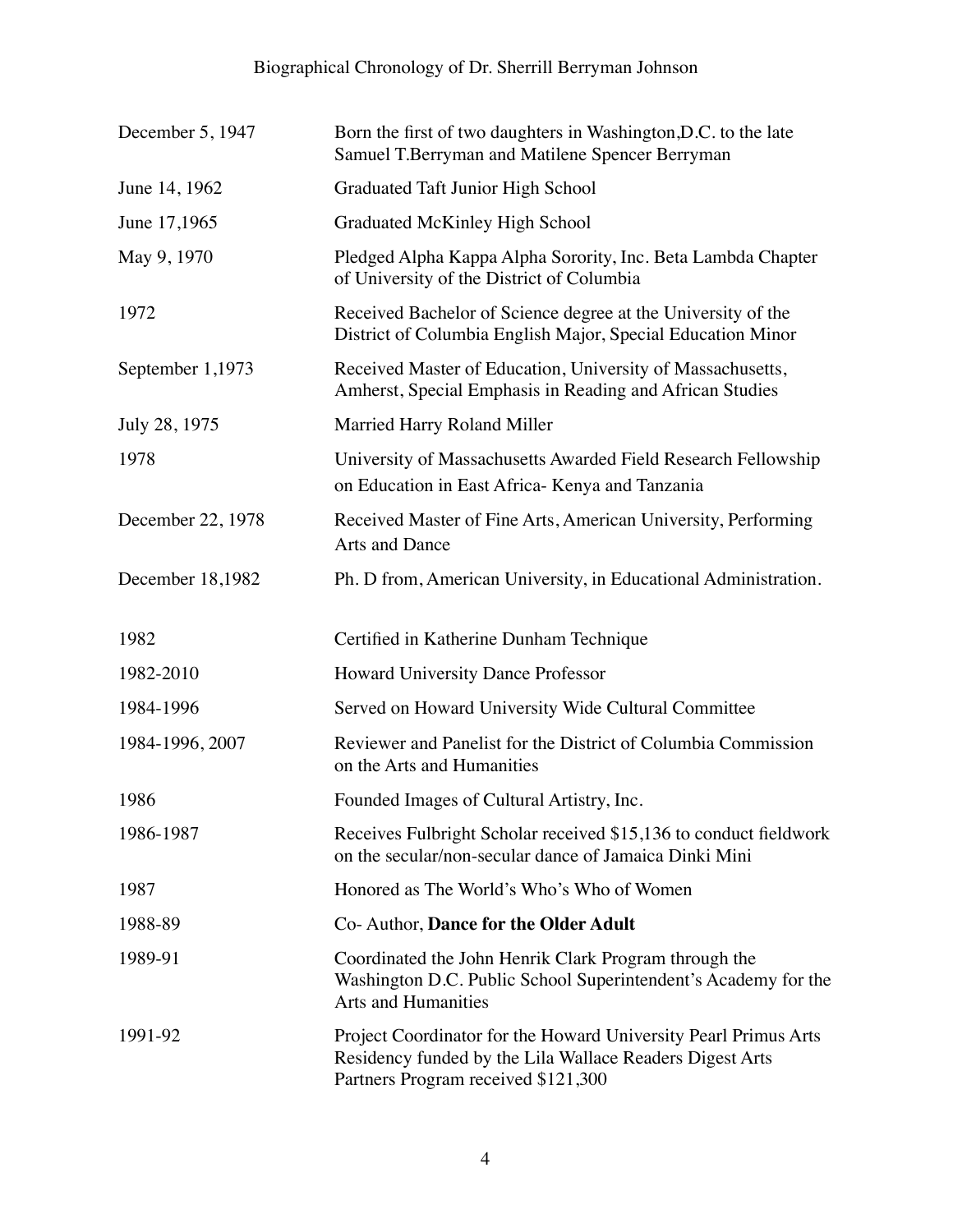# Biographical Chronology of Dr. Sherrill Berryman Johnson

| 1993           | Developed and Lead Howard University Board of Trustees<br>approved establishment of the Bachelor of Fine Arts (BFA) in<br>Dance (First BFA in dance to be offered at an Historically Black)<br>College University                                            |
|----------------|--------------------------------------------------------------------------------------------------------------------------------------------------------------------------------------------------------------------------------------------------------------|
| 1994-2008      | Awarded Howard University Academic Excellence Grants                                                                                                                                                                                                         |
| 1995           | Teacher of the Year Award; National Dance Association                                                                                                                                                                                                        |
| 1996-1998      | Co-Produced with Sybil Roberts Song of Sangoma: The Glass<br>Dove, The Cartography and Tale of the Weaver.                                                                                                                                                   |
| c. 1996        | Johnson marries Ohuahdyah Johnson (Freddy)                                                                                                                                                                                                                   |
| 1998-2001      | <b>Received Merit Awards</b>                                                                                                                                                                                                                                 |
| 1999-2009      | Advisory Council Dance Africa Festival, The Dance Place                                                                                                                                                                                                      |
| 2000-2001      | Alliance International Research for Minority Scholar (AIRMS)<br>Brown University- South African and Zimbabwe                                                                                                                                                 |
| 2001-2002      | Received Tenure with in the College of Arts and Science-<br>Department of Theatre Arts                                                                                                                                                                       |
| 2000-2010      | Chairperson of the International Association of Blacks in Dance                                                                                                                                                                                              |
| 2009           | Worked with artist choreographer, Dianne McIntyre and her<br>production Open the Door, Virginia! Focuses on the aspect of<br>Brown vs. the Board of Education which relates<br>to the significant work of Barbara Johns (cousin to Dr. Berryman<br>Johnson). |
| March 24, 2010 | Berryman Johnson dies, Washington, D.C.                                                                                                                                                                                                                      |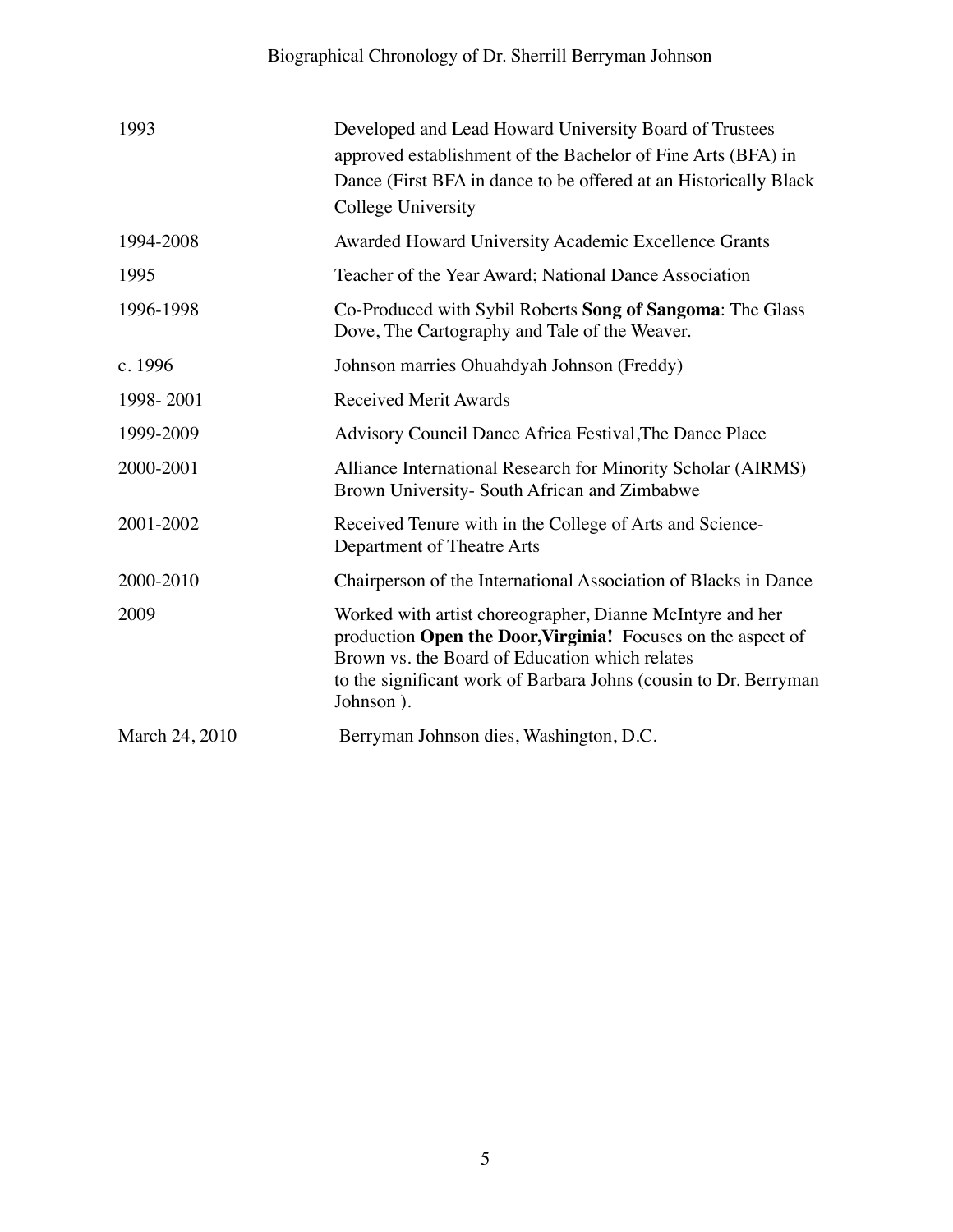| <b>Series A</b><br><b>Box 257-1-6</b>  | <b>Personal Papers</b><br>This series contains material documenting<br>Johnson's personal life and career. Dates range<br>from 1947-2010. The records in this series<br>include biographical information such as<br>university diplomas, obituaries, journals<br>(travel) greeting cards from students,<br>colleagues and friends and family. This series<br>also includes materials relating to Dr.<br>Johnson's family including her first and<br>second husbands, appointment calendars and<br>agendas as well as travel journals. |
|----------------------------------------|---------------------------------------------------------------------------------------------------------------------------------------------------------------------------------------------------------------------------------------------------------------------------------------------------------------------------------------------------------------------------------------------------------------------------------------------------------------------------------------------------------------------------------------|
| <b>Series B</b><br><b>Box 257-6</b>    | <b>Family Papers</b><br>The Family Papers series includes papers<br>primarily documenting the lives of Johnson's<br>mother, sister, father and husband's. These<br>files are divided into four subseries: Matilene<br>Spencer Berryman, Samuel T. Berryman,<br>D'Michelle Berryman, Harry Roland<br>Miller(first husband) Ohvahdyah Johnson<br>(Freddy)(second husband) . Files contain<br>greeting cards, post cards, and a will among<br>other materials.                                                                           |
| <b>Series C</b><br><b>Box 257-7--9</b> | Correspondence<br>This series includes personal and professional<br>correspondence received and generated by<br>Johnson. Although the series is arranged<br>alphabetically, persons of note are listed<br>separately. There is also a one sub series for<br>email communication which are organized<br>chronologically.                                                                                                                                                                                                               |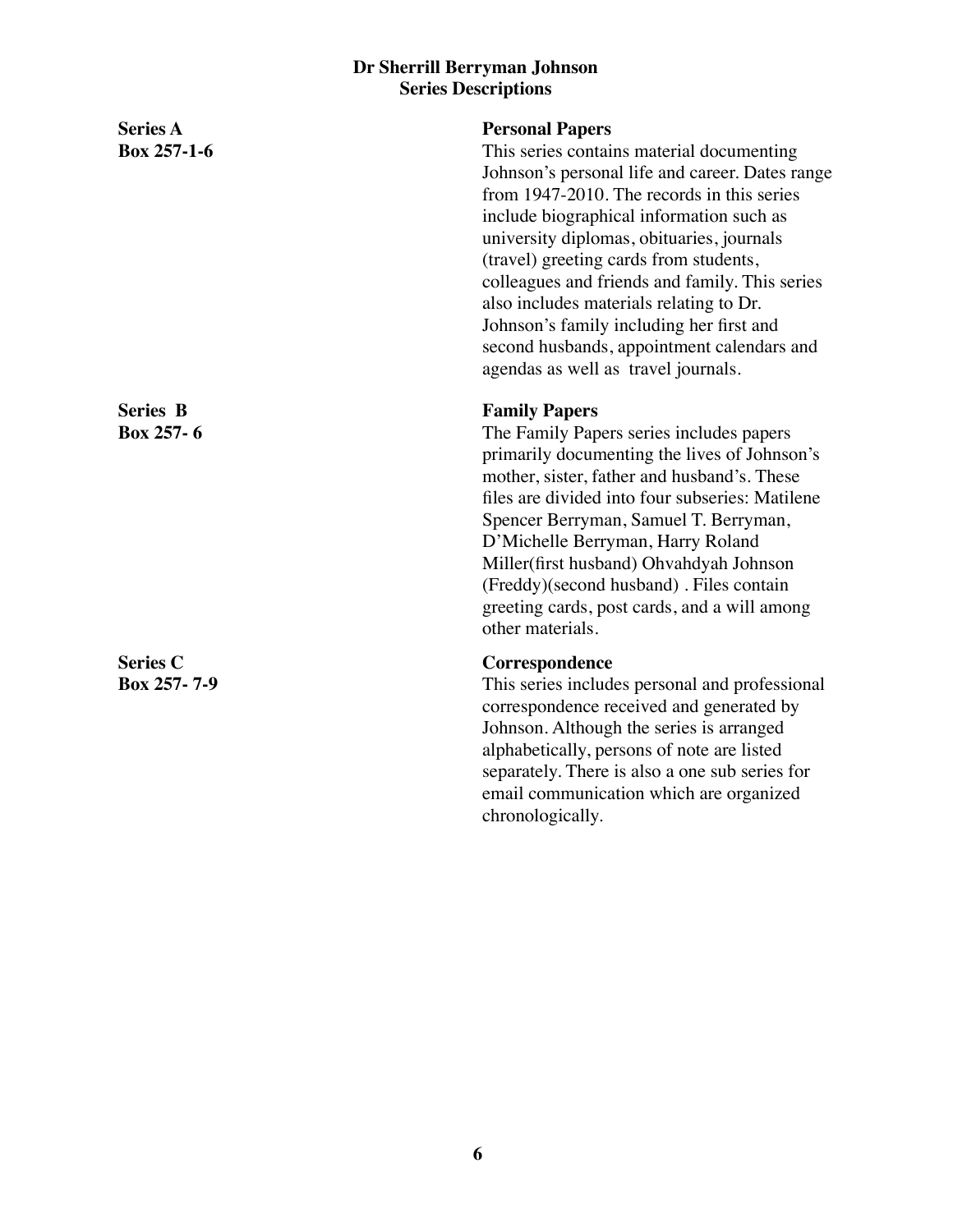**Series D Box 257-10-12**

#### **Education**

This series includes course work, notebooks and assignments completed during Dr. Johnson's matriculation while earning her High School Diploma, Bachelor of Science degree at the University of the District of Columbia (UDC), Teachers College, English Major, Special Education Minor(1972), Master of Education, University of Massachusetts, Amherst, Special Emphasis in Reading and African Studies (1973), Master of Fine Arts, American University, Performing Arts and Dance, (1978), Doctorate of Philosophy, American University, Educational Administration (1982). This series also include materials reflecting continued education workshops such as Katherine Dunham Technique Seminars and Anatomy and Kinesiology courses instructed by Irene Dowd. These files are divided into six subseries: McKinley High School, Hampton University, University of the District of Columbia, University of Massachusetts Amherst, American University, Professional Development (Continuing Education). This series is organized alphabetically and chronology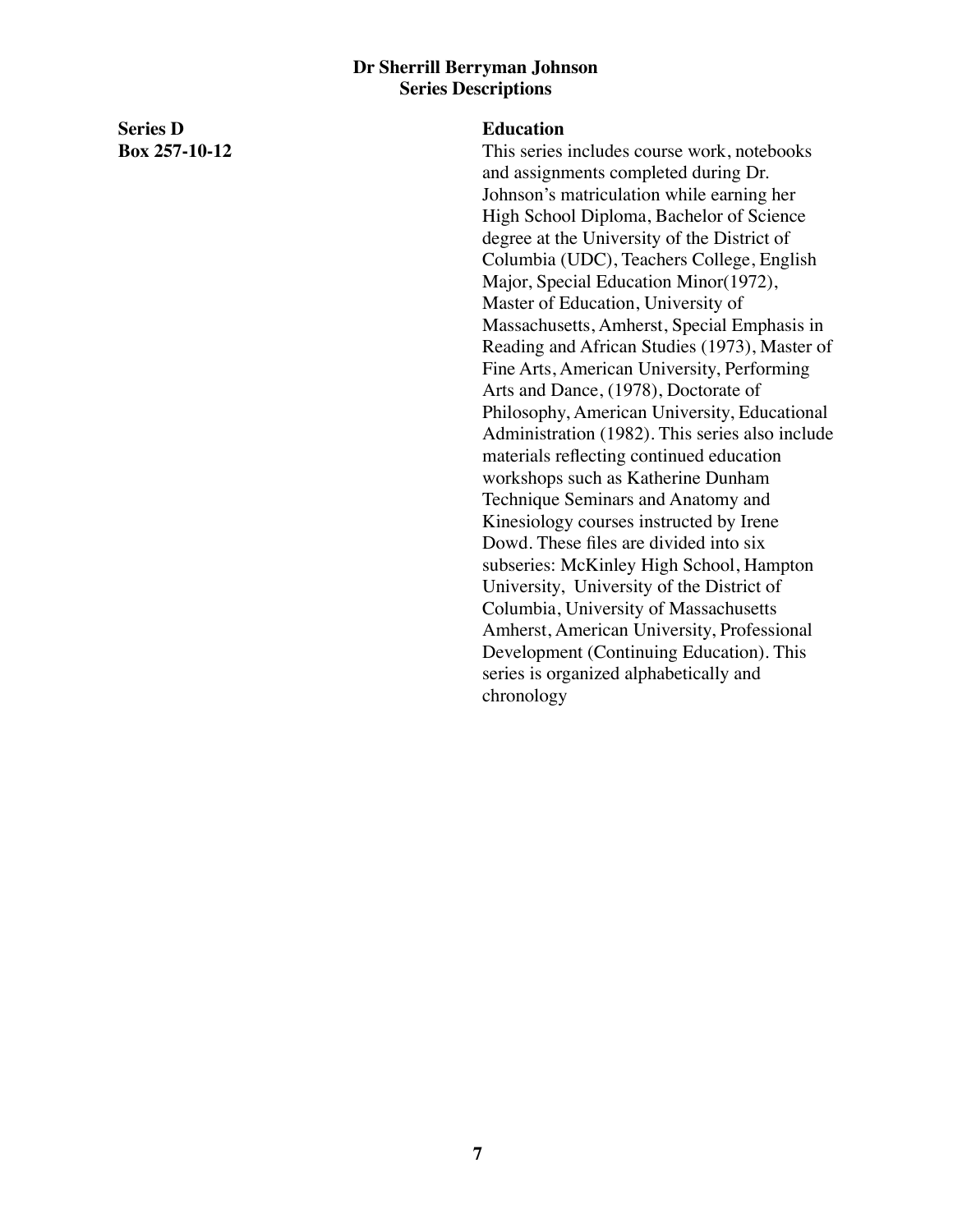**Series E Box 257-13-14**

#### **Fellowship/Scholar**

This series documents early aspects of Dr. Johnson's scholarly research. This series includes three sub series African- Caribbean Institute of Jamaica, Fulbright, International Travel Research. As the receipt of the Fulbright Scholarship Dr. Johnson is placed within the annuals of academic history as the first Fulbright Scholar to conduct fieldwork on the secular/non-secular dance of Jamaica. These files include Dr. Johnson's research related to her work on Dinki- Mini, a traditional Jamaican dance performed after the death of a person. Details of the fellowship applications include insight into the proposed work product. There are also photographs related to her research held within the Photograph series. Johnson also received grant support from various institutions which enable her to conduct international research in East, West and South Africa. These files are divided into four subseries: Fulbright, African-Caribbean Institute of Jamaica, National Endowment of Humanities, International Travel Research.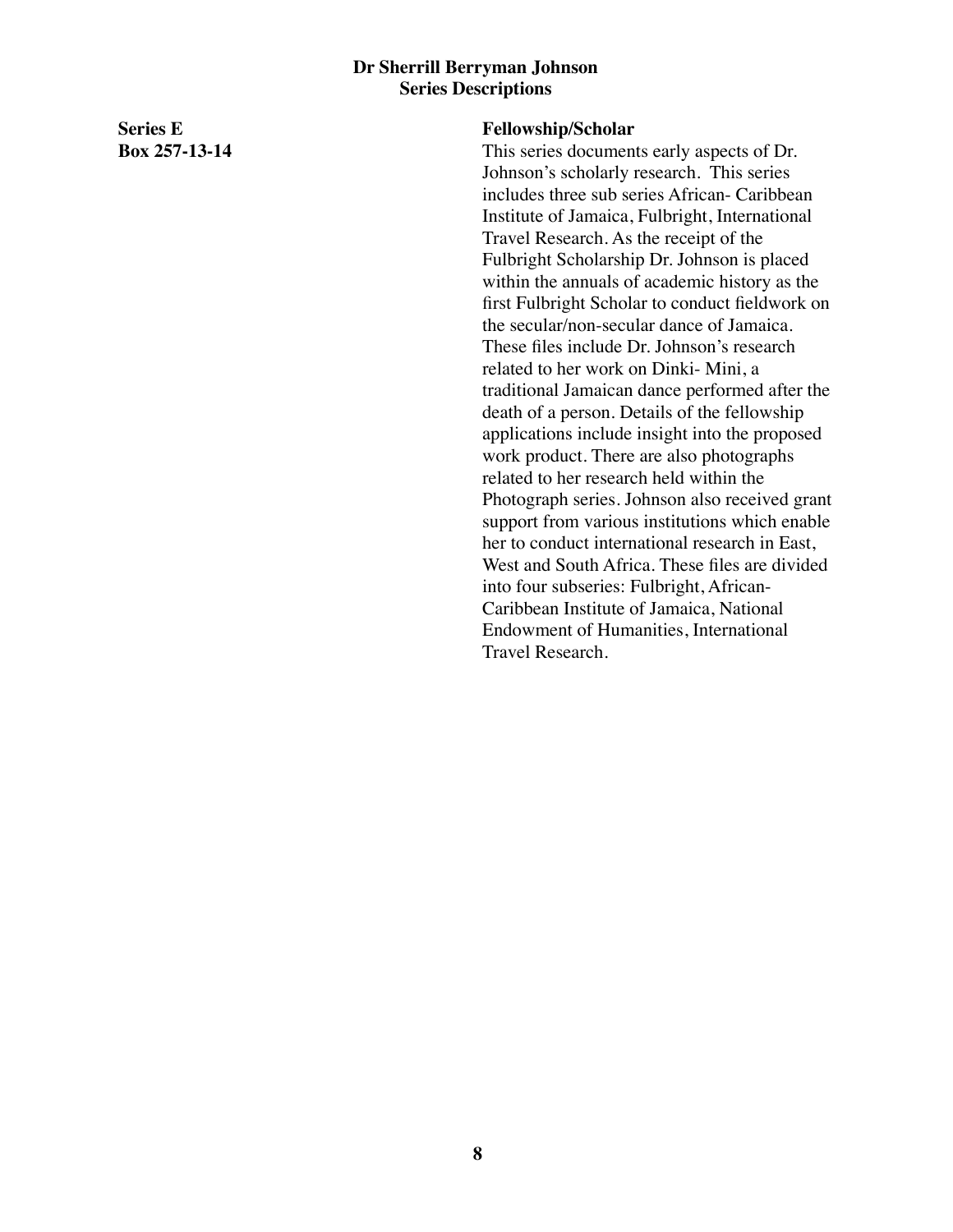**Series F Box 257- 15-49**

#### **Teaching Material**

These files included within this series document Johnson's career as high school teacher and dance college professor teaching various courses including humanities, dance technique (i.e., Traditional African/African based Dance, Dunham, Ballet) dance history, anatomy and kinesiology, dance aesthetics, criticism and ethnology among many others . This series is comprised of nine sub series: Districts of Columbia Public School includes Hine, Woodson, Jefferson High Schools , Howard University (HU), HU College of Arts and Science, HU Department of Physical Education, HU Department of Fine Arts, HU Department of Theatre Arts, HU Dance Major Program, Dance Place, Dance Classes/ Workshops/Choreography. Within these sub series are additional series which further detail her work with in the specific areas, which also include course development and applications toward tenure. The sub series files are arranged chronologically. The largest sub series is the Howard University Dance Major Program. Dr. Johnson dedicated most of her professional career to the development, establishment and sustainability of the programs which became a Board Approved Major within the Department of Theatre Arts, in 1992. Dance as a minor became to be offered in 1991. Although there are several highlights within the collection which denote the strong academic and technical training, the artist in residencies truly categories the high level of training. The 1992 artist in residency of dance legend Dr. Pearl Primus, documents the various process of growth, development and creativity through the choreographic process.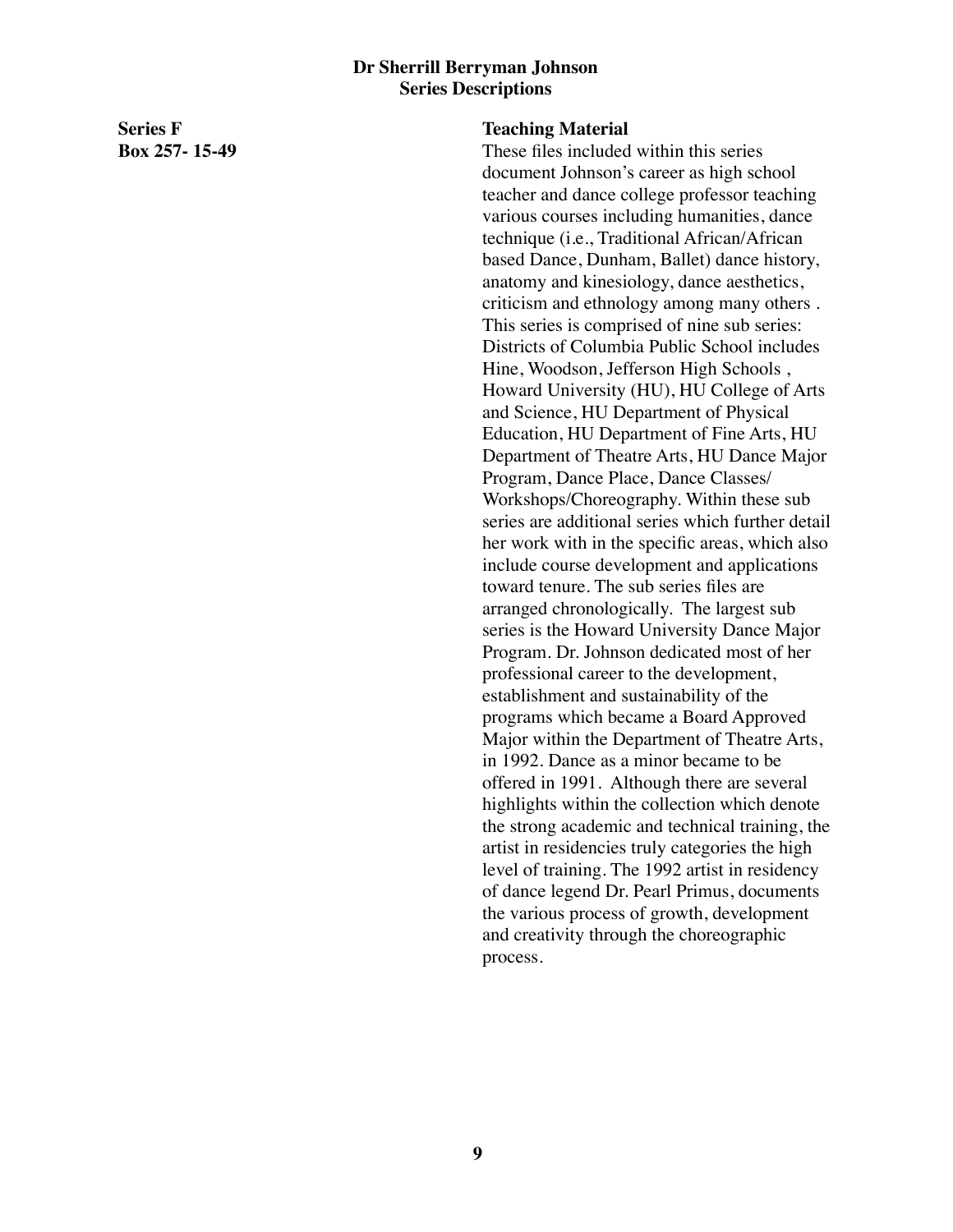**Series G Box 257-50**

#### **Cósan Arts institute Inc.**

This series reflects Dr. Johnson's extensive involvement the Cósan Arts Institute, Inc., as described in one grant application: "Cosan Arts Ensemble was founded in 1981 by a collective of actors, dancers, musicians and visual artists to study, preserve and communicate rich traditional artistic expressions of diverse cultures." With in Cósan Dr. Johnson served in various positions including the School Project Coordinator/ Ethnologist and Writing/Drama Coach. This series is organized chronology.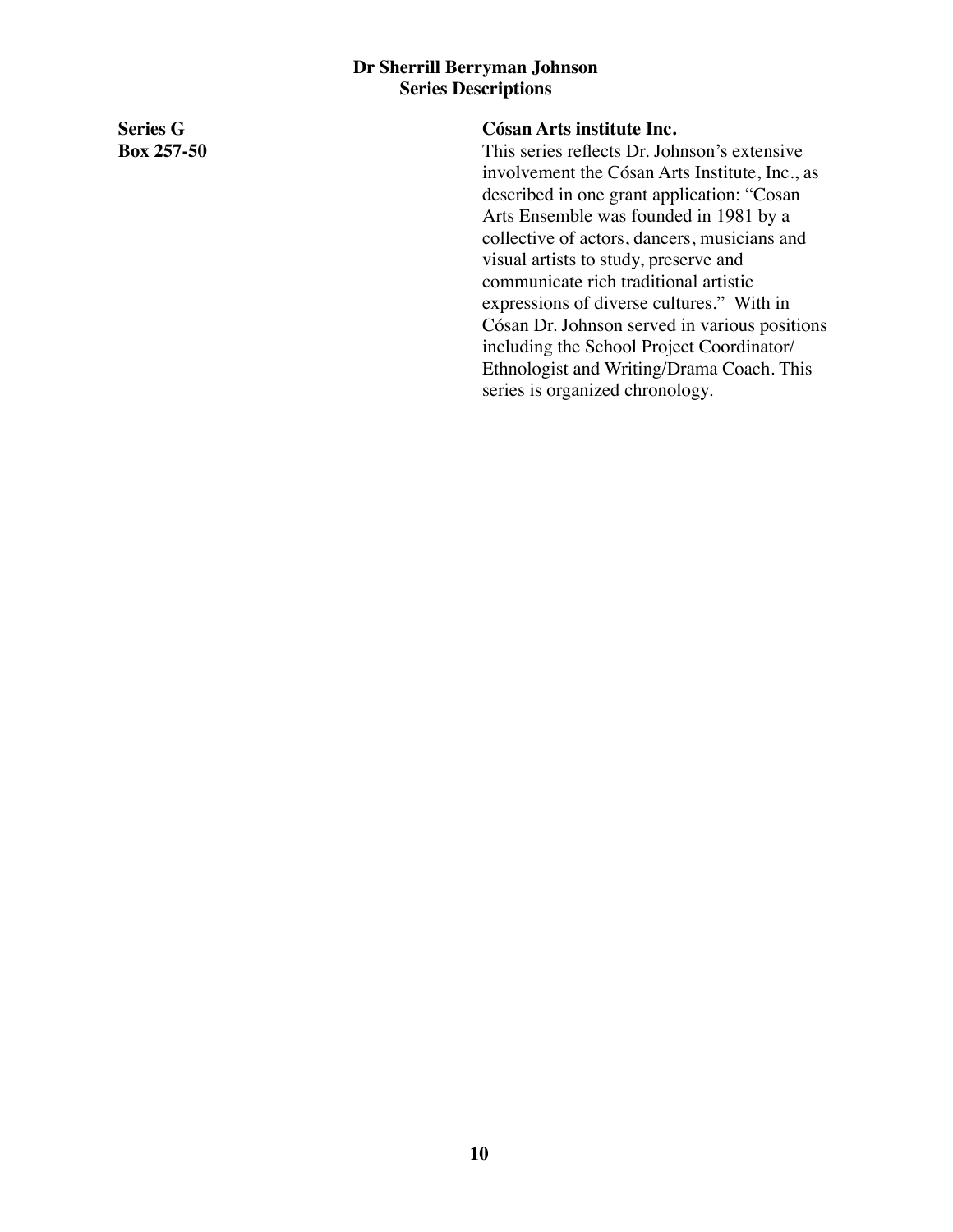**Series H Box 257-50-51** **Images of Cultural Artistry (Images)**

This series reflects a not for profit organization founded by Dr. Johnson which is mission is to " present artistry that addresses African retention, cultural assimilation and transformation of African American." The tools use to accomplish this mission included planing and presenting and "performances, classes, workshops, forums, symposiums which expound knowledge and preserve study of artists, choreographic works, experiences and themes that offer interaction, stimulation and exchange of ideas that embody the cultural diversity and train of People of African descent." Under the umbrella of Images was the performance group, In The Spirit of...Performance Company, which Dr. Johnson utilized to support the promotion of humanities education and traditional dance arts within various communities (Academic and Non Academic) . Images often served as the organization which supported programming for the Dance Major Programs not financially supported by the university. It was through collaborations with Images, the International Association of Blacks in Dance and Howard University Department of Theatre Arts (DOTA) which enabled emerging and legendary artist to train the dance major students as well as other DOTA students. This is still a functioning organization. It is currently lead by Denise Saunders Thompson, former Theatre Manger at Howard University. This series includes four sub series: Administration, Programs, Project/ Performances, Promotion. These files are organized by chronologically.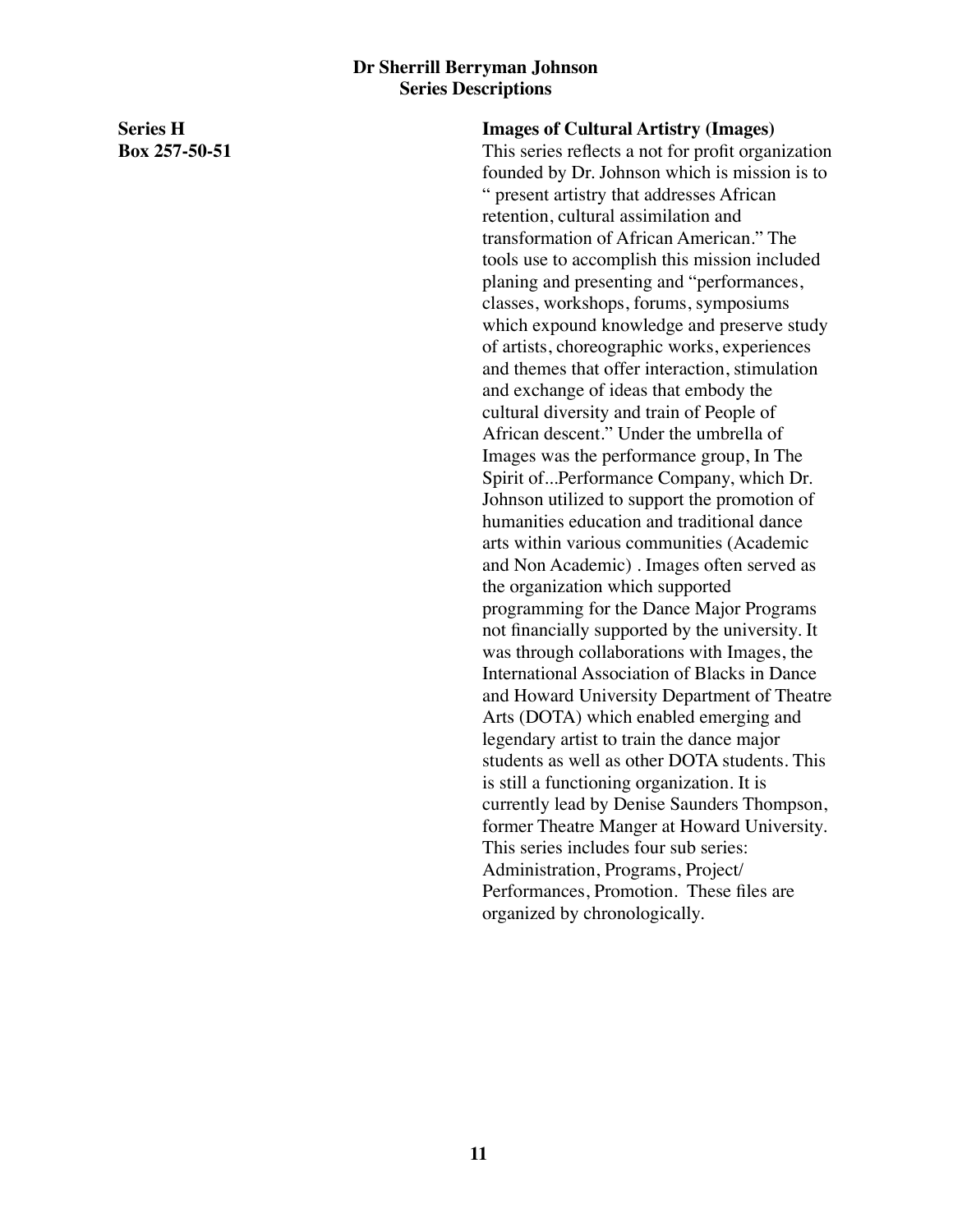**Series I Box 257-52-58**

#### **Writings**

This series is divided into two sub series: By or About Johnson and By Others. the largest of which are writings done by Dr. Johnson relating of humanities, dance and as dance as a therapeutic tool for aging. Within the sub series By or About Johnson are many of her writings unpublished and published including portions her master's thesis as well as her doctoral dissertation entitled, "*A Study of the Effect of the DC Public Schools Humanistic Studies Program on College-Bound Students' Adjustments during their Freshman Year."* Johnson published articles in various journals include, Dance/USA, IABD Journal, Talking Drums! The Journal of Black Dance and the Journal of Heath, Physical Education , Recreation and Dance. These files also contain her editing contributions to the book entitled Dance for the Older Adult. The writings By Others included various dance retailed doctoral dissertations for which Dr. Johnson served on the committees as well as non published dance related articles and academic papers. This series also included writings by students of the Arts in Education program. This series is organized alphabetically.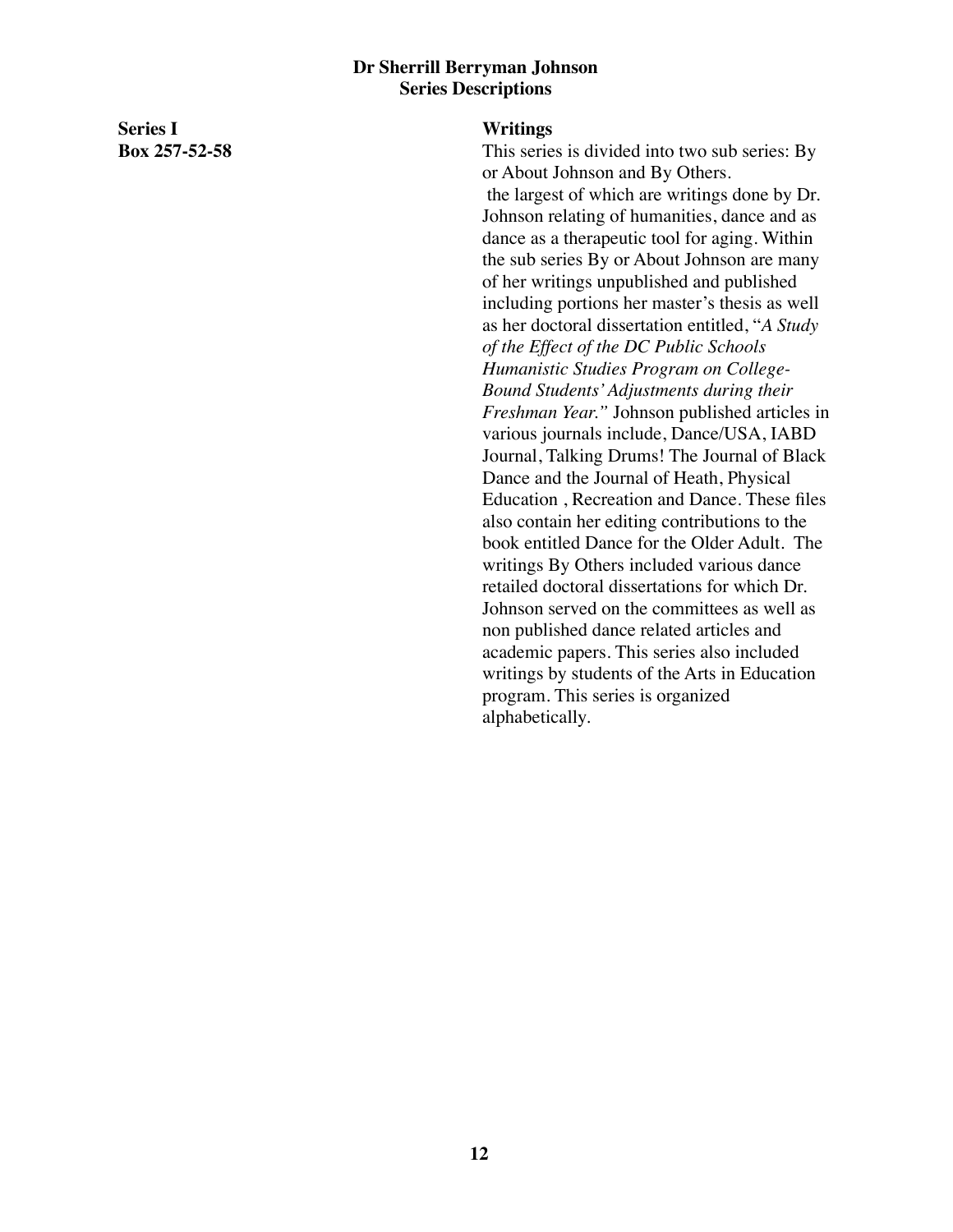**Series J Box 257-59-61**

#### **Grants**

The Grant series reflects the funding applications Dr.Johnson applied for as well as grants she reviewed as she served as a adjudicator for various organizations. This series includes two sub series: By Johnson (denotes grants applied for by Johnson or cosupported/applied and Reviewer (grants of which Johnson adjudicated). Grants Dr. Johnson applied included DC Commission on the Arts and Humanities (i.e.Community-Based Arts Programs and Arts in Education). The Reviewer sub series includes Dr. Johnson as service as an adjudicator of the DC Commission on the Arts and Humanities as well as a regional coordinator for the National Endowment for the Arts, Dance Program Choreographer's Study Grant, among other organizations. A sampling of granted applications Dr. Johnson reviewed were maintained within the collection because many of these organizations especially the regional (African/African American based) companies may no longer exist. Therefore, these files can serve as a great reference resource. The Grants written under the Howard University Faculty and Student grant programs are within the Teaching Material Series.This series is organized alphabetically.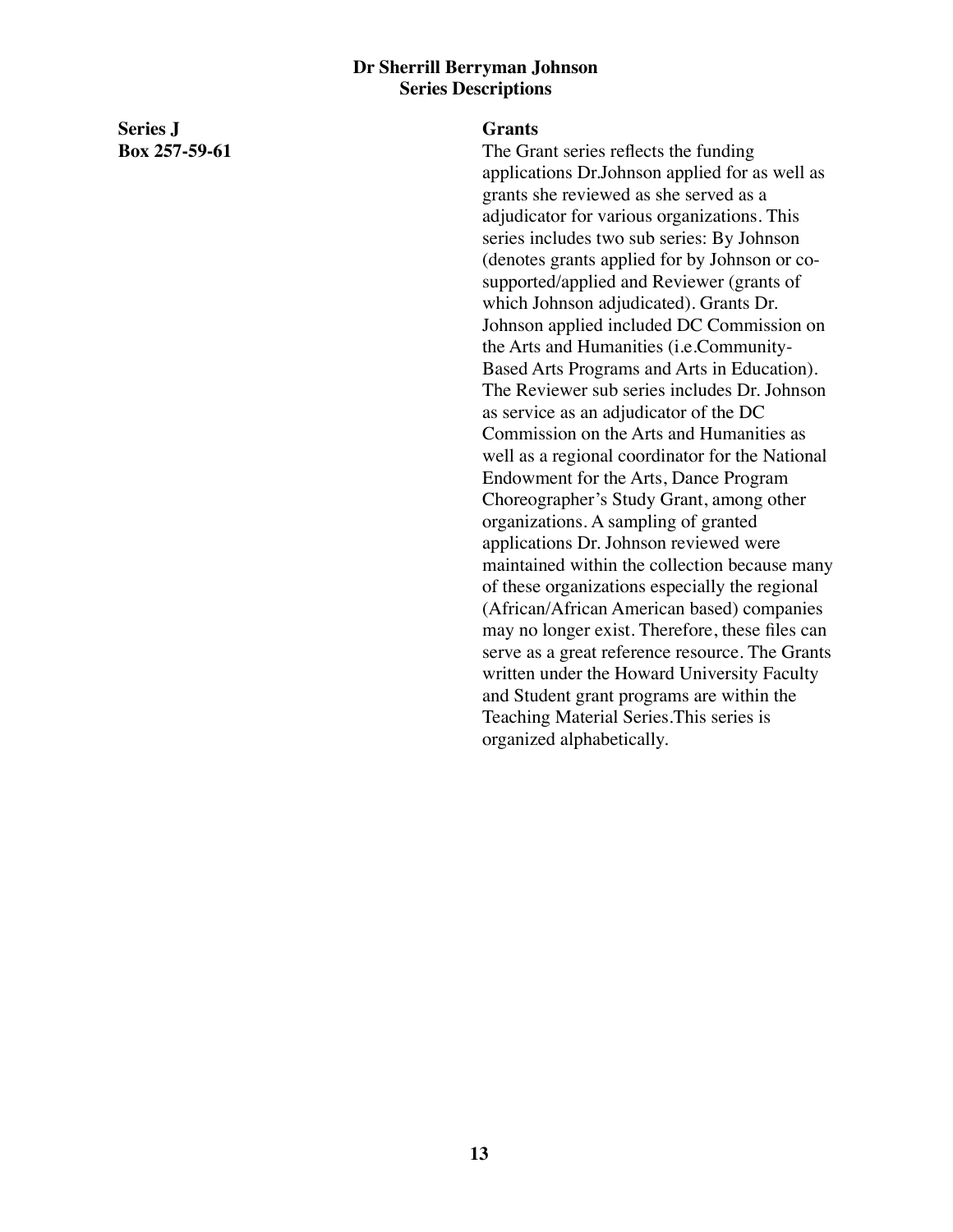**Series K Box 257-62-66**

**Series L Box 257-66**

#### **Organizational Affiliations**

This series contains organizations Johnson held membership aw well as held leadership positions, such as DC Contemporary Dance Company, Phi Kappa Phi Honor Society, International Association of Dance Science and Medicine. These files also contain organizational conferences she presented at or attended. A large portion of this series include materials related to the International Association of Black in Dance, as dance service organization founded in 1988, of which Dr. Johnson was the second chairperson. She served as chairperson for over 10 years. During her tenure she enable to organization to host is first international conference held in Toronto Canada. Other organizations she held memberships including International Association of Dance Science and Medicine, Coalition of Dance Membership Organization, Association of Dance History Scholars, Editorial Board/ Writer International Journal of African Dance, Artistic Advisory Board Member National Arts Medicine Center National Rehabilitation Hospital, Phi Kappa Phi, and Alpha Kappa Alpha Sorority Incorporated. These files are arranged alphabetically by organizational name.

#### **Awards/Certificates**

This series contains awards and certificates honoring of Dr. Johnson academic achievements and service to various communities. Organizations such as Howard University, International Association of Blacks in Dance, Cósan Arts Institute, D.C. Public School System, University of Massachusetts, and Alpha Kappa Alpha Sorority, Inc., among others for which Dr. Johnson held membership, received education and provided service and/or was employed by often acknowledged her value and personal mission. These files are arranged alphabetically by organizational name.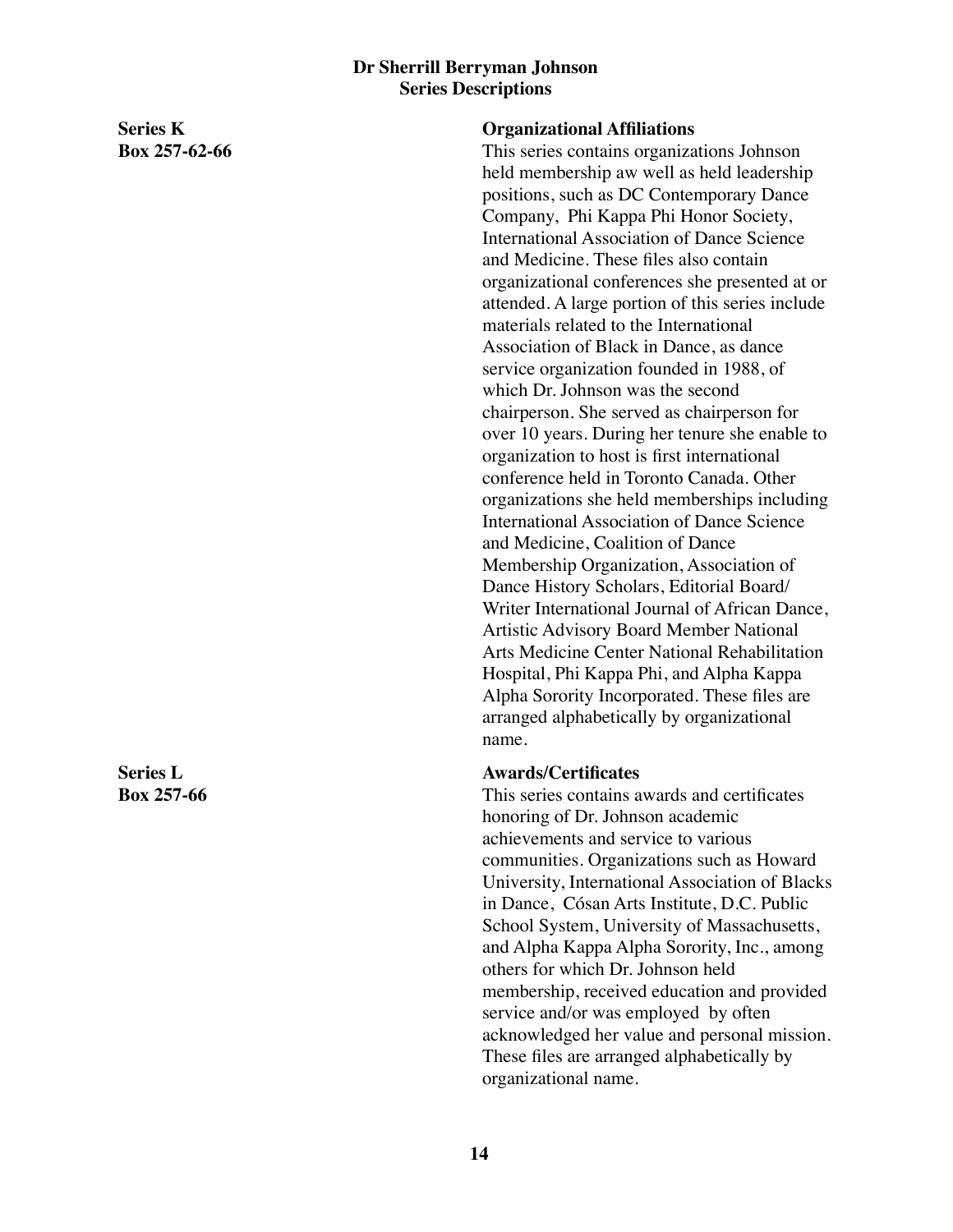**Series M Box 257-67-68**

**Series N Box 257-69-70**

**Series O Box 257-71-72**

#### **Programs**

The content of this series includes printed performing/cultural arts programs. Some of these programs may reflect events attended by Johnson accompanying the Dance Majors (i.e. class assignments), but are not Howard University Dance Major Program related. This series only contains printed programs not productions files. This series includes three sub series: By Johnson, Dance (Local and International), Theatre/ Culture. The sub series By Johnson reflects, Johnson as a featured performer and/or choreographer or consultant within some aspect of a production. As previously stated, these programs are not associated with Howard University Dance Major or Images of Cultural Artistry. The following sub series of Dance and Theatre/Culture included printed materials which documents performances of interest. These files are arranged alphabetically by performance organization.

#### **Dance Files**

This series is comprised of biographical material, resumes and promotional (i.e.Press Releases) of regional, national and international dance arts performers and organizations. This series may also contain companies that Dr. Johnson hosted or were interested in hosting at Howard and/or Images of Cultural Artistry. This series was also maintained to serve as a ready reference for organization that may longer exist or function with the same mission. This series is arranged alphabetically.

#### **Printed Materials**

These materials primarily reflect documents which may have been used for quick reference. Documents such as articles, news clippings, books, booklets relating to dance and black history and culture. This series is arranged alphabetically.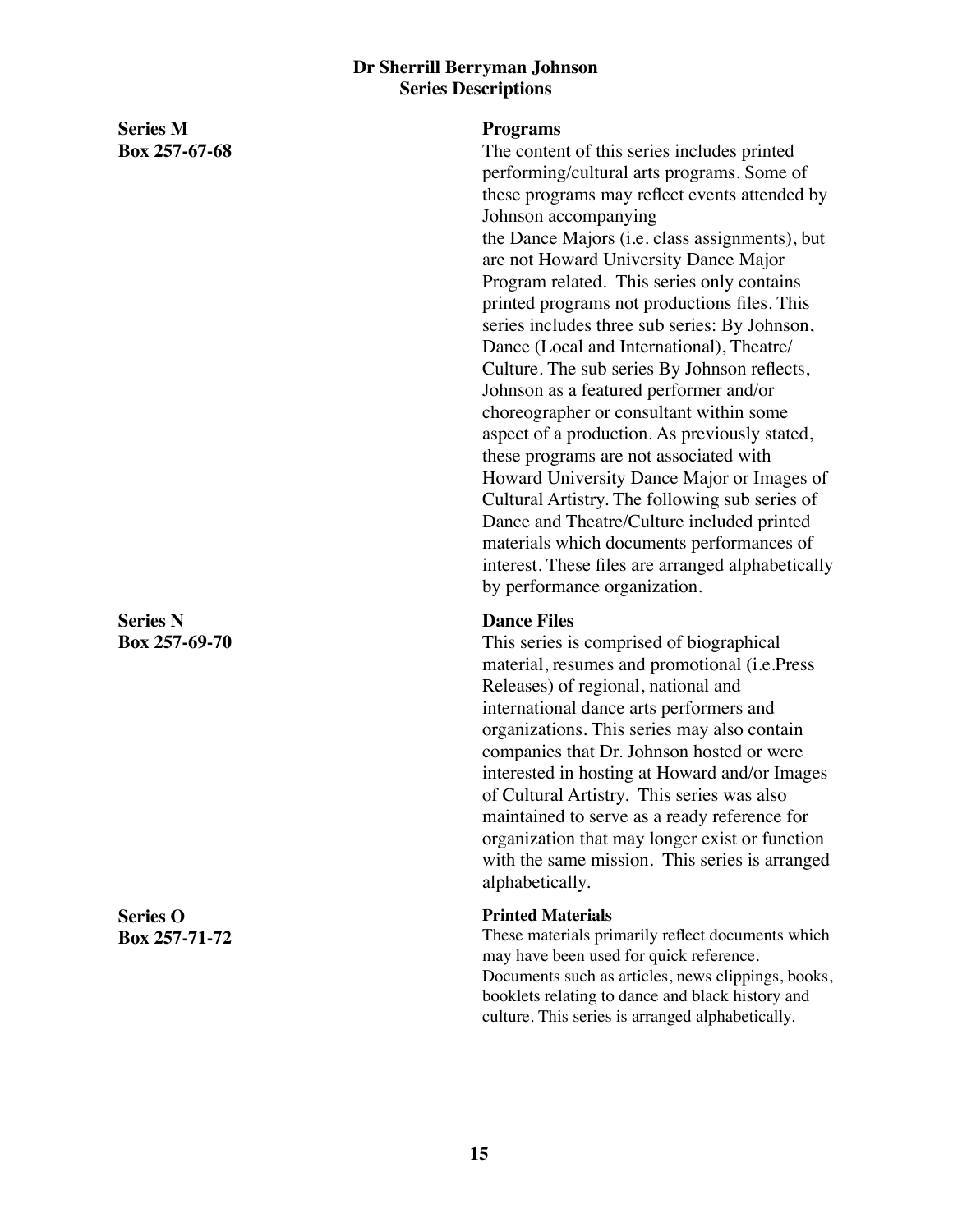| <b>Series P</b><br>Box 257-73-89  | Photographs<br>This series includes images of Johnson alone<br>and with others, and family members. This<br>series contains series: Johnson, Johnson and<br>Family, Johnson and Others, Family,<br>Individuals, Groups, Dance, Events and Photo<br>Albums. These sub series are arrange<br>chronologically.                                                                                                                                                                                                                                                                                                                                                                                                                                                                                                                                                                                                                                                                                                                                                                |
|-----------------------------------|----------------------------------------------------------------------------------------------------------------------------------------------------------------------------------------------------------------------------------------------------------------------------------------------------------------------------------------------------------------------------------------------------------------------------------------------------------------------------------------------------------------------------------------------------------------------------------------------------------------------------------------------------------------------------------------------------------------------------------------------------------------------------------------------------------------------------------------------------------------------------------------------------------------------------------------------------------------------------------------------------------------------------------------------------------------------------|
| <b>Series Q</b><br>Box 257-90-91  | <b>Over Sized Photographs/Posters/Artifacts</b><br>This series includes images, posters and<br>artifacts documenting the dance program,<br>dance and Black culture and history, Images of<br>Cultural Artistry and the International<br>Association of Blacks in Dance. They are<br>arranged by the above sub series.                                                                                                                                                                                                                                                                                                                                                                                                                                                                                                                                                                                                                                                                                                                                                      |
| <b>Series R</b><br>Box 257-92-115 | <b>Audio/Visual</b><br>This series primarily includes video<br>documentation from Johnson's career as a<br>professor and coordination of the Dance Major<br>program at Howard University. Videos include<br>student presentations, symposiums, master<br>classes and concerts. Most outstandingly are<br>the videos capturing the artistic residence of<br>the late dance legend Dr. Pearl Primus. This<br>residency truly served as the catalyst for the<br>establishment of the Howard University<br>Bachelor of Fine arts in Dance. There are also<br>video's reflective of dance arts sponsored and/<br>or performed by Dr. Johnson's organization<br>Images of Cultural Artistry, Inc. The audio<br>cassettes included in this series presumably<br>reflect music used in class and performance.<br>This series is organized by subject which<br>includes: HU Class, Concerts, Depart of<br>Theatre Arts, Dance Reference, Dunham,<br>Primus Residency, Images of Cultural Artistry,<br>International Association of Blacks in Dance,<br><b>Personal and Cassette</b> |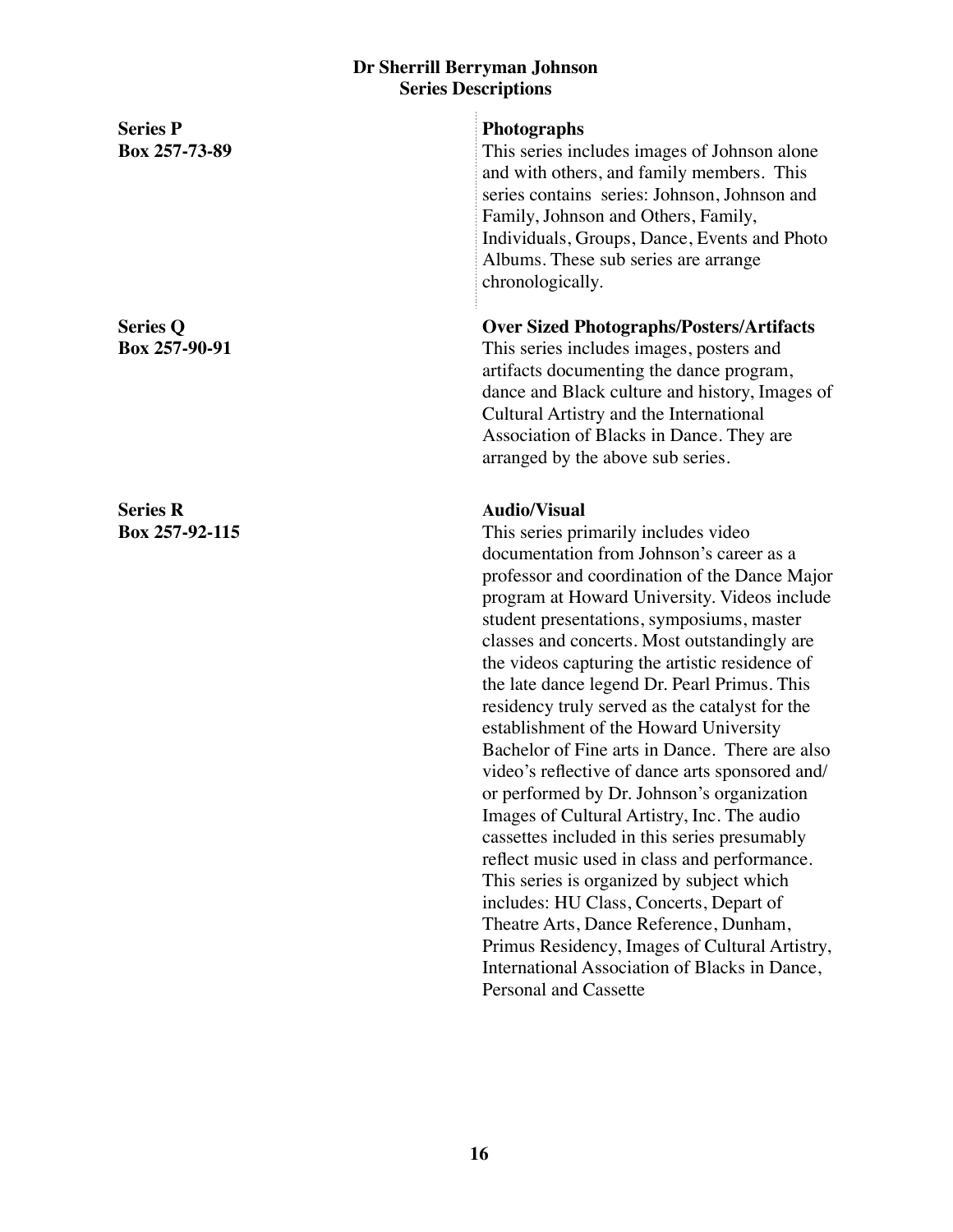**Container List**

**A Personal Papers**

**Box 257-1**

| FF 1            | Birth Certificates, 1947                                                     |
|-----------------|------------------------------------------------------------------------------|
| FF 2            | Passport, 1979                                                               |
| FF <sub>3</sub> | Identification Cards, 1978, 1988, n.d.                                       |
| FF4             | Genealogy (Family Tree), n.d.                                                |
| FF 5            | Glen Coley: Woodson Senior High School,<br>1998                              |
| FF 6            | First Resume, n.d.                                                           |
| FF 7            | Resume, n.d.                                                                 |
| FF 8            | Resume/Bio, 1978, n.d.                                                       |
| FF 9            | Resume/Bio, 2000, n.d.                                                       |
| FF 10           | Resume (Partial), n.d.                                                       |
| <b>FF 11</b>    | Curriculum Vitate, c.1994                                                    |
| FF 12           | Curriculum Vitate, c. 2001                                                   |
| FF 13           | Curriculum Vitate, n.d.                                                      |
| FF 14           | Civil Service Application, n.d.                                              |
| FF 15           | D.C Public School Resignation, 1984                                          |
| FF 16           | Job Applications, S.O.M.E, 1987                                              |
| <b>FF 17</b>    | High School Diploma, Taft Junior High<br>School, June 14, 1962               |
| FF 18           | McKinley High School, June 17,1965                                           |
| FF 19           | Degree, Master of Education University of<br>Massachusetts, September 1,1973 |
| <b>FF 20</b>    | Degree, Master of Arts in Dance American<br>University, December 22, 1978    |
| FF 21           | Degree, Doctor of Philosophy American<br>University, 1982                    |
| FF 22           | Yearbook, Woodson High School, 1979                                          |
| FF 23           | Obituary, Diali Djimo Kouyate, August 1,<br>2004                             |
| FF 24           | Obituaries, 2004, 2009                                                       |
| FF 25           | Obituary, General Taylor Womack,<br>February 18, 2007                        |
| FF 26           | Obituary, Henry Levi Spencer, February 8,<br>2007                            |

| FF 1            | Travel Journal, Kenya, 1973                                           |
|-----------------|-----------------------------------------------------------------------|
| FF <sub>3</sub> | Travel Journal, Port Au Prince, 1979                                  |
| FF <sub>3</sub> | Travel Journal, Jamaica, 1986-87                                      |
| FF 4            | Notes on Healing, 1991                                                |
| FF 5            | Travel Journal, Senegal, May 17-June,<br>1993                         |
| FF 6            | Wedding Journal, 1996                                                 |
| FF 7            | Journal-Culture, 1996, n.d.                                           |
| FF 8            | Journal-Dance, 2000                                                   |
| FF 9            | Journal-Basket/Gifts, 2000                                            |
| <b>FF 10</b>    | Journal, 2000, 2002                                                   |
| FF 11           | Journal, August 2002 CLOSED FOR<br><b>SENSITIVE CONTENT</b>           |
| FF 12           | Travel Cuba, 2002                                                     |
| <b>FF13</b>     | Travel, 2004-05                                                       |
| FF 14           | Travel and Financial, 2005-06                                         |
| FF 15           | Travel Journal- Senegal, Dakar, Bamouka,<br>Mali, Ghana, , 2005, 2007 |
| FF 16           | Journal-Dance, 2006                                                   |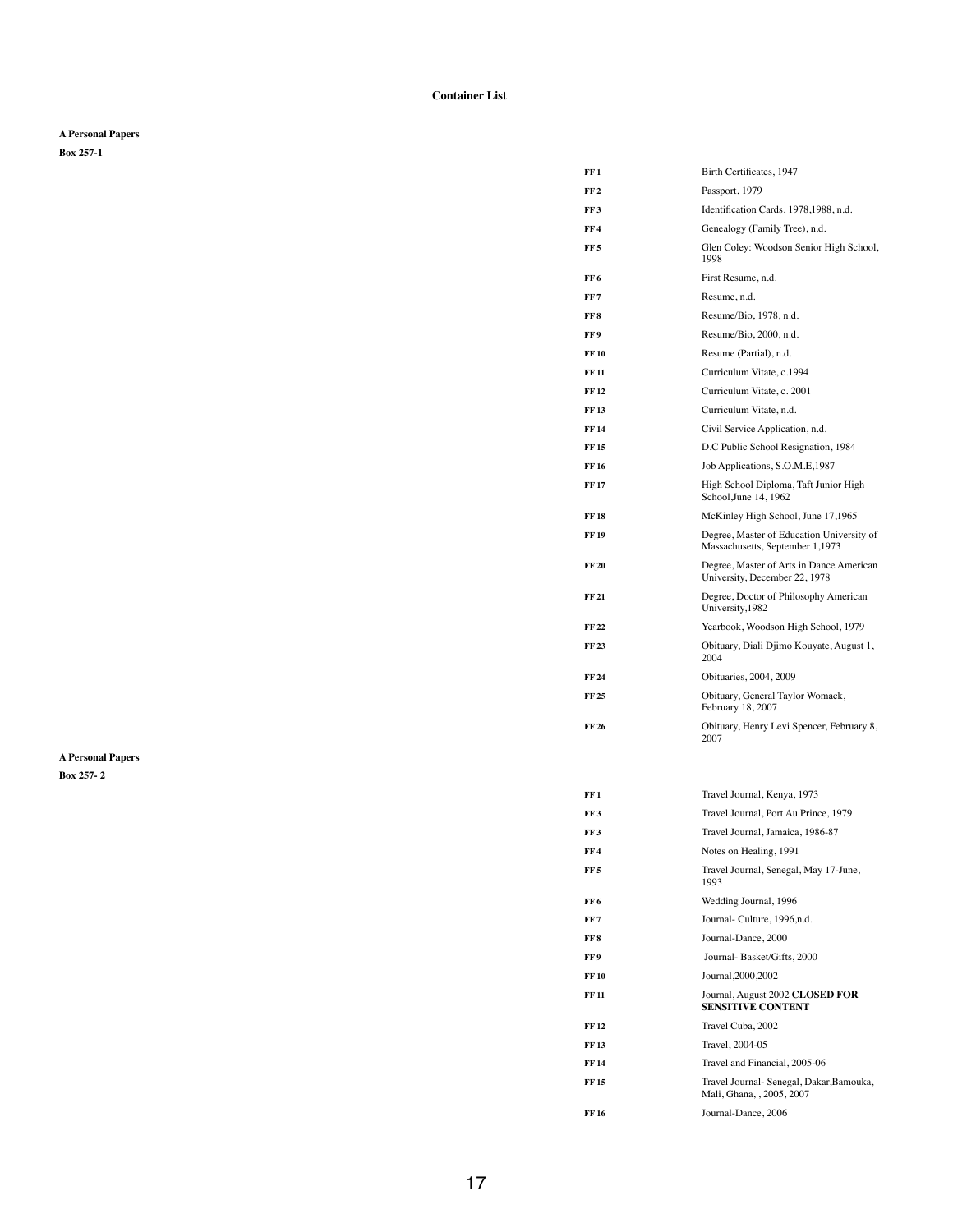### **A Personal Papers**

# **A Personal Papers**

| <b>Box 257-2</b>         | <b>FF17</b>     | Journal, African Terms and Video<br>Equipment, 2006 |
|--------------------------|-----------------|-----------------------------------------------------|
|                          | <b>FF 18</b>    | Journal-Rites of Passage, Dance, 2006,<br>2009      |
| <b>A Personal Papers</b> | FF1             | Financial Ledger, 1990-91                           |
| <b>Box 257-3</b>         | FF <sub>2</sub> | Address Book, 2004, n.d.                            |
|                          | FF <sub>3</sub> | Appointment Book, 2005                              |
|                          | FF <sub>4</sub> | Appointment Book, 2006                              |
|                          | FF <sub>5</sub> | Appointment Book, 2007                              |
|                          | FF <sub>6</sub> | Appointment Book, 2008                              |
|                          | FF <sub>7</sub> | Calendar, 1976                                      |
|                          | FF 8            | Calendar/Appointment Book, c.1979                   |
|                          | FF9             | Calendar, 1981-82                                   |
|                          | <b>FF 10</b>    | Calendar, 1983                                      |
|                          | <b>FF 11</b>    | Calendar, 1985                                      |
|                          | <b>FF12</b>     | Calendar, 1988                                      |
|                          | <b>FF13</b>     | Calendar, 1990                                      |
|                          | <b>FF 14</b>    | Calendar, 1999-2000                                 |
|                          | <b>FF15</b>     | Calendar, 2000                                      |
|                          | <b>FF 16</b>    | Calendar, 2002-03                                   |
|                          | <b>FF 17</b>    | Calendar, 2003                                      |
|                          | <b>FF 18</b>    | Phone Book, n.d.                                    |
|                          |                 |                                                     |

# **A Personal Papers**

| FF1             | Letter, B.T., n.d.                                    |
|-----------------|-------------------------------------------------------|
| FF <sub>2</sub> | Letter, Jasmine Wade, 2008                            |
| <b>FF 3</b>     | Letter of Agreement and Property, n.d.                |
| FF 4            | Mailing Lists, n.d.                                   |
| FF 5            | Greeting Cards-Benjamin, Freddy, 2007                 |
| FF 6            | Greeting Cards-Biddle, Gwen, n.d.                     |
| FF 7            | Greeting Cards-Booker, Zane, 2006, n.d.               |
| FF <sub>8</sub> | Greeting Cards-Brown, Camille, 2007                   |
| FF 9            | Greeting Cards-Brown, Joan Myers, n.d.                |
| <b>FF 10</b>    | Greeting Cards-Brown, Ronald K, 1989,<br>2002-03 n.d. |
| INN 11          | Greening Cords Howard University Dense                |

| FF 11        | Greeting Cards-Howard University Dance<br>Major, 1998, 2000-02, 2004-08, 2010, n.d.<br>1 <sub>of</sub> 2 |
|--------------|----------------------------------------------------------------------------------------------------------|
| FF 12        | Greeting Cards-Howard University Dance<br>Major, 1998, 2000-08 2of 2                                     |
| <b>FF 13</b> | Greeting Cards-Howard University Dance<br>Major, n.d.                                                    |
| FF 14        | Greeting Cards-Huggins, Christopher,<br>2007                                                             |
| FF 15        | Greeting Cards-Johnson, Louis, n.d.                                                                      |
| <b>FF 16</b> | Greeting Cards-McIntyre, Dianne, 2009                                                                    |
| <b>FF17</b>  | Greeting Cards-McKayle, Donald, n.d.                                                                     |
| <b>FF 18</b> | Greeting Cards-Pee Wee Dance, n.d.                                                                       |
| FF 19        | Greeting Cards-Perlo, Carla, n.d.                                                                        |
| <b>FF 20</b> | Greeting Cards-Robinson, Cleo Parker,<br>1999, 2003, n.d.                                                |
| FF 21        | Greeting Cards-Thompson, Denise<br>Saunders, 1992, 2007 n.d.                                             |
| FF 22        | Greeting Cards- Sherrod, Gaynell,<br>1992-93,2009                                                        |
| FF 23        | Greeting Cards- Smith Chapman, Debra,<br>1991, 1993, 1996, 1998-99, 2006-07                              |
| FF 24        | Greeting Cards-Tate-Kouyate, Akua, n.d.                                                                  |
|              |                                                                                                          |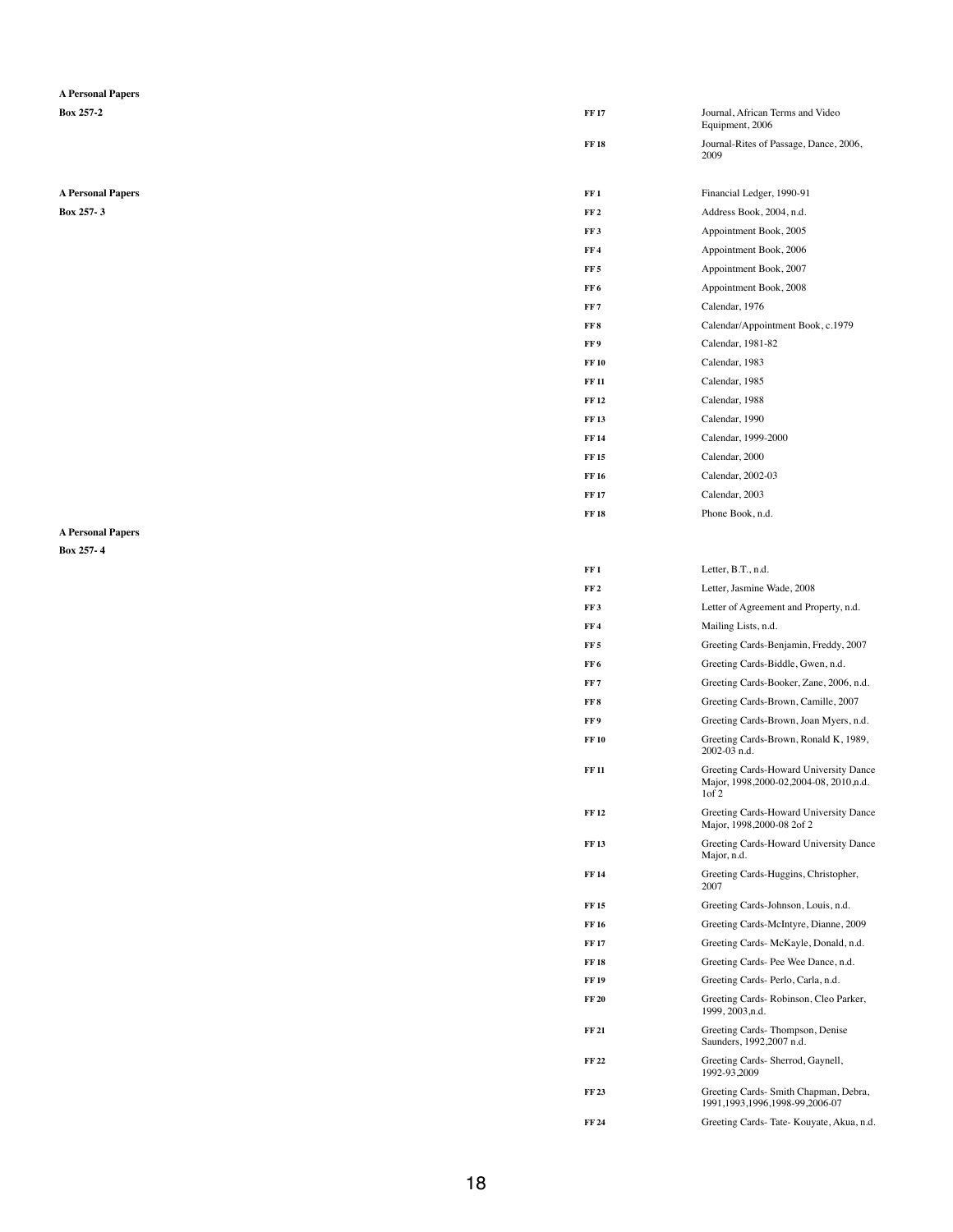### **A Personal Papers**

| <b>Box 257-4</b> | <b>FF 25</b> | Greeting Cards-Traylor, Elanor, 1997, n.d.        |
|------------------|--------------|---------------------------------------------------|
|                  | <b>FF 26</b> | Greeting Cards-Thompson, Lee Aca, n.d.            |
|                  | <b>FF 27</b> | Greeting Cards-Trotman, Sheron, 2006,<br>n.d.     |
|                  | <b>FF 28</b> | Greeting Cards-Wanell, Bill, n.d.                 |
|                  | <b>FF 29</b> | Greeting Cards-Washington, Lula, n.d.             |
|                  | <b>FF 30</b> | Greeting Cards-Williams, Ann, n.d.                |
|                  | <b>FF 31</b> | Greeting Cards-Woods, Andrea, 2002,<br>2004, 2006 |
|                  | <b>FF 32</b> | Greeting Cards-1965,<br>1972, 1974, 2001, 2004-06 |

### **A Personal Papers**

**Box 257-5**

| FF 1            | Greeting Cards-1990                                   |
|-----------------|-------------------------------------------------------|
| FF <sub>2</sub> | Greeting Cards-1990, 1993-98, 2008                    |
| FF <sub>3</sub> | Greeting Cards-<br>1992, 1993, 2002-04, 2006, 2008-09 |
| FF 4            | Greeting Cards- 1996,-1997-98,2004-06                 |
| FF 5            | Greeting Cards-1997-99                                |
| FF <sub>6</sub> | Greeting Cards-2000-02, 2004-09                       |
| FF 7            | Greeting Cards-2005, 2007-08, n.d.                    |
| FF 8            | Greeting Cards-2006, 2010                             |
| FF 9            | Greeting Cards- n.d.                                  |
| FF 10           | Post Cards (Garth Fagan), 2000                        |
| <b>FF 11</b>    | Post Cards, 1973                                      |
| FF 12           | Post Cards, 1984, 1898, 1995, 1998-99                 |
| FF 13           | Post Cards, 2005-06, n.d.                             |
| FF 14           | Post Cards (South Africa/Botswana), n.d.              |
| FF 15           | Invitation, 1983, 1985, 2002-03, 2008                 |
|                 |                                                       |

### **A Personal Papers**

| FF 1 | Travel-Wrightsville Heritage Museum<br>Visit, 2008-2009 |
|------|---------------------------------------------------------|
| FF 2 | Travel-Dominica June 16, 2009                           |
| FF 3 | Journal-Herbs, n.d.                                     |

|                        |                                  | FF <sub>4</sub> | Notes, n.d.                                                       |
|------------------------|----------------------------------|-----------------|-------------------------------------------------------------------|
|                        |                                  | FF <sub>5</sub> | Dedication, n.d.                                                  |
|                        |                                  | FF <sub>6</sub> | First Issue Modern Dance Stamp, 1978                              |
|                        |                                  | FF <sub>7</sub> | Saunders/Thompson Wedding Plans, 2004                             |
|                        |                                  | FF8             | Drawing, n,d                                                      |
|                        |                                  |                 |                                                                   |
| <b>B Family Papers</b> |                                  |                 |                                                                   |
|                        | <b>Matilene Spencer Berryman</b> |                 |                                                                   |
|                        |                                  | FF 9            | Funeral Program, 2003                                             |
|                        |                                  | <b>FF 10</b>    | Scholarship, c.1938                                               |
|                        |                                  | <b>FF 11</b>    | Loyal Service Certificate, September 9,<br>1947                   |
|                        |                                  | <b>FF 12</b>    | National Association of Black Women<br>Attorneys, May 21-24, 1981 |
|                        |                                  | <b>FF13</b>     | Certificate of Completion Internet<br>Training, 1999              |
|                        |                                  | <b>FF 14</b>    | Greeting Cards, n.d.                                              |
|                        | <b>Samuel T. Berryman</b>        | <b>FF 15</b>    | Samuel Berryman-Real Estate Contact,<br>1949                      |
|                        |                                  | <b>FF 16</b>    | Samuel Berryman-Last Will and Testmate,<br>n.d.                   |
|                        |                                  | <b>FF17</b>     | Samuel Berryman-Post Card, 1973                                   |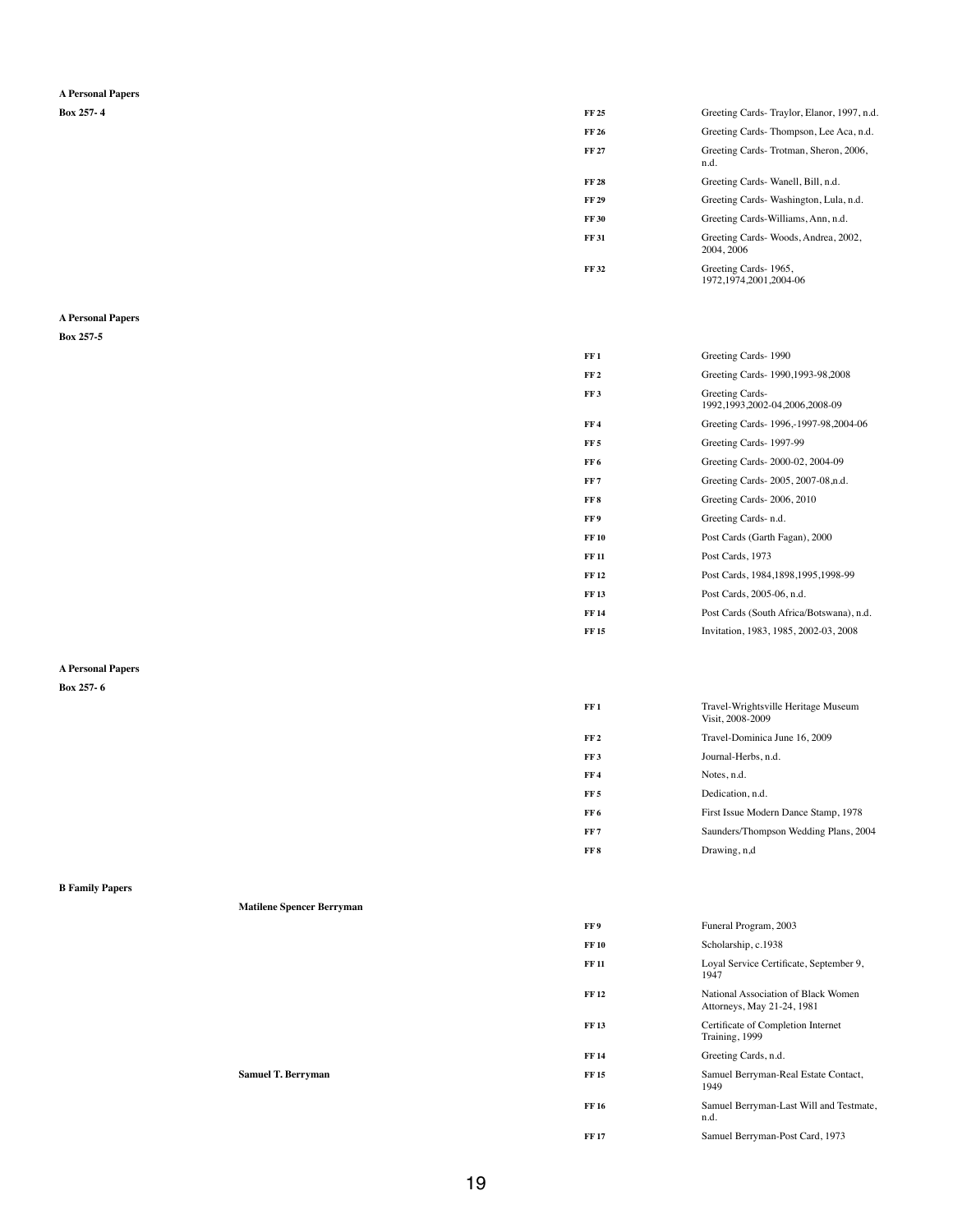### **Box 257- 6**

| <b>B Family Papers</b> | <b>D'Michelle Berryman</b>        | <b>FF18</b>  | Funeral Program, 1995                                      |
|------------------------|-----------------------------------|--------------|------------------------------------------------------------|
|                        |                                   | <b>FF 19</b> | Writings, 1974,n.d.                                        |
|                        |                                   | <b>FF 20</b> | Poem, 1990-91                                              |
|                        |                                   | <b>FF 21</b> | Book (Autographed), July 19, 1991                          |
|                        |                                   | <b>FF 22</b> | Peal Primus Project, September-December,<br>1992           |
|                        |                                   | <b>FF 23</b> | Poems to Sherrill, 1992-93                                 |
|                        |                                   | <b>FF 24</b> | Greeting Cards, 1992-95                                    |
|                        |                                   | <b>FF 25</b> | Notes to Sherrill, 1995,n.d.                               |
|                        |                                   | <b>FF 26</b> | Identification, n.d                                        |
|                        |                                   | <b>FF 27</b> | Course Notebook, n.d.                                      |
|                        |                                   | <b>FF 28</b> | Course Notebook, n.d.                                      |
|                        |                                   | <b>FF 29</b> | Business Cards, n.d.                                       |
|                        |                                   | <b>FF 30</b> | Poster of Pearl Primus, n.d.                               |
|                        | <b>Harry Roland Miller</b>        | <b>FF 31</b> | Certificate of Apprenticeship and Training,<br>May 2, 1979 |
|                        | <b>Ohvahdyah (Freddy) Johnson</b> | <b>FF 32</b> | Letter, 1998, n.d. CLOSED FOR<br><b>SENSITIVE CONTENT</b>  |
|                        |                                   | <b>FF33</b>  | Notes to Ohvahdyah, October 27, 2007                       |
|                        |                                   | <b>FF 34</b> | Greeting Cards, 1991-c.2008                                |
|                        |                                   | <b>FF 35</b> | Greeting Cards, 1991-c.2008                                |
|                        |                                   | <b>FF 36</b> | Greeting Cards, 1991-c.2008                                |
|                        |                                   | <b>FF 37</b> | Greeting Cards and Card Charlotte, 1991-<br>c.2008         |

### **C Correspondence**

| FF 1 | A, 1986, 1988, n.d.                                                  |
|------|----------------------------------------------------------------------|
| FF 2 | Adinkra Groups, 2005-06                                              |
| FF 3 | Allen, Debbie, 1992                                                  |
| FF 4 | All Therapy, January 12, 2010                                        |
| FF 5 | American College of Sports Medicine,<br>1994                         |
| FF 6 | Asociacion Cultural Senegalesa, n.d.                                 |
| FF 7 | B, 1973-74, 1985,<br>1987-88,1990,1992-93,1995,1998,<br>2001-03,2006 |

| FF <sub>8</sub> | Banks, Marshall, 1986-87                                   |
|-----------------|------------------------------------------------------------|
| FF <sub>9</sub> | Barnette, Sheila, 1983                                     |
| <b>FF10</b>     | Battle, Thomas, 1989                                       |
| <b>FF11</b>     | Benjamin, Tritobia,<br>1993, 1998-99, 2005, 2009           |
| <b>FF 12</b>    | Berryman, Mateline, 1972-73, n.d.                          |
| <b>FF 13</b>    | Berryman, Samuel, 1965-66, 1972, n.d.                      |
| <b>FF14</b>     | Berryman, D'Michele, 1972-73, 1989                         |
| <b>FF15</b>     | Bey, Kim, 2006                                             |
| <b>FF16</b>     | British Actors Equity, 1992                                |
| <b>FF</b> 17    | Brown, Joan Myers, 1994-95,<br>2002,2006-07                |
| <b>FF18</b>     | Brown, Camille, 2006-08                                    |
| <b>FF</b> 19    | Brown, Tamara, 1995-96                                     |
| <b>FF 20</b>    | C, 1972-73, 1985, 1995                                     |
| <b>FF 21</b>    | Coward, Charles, 2006                                      |
| <b>FF22</b>     | Continuing the Tradition, February 1998                    |
| <b>FF 23</b>    | D, 1972, 1975, 1977, 1985, 1988-89,<br>1992-94, 1996, 2000 |
| <b>FF 24</b>    | The Dance Company of Middlebury,<br>December 2,1985        |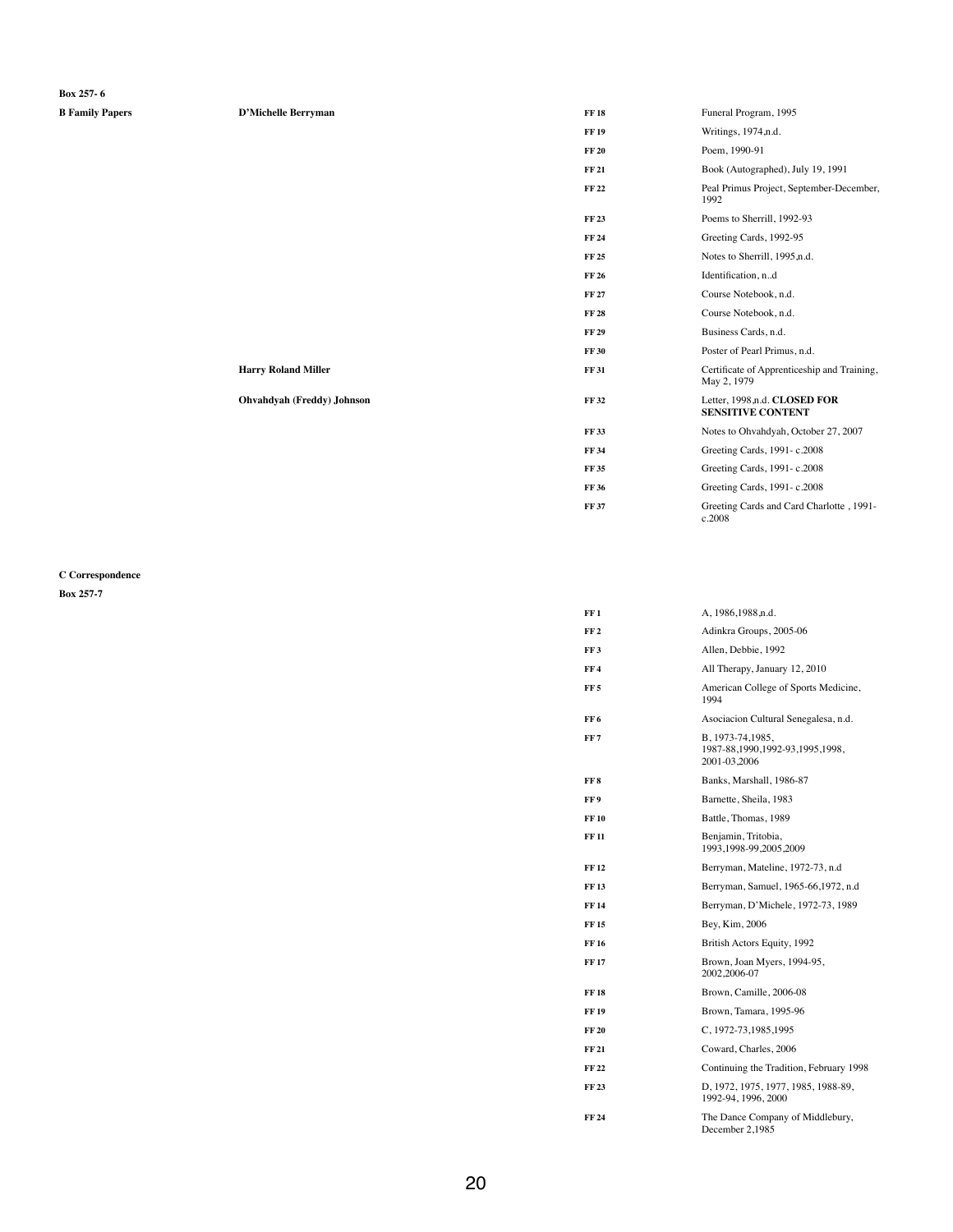### **C Correspondence**

| FF 25        | Dance Africa, 1997                                   |
|--------------|------------------------------------------------------|
| FF 26        | Dance in the Wheel of Humanities, n.d.               |
| <b>FF 27</b> | Dance Major Program, 2003-04                         |
| <b>FF 28</b> | Dance Major Program (Email), 2007-08                 |
| FF 29        | Dance /Performance (Email), May 2005                 |
| <b>FF 30</b> | Dance /Performance (Email), October<br>2005          |
| <b>FF 31</b> | Dance USA, 2004                                      |
| FF 32        | Dawkins, Diedre (Email), 2005, 2007                  |
| <b>FF33</b>  | Deeply Rooted, 2007                                  |
| <b>FF 34</b> | Def Dance Jam Workshop, 2005                         |
| <b>FF35</b>  | District of Columbia Public School, 1991             |
| <b>FF36</b>  | District of Columbia Youth Ensemble,<br>1995         |
| <b>FF 37</b> | Dixon, Sharon Pratt, 1991                            |
| <b>FF38</b>  | Donaldson, Jeff, 1991-92, 1995-97                    |
| <b>FF 39</b> | Dowd, Irene, 1985                                    |
| <b>FF 40</b> | Donaldson, James, 2004                               |
| <b>FF41</b>  | Duke Ellington School of the Arts, 1997              |
| FF 42        | Dunham, Katherine, 1989                              |
| FF 43        | Dunham Museum, 1980                                  |
| FF 44        | Dynamics of Muscle Joint Movement,<br>1988           |
| FF 45        | E, 1972, 1989, 1998                                  |
| FF 46        | Edmonds, Henriette, 1999                             |
| <b>FF 47</b> | Esatia, Badri, 1994                                  |
| <b>FF48</b>  | F, 1984, 1989, 1993, 1996, 2004                      |
| <b>FF49</b>  | Fagan, Garth, 1985, 1989, 1995                       |
| <b>FF 50</b> | Fortune, Sandra Green, 2000                          |
| <b>FF 51</b> | Frazier, James, 2006                                 |
| FF 52        | G, 1983, 1985, 1988, 1992-93, 1995-<br>96,1998, 2009 |
| <b>FF 53</b> | Guy, Jackie, 1989                                    |
| FF 54        | H, 1986, 1989-90, 1992-94, 2002                      |
| FF 55        | Hinkson, Mary, October 30,1997                       |
| FF 56        | Holt, Pamela, 1993, 1995                             |

**Box 257-7**

|                         | <b>FF 57</b>    | Howard University Dance Program,<br>1996, 2005, 2007                    |
|-------------------------|-----------------|-------------------------------------------------------------------------|
|                         | <b>FF 58</b>    | Howard University Department of<br>Physical Education, Program, 1987-88 |
|                         | <b>FF 59</b>    | Howard University Law School, December<br>13, 2005                      |
| <b>C</b> Correspondence |                 |                                                                         |
| <b>Box 257-8</b>        |                 |                                                                         |
|                         | FF1             | I, 1989, 1993                                                           |
|                         | FF <sub>2</sub> | International Association of Blacks in<br>Dance, 1999, 2000             |
|                         | FF <sub>3</sub> | International Tap Association, n.d.                                     |
|                         | FF4             | Images of Cultural Artistry, 1989                                       |
|                         | FF <sub>5</sub> | J, 1973, 1975, 1980, 1989, 1990                                         |
|                         | FF <sub>6</sub> | Jarvis, Charlene Drew, 1980                                             |
|                         | FF <sub>7</sub> | Jeff, Kevin Iega, 1997                                                  |
|                         | FF 8            | Jenkins, Andrew, June 13, 1979                                          |
|                         | FF 9            | Julie [JMB], 1972, n.d.                                                 |
|                         | <b>FF 10</b>    | K, 1992-93                                                              |
|                         | <b>FF 11</b>    | Katherine Dunham Center, 1996                                           |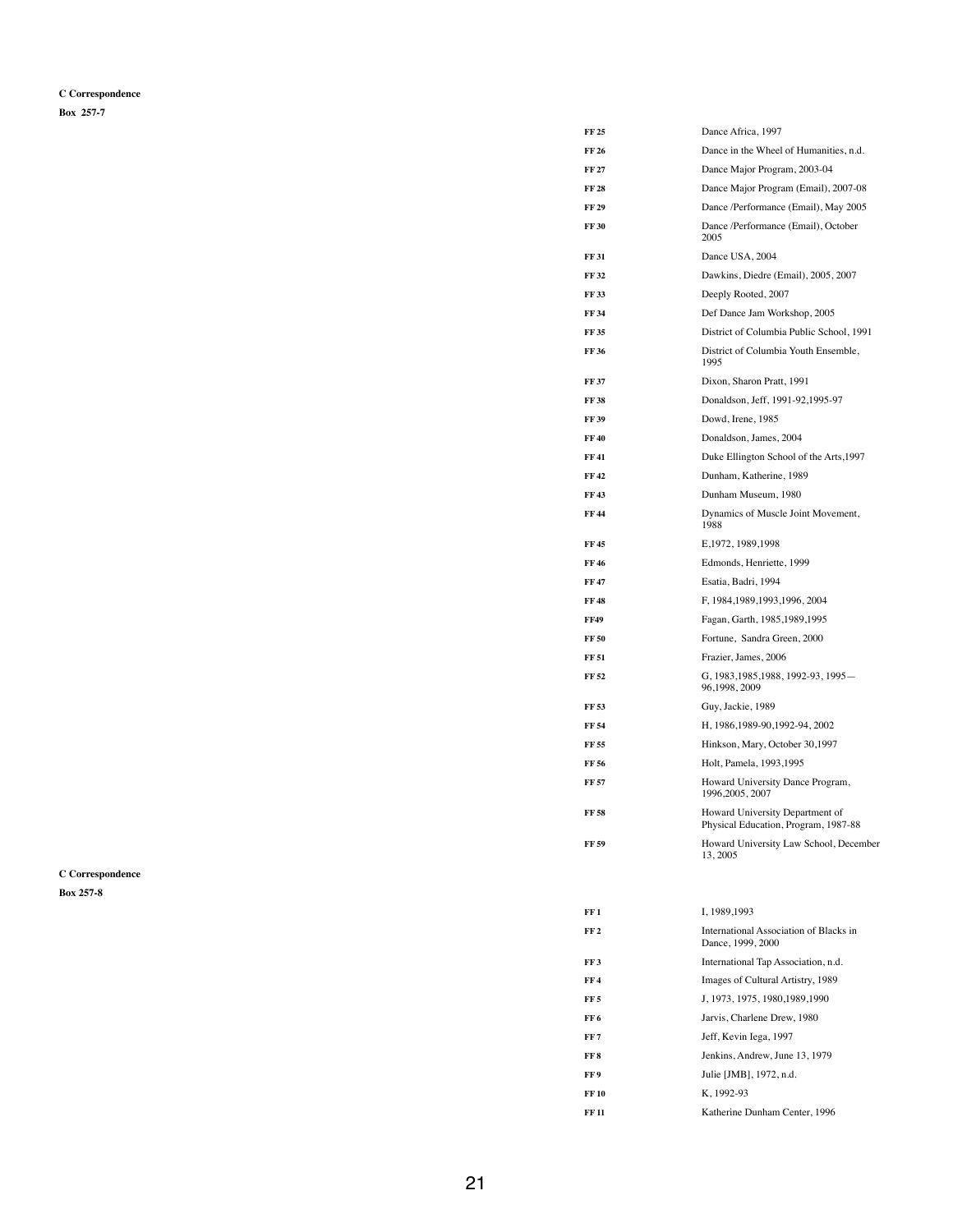**C Correspondence**

| <b>Box 257-8</b> | <b>FF 12</b> | Kai, Nubia, March 12, 2009                                 |
|------------------|--------------|------------------------------------------------------------|
|                  | <b>FF13</b>  | KanKouran, 2006                                            |
|                  | <b>FF 14</b> | Kouyate, Amadou, n.d.                                      |
|                  | <b>FF 15</b> | L, 1973, 1984, 1989, 1993, 1996                            |
|                  | <b>FF 16</b> | Ladner, Joyce, 1995                                        |
|                  | <b>FF 17</b> | Love, Nia Pointer, 1992                                    |
|                  | <b>FF18</b>  | M, 1973, 1984, 1989-90, 1995, 2005-06                      |
|                  | <b>FF 19</b> | Mc, 1981, 1999, 2000, 2003                                 |
|                  | <b>FF 20</b> | McIntyre, 2007-08                                          |
|                  | <b>FF 21</b> | Mid Atlantic Arts Foundation, 2007                         |
|                  | <b>FF 22</b> | Muntu Dance Theatre of Chicago, 1994-95                    |
|                  | <b>FF 23</b> | Medford, Edna (Email), 2009                                |
|                  | <b>FF 24</b> | Miller, Harold, 1968                                       |
|                  | <b>FF 25</b> | Miller, Sherrill Berryman, 1969, 1982, 1985                |
|                  | <b>FF 26</b> | N, 1972, 1984, 1991                                        |
|                  | <b>FF 27</b> | National Association of Schools of Dance,<br>2008          |
|                  | <b>FF 28</b> | National Endowment of the Arts, 1997                       |
|                  | <b>FF 29</b> | National Endowment of Humanities, 1997                     |
|                  | <b>FF 30</b> | National Museum American History, 1989                     |
|                  | <b>FF 31</b> | Nettleford, Rex, 1983-84, 1988, 1991                       |
|                  | <b>FF 32</b> | Nicks, Walter, 1994                                        |
|                  | <b>FF 33</b> | Neely, Carmen, 1995                                        |
|                  | <b>FF 34</b> | Norris, J.W., n.d.                                         |
|                  | <b>FF 35</b> | 0, 1972, 2002, 2006                                        |
|                  | <b>FF 36</b> | Owens, Robert, 1983                                        |
|                  | <b>FF 37</b> | P,1972-73,1987,1989, 1991, 1994, 2005                      |
|                  | <b>FF 38</b> | Pierson, Harold, 2000                                      |
|                  | <b>FF 39</b> | Prevots, Naima, 1978, 1992, 2002                           |
|                  | <b>FF 40</b> | R, 1973, 1985, 1992-1994, 1997,<br>2001, 2004-05           |
|                  | <b>FF 41</b> | Recommendation Letters, 1983, 1991,<br>1993, 1995, 2008-10 |
|                  | <b>FF42</b>  | Reynolds, Pearl, 1985                                      |
|                  | <b>FF43</b>  | Rodgers, Rod, 1984, 1997                                   |
|                  | <b>FF 44</b> | S, 1973, 1986, 1993-96, 1999, 2006                         |
|                  | <b>FF 45</b> | Sadie, n.d.                                                |
|                  | <b>FF 46</b> | Selmon, Joe, 2005-07                                       |
|                  | <b>FF 47</b> | Senegal, 1996                                              |
|                  | <b>FF48</b>  | Sewell-Williams (Email), 2003, 2006-07                     |
|                  | <b>FF49</b>  | Simson, Nancee, 1993                                       |
|                  | <b>FF 50</b> | Stevens, Cheryl,c. 2004 CLOSED<br>SENSTIVE INFORMATION     |
|                  | <b>FF 51</b> | Sherrod, Gaynell, 1996-97                                  |
|                  | <b>FF 52</b> | Smith, Alfred, n.d.                                        |
|                  | <b>FF 53</b> | Spelman College Dance Department<br>Review, 2007           |
|                  | <b>FF 54</b> | Stines, L Antoinette, 1987                                 |
|                  | <b>FF 55</b> | Swygert, H. Patrick, 1998-2000,<br>2002, 2004, 2007        |
|                  | <b>FF 56</b> | T, 1972-73, 1986, 1996, 2005                               |
|                  | <b>FF 57</b> | Taylor, Estelle, 1986                                      |
|                  | <b>FF 58</b> | Taylor, Wilhelmena, n.d.                                   |
|                  | <b>FF 59</b> | Talking Drums, 1992                                        |
|                  | <b>FF 60</b> | Taboure, Djibril, 2006                                     |
|                  | <b>FF 61</b> | Thea (Email), 2002                                         |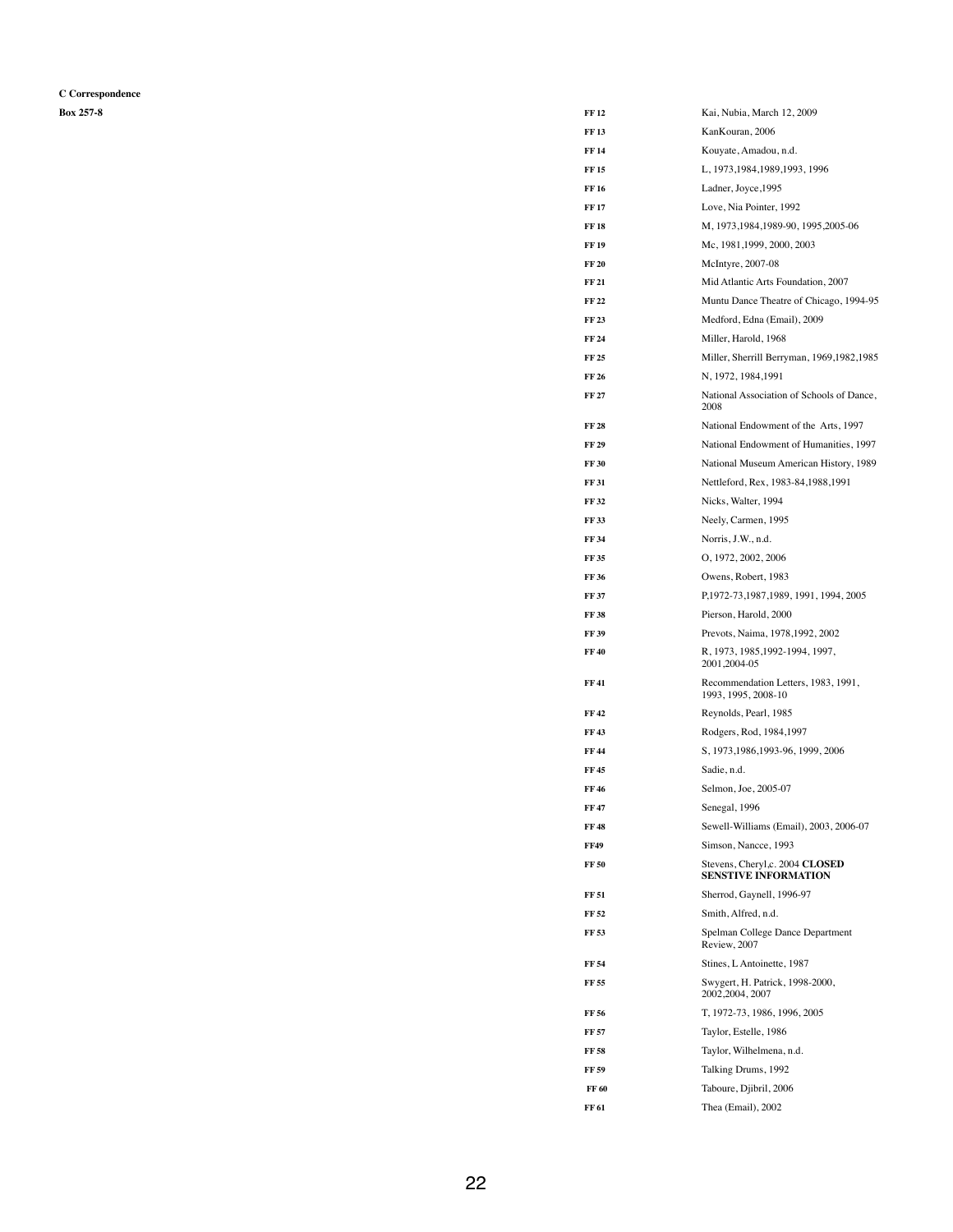**C Correspondence**

| <b>Box 257-8</b> | FF 62        | U, 1972, 1991, 1995                                   |
|------------------|--------------|-------------------------------------------------------|
|                  | FF 63        | V, 1981                                               |
|                  | FF 64        | W, 1972, 1984-85, 1987-1989, 1994, 1997,<br>2003-04   |
|                  | FF 65        | Washington, Ernest L., 1994                           |
|                  | <b>FF 66</b> | Welsh (Asante), Kariamu, 1993-95, 1997,<br>2004, 2006 |
|                  | FF 67        | West, S'thembile, October 7, 1994                     |
|                  | <b>FF 68</b> | West Gate, 2007                                       |
|                  | <b>FF 69</b> | Walter Nicks Dance Theatre Workshop,<br>1998          |
|                  | <b>FF 70</b> | White, James, 1993                                    |
|                  | <b>FF 71</b> | Winters, Wendy, 1988-89                               |
|                  | <b>FF 72</b> | Williams-Davis, Beatrice, 1994                        |
|                  | <b>FF 73</b> | Wolf Trap, 2002, 2005                                 |
|                  | <b>FF 74</b> | X, n.d.                                               |
|                  | <b>FF 75</b> | Y, n.d.                                               |
|                  | <b>FF 76</b> | Z, 1985                                               |

### **C Correspondence**

**Box 257-9**

| Email | FF1             | Administrative Dance Major, May-June,<br>2005                                                                                  |
|-------|-----------------|--------------------------------------------------------------------------------------------------------------------------------|
|       | FF <sub>2</sub> | Administrative IABD 2010 Conference,<br>2009-2010                                                                              |
|       | FF3             | Collaboration, Dayton Contemporary<br>Dance Company- Jacob Lawrence Project<br>and HU Dance Concert, 2007<br>1 <sub>of</sub> 2 |
|       | FF <sub>4</sub> | Collaboration, Dayton Contemporary<br>Dance Company- Jacob Lawrence Project<br>and HU Dance Concert, 2007<br>$2$ of $2$        |
|       | FF <sub>5</sub> | Dance Major, 2008                                                                                                              |
|       | FF <sub>6</sub> | Dance Major Fall Semester, 2007-08                                                                                             |
|       | FF7             | Dance Major Fall Semester, 2008-09                                                                                             |
|       | FF 8            | Dance Major Fall Semester, 2008-09                                                                                             |
|       | FF 9            | Dance Major Spring Semesters, 2009                                                                                             |
|       | <b>FF 10</b>    | Dance Major Fall and Spring Semesters,<br>2009                                                                                 |
|       | <b>FF 11</b>    | Dance Major Fall Semester, 2009                                                                                                |
|       |                 |                                                                                                                                |

| FF1             | History-Notes, 1964                                |
|-----------------|----------------------------------------------------|
| FF <sub>2</sub> | Notebook-Art History, 1968                         |
| FF3             | Course-Physical Education, n.d.                    |
| <b>FF4</b>      | Course-Methods in Teaching, 1971                   |
| <b>FF 5</b>     | Course-Physics, 1971                               |
| FF 6            | Course-Principle and Practice of<br>Guidance, 1971 |
| FF 7            | Notebook-Theories of Learning, 1971                |
| FF8             | Course Notes 1971-72                               |
| FF 9            | Course-American Negro Poetry, April 12,<br>1972    |

| FF 12        | Summer Intensive, July 2009      |
|--------------|----------------------------------|
| <b>FF 13</b> | Studio Dance Opportunities, 2005 |
| FF 14        | Miscellaneous, 2003-10           |

#### **D Education**

### **Box 257- 10**

| <b>McKinley High School</b> |
|-----------------------------|
|-----------------------------|

### **Hampton University FF 2**

**University of the District of Columbia FF4**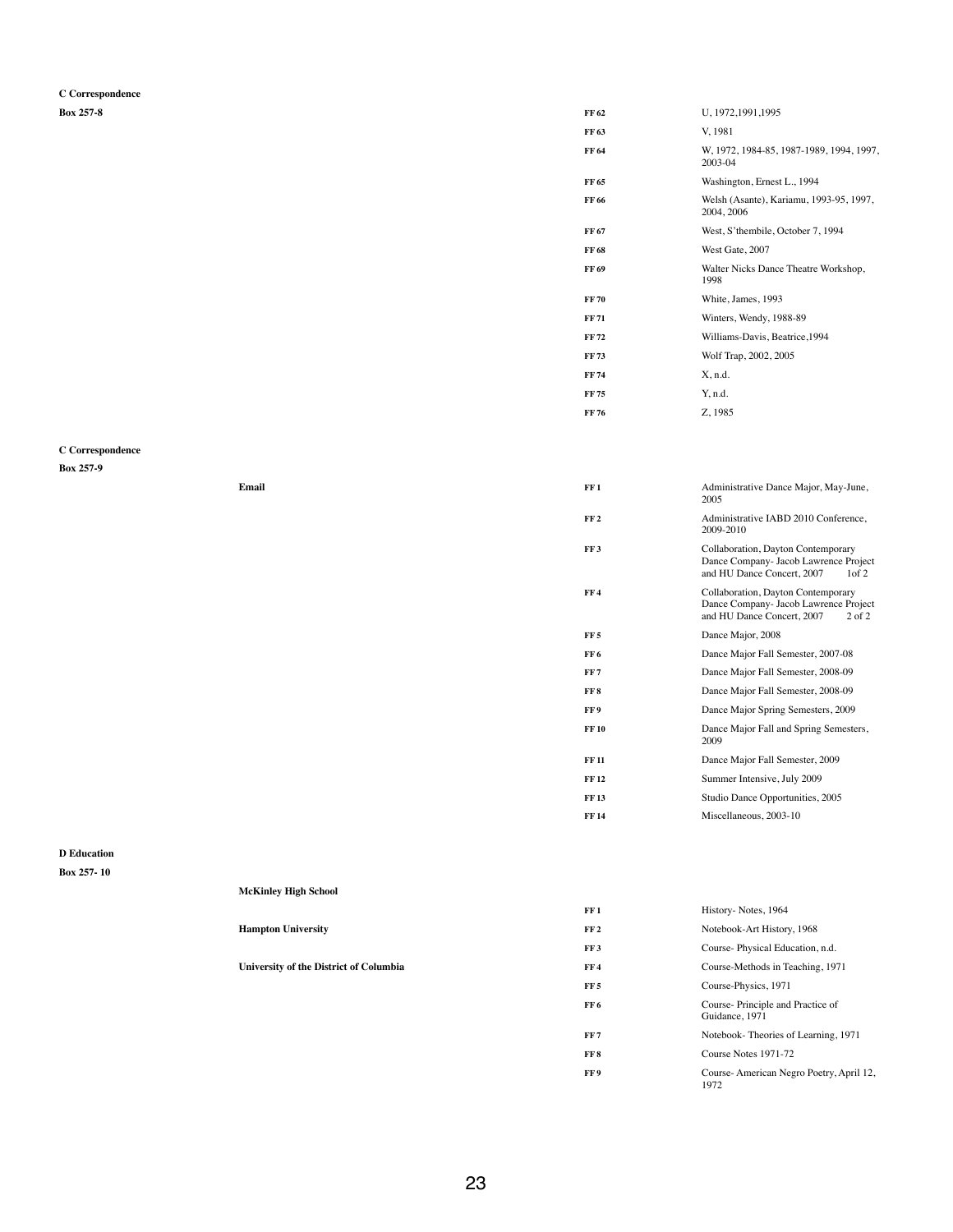#### **D Education**

|                                   | <b>University of the District of Columbia</b> | <b>FF 10</b>    | Course-Education: The Case of Edwin<br>Weddie, January 13,1972                                                                                                |
|-----------------------------------|-----------------------------------------------|-----------------|---------------------------------------------------------------------------------------------------------------------------------------------------------------|
|                                   |                                               | <b>FF 11</b>    | Course-American Negro Poetry, May 10,<br>1972                                                                                                                 |
|                                   |                                               | <b>FF12</b>     | Course- English: American Negro Poetry,<br>n.d.                                                                                                               |
|                                   |                                               | <b>FF13</b>     | Course-Literature, n.d.                                                                                                                                       |
|                                   |                                               | <b>FF 14</b>    | Course-Speech: Diagnosis of Mental<br>Retardation, August 10, 1971                                                                                            |
|                                   |                                               | <b>FF15</b>     | Course-Methods in Teaching, 1973                                                                                                                              |
|                                   |                                               | <b>FF 16</b>    | Course-Education: Lesson Plans, October<br>7, 14, 1971                                                                                                        |
|                                   |                                               | <b>FF17</b>     | Secondary Professional Program, n.d,                                                                                                                          |
|                                   | <b>University of Massachusetts Amherst</b>    | <b>FF18</b>     | Course- Micro-teaching Workshop, July<br>7-11,1969                                                                                                            |
|                                   |                                               | <b>FF19</b>     | Individual Study Contract, September 28,<br>1972                                                                                                              |
|                                   |                                               | <b>FF 20</b>    | Paper, African Content Report, December<br>18, 1972                                                                                                           |
|                                   |                                               | <b>FF 21</b>    | Paper, Characteristics and Diagnosis of the<br>Black Language System, December 18,<br>1972                                                                    |
|                                   |                                               | <b>FF 22</b>    | Course-Philosophy of Black Education<br>February 14, 1973                                                                                                     |
|                                   |                                               | <b>FF 23</b>    | Course-Reading: Reading Guide, March<br>14, 1973                                                                                                              |
|                                   |                                               | <b>FF 24</b>    | Teaching Corps, 1971-73                                                                                                                                       |
|                                   |                                               | <b>FF 25</b>    | Paper, Characteristics and Diagnosis of the<br>Black Language System, April 11,1973                                                                           |
|                                   |                                               | <b>FF 26</b>    | Course-Analysis of Classroom Teaching,<br>April 14, 1979                                                                                                      |
|                                   |                                               | <b>FF 27</b>    | Course-African Studies: Introduction to<br>African Dance, n.d.                                                                                                |
|                                   |                                               | <b>FF 28</b>    | Course Work, n.d.                                                                                                                                             |
|                                   | <b>American University</b>                    | <b>FF 29</b>    | Course,-Anatomy, n.d.                                                                                                                                         |
|                                   |                                               | <b>FF 30</b>    | Course-African American Literature:<br>Notes, 1981                                                                                                            |
|                                   |                                               | <b>FF 31</b>    | Course-Arts Management Program,<br>Syllabus, 1988                                                                                                             |
|                                   |                                               | <b>FF32</b>     | Course-Advance Methods Teaching<br>Dance, 1977<br>$1$ of 2                                                                                                    |
|                                   |                                               | <b>FF33</b>     | Course-Advance Methods Teaching<br>Dance, 1977 2 of 2                                                                                                         |
|                                   |                                               | <b>FF 34</b>    | Course-Arts and Education, 1977-78                                                                                                                            |
| <b>D</b> Education<br>Box 257 -11 |                                               |                 |                                                                                                                                                               |
|                                   | <b>American University</b>                    |                 |                                                                                                                                                               |
|                                   |                                               | FF1             | Dissertation, A Study of Effect of the D.C.<br>Public School's Humanistic Studies<br>Program on the College-Bound Student's<br>Adjustment As A Freshman, 1982 |
|                                   |                                               | FF <sub>2</sub> | Doctoral Program: Dissertation Writings<br>c.1982                                                                                                             |
|                                   |                                               | FF3             | Student File, 1973, 1976, 1982                                                                                                                                |
|                                   |                                               | FF <sub>4</sub> | Conduct Council, 1978                                                                                                                                         |
|                                   |                                               | FF <sub>5</sub> | Scholarship- Charlotte W. Newcombe,<br>1982                                                                                                                   |
|                                   |                                               | FF6             | Course-History and Philosophy of Dance<br>(Paper), 1976, 1977                                                                                                 |
|                                   |                                               | FF <sub>7</sub> | Notes-Arts in Education, 1977                                                                                                                                 |
|                                   |                                               | FF8             | Course-Dance Management, 1979                                                                                                                                 |
|                                   |                                               | FF9             | Course-Dance Therapy, 1977                                                                                                                                    |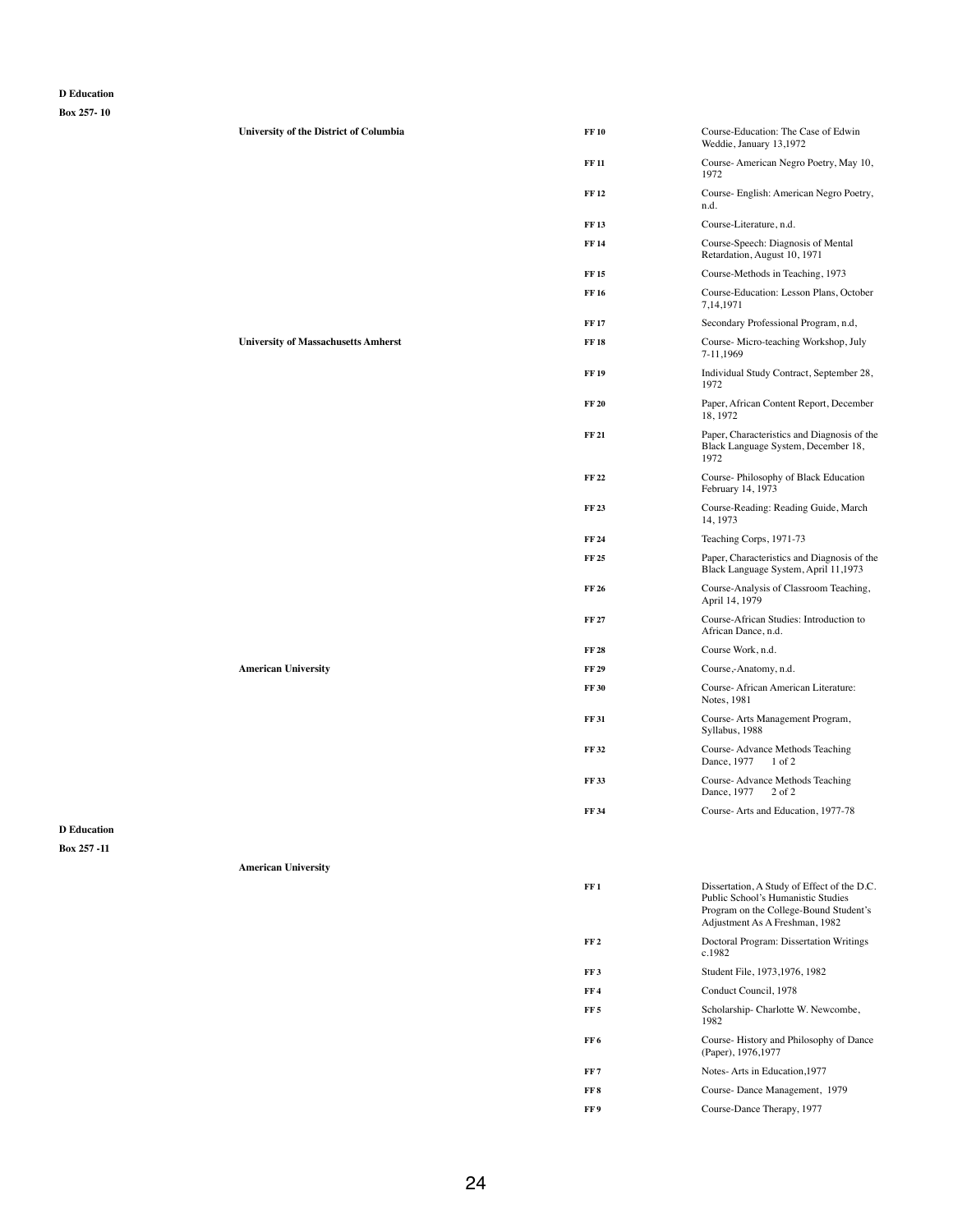#### **D Education**

**Box 257 -11**

**American University**

| <b>FF 10</b> | Course-History and Philosophy of Dance<br>(Notes), 1977                  |
|--------------|--------------------------------------------------------------------------|
| <b>FF 11</b> | Course- Department of Performing Arts,<br>1977                           |
| FF 12        | Course-Dynamic Alignment, 1977                                           |
| <b>FF 13</b> | Course-History and Philosophy of Dance<br>(Midterm), April 13,1977       |
| FF 14        | Course-History and Philosophy of Dance,<br>September 27,1977             |
| FF 15        | Course-History and Philosophy of Dance<br>(Notes), n.d.                  |
| FF 16        | Course-Methods Teaching, April 18, 1977                                  |
| FF 17        | Course-Methods in Teaching, 1977                                         |
| <b>FF 18</b> | Course-Methods Teaching, 1977, n.d.                                      |
| FF 19        | Course-Methods in Teaching, 1979                                         |
| FF 20        | Course-Methodology (Notes), 1980 1of 2                                   |
| FF 21        | Course-Methodology (Notes), 1980 2 of 2                                  |
| FF 22        | Course-Pedagogy (Lesson Plans), n.d.                                     |
| FF 23        | Course-Synthesis and Exploration of<br>Artistic/Projected Elements, n.d. |
| FF 24        | Paper- Marcia Siegel, October 29, 1977                                   |
| FF 25        | Comprehensive Exam- Department of<br>Performing Arts, April 8, 1978      |
| FF 26        | Proposal-Dance An Alternative<br>Component. June 12, 1978                |
| FF 27        | Transcripts, 1979, 1981-82                                               |
| FF 28        | Commencement Program (Doctoral), 1983                                    |
| FF 29        | Notes, 1977, n.d.                                                        |
|              |                                                                          |

| FF 5         | Anatomy and Kinesiology (Irene Dowd),<br>1985, 1987-89, 1996, n.d.                                        |
|--------------|-----------------------------------------------------------------------------------------------------------|
| FF 6         | Kinesthetic Anatomy (Irene Dowd),<br>1985, 1989, 1994 1 of 2                                              |
| FF 7         | Kinesthetic Anatomy (Irene Dowd),<br>1985,1989,1994 2 of 2                                                |
| FF 8         | Massage, 1986-87                                                                                          |
| FF 9         | Kinesthetic Anatomy and Physiology of<br>Motion (Irene Dowd), 1993, 1995                                  |
| FF 10        | Kinesthetic Anatomy (Irene Dowd),<br>Summer 1995                                                          |
| FF 11        | Dunham Technique Seminar, August<br>5-20,1989                                                             |
| FF 12        | Dunham Technique Seminar, August 1995                                                                     |
| <b>FF 13</b> | Research, Egypt, 1998                                                                                     |
| FF 14        | Dunham Technique Seminar (Notes), 2002                                                                    |
| FF 15        | Dance Institute Katherine Dunham Model,<br>July 19, 2002                                                  |
| FF 16        | New York City Board of Education Dance<br>Institute; Katherine Dunham Model,<br>August 10-17, 2002 1 of 2 |

**D Education**

**Box 257- 12**

**Professional Development (Continuing Education)**

| FF 1 | Anatomical Terminology, 1985 1 of 3                   |
|------|-------------------------------------------------------|
| FF 2 | Anatomical Terminology, 1985 2 of 3                   |
| FF 3 | Anatomical Terminology, 1985 3 of 3                   |
| FF 4 | Anatomy Class (Glenna Batson and Irene<br>Dowd), 1985 |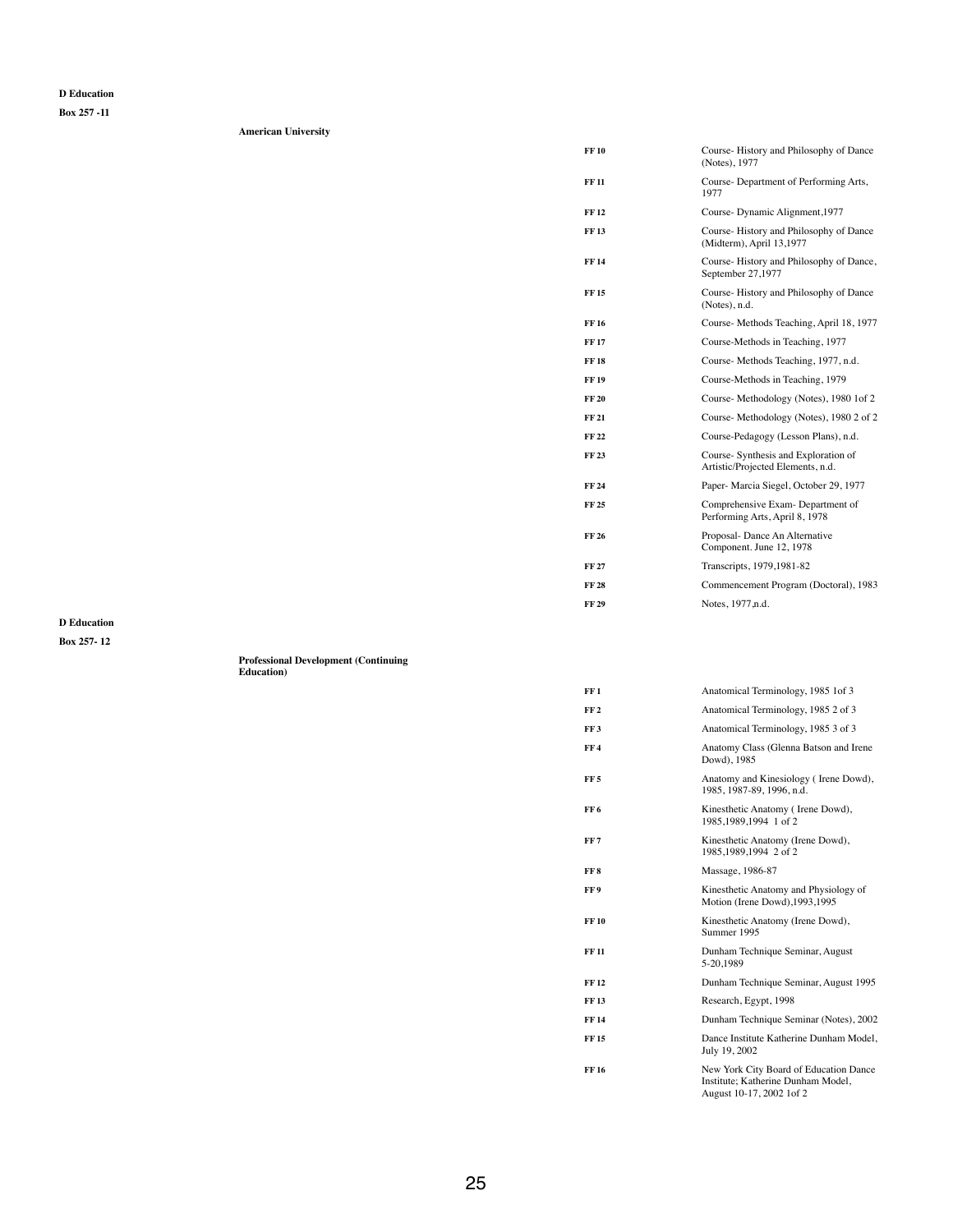#### **D Education**

**Box 257- 12**

|                    | <b>Professional Development (Continuing)</b> |  |
|--------------------|----------------------------------------------|--|
| <b>Education</b> ) |                                              |  |

| <b>FF17</b>  | New York City Board of Education Dance<br>Institute; Katherine Dunham Model,<br>August 10-17, 2002 2 of 2        |
|--------------|------------------------------------------------------------------------------------------------------------------|
| <b>FF</b> 18 | New York City Board of Education Dance<br>Institute; Katherine Dunham<br>Model(Follow Up), December 7, 2002      |
| <b>FF19</b>  | New York City Board of Education Dance<br>Institute; Katherine Dunham Model,<br>March 1-2,8-9,15-16, 2003 1 of 2 |
| <b>FF 20</b> | New York City Board of Education Dance<br>Institute; Katherine Dunham Model,<br>March 1-2,8-9,15-16, 2003 2 of 2 |
| <b>FF 21</b> | Ritual In/And Performance Studies, June<br>8,1998, June 12,1998                                                  |
| <b>FF22</b>  | Ritual In/And Performance Studies, June<br>8-12, 2001                                                            |
| <b>FF 23</b> | A Study of the Effect of Various Dance<br>Forms, n.d.                                                            |

### **E Fellowship/Scholar**

**Box 257-13**

**Fulbright**

|                                         | FF1             | Jamaican Research "The Arts of the<br>Island", 1970                                  |
|-----------------------------------------|-----------------|--------------------------------------------------------------------------------------|
|                                         | FF <sub>2</sub> | Jamaican Research, Culture and Dances,<br>1985-86                                    |
|                                         | FF3             | Jamaican Research, 1985-86                                                           |
|                                         | FF <sub>4</sub> | Fulbright Awarding, May-July, 1986                                                   |
|                                         | FF <sub>5</sub> | Jamaican Research, 1986-88                                                           |
|                                         | FF <sub>6</sub> | Jamaican Schedule, 1986                                                              |
|                                         | FF <sub>7</sub> | Jamaica Speaker, 1986                                                                |
|                                         | FF 8            | Jamaica Field Notes, c. 1986-87                                                      |
|                                         | FF9             | Jamaica Field Notes, c. 1986-87                                                      |
|                                         | <b>FF 10</b>    | Jamaica Performance: Mount Vernon<br>College: Retention of African Religion,<br>1988 |
|                                         | <b>FF 11</b>    | Jamaican Research, n.d.                                                              |
|                                         | <b>FF 12</b>    | Grant Application (Partial), n.d.                                                    |
| African- Caribbean Institute of Jamaica | <b>FF13</b>     | Newsletter, June 1981, June 1982,<br>December 1986-87                                |

| <b>FF14</b>  | Exhibit, Our Heritage in Dance, October-<br>November, 1982             |
|--------------|------------------------------------------------------------------------|
| <b>FF 15</b> | Letter, $1984$                                                         |
| FF 16        | Jamaica Research-Jamaican School of<br>Dance, 1984-85                  |
| FF 17        | Program, The National Finals Traditional<br>Dance and Music, July 1985 |
| FF 18        | Jamaica Research, Cultural Development<br>Commission 1985              |
| FF 19        | Jamaica Research, National Dance Theatre<br>Company of Jamaica, 1985   |
| <b>FF 20</b> | Jamaica Research, The Jay Teens Dance<br>Workshop, May 16-22, 1986     |
| FF 21        | Jamaica Research- Dinki Mini Dance,<br>1986-87 1 of 4                  |
| FF 22        | Jamaica Research- Dinki Mini Dance,<br>1986-87 2of 4                   |
| FF 23        | Jamaica Research - Dinki Mini Dance,<br>1986-87 3of 4                  |
| FF 24        | Jamaica Research- Dinki Mini Dance,<br>1986-87 4of 4                   |
| FF 25        | Jamaica Research- Jamaican School of<br>Music, 1986-89                 |
|              |                                                                        |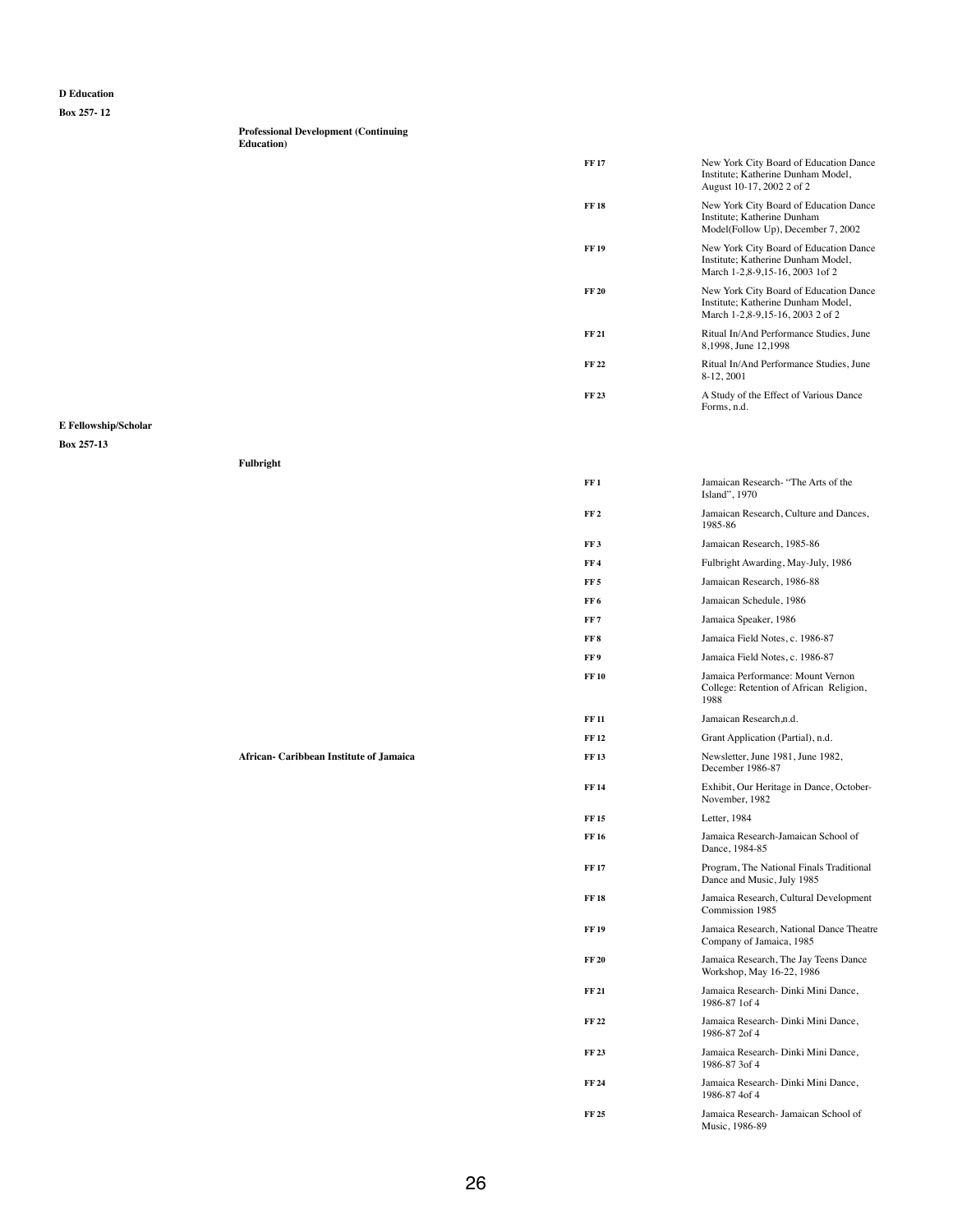# **E Fellowship/Scholar**

**Box 257-13**

| <b>African- Caribbean Institute of Jamaica</b> | <b>FF 26</b> | News Release, 1984                                                                                     |
|------------------------------------------------|--------------|--------------------------------------------------------------------------------------------------------|
|                                                | <b>FF 27</b> | Jamaica Research, Jamaican School of<br>Dance: Cultural Training Centre<br>Symposium, July 20-22, 1987 |
|                                                | <b>FF 28</b> | Jamaica Research (Notes), 1987                                                                         |
|                                                | <b>FF 29</b> | Jamaica Research (Lecture Notes), 1987                                                                 |
|                                                | <b>FF 30</b> | Jamaica Research, Directory of Research<br>Grants, 1987                                                |
|                                                | <b>FF 31</b> | Jamaica Research (Lecture Notes), 1988                                                                 |
|                                                | <b>FF32</b>  | Jamaica Research (Notes), n.d.                                                                         |
|                                                | <b>FF 33</b> | Jamaica Research, Jamaican School of<br>Dance, n.d.                                                    |
|                                                | <b>FF 34</b> | Jamaica Research (Questionnare), n.d.                                                                  |
|                                                | <b>FF35</b>  | Jamaica Research-"African Gods and<br>Music", n.d.                                                     |
| <b>National Endowment of Humanities</b>        | <b>FF 36</b> | Mello-Go-Roun, 1983-84                                                                                 |

# **E Fellowship/Scholar**

### **Box 257- 14**

#### **International Travel Research**

| FF 1          | Cairo Travel Notebook, 1988                                                               |
|---------------|-------------------------------------------------------------------------------------------|
| ${\bf FF\,2}$ | Alliance International Research for<br>Minority Scholar (AIRMS) Brown<br>University, 2000 |
| FF 3          | <b>AIRMS, 2000</b>                                                                        |
| FF 4          | AIRMS-Brown University (Durban, South<br>African), 2000 1 of 2                            |
| FF 5          | AIRMS-Brown University (Durban, South<br>African), 2000 2 of 2                            |
| FF 6          | AIRMS-Natal, South African, 2000 1 of 3                                                   |
| FF 7          | AIRMS-Natal, South African, 2000 2 of 3                                                   |
| FF 8          | AIRMS-Natal, South African, 2000 3 of 3                                                   |
| FF 9          | AIRMS-Zimbabwe, 2001                                                                      |

**F Teaching Material Box 257-15**

Administrative/Curriculum FF1 Memorandum/Thesis, 1977

| FF <sub>2</sub> | Administrative, 1980-81                                                                                           |
|-----------------|-------------------------------------------------------------------------------------------------------------------|
| FF <sub>3</sub> | Administrative, 1981                                                                                              |
| FF <sub>4</sub> | <b>Employment Application</b> , 1981                                                                              |
| FF <sub>5</sub> | Humanities Workshop, 1982                                                                                         |
| FF 6            | Conference for Principals, 1989                                                                                   |
| FF <sub>7</sub> | Contract, 1989                                                                                                    |
| FF <sub>8</sub> | Contract-The Community Foundation of<br>Greater Washington, 1989                                                  |
| FF 9            | Application for Employment, 1990                                                                                  |
| <b>FF10</b>     | Artist in Education, n.d.                                                                                         |
| <b>FF 11</b>    | Curriculum Development-Dance History/<br>Third World, c.1978                                                      |
| <b>FF</b> 12    | Curriculum Development-Dance History/<br>Third World , 1978, 1983-84 1 of 2                                       |
| <b>FF13</b>     | Curriculum Development-Dance History/<br>Third World , 1978, 1983-84, 1994 2of 2                                  |
| <b>FF</b> 14    | Course Proposals, n.d.                                                                                            |
| <b>FF15</b>     | Browne Junior High school-Lesson Plan<br>and Terrell Junior High School-A Guide to<br>Remedial Teaching and, 1972 |

 ${\bf High\ Schools}$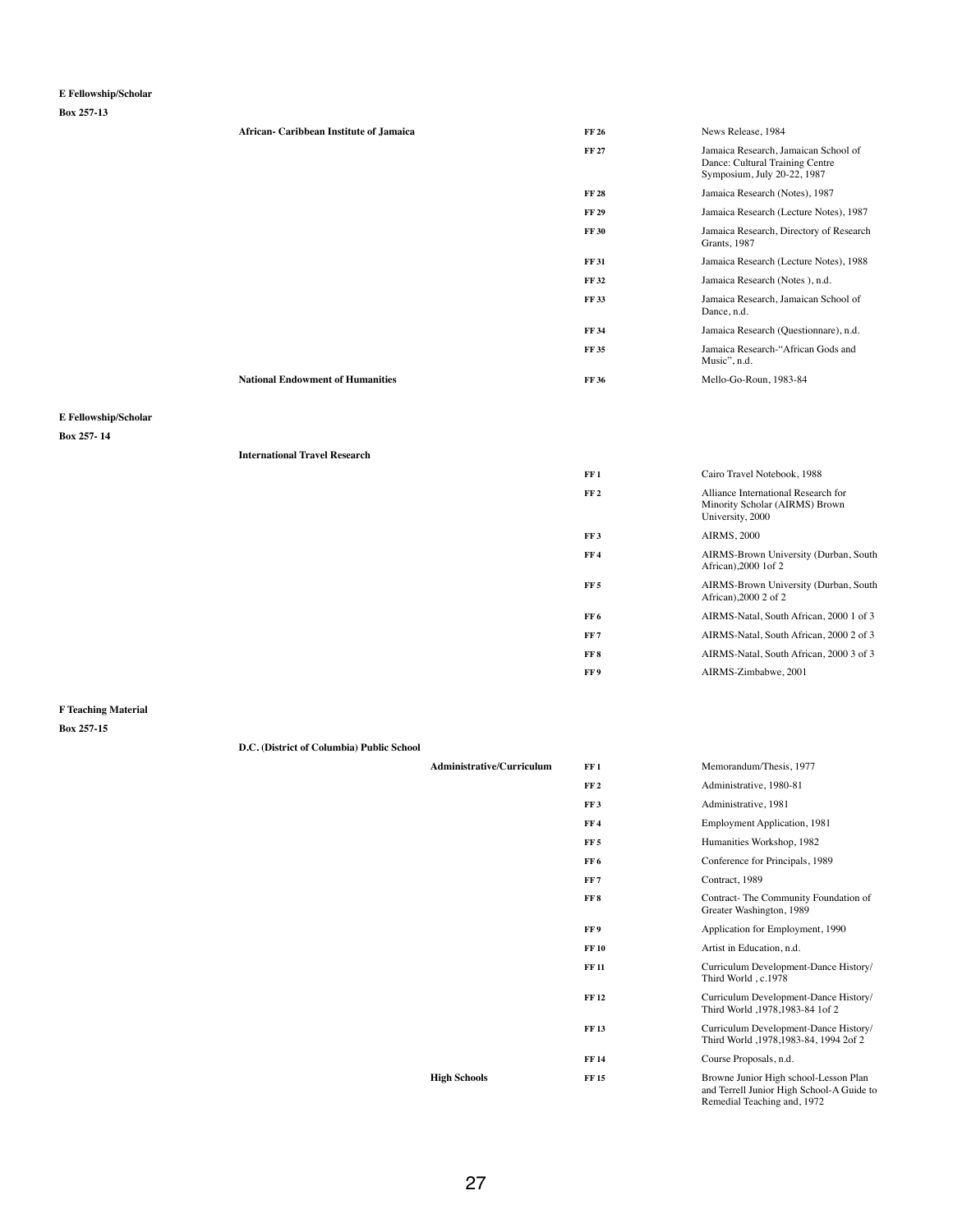**Box 257-15**

**D.C. (District of Columbia) Public School**

| <b>High Schools</b>                                            | <b>FF16</b>  | H.D. Woodson High School- Course<br>Reports, 1979-80                                        |
|----------------------------------------------------------------|--------------|---------------------------------------------------------------------------------------------|
|                                                                | <b>FF17</b>  | H.D. Woodson High School- Humanities<br>Student Papers, 1979, 1982                          |
|                                                                | <b>FF 18</b> | H.D. Woodson High School- Humanities<br><b>Review</b> , 1979                                |
|                                                                | <b>FF19</b>  | H.D. Woodson High School- Dance<br>History First Advisory Assignment,<br>November 5-6, 1980 |
|                                                                | <b>FF 20</b> | H.D. Woodson High School-<br>Announcement, April 10, 1981                                   |
|                                                                | <b>FF 21</b> | Dunbar-Attendance, n.d.                                                                     |
| <b>Superintendent's Academy for</b><br>the Arts and Humanities | <b>FF22</b>  | H.D. Woodson High School, 1981, 1988-90                                                     |
|                                                                | <b>FF23</b>  | Applications                                                                                |
|                                                                | <b>FF 24</b> | Project, 1989-90                                                                            |
|                                                                | <b>FF 25</b> | Workshop, 1990                                                                              |
| <b>John Henrik Clark Program</b>                               | <b>FF 26</b> | Attendees, 1990-91                                                                          |
|                                                                | <b>FF 27</b> | Program, 1990                                                                               |
|                                                                | <b>FF 28</b> | Registration, 1990-91                                                                       |
|                                                                |              |                                                                                             |

**F Teaching Material**

**Box 257- 16**

**Howard University (HU)**

| <b>Professional File</b> | FF1             | 1978-1990            |
|--------------------------|-----------------|----------------------|
|                          | FF <sub>2</sub> | 1986-1992 1 of 3     |
|                          | FF3             | 1986-1992 2 of 3     |
|                          | FF4             | 1986-1992 3 of 3     |
|                          | FF <sub>5</sub> | 1988,1993-98 1 of 6  |
|                          | FF 6            | 1988,1993-98 2 of 6  |
|                          | FF7             | 1988,1993-98 3 of 6  |
|                          | FF <sub>8</sub> | 1988, 1993-98 4 of 6 |
|                          | FF <sub>9</sub> | 1988, 1993-98 5 of 6 |
|                          | <b>FF 10</b>    | 1988,1993-98 6 of 6  |
|                          | <b>FF 11</b>    | 1992, 1997-2000      |
|                          | <b>FF12</b>     | 1997-98              |

FF 13 Faculty Profile and Work Load, 2003-07

# **F Teaching Material**

|  | <b>Howard University (HU)</b> |  |
|--|-------------------------------|--|
|--|-------------------------------|--|

| <b>Interdisciplinary Studies</b> | FF1             | Caribbean Studies Program Minor, c.<br>2000-01 1of 3  |
|----------------------------------|-----------------|-------------------------------------------------------|
|                                  | FF <sub>2</sub> | Caribbean Studies Program Minor, c.<br>2000-01 2 of 3 |
|                                  | FF <sub>3</sub> | Caribbean Studies Program Minor, c.<br>2000-01 3 of 3 |
|                                  | FF <sub>4</sub> | Caribbean Studies, 2000-07 1 of 3                     |
|                                  | FF <sub>5</sub> | Caribbean Studies, 2000-07 2 of 3                     |
|                                  | FF 6            | Caribbean Studies, 2000-07 3 of 3                     |
|                                  | <b>FF 7</b>     | Caribbean Studies, September 10, n.y. 1 of<br>3       |
|                                  | FF 8            | Caribbean Studies, September 10, n.y. 2 of<br>3       |
|                                  | FF <sub>9</sub> | Caribbean Studies, September 10, n.y. 3 of<br>3       |
|                                  | <b>FF10</b>     | Caribbean Studies Program Minor, n.d.                 |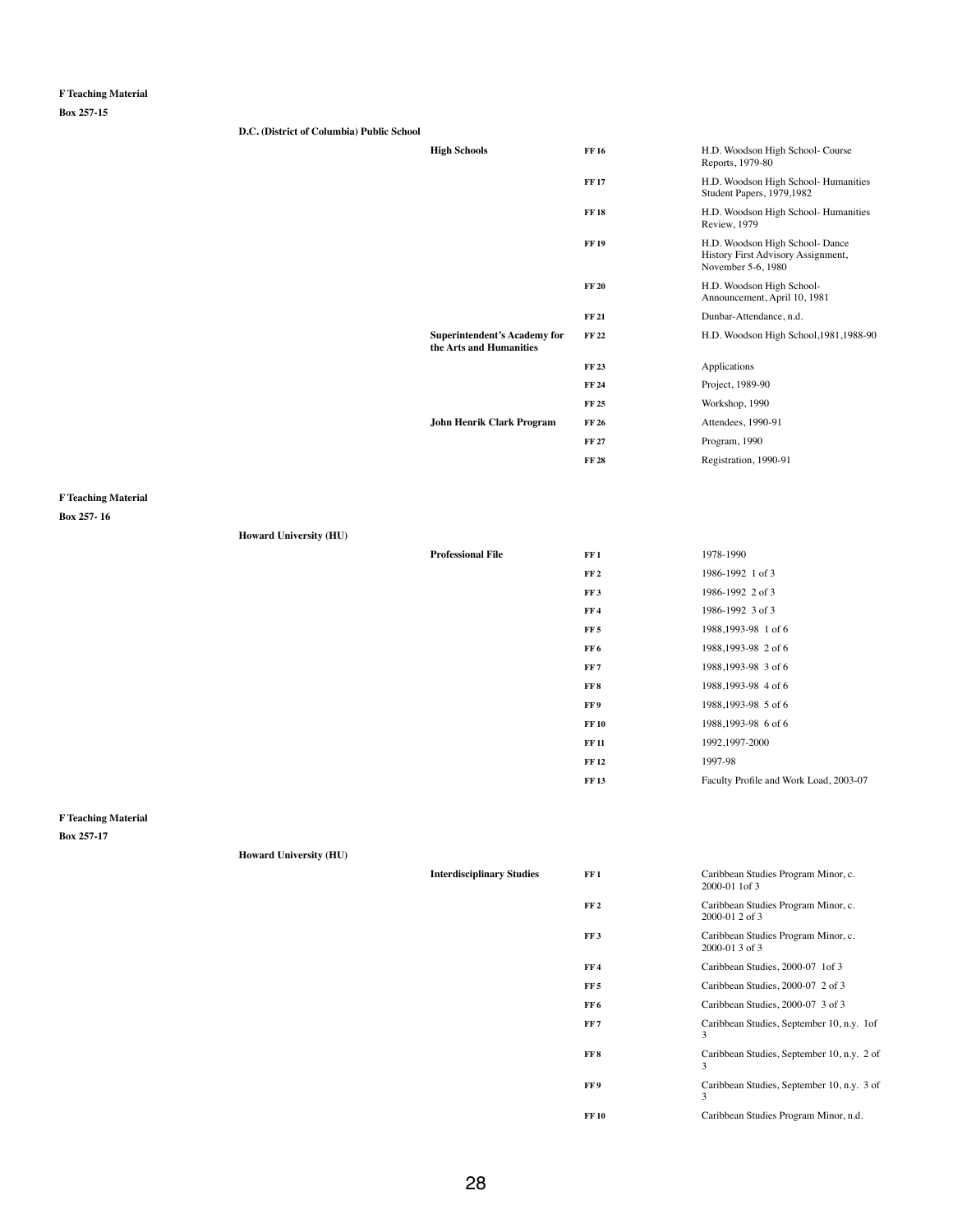**Box 257-18**

| <b>Howard University (HU)</b> |                                                     |                 |                                                                              |
|-------------------------------|-----------------------------------------------------|-----------------|------------------------------------------------------------------------------|
|                               | <b>University Wide Cultural</b><br><b>Committee</b> | FF1             | Draculaba d'Haiti and Blackbirds,<br>1983-1984                               |
|                               |                                                     | FF <sub>2</sub> | Garth Fagan/Bucket Dance Company,<br>1985                                    |
|                               |                                                     | FF <sub>3</sub> | Garth Fagan/Bucket Dance Company<br>Performance, 1985                        |
|                               |                                                     | FF <sub>4</sub> | Garth Fagan and Rod Rodgers<br>Performance, March 1985                       |
|                               |                                                     | FF <sub>5</sub> | Women of Color Weaving Cultural<br>Artistry, 1985                            |
|                               |                                                     | FF <sub>6</sub> | Committee Program, 1985-86                                                   |
|                               |                                                     | FF <sub>7</sub> | U-Zulu Performance Contrat, February<br>1986                                 |
|                               |                                                     | FF 8            | Multi Facet Roles of Dance/Movement for<br>the older adult, October 18, 1986 |
|                               |                                                     | FF9             | Women of Color Weaving Cultural<br>Artistry, 1986                            |
|                               |                                                     | <b>FF 10</b>    | Past and Contemporary Role of Black<br>Dance in Blues Aesthetics, 1989       |
|                               |                                                     | <b>FF 11</b>    | Works of Pearl Primus Earth Theater, 1992                                    |
|                               |                                                     | <b>FF12</b>     | Garth Fagan, 1992                                                            |
|                               |                                                     | <b>FF13</b>     | Research Infrastructure, July 26, 1994                                       |
|                               |                                                     | <b>FF14</b>     | Committee Files, n.d.1 of 2                                                  |
|                               |                                                     | <b>FF15</b>     | Committee Files, n.d.1 of 2                                                  |
|                               |                                                     | <b>FF 16</b>    | Brochure, n.d.                                                               |
|                               |                                                     | <b>FF17</b>     | Mail List, n.d.                                                              |
|                               | <b>Academic Excellence Grant</b>                    | <b>FF 18</b>    | Song of Sangoma, 1996-98                                                     |
|                               |                                                     | <b>FF 19</b>    | Song of Sangoma, July 1-17,1997 1 of 2                                       |
|                               |                                                     | <b>FF 20</b>    | Song of Sangoma, July 1-17,1997 2 of 2                                       |

**F Teaching Material**

|  | <b>Howard University (HU)</b> |  |
|--|-------------------------------|--|
|--|-------------------------------|--|

| <b>Academic Excellence Grant</b> | FF 1            | Song of Sangoma, 1997        |
|----------------------------------|-----------------|------------------------------|
|                                  | FF <sub>2</sub> | Song of Sangoma, August 1998 |
|                                  | FF3             | Song of Sangoma, 1998        |
|                                  | FF 4            | Letter-Grant Denial, 1998    |

| Grant Program, 1998-99                                                                                |
|-------------------------------------------------------------------------------------------------------|
| Song of Sangoma, 1998, 2001                                                                           |
| Song of Sangoma, October 1999                                                                         |
| Application, 1999-2000                                                                                |
| Justification, 1999-2000                                                                              |
| Travel Grants, 2000-01                                                                                |
| Grant Program, March 2001                                                                             |
| Travel Award, July 2001                                                                               |
| Award, 2001                                                                                           |
| Interim/Final Reports-Time Keepers and<br>Developing a Critical Understanding of<br>Language, 2001-02 |
| Application, 2001-02                                                                                  |
| Faculty of the Year Award, 2001-03                                                                    |
| IABD, 2003                                                                                            |
| <b>Nutrition Grant, 2005</b>                                                                          |
| Health, Nutrition, Exercises and Injury<br>Prevention. 2006                                           |
| Grant Program, 2006-07                                                                                |
|                                                                                                       |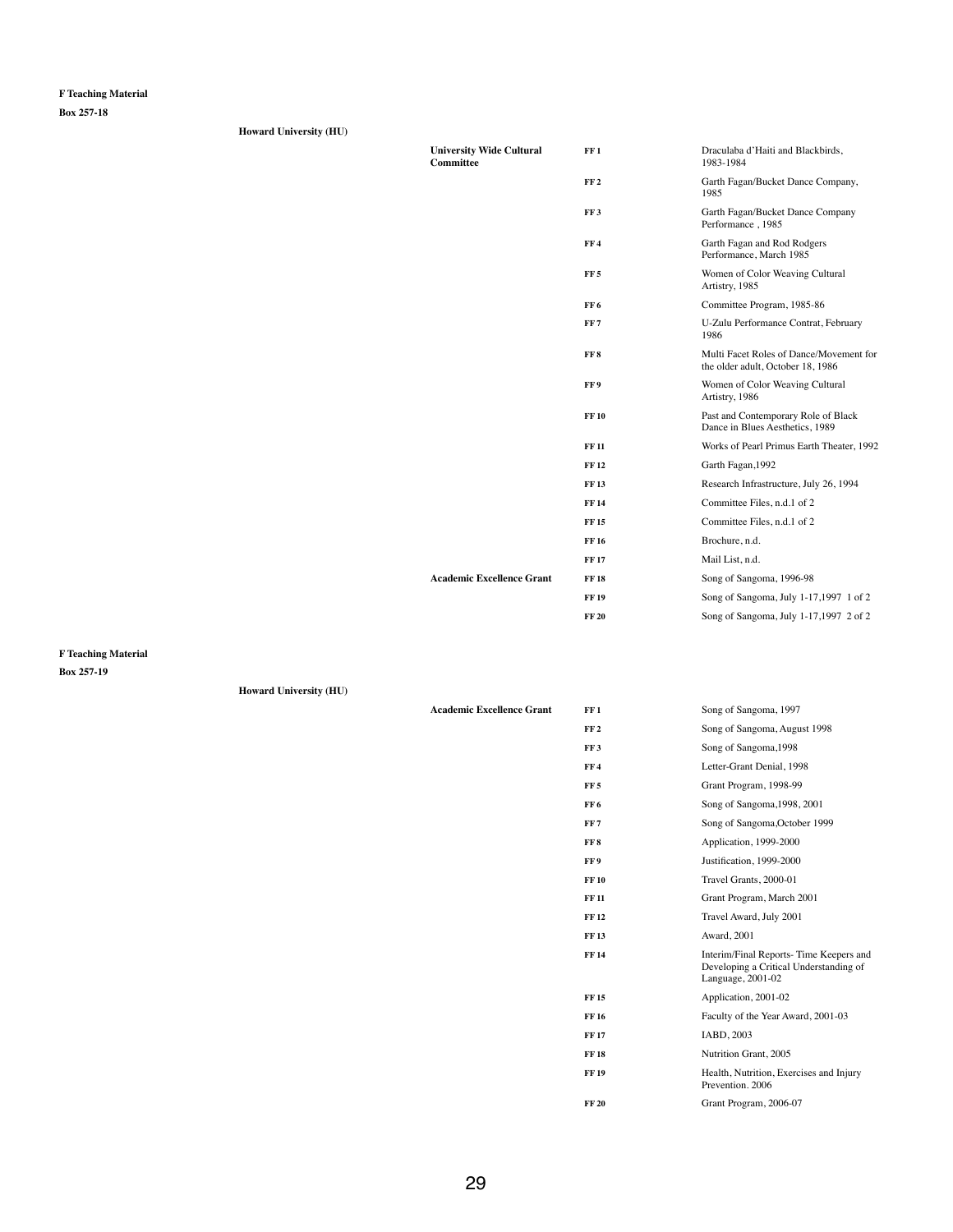**Box 257-19**

|                            | <b>Howard University (HU)</b>         |                                                                    |                 |                                                                                                                                  |
|----------------------------|---------------------------------------|--------------------------------------------------------------------|-----------------|----------------------------------------------------------------------------------------------------------------------------------|
|                            |                                       | <b>Academic Excellence Grant</b>                                   | <b>FF 21</b>    | Research Travel- Jamaica, April 27-May 9,<br>2008 1 of 2                                                                         |
|                            |                                       |                                                                    | <b>FF 22</b>    | Research Travel- Jamaica, April 27-May 9,<br>2008 2of 2                                                                          |
|                            |                                       |                                                                    |                 |                                                                                                                                  |
| <b>F Teaching Material</b> |                                       |                                                                    |                 |                                                                                                                                  |
| <b>Box 257-20</b>          |                                       |                                                                    |                 |                                                                                                                                  |
|                            | <b>Howard University (HU)</b>         |                                                                    |                 |                                                                                                                                  |
|                            |                                       | <b>The University Sponsored</b><br><b>Faculty Research Program</b> | FF1             | Social Context/Cultural Traditions of<br>Dance, May 1, 1998                                                                      |
|                            |                                       |                                                                    | FF <sub>2</sub> | Development A Critical Understanding of<br>the Language and Aesthetics of the<br>"Black" Tradition in American Dance,<br>2001    |
|                            |                                       |                                                                    | FF3             | Development A Critical Understanding of<br>the Language and Aesthetics of the<br>"Black" Tradition in American Dance,<br>2001-02 |
|                            |                                       | <b>Merit Awards Program</b>                                        | FF <sub>4</sub> | Justification, October 15,1998                                                                                                   |
|                            |                                       |                                                                    | FF <sub>5</sub> | Faculty Merit Award, 1998-99                                                                                                     |
|                            |                                       |                                                                    | FF <sub>6</sub> | Faculty Merit Award, 1999                                                                                                        |
|                            |                                       |                                                                    | FF <sub>7</sub> | Application, 1999-2000                                                                                                           |
|                            |                                       |                                                                    | FF 8            | Faculty Merit Award, 2000                                                                                                        |
|                            |                                       |                                                                    | FF 9            | Faculty Merit Award, 2001                                                                                                        |
|                            | <b>HU College of Arts and Science</b> |                                                                    |                 |                                                                                                                                  |
|                            |                                       | Administrative                                                     | <b>FF 10</b>    | Memorandum, 1988                                                                                                                 |
|                            |                                       |                                                                    | <b>FF 11</b>    | Faculty Meeting, 1989                                                                                                            |
|                            |                                       |                                                                    | <b>FF 12</b>    | Sexual Harassment, 1995                                                                                                          |
|                            |                                       |                                                                    | <b>FF13</b>     | President's Faculty Retreat, 1997                                                                                                |
|                            |                                       |                                                                    | <b>FF 14</b>    | Manager's Retreat: Leadership, 1998                                                                                              |
|                            |                                       |                                                                    | <b>FF 15</b>    | Search Committee, 1998 1of 2                                                                                                     |
|                            |                                       |                                                                    | <b>FF 16</b>    | Search Committee, 1998 2 of 2                                                                                                    |
|                            |                                       |                                                                    | <b>FF17</b>     | Salary, 2001-03, 2006-07                                                                                                         |
|                            |                                       |                                                                    | <b>FF 18</b>    | Appointment, 2002                                                                                                                |
|                            |                                       |                                                                    | <b>FF 19</b>    | Absence from Campus, 2002, 2004-06                                                                                               |
|                            |                                       |                                                                    | <b>FF 20</b>    | Faculty Profile, 2008                                                                                                            |

|                           | <b>FF 21</b> | Hiring and Retirement, 2008, n.d. |
|---------------------------|--------------|-----------------------------------|
| <b>Appointment/Tenure</b> | <b>FF 22</b> | Application, October 2001 1 of 7  |
|                           | <b>FF23</b>  | Application, October 2001 2 of 7  |
|                           | <b>FF 24</b> | Application, October 2001 3 of 7  |
|                           | <b>FF 25</b> | Application, October 2001 4 of 7  |
|                           | <b>FF 26</b> | Application, October 2001 5 of 7  |
|                           | <b>FF 27</b> | Application, October 2001 6 of 7  |
|                           | <b>FF 28</b> | Application, October 2001 7 of 7  |
|                           |              |                                   |

 $Administrative$ 

# **F Teaching Material**

### **Box 257-21**

**HU Department of Physical Education**

| FF 1            | HU Dance Ensemble, September 6-7,1983         |
|-----------------|-----------------------------------------------|
| FF <sub>2</sub> | Dance Division Meeting, April 24,1984         |
| <b>FF 3</b>     | Notes, 1985                                   |
| <b>FF4</b>      | Potential Faculty, 1985, n.d.                 |
| FF 5            | Memorandum, 1985                              |
| FF 6            | Funding Rod Rodgers and Bucket Dance,<br>1985 |
| <b>FF 7</b>     | Dance Resources, 1985                         |
| FF 8            | Dance Budget, 1985                            |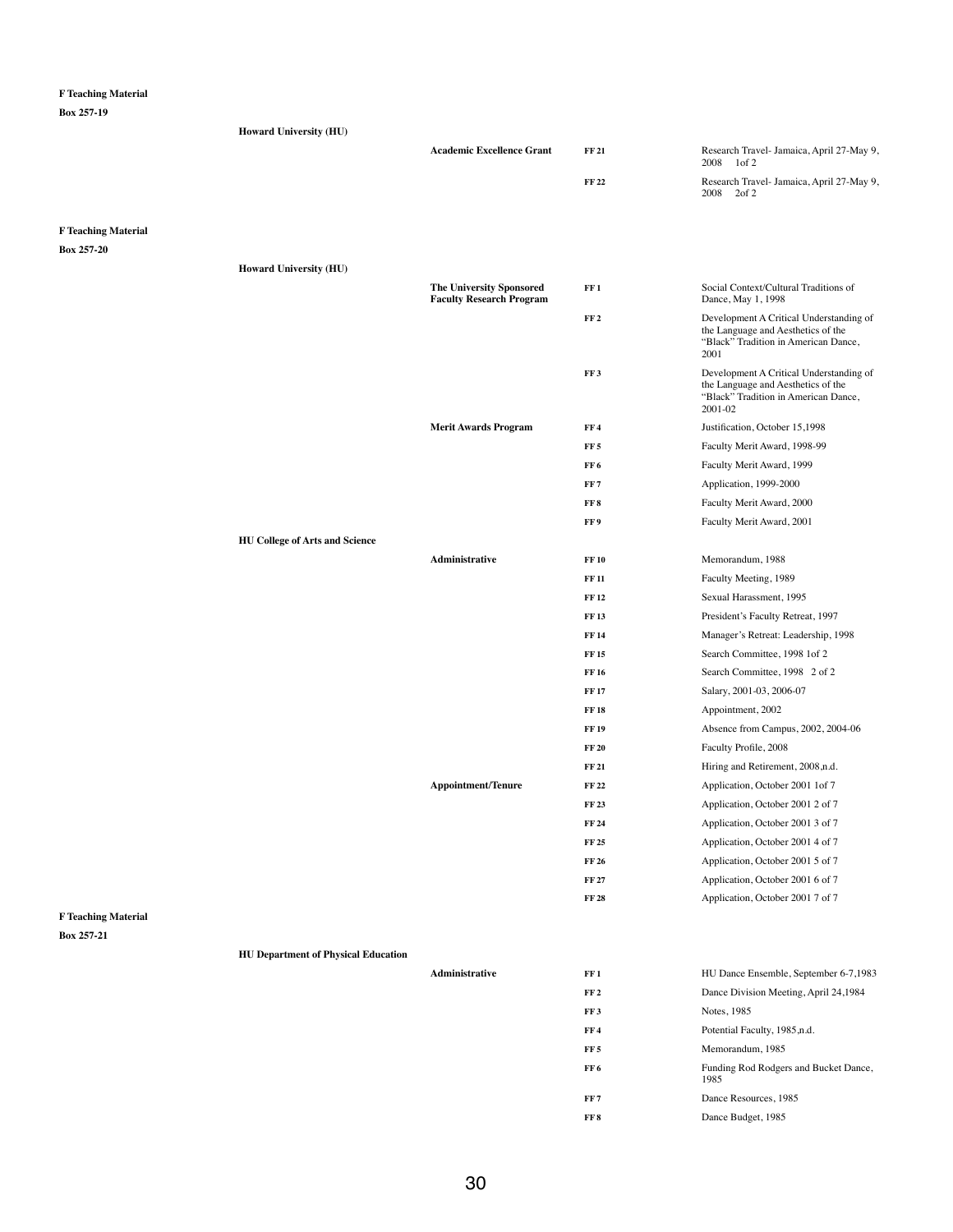**Box 257-21**

**HU Department of Physical Education**

| <b>Administrative</b>     | FF 9         | Letter of Agreement, c. 1987                                                                      |
|---------------------------|--------------|---------------------------------------------------------------------------------------------------|
|                           | <b>FF10</b>  | Contract, July 15,1988                                                                            |
|                           | <b>FF 11</b> | Faculty Transfere to Fine Arts, c. 1991                                                           |
|                           | <b>FF12</b>  | <b>National Association For Equal</b><br>Opportunity in Higher Education<br>(NAFEO) Profile, n.d. |
|                           | <b>FF13</b>  | Proposed Curriculum for Education<br>Bachelor of Science Degree, n.d.                             |
| <b>Appointment/Tenure</b> | <b>FF 14</b> | Application, October 1988-89                                                                      |
|                           | <b>FF15</b>  | Application, October 11, 1989                                                                     |
|                           | <b>FF16</b>  | Application, 1989 1 of 2                                                                          |
|                           | <b>FF17</b>  | Application, 1989 2 of 2                                                                          |
|                           | <b>FF18</b>  | Tenure and Leave of Absence, 1989-90                                                              |
|                           | <b>FF19</b>  | Tenure and Promotion, 1989-91                                                                     |
|                           | <b>FF 20</b> | Tenure and Appointment, October 1, 1991                                                           |
|                           | <b>FF 21</b> | Tenure and Appointment, September<br>30,1994                                                      |
| Course                    | <b>FF22</b>  | Dance, 1983 1 of 3                                                                                |
|                           | <b>FF 23</b> | Dance, 1983 2 of 3                                                                                |
|                           | <b>FF 24</b> | Dance, 1983 3 of 3                                                                                |
|                           | <b>FF 25</b> | Dance (Modern and Exam), c.1983 1984                                                              |
|                           | <b>FF 26</b> | Dance, October 24-25, 1988                                                                        |
|                           | <b>FF 26</b> | Dance Modern, 1986                                                                                |
|                           | <b>FF 27</b> | Dance Anatomy, 1985<br>$1$ of $4$                                                                 |
|                           | <b>FF 28</b> | $2$ of $4$<br>Dance Anatomy, 1985                                                                 |
|                           | <b>FF 29</b> | 3 of 4<br>Dance Anatomy, 1985                                                                     |
|                           | <b>FF 30</b> | 4 of 4<br>Dance Anatomy, 1985                                                                     |
|                           | <b>FF31</b>  | 1 of 2<br>Dance Anatomy, 1985                                                                     |
|                           | <b>FF32</b>  | $2$ of $2$<br>Dance Anatomy, 1985                                                                 |
|                           |              |                                                                                                   |

**F Teaching Material**

**Box 257-22**

**HU Department of Physical Education**

| Course | FF 1            | Dance Anatomy, 1986        |
|--------|-----------------|----------------------------|
|        | FF <sub>2</sub> | Dance Anatomy: Final, n.d. |
|        | <b>FF 3</b>     | Dance Anatomy, n.d.        |

| FF 4         | Dance Anatomy and Kinesiology, n.d.<br>$1$ of $2$ |
|--------------|---------------------------------------------------|
| FF 5         | Dance Anatomy and Kinesiology, n.d.<br>$2$ of $2$ |
| FF 6         | Dance: Ethnic, 1984, n, d,                        |
| FF 7         | Dance: Ethnic, n,d,                               |
| FF 8         | Dance History, 1974, 1983                         |
| FF 9         | Dance History, 1984 1 of 2                        |
| <b>FF 10</b> | Dance History, 1984 2 of 2                        |
| <b>FF 11</b> | Dance History, 1985-86                            |
| FF 12        | Dance History, 1985-86                            |
| <b>FF13</b>  | Dance History, 1985-86                            |
| FF 14        | Dance History: Test, n.d.                         |
| <b>FF15</b>  | Dance History, n.d.                               |
| FF 16        | Dance History, n.d.                               |
| FF 17        | Dance: Jazz I Final, n.d.                         |
| FF 18        | Dance: Jazz, n.d.                                 |
| FF 19        | Dance: Modern Midterm, March 2-3, 1983            |
| FF 20        | Dance: Modern I and II, 1983                      |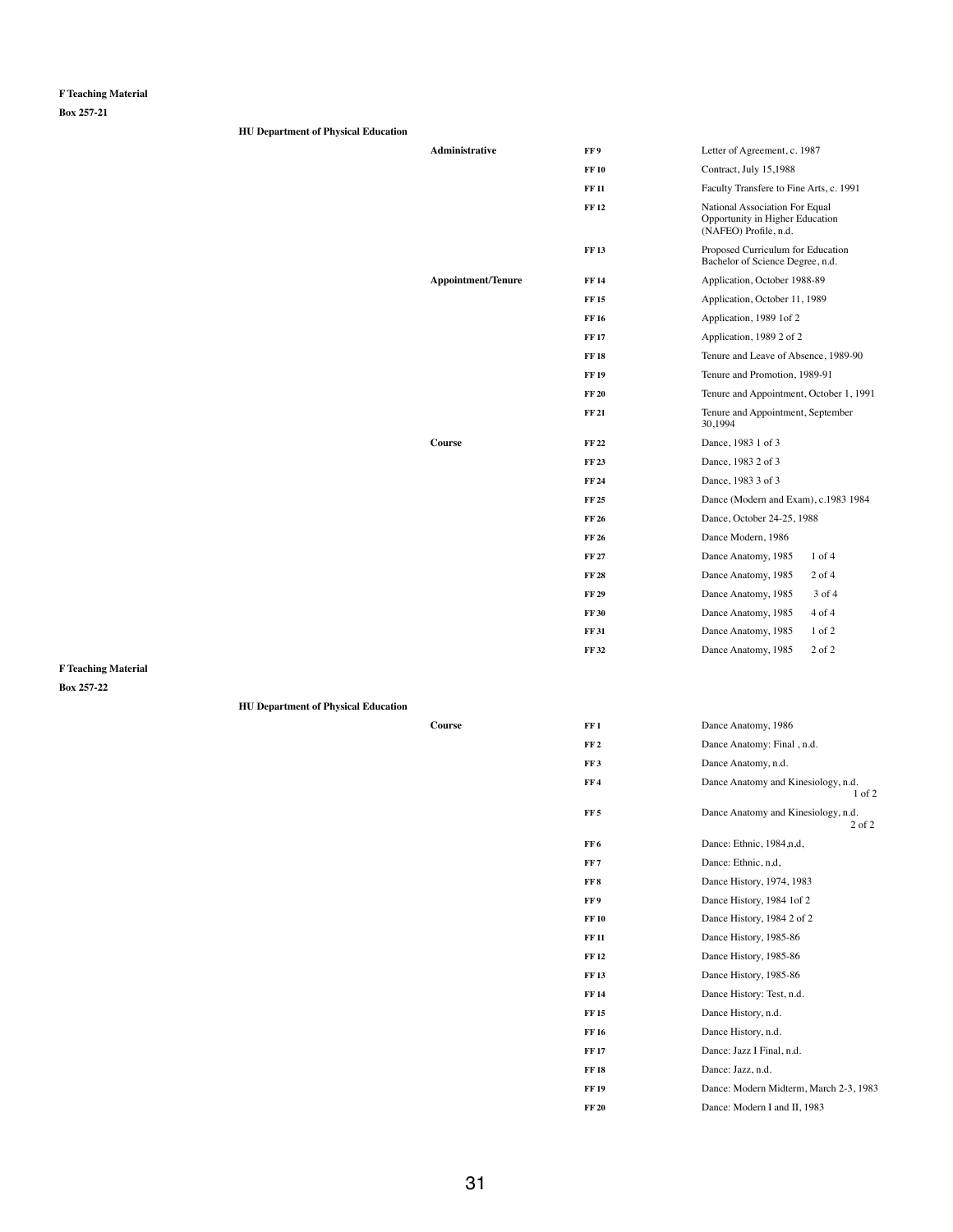**Box 257-22**

| <b>HU Department of Physical Education</b> |        |              |                                        |
|--------------------------------------------|--------|--------------|----------------------------------------|
|                                            | Course | <b>FF 21</b> | Dance: Modern II Final Paper, 1983     |
|                                            |        | <b>FF 22</b> | Dance: Modern, n,d.                    |
|                                            |        | <b>FF 23</b> | Dance: Pearl Reynolds, 1985            |
|                                            |        | <b>FF 24</b> | Dance: Student Orientations, Fall 1986 |
|                                            |        | <b>FF 25</b> | Dance: Social/Folk, n.d.               |
|                                            |        | <b>FF 26</b> | Dance: Tap Final Exam, April 20, 1983  |
|                                            |        | <b>FF 27</b> | Dance: Tap, 1988                       |
|                                            |        | <b>FF 28</b> | Dance: Tap and History, n.d.           |
|                                            |        | <b>FF 29</b> | Dance: Tap I Syllabus, n,d,            |
|                                            |        | <b>FF 30</b> | Dance: Tap, n,d,                       |
|                                            |        | <b>FF 31</b> | Lecture Notes, 1983, 1985, 1986        |
|                                            |        | <b>FF 32</b> | Course Notebooks, n.d.                 |
|                                            |        | <b>FF 33</b> | Course Notebooks, n.d.                 |
|                                            |        | <b>FF 34</b> | Course Notebooks, n.d.                 |
|                                            |        | <b>FF 35</b> | Performance (Ensemble)                 |
|                                            |        |              |                                        |

# **F Teaching Material**

**Box 257- 23**

**HU Department of Physical Education**

| <b>Dance Programing</b> | FF1             | Dance Curriculum, 1983-1985                                                |
|-------------------------|-----------------|----------------------------------------------------------------------------|
|                         | FF <sub>2</sub> | Dance Exchange (Performance), 1984                                         |
|                         | FF <sub>3</sub> | Festival: Rod Rodger Dance Company,<br>1984                                |
|                         | FF <sub>4</sub> | Garth Fagan (Perfomance File), 1984, n.d.                                  |
|                         | FF <sub>5</sub> | Philadanco (Perfomance File), 1984                                         |
|                         | FF <sub>6</sub> | Garth Fagan Bucket Dance Theatre<br>(Performance File), 1984-85            |
|                         | FF <sub>7</sub> | Dance Ensemble Workshops, 1984-85                                          |
|                         | FF <sub>8</sub> | Festival: Fagan, Rodgers, D.C.<br>Contemporary Dance Company, 1984-85      |
|                         | FF <sub>9</sub> | Conference: Afro American Artists in the<br>19th Century, January 31, 1985 |
|                         | <b>FF10</b>     | Dance Ensemble Performance" Change en<br>Timbre", March 9,1985             |
|                         | <b>FF 11</b>    | Master Class: National Ballet Djoliba,<br>April 21, 1985                   |
|                         | <b>FF12</b>     | Dance Presentation, 1985                                                   |
|                         | <b>FF13</b>     | Workshops: Fagan and Rodgers, 1985                                         |
|                         | <b>FF 14</b>    | Masterclass (Budgets), 1985                                                |
|                         | <b>FF15</b>     | Dance Concert: Women of Color-Weaving<br>a Cultural Artistry, 1985         |
|                         | <b>FF16</b>     | Dance Concert Survey, March 7, 1986                                        |
|                         | <b>FF17</b>     | Dance Direction Concert, March-<br>November, 1986                          |
|                         | <b>FF18</b>     | <b>Collaboration: Dance Arts Moving: Foot</b><br>Roots, 1986               |
|                         | <b>FF19</b>     | Memorandum, Fulbright Scholar, 1986-87                                     |
|                         | <b>FF 20</b>    | Dance Curriculum, 1986-1988                                                |
|                         | <b>FF21</b>     | Dance Ensemble Performance "A Legend<br>Continues", March 6,1987           |
|                         | <b>FF22</b>     | Critical Review (Assignment), November<br>1988                             |
|                         | <b>FF23</b>     | Expressions (Performance), April 21, 1989                                  |
|                         | <b>FF 24</b>    | Lynnette Overby(Faculty), 1990                                             |
|                         | <b>FF 25</b>    | Project: Blues Aesthetic, 1990                                             |
|                         | <b>FF 26</b>    | Proposal: An Afrocentric Multiple<br>Interventions Model, 1991             |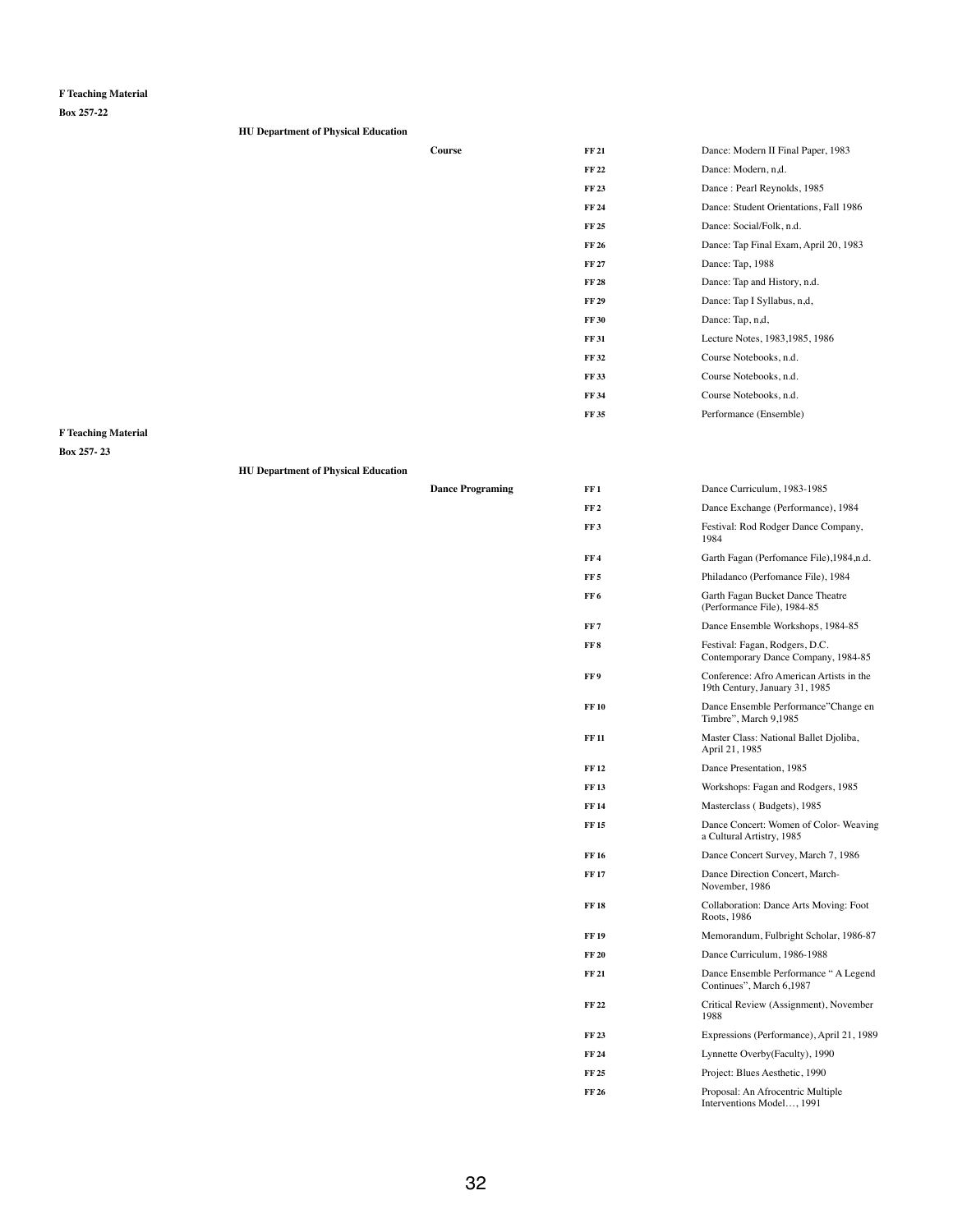**Box 257- 23**

| <b>HU Department of Physical Education</b> |                         |              |                                                 |
|--------------------------------------------|-------------------------|--------------|-------------------------------------------------|
|                                            | <b>Dance Programing</b> | <b>FF 27</b> | African American Dance Research, n.d. 1<br>of 2 |
|                                            |                         | <b>FF 28</b> | African American Dance Research, n.d. 2<br>of 2 |
|                                            |                         | <b>FF 29</b> | Dance Division, n.d.                            |
|                                            |                         | <b>FF 30</b> | Essay Questions, n.d.                           |
|                                            |                         | <b>FF 31</b> | Folk Music, n.d.                                |
|                                            |                         | <b>FF32</b>  | Movement Satisfaction Questionnaire, n.d.       |
|                                            |                         | <b>FF33</b>  | Schedule (Exercise at Howard), n.d.             |
| nm 1. 1. 1.                                |                         |              |                                                 |

**F Teaching Material**

**Box 257- 24**

### **HU College of Fine Arts**

| Administrative            | FF1             | APT Memorandum, 1994                                     |
|---------------------------|-----------------|----------------------------------------------------------|
|                           | FF <sub>2</sub> | Annual Report, July 1,1992- June 3,1993                  |
|                           | FF <sub>3</sub> | Interdisciplinary National Center,<br>1995,1997          |
|                           | FF4             | Dean Search, November 10, 1997                           |
|                           | FF <sub>5</sub> | Review Panel Report, 2003                                |
| Administrative/Curriculum | FF <sub>6</sub> | Tenure and Promotion, 1989-91, 1994                      |
|                           | FF <sub>7</sub> | Tenure Application, 1991 1 of 2                          |
|                           | FF <sub>8</sub> | Tenure Application, 1991 2 of 2                          |
|                           | FF9             | Tenure and Promotion, 1992                               |
|                           | <b>FF10</b>     | Tenure Application, 1994 1 of 2                          |
|                           | <b>FF 11</b>    | Tenure Application, 1994 2 of 2                          |
| Programs                  | <b>FF12</b>     | The Wiz, c.1980                                          |
|                           | <b>FF13</b>     | Dance Programming: Nanette Bearden<br>Contemporary, 1993 |
|                           | <b>FF14</b>     | Open House, 1999                                         |
|                           | <b>FF15</b>     | Meeting Adgenda                                          |
|                           | <b>FF16</b>     | Alumni News, n.d.                                        |

| Administrative                   | FF1             | <b>APT</b> Memorand               |
|----------------------------------|-----------------|-----------------------------------|
|                                  | FF <sub>2</sub> | Annual Report,.                   |
|                                  | FF <sub>3</sub> | Interdisciplinary<br>1995,1997    |
|                                  | FF <sub>4</sub> | Dean Search, No                   |
|                                  | FF <sub>5</sub> | Review Panel Ro                   |
| <b>Administrative/Curriculum</b> | FF <sub>6</sub> | Tenure and Pron                   |
|                                  | FF <sub>7</sub> | Tenure Applicati                  |
|                                  | FF <sub>8</sub> | Tenure Applicati                  |
|                                  | FF9             | Tenure and Pron                   |
|                                  | <b>FF10</b>     | Tenure Applicati                  |
|                                  | <b>FF11</b>     | Tenure Applicati                  |
| <b>Programs</b>                  | <b>FF12</b>     | The Wiz, c.1980                   |
|                                  | <b>FF13</b>     | Dance Programm<br>Contemporary, 1 |
|                                  | <b>FF14</b>     | Open House, 199                   |
|                                  | <b>FF15</b>     | Meeting Adgend                    |
|                                  | FF 16           | Alumni News n                     |

**F Teaching Material**

| FF 2            | Personnel File, 1991, 1993, n.d.                                    |
|-----------------|---------------------------------------------------------------------|
| FF <sub>3</sub> | Advertisement Dance Program, 1992                                   |
| FF 4            | Faculty Meeting, 1996-97                                            |
| FF 5            | Faculty Communications/Committee,<br>1996-97                        |
| FF 6            | Academic Year, 1998                                                 |
| FF 7            | Memorandum, 1998                                                    |
| FF 8            | Academic Advisory, 1998-2000<br><b>CLOSED STUDENT FILES</b>         |
| FF 9            | Faculty Meeting, February -April 1999                               |
| <b>FF 10</b>    | Renovations, 1999                                                   |
| FF 11           | Faculty Meeting, 1999                                               |
| FF 12           | Minutes Faculty Meeting, 1999                                       |
| FF 13           | Calendar of Events, 1999-2000                                       |
| FF 14           | Brochure: Shifting Through the Sands of<br>Time, 2000-01            |
| FF 15           | Faculty Meeting, 2002                                               |
| FF 16           | Academic Advisory, February 26, 2003<br><b>CLOSED STUDENT FILES</b> |
| FF 17           | Musical Theatre, 2004                                               |
| <b>FF 18</b>    | Faculty Meeting, September 18, 2006                                 |
|                 |                                                                     |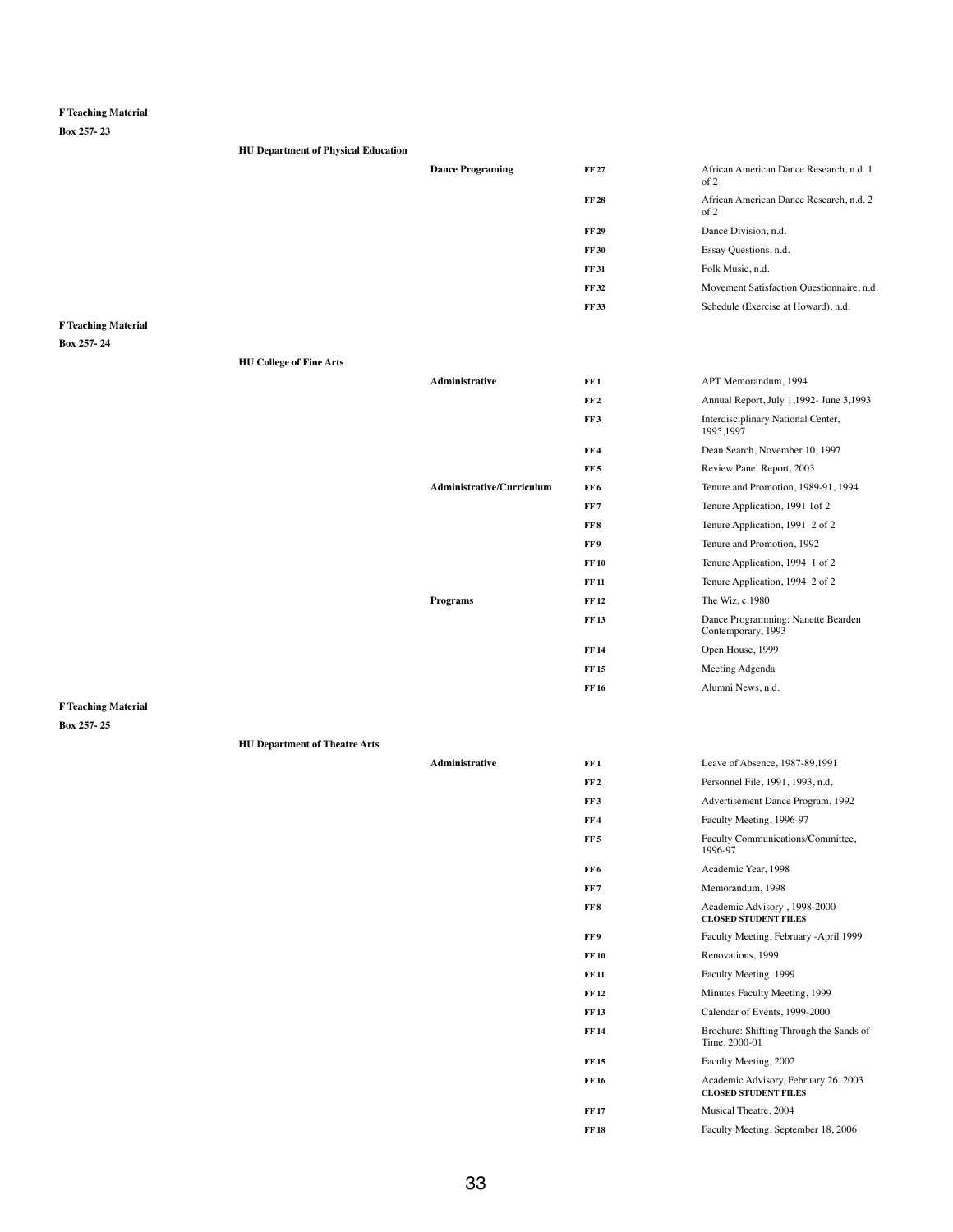**Box 257- 25**

### **HU Department of Theatre Arts**

| <b>Administrative</b>               | <b>FF 19</b> | Workload/Needs of Dance Major, 2006      |
|-------------------------------------|--------------|------------------------------------------|
|                                     | <b>FF 20</b> | Modern Dance Test, n.d.                  |
| <b>Appointment/Tenure</b>           | <b>FF 21</b> | Tenure Application, September 30, 1994   |
|                                     | <b>FF 22</b> | Tenure Application, 1994                 |
|                                     | <b>FF 23</b> | Tenure Application, 1994                 |
|                                     | <b>FF 24</b> | Tenure Application, 1997-98              |
|                                     | <b>FF 25</b> | Tenure Application, October 16, 1998     |
|                                     | <b>FF 26</b> | Tenure Application, 1998, 2001           |
|                                     | <b>FF 27</b> | Tenure Application, 1999-2000, n.d.      |
|                                     | <b>FF 28</b> | Tenure Application, 1999-2000, June 2001 |
|                                     | <b>FF 29</b> | Tenure Application, 2001-02              |
|                                     | <b>FF 30</b> | Tenure Application, 2001-02              |
| <b>Professional File /Promotion</b> | <b>FF 31</b> | Promotion, 1997-98                       |
|                                     | <b>FF 32</b> | Promotion, n.d.                          |
|                                     |              |                                          |

# **F Teaching Material**

| <b>HU Department of Theatre Arts</b> |  |
|--------------------------------------|--|
|--------------------------------------|--|

| <b>Report/Memo</b>                               | FF1             | Visitor Report: National Association of<br>Schools of Theatre, November 1999 |
|--------------------------------------------------|-----------------|------------------------------------------------------------------------------|
|                                                  | FF <sub>2</sub> | Committee Reports, 1999                                                      |
|                                                  | FF <sub>3</sub> | Compiling Evaluation, 2001                                                   |
|                                                  | FF <sub>4</sub> | Academic Standards, 2006                                                     |
|                                                  | FF <sub>5</sub> | Program Reform, n.d.                                                         |
| <b>Appointment Promotion and</b><br>Tenure (APT) | FF <sub>6</sub> | Files, 1999                                                                  |
|                                                  | FF <sub>7</sub> | Application, 2000-01                                                         |
|                                                  | FF <sub>8</sub> | Correspondence, 2001                                                         |
|                                                  | FF 9            | Files, 2002-06                                                               |
|                                                  | <b>FF10</b>     | 2003 Appointments, 2002-03                                                   |
|                                                  | <b>FF 11</b>    | Files, 2004 1 of 2                                                           |
|                                                  | <b>FF12</b>     | Files, 2004 2 of 2                                                           |
|                                                  | <b>FF13</b>     | Merit File (Closed), 2004-05                                                 |
|                                                  | <b>FF14</b>     | Reports, 2004, 2007                                                          |
|                                                  | <b>FF15</b>     | Application: Ruffin, Eric, March 3, 2005                                     |
|                                                  | <b>FF16</b>     | Correspondence, March 4, 2005                                                |
|                                                  | <b>FF17</b>     | Applications, 2005                                                           |
|                                                  | <b>FF18</b>     | Applications, 2005 Closed                                                    |
|                                                  | <b>FF19</b>     | Meeting and Memorandum, 2005-06                                              |
|                                                  | <b>FF 20</b>    | Reappointment: Kim Bey, October 16,<br>2006                                  |
|                                                  | <b>FF 21</b>    | Application: Irobi, Esiaba, 2006-07 1 of 2<br><b>Closed</b>                  |
|                                                  | <b>FF22</b>     | Application: Irobi, Esiaba, 2006-07 2 of 2<br><b>Closed</b>                  |
|                                                  | <b>FF23</b>     | Evaluations, 2006-07                                                         |
|                                                  | <b>FF 24</b>    | Evaluations, 2007                                                            |
| <b>Curriculum Committee</b>                      | <b>FF25</b>     | General File, 1989                                                           |
|                                                  | <b>FF 26</b>    | General File, 1996                                                           |
|                                                  | <b>FF27</b>     | General File, 1999                                                           |
|                                                  | <b>FF 28</b>    | Movement Synthesis Class, 1999                                               |
|                                                  | <b>FF 29</b>    | Courses, March 13, 2002                                                      |
|                                                  | <b>FF 30</b>    | Bachelor of Arts Program, 2002                                               |
|                                                  | <b>FF31</b>     | Agenda, 2003, 2006                                                           |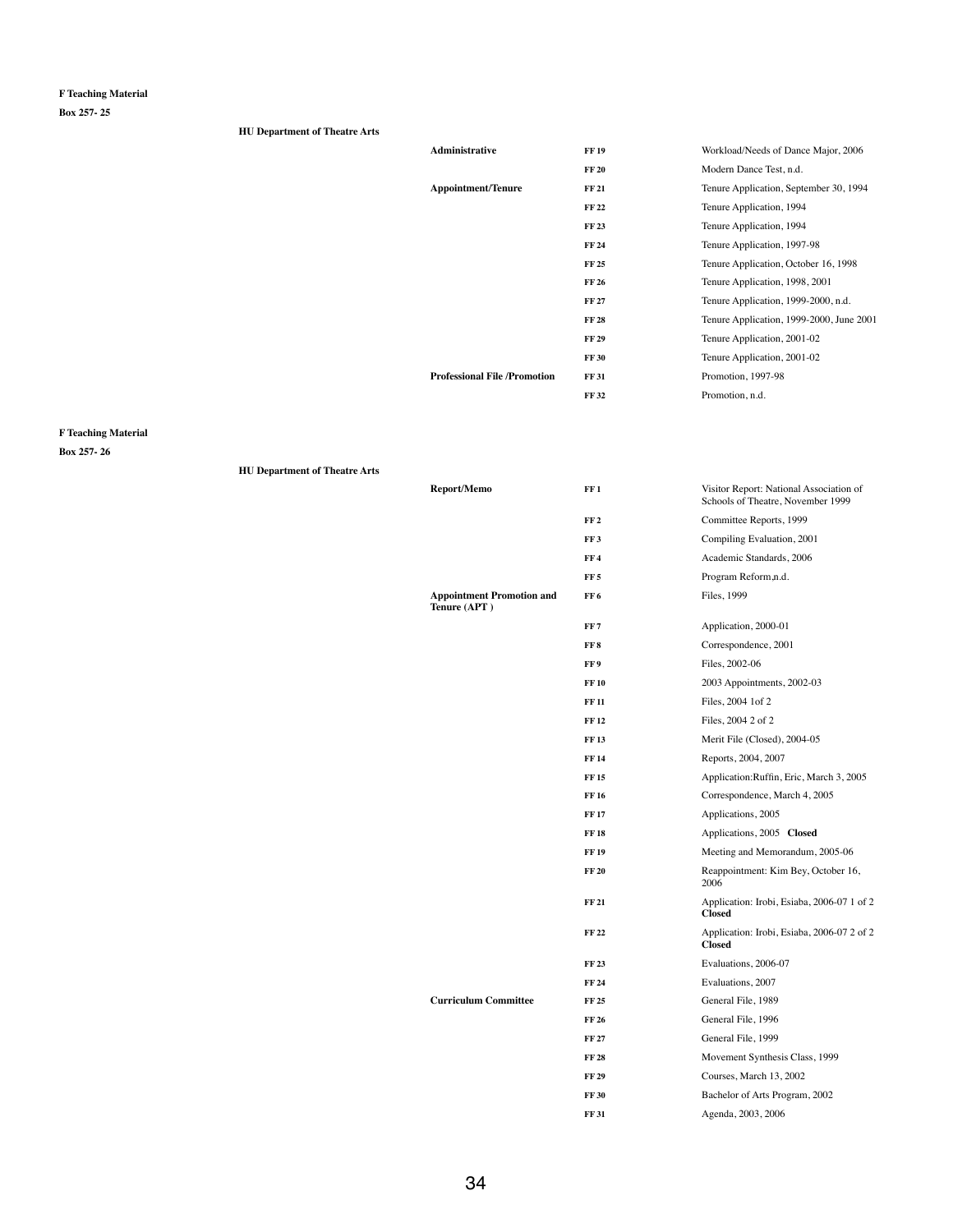**Box 257- 26**

| <b>Curriculum Committee</b> | <b>FF32</b>  | Workload, March 2, 2005                                                |
|-----------------------------|--------------|------------------------------------------------------------------------|
|                             | <b>FF33</b>  | Memorandum, 2005                                                       |
|                             | <b>FF34</b>  | Musical Theatre, 2009                                                  |
| Programs/Symposium          | <b>FF35</b>  | Equus, 1985                                                            |
|                             | <b>FF36</b>  | African American Dance: Beaty, Rhythm<br>and Power, February 2-3, 1990 |
|                             | <b>FF 37</b> | A Mid Summer Nights Dream, February<br>14-25, 1995                     |
|                             | <b>FF38</b>  | Spring Concert: Coming of Age, April<br>22-23, 1994                    |
|                             | <b>FF39</b>  | Open Forum, December 6, 1995                                           |
|                             | <b>FF40</b>  | Class of 1999, 1999                                                    |
|                             | <b>FF41</b>  | 50th Anniversary, 1999                                                 |
|                             | <b>FF42</b>  | Heroes and Sheroes, February 2,11-12,<br>2000                          |
|                             | <b>FF43</b>  | Romeo and Juliet in Africa, September 19,<br>2000                      |
|                             | <b>FF44</b>  | Black Broadway, March 2000                                             |
|                             | <b>FF45</b>  | Romeo and Juliet, November 1-4, 8-12,<br>2000                          |
|                             | <b>FF46</b>  | Sifting Through the Sands of time,<br>2000-01                          |
|                             | <b>FF47</b>  | Piano Lessons, November 7-10, 14-17,<br>2001                           |
|                             | <b>FF48</b>  | Nicholas Sironka, December 3, 2001                                     |
|                             | <b>FF49</b>  | Mumia, January 1 - Feburary 2-5, 2002                                  |
|                             | <b>FF 50</b> | Student Event, 2002                                                    |
|                             | <b>FF 51</b> | Shakin the Mess Outta of Misery, October<br>15-18, 2003                |
|                             | <b>FF 52</b> | Afro-Cubanidad: A Symposium,<br>November 10, 2009                      |
|                             | <b>FF 53</b> | Rhionoceros, n.d.                                                      |
|                             |              |                                                                        |

Administrative **FF1 Development of Dance Major, 1986-87,** 1992, 1999, n,d,

| FF <sub>2</sub> | Dance Major Accreditation, 1990, 1992-96,<br>1998, 2001-02<br>1 <sub>of</sub> 3 |
|-----------------|---------------------------------------------------------------------------------|
| FF3             | Dance Major Accreditation, 1990, 1992-96,<br>1998, 2001-02<br>$2$ of $3$        |
| FF <sub>4</sub> | Dance Major Accreditation, 1990, 1992-96,<br>1998, 2001-02<br>3 of 3            |
| FF <sub>5</sub> | Dance Therapy, November 5, 1991                                                 |
| FF 6            | Cultural Awareness: Hine Junior High<br>School, 1991-92                         |
| FF7             | Faculty Search, 1993                                                            |
| FF <sub>8</sub> | Fundraiser: First Amankwa Festival, 1994<br>$1$ of $3$                          |
| FF <sub>9</sub> | Fundraiser: First Amankwa Festival, 1994<br>$2$ of $3$                          |
| <b>FF10</b>     | Fundraiser: First Amankwa Festival, 1994<br>3 of 3                              |
| <b>FF 11</b>    | Faculty Inquiry: Battle, Lettie, 1994                                           |
| <b>FF12</b>     | Faculty Inquiry: Romero, Carmencita,<br>1994                                    |
| <b>FF</b> 13    | Performance: Donald Byrd, April 13, 1994                                        |
| <b>FF</b> 14    | Press Release: Legacy of A People, 1994                                         |
| <b>FF</b> 15    | Dance Program: Internal Development,<br>1994                                    |

**F Teaching Material**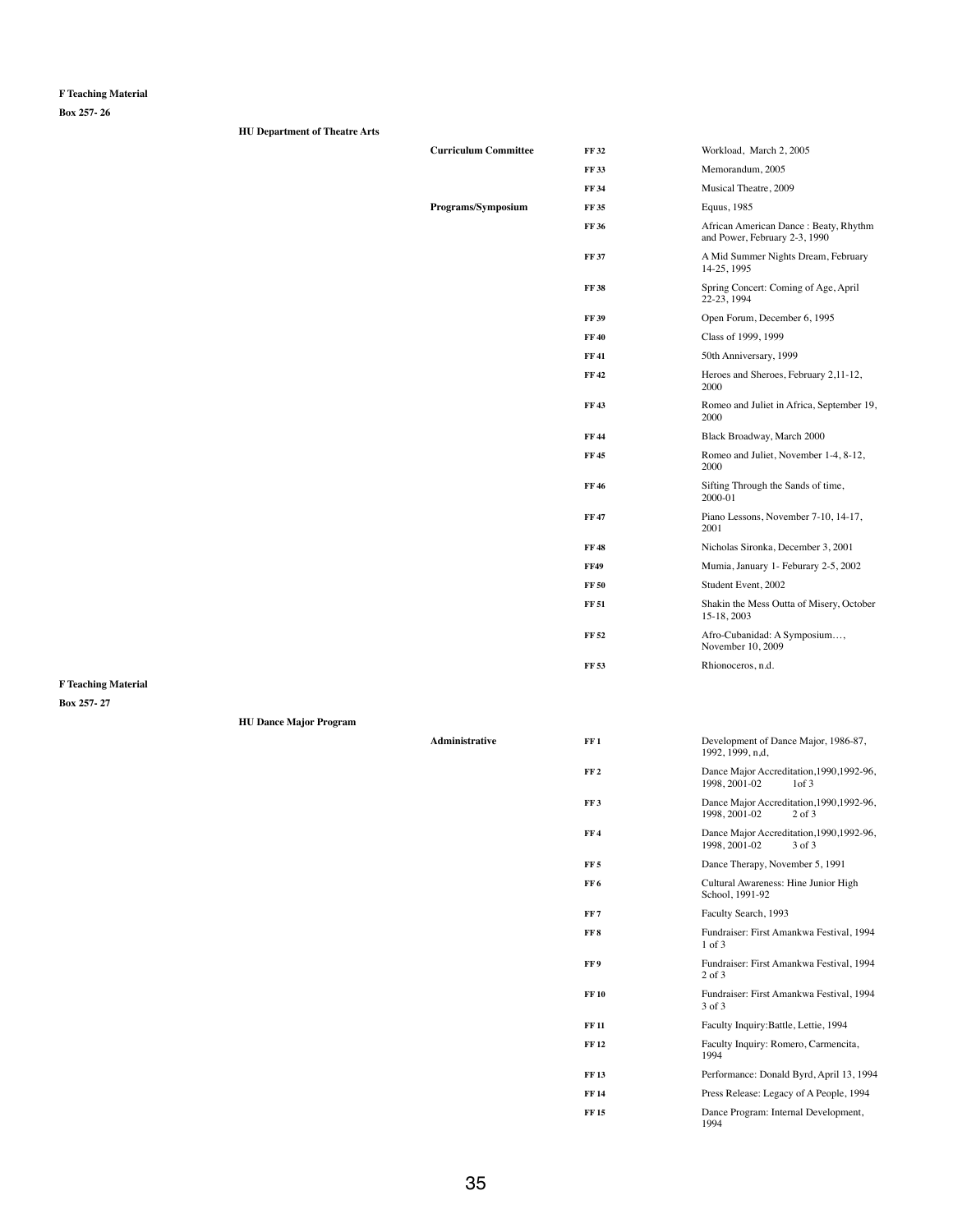**Box 257- 27**

|                            | <b>HU Dance Major Program</b> |                       |                 |                                                    |
|----------------------------|-------------------------------|-----------------------|-----------------|----------------------------------------------------|
|                            |                               | <b>Administrative</b> | <b>FF 16</b>    | Faculty, 1994                                      |
|                            |                               |                       | <b>FF 17</b>    | Purchases, 1994-95                                 |
|                            |                               |                       | <b>FF 18</b>    | Amankwa Journal, 1994-95                           |
| <b>F Teaching Material</b> |                               |                       |                 |                                                    |
| Box 257-28                 |                               |                       |                 |                                                    |
|                            | <b>HU Dance Major Program</b> |                       |                 |                                                    |
|                            |                               | <b>Administrative</b> | FF1             | Faculty Inquiry: Forces of Nature, 1994            |
|                            |                               |                       | FF <sub>2</sub> | Parent/Student Communication, 1994                 |
|                            |                               |                       | FF3             | First Year Reports, 1994-95, n.d.                  |
|                            |                               |                       | FF <sub>4</sub> | Faculty Inquiry, 1995                              |
|                            |                               |                       | FF <sub>5</sub> | Curriculum Development-Graduate<br>School, 1995-96 |
|                            |                               |                       | FF <sub>6</sub> | Calendar, 1996                                     |
|                            |                               |                       | FF7             | Dance Meeting, 1996                                |
|                            |                               |                       | FF8             | Student Recommendation, 1996                       |
|                            |                               |                       | FF 9            | Memorandum, 1996                                   |
|                            |                               |                       | <b>FF 10</b>    | Ailey Workshop, 1996                               |
|                            |                               |                       | <b>FF 11</b>    | Annual Report, 1996-97                             |
|                            |                               |                       | <b>FF 12</b>    | Leave of Absence, 1996-97                          |
|                            |                               |                       | <b>FF 13</b>    | Residency: David Rousseve/Reality, 1997            |
|                            |                               |                       | <b>FF 14</b>    | Coordinator Report, 1997-98                        |
|                            |                               |                       | <b>FF 15</b>    | Dance Space Needs, 1997-98                         |
|                            |                               |                       | <b>FF 16</b>    | Calendar of Events, 1998                           |
|                            |                               |                       | <b>FF 17</b>    | Academic Readmission, 1998                         |
|                            |                               |                       | <b>FF 18</b>    | Class Communications, 1998                         |
|                            |                               |                       | <b>FF 19</b>    | Support Communication, 1998                        |
|                            |                               |                       | FF20            | Dance Facilities, 1998                             |
|                            |                               |                       | FF21            | Flooring, 1998                                     |
|                            |                               |                       | <b>FF 22</b>    | Class Schedule, 1998-99                            |
|                            |                               |                       | <b>FF 23</b>    | Accreditation, 1999                                |
|                            |                               |                       | <b>FF 24</b>    | Coordinator Report, 1999                           |
|                            |                               |                       | <b>FF 25</b>    | Dance at Howard,                                   |

FF 26 Faculty Program Update, 1999

|                            |                               |                       | <b>FF 27</b>    | Dance Major Spring, 1999                                            |
|----------------------------|-------------------------------|-----------------------|-----------------|---------------------------------------------------------------------|
|                            |                               |                       | <b>FF 28</b>    | Dance Major Fall, 1999                                              |
|                            |                               |                       | <b>FF 29</b>    | Student Advisory, 1999 CLOSED                                       |
|                            |                               |                       | <b>FF 30</b>    | Faculty Communications, 1999-2001<br><b>CLOSED</b>                  |
|                            |                               |                       | <b>FF 31</b>    | Black College Dance Exchange, 2001-02                               |
| <b>F Teaching Material</b> |                               |                       |                 |                                                                     |
| Box 257-29                 |                               |                       |                 |                                                                     |
|                            | <b>HU Dance Major Program</b> |                       |                 |                                                                     |
|                            |                               | <b>Administrative</b> | FF1             | Student Meeting: Keri Joi Taylor, February<br><b>CLOSED</b><br>2000 |
|                            |                               |                       | FF <sub>2</sub> | Hand Dancing Event: Smooth & Ez Hand<br>Dance, April 13, 2000       |
|                            |                               |                       | FF3             | Coordinator Report, May 2000                                        |
|                            |                               |                       | FF <sub>4</sub> | New Entrant, December 2000                                          |
|                            |                               |                       | FF <sub>5</sub> | Dance at Howard, January 5, 2001                                    |
|                            |                               |                       | FF <sub>6</sub> | Academic Year Dance Report, 2001-02                                 |
|                            |                               |                       | FF7             | Honorary Degree Recipient in Dance,<br>April 2002                   |
|                            |                               |                       | FF8             | Dance Self-Study, November 2002                                     |
|                            |                               |                       | FF9             | Dance History, February 2003                                        |
|                            |                               |                       |                 |                                                                     |
|                            |                               |                       |                 |                                                                     |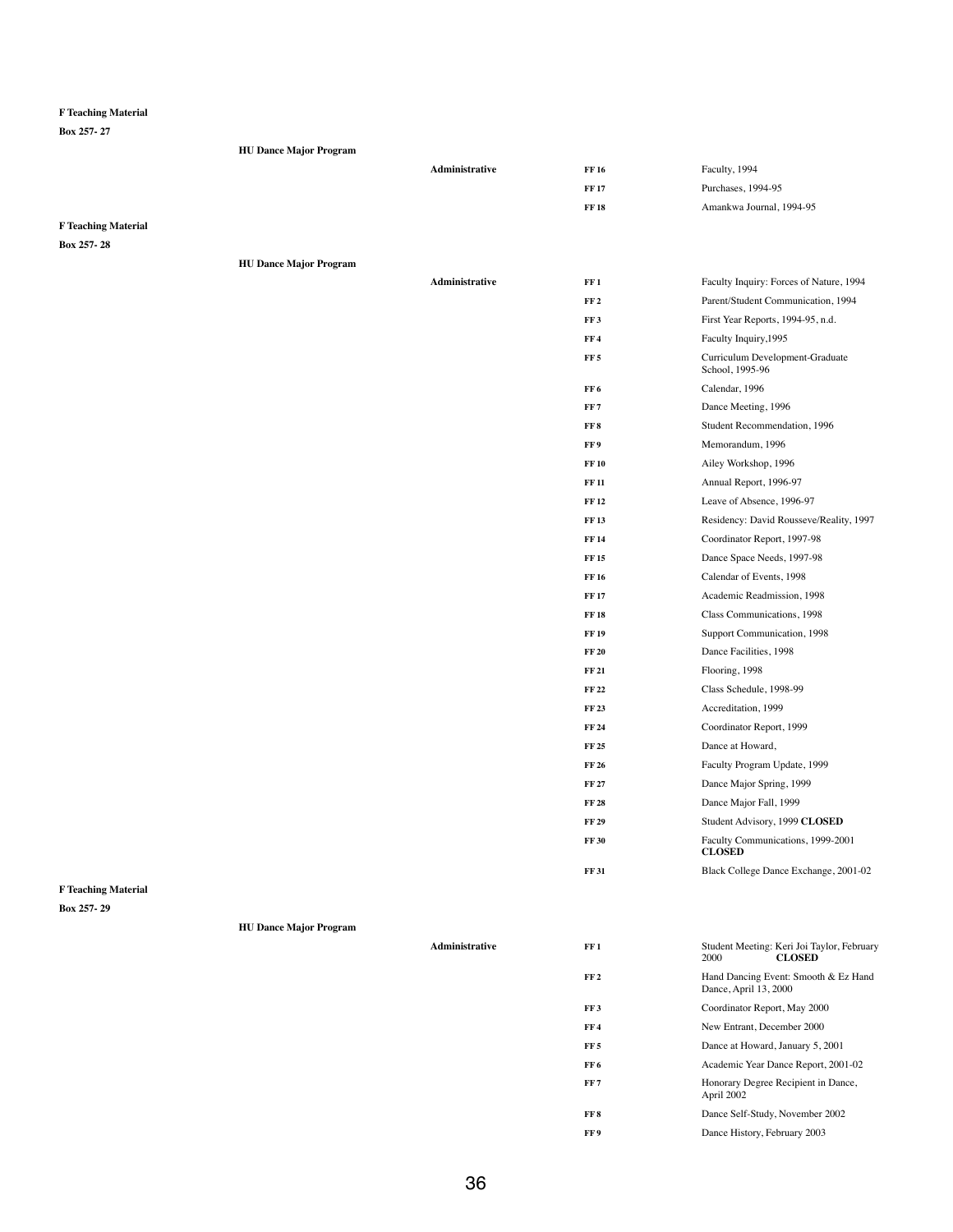**Box 257- 29**

| <b>HU Dance Major Program</b> |  |  |
|-------------------------------|--|--|
|-------------------------------|--|--|

| Administrative | <b>FF10</b>  | Updates, March 16, 2003                                              |
|----------------|--------------|----------------------------------------------------------------------|
|                | <b>FF11</b>  | Summer Intensive,: Taylor, Wilhelmena<br>May 2003                    |
|                | <b>FF12</b>  | Dance Program Conflict, September 2003                               |
|                | <b>FF13</b>  | Guest Faculty Artist Consultation, 2003-04                           |
|                | <b>FF14</b>  | Returning Students, 2003-04                                          |
|                | <b>FF15</b>  | Advertisement: Celebrating and Honoring<br>Our Dance, April 19, 2004 |
|                | <b>FF16</b>  | Prospective Freshman Dance Majors,<br>August 2004                    |
|                | <b>FF17</b>  | Dance Major Memorandum, September<br>2004                            |
|                | <b>FF18</b>  | New Entrants, October 2004                                           |
|                | <b>FF19</b>  | Program Facilties, 2004-05                                           |
|                | <b>FF 20</b> | Dance Major List, 2004-05                                            |
|                | <b>FF21</b>  | Academic Year Dance Report, 2004-06                                  |
|                | <b>FF22</b>  | Dance Major Convening Dates, September<br>2005                       |
|                | <b>FF 23</b> | Telephone Communication, October 12,<br>2005                         |
|                | <b>FF 24</b> | Administrative File, 2005                                            |
|                | <b>FF25</b>  | Academic Year, 2005-06                                               |
|                | <b>FF 26</b> | Absence from Campus, 2005-06                                         |
|                | <b>FF 27</b> | Course Offerings, 2005-06                                            |
|                | <b>FF 28</b> | Master of Fine Arts Proposal, 2005-06<br>$1$ of $2$                  |
|                | <b>FF 29</b> | Master of Fine Arts Proposal, 2005-06<br>$2$ of $2$                  |
|                | <b>FF 30</b> | Advertisement: Spring 2006                                           |
|                | <b>FF 31</b> | Article: Dance Program, Spring 2006                                  |
|                | <b>FF32</b>  | Dance Major Update, 2006                                             |
|                | <b>FF33</b>  | Recommendation Letter: Dawkins, Diedre,<br>2006                      |
|                | <b>FF 34</b> | Student Correspondence, 2006                                         |
|                | <b>FF35</b>  | Memorandum: Spring Concert, 2006                                     |
|                | <b>FF36</b>  | Communications, 2006-07                                              |
|                | <b>FF 37</b> | Dance Program, 2006-07                                               |

**FF 38** Summer Internships, 2006-07

## **F Teaching Material**

**Box 257- 30**

## **HU Dance Major Program**

| <b>Administrative</b> | FF1             | New Entrants, June 29, 2007                             |
|-----------------------|-----------------|---------------------------------------------------------|
|                       | FF <sub>2</sub> | Dance Major Update, July 2007                           |
|                       | FF3             | File: Hope Boykin, August 2007                          |
|                       | FF <sub>4</sub> | Dance Major Entrants, September 2007                    |
|                       | FF <sub>5</sub> | Assignments/Communications, 2007 1 of<br>2              |
|                       | FF6             | Assignments/Communications, 2007 2 of<br>$\overline{2}$ |
|                       | FF <sub>7</sub> | Communication/Curriculum, 2007                          |
|                       | FF 8            | Dayton Contemporary Dance Company,<br>2007              |
|                       | FF 9            | Returning Students Communication,<br>2007-08            |
|                       | <b>FF 10</b>    | Faculty Materials, 2008                                 |
|                       | <b>FF 11</b>    | <b>Student Auditions, June 2008</b>                     |
|                       |                 |                                                         |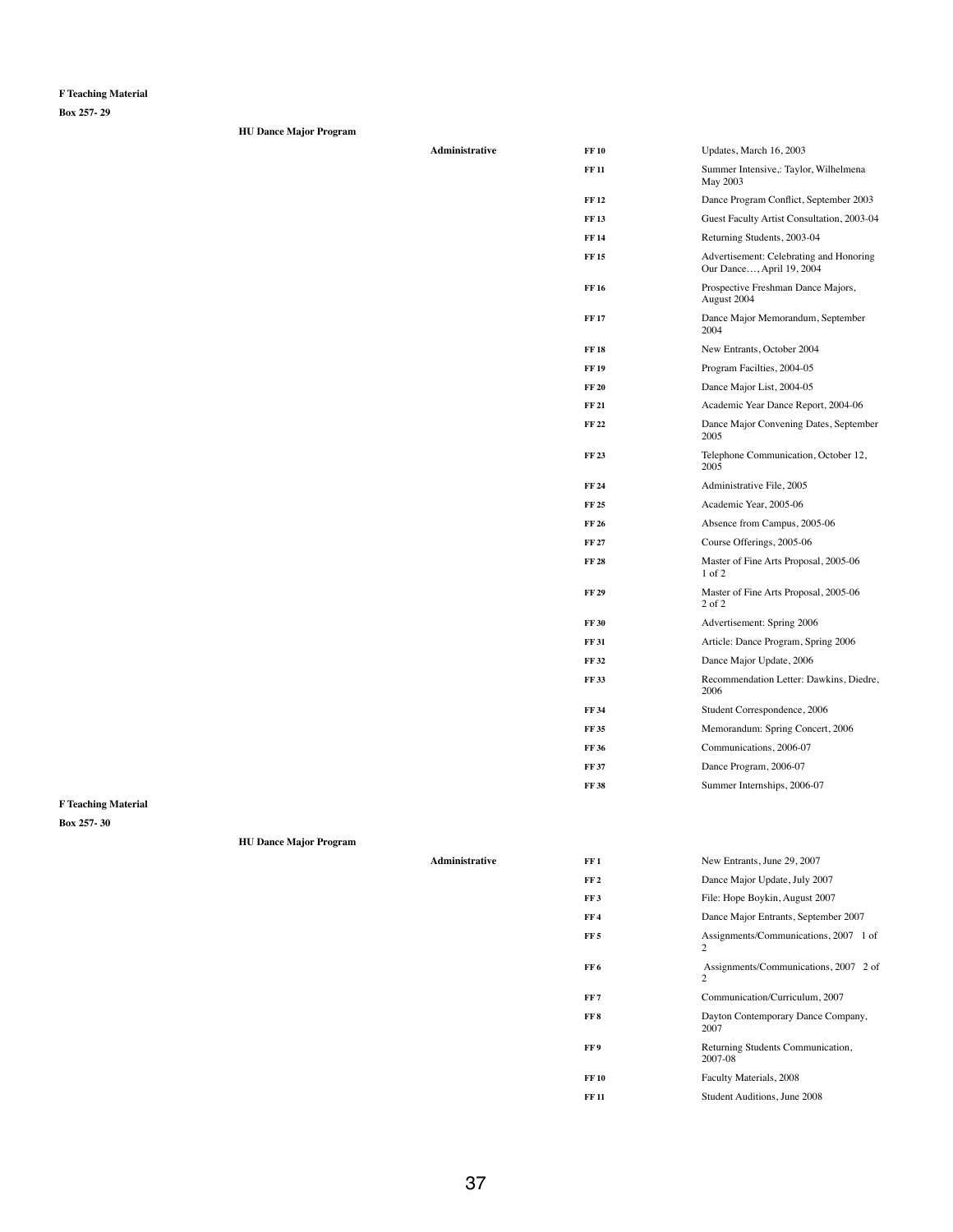**Box 257- 30**

|  |  |  | <b>HU Dance Major Program</b> |  |
|--|--|--|-------------------------------|--|
|--|--|--|-------------------------------|--|

| Administrative | <b>FF12</b>  | Contract: Master Class Rennie Harris/<br>Puremovement, August 15, 2008 |
|----------------|--------------|------------------------------------------------------------------------|
|                | <b>FF13</b>  | Curriculum Scheme, 2008                                                |
|                | <b>FF14</b>  | Dance Major Convening, 2008-09                                         |
|                | <b>FF15</b>  | Focus for Dance Major, 2008-09                                         |
|                | <b>FF16</b>  | Student Agreements, January 2009                                       |
|                | <b>FF17</b>  | Studio Usage, Debbie Allen, March 12,<br>2009                          |
|                | <b>FF18</b>  | Facilities: Electric/Flooding, March 14,<br>2009                       |
|                | <b>FF19</b>  | Student Communication, July 2009                                       |
|                | <b>FF 20</b> | Course Calendar, September 2009                                        |
|                | <b>FF 21</b> | Gwendolyn E. Biddle Endowed Fund,<br>November 2009                     |
|                | <b>FF22</b>  | Dance Major Program, December 2009                                     |
|                | <b>FF23</b>  | Faculty Evaluation, Spring 2009                                        |
|                | <b>FF 24</b> | Program File, 2009-10                                                  |
|                | <b>FF25</b>  | Faculty Updates, 2009-10                                               |
|                | <b>FF 26</b> | Dance Major Calendar, 2010                                             |
|                | <b>FF 27</b> | Brochure (Dance Major) n.d.                                            |
|                | <b>FF 28</b> | Candidate Resume, n.d.                                                 |
|                | <b>FF 29</b> | Course Observations, n.d.                                              |
|                | <b>FF 30</b> | Course Syllabus Statement of Agreement,<br>n,d,                        |
|                | <b>FF 31</b> | Curriculum Committee, n.d.                                             |
|                | FF 32        | Dafora Project, n.d.                                                   |
|                | <b>FF33</b>  | Mailing Lists, n.d.                                                    |
|                | <b>FF 34</b> | Procedural Guide Lines, n.d.                                           |
|                | <b>FF35</b>  | Recommendation,n.d.                                                    |

**FF 37** Letter Head: Kinesthetic Technique, n.d.

FF 36 Letter of Interest, n.d.

**F Teaching Material**

| FF <sub>2</sub> | Faculty Files: Fortune Green, Sandra, 1993           |
|-----------------|------------------------------------------------------|
| FF <sub>3</sub> | Faculty Files: Marshall, Ronney Yao, 1993            |
| FF4             | Faculty Files: Bowman, Stephanie, 1994               |
| FF 5            | Faculty Files: Iega, Kevin Jeff, 1994                |
| FF 6            | Faculty Files: Rooks, Steve, 1994                    |
| FF 7            | Faculty Files: General, 1995                         |
| FF 8            | Faculty Files: Hawkins, Bruce, 1996                  |
| FF 9            | Faculty Files: Paris, Carl, 1996                     |
| <b>FF 10</b>    | Faculty Files: Pierson, Harold, 1996                 |
| FF 11           | Faculty Files: Warren, Charmine, 1996                |
| FF 12           | Faculty Files: Faculty/ Student Updates,<br>1998     |
| <b>FF 13</b>    | Faculty Files: Welsh, Kariamu, 2004                  |
| FF 14           | Faculty Files: Booker, Zane, 2005                    |
| FF 15           | Faculty Files: Smith, Katherine, 2006                |
| FF 16           | Faculty Files: Richards, Andre, n.d.                 |
| <b>FF 17</b>    | Student Files: Assigment Calendar, 2006              |
| <b>FF 18</b>    | Student Files: Mcllelan, Qarrianne, March<br>17,2005 |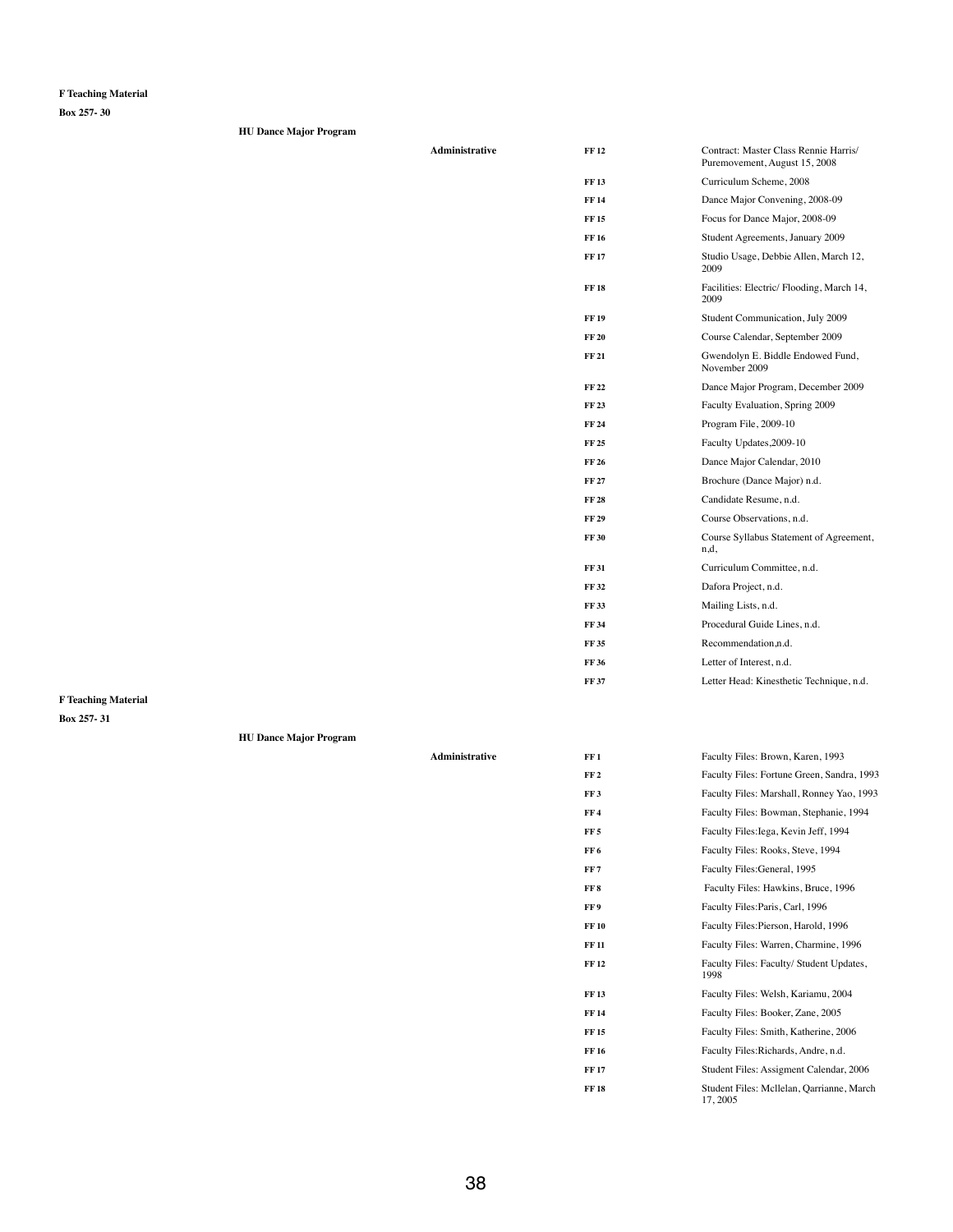**Box 257- 31**

| <b>HU Dance Major Program</b> |                           |              |                                                                          |
|-------------------------------|---------------------------|--------------|--------------------------------------------------------------------------|
|                               | <b>Administrative</b>     | <b>FF 19</b> | Student Files: Dance Major Forum:<br>October 30, November 5, 2005 Closed |
|                               |                           | <b>FF 20</b> | Student Files: Jones Tere Lynn, May 2008<br><b>Closed</b>                |
|                               |                           | <b>FF 21</b> | Student Files: Roberts, Annique, August<br>2008<br><b>Closed</b>         |
|                               |                           | <b>FF 22</b> | Student Files: Chiphe, Saidiya, 2008 -09<br><b>Closed</b>                |
|                               |                           | <b>FF 23</b> | Student Files: Johnson, Alyse, 2009<br><b>Closed</b>                     |
|                               |                           | <b>FF 24</b> | Student Files: General, 2009<br><b>Closed</b>                            |
|                               |                           | <b>FF 25</b> | Travel Research: Senegal/Mali, December<br>5-15, 2004                    |
|                               |                           | <b>FF 26</b> | Travel Research: Senegal, 2005-06                                        |
|                               |                           | <b>FF 27</b> | Travel Research: Senegal/Mali, 2005-06                                   |
|                               | <b>Appointment/Tenure</b> | <b>FF 28</b> | Tenure Application, 1991                                                 |
|                               |                           | <b>FF 29</b> | Tenure Application, c. 1994                                              |
|                               |                           | <b>FF 30</b> | Tenure Recommendation 1998                                               |

**F Teaching Material**

**Box 257- 32**

## **HU Dance Major Program**

| <b>Appointment/Tenure</b> | FF1             | Tenure Package (Duplicate), 2001 |
|---------------------------|-----------------|----------------------------------|
| <b>Course Materials</b>   | FF <sub>2</sub> | Aesthetics, 1996, 1998, 2000     |
|                           | FF3             | African Dance I, 1995-97         |
|                           | FF <sub>4</sub> | African Dance I, 1998, 2009      |
|                           | FF <sub>5</sub> | Anatomy, 1986                    |
|                           | FF 6            | Anatomy, 1994                    |
|                           | FF7             | Anatomy, 1995-96                 |
|                           | FF <sub>8</sub> | Anatomy, 1996 1 of 2             |
|                           | FF <sub>9</sub> | Anatomy, 1996 2 of 2             |
|                           | <b>FF 10</b>    | Anatomy/Kinesiology, Spring 1999 |
|                           | <b>FF 11</b>    | Anatomy, March/April, 1999       |

## **HU Dance Major Program**

| <b>Course Materials</b> | FF1             | Anatomy, April, 1, 2002                          |
|-------------------------|-----------------|--------------------------------------------------|
|                         | FF <sub>2</sub> | Anatomy, 2002                                    |
|                         | FF3             | Anatomy, 2003-04                                 |
|                         | FF <sub>4</sub> | Anatomy/Kinesiology, Fall 2005                   |
|                         | FF <sub>5</sub> | Anatomy/Kinesiology (Introduction), Fall<br>2008 |
|                         | FF <sub>6</sub> | Anatomy/Kinesiology, Fall2008                    |
|                         | FF <sub>7</sub> | Anatomy/Kinesiology, n.d.                        |
|                         | FF 8            | Anatomy Notes, n.d.                              |
|                         | FF9             | Aesthetics of Dance, 1995                        |
|                         | <b>FF 10</b>    | Aesthetics of Dance, 1996, 2004                  |
|                         | <b>FF 11</b>    | Aesthetics of Dance, 1998                        |
|                         | <b>FF12</b>     | Aesthetics of Dance, n.d.                        |
|                         | <b>FF13</b>     | Arts, Artists, Aesthetics, 1998                  |
|                         | <b>FF 14</b>    | Arts, Artists, Aesthetics, n.d.                  |
|                         | <b>FF15</b>     | Arts and Dance Experience, 1997                  |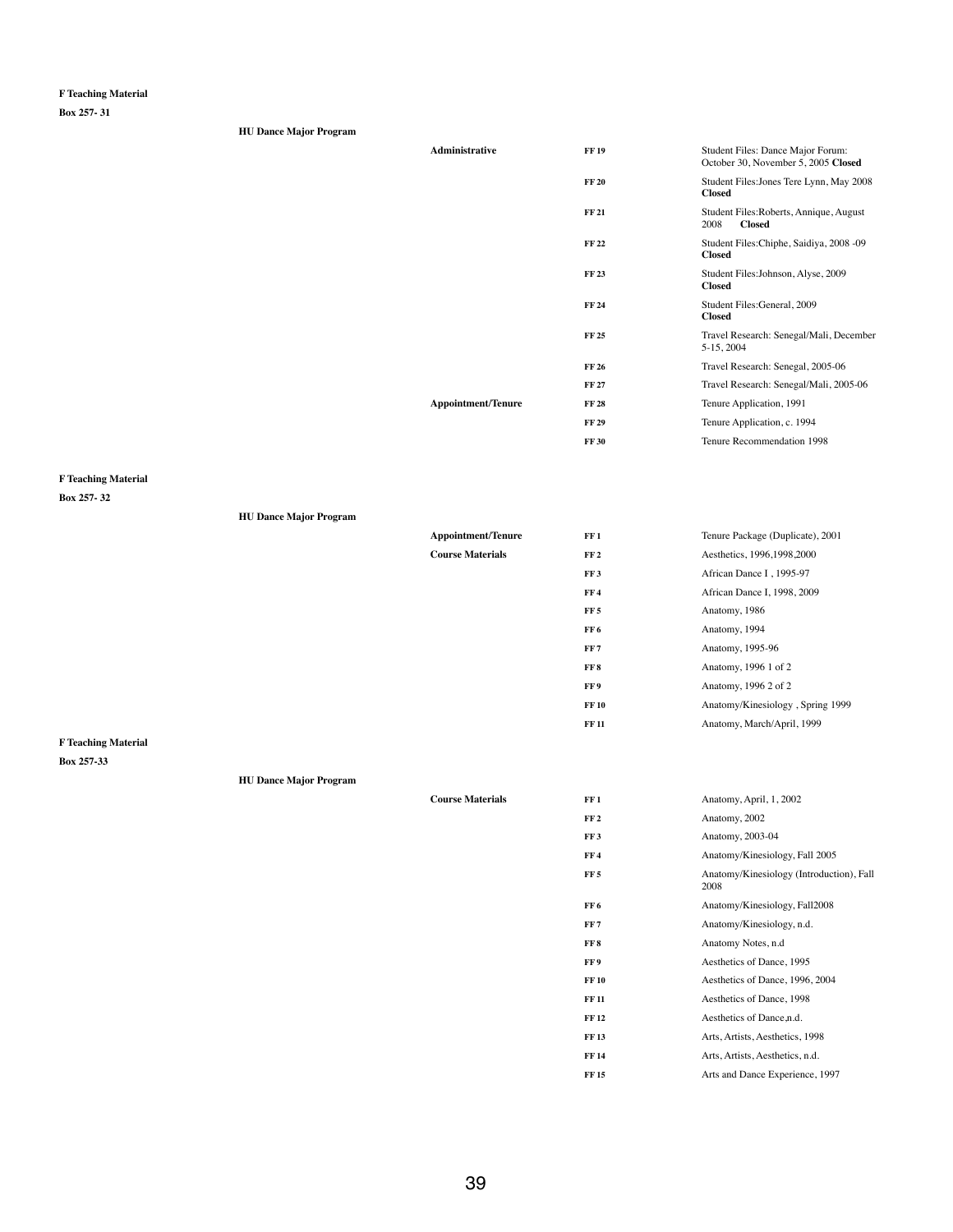**Box 257-34**

| <b>HU Dance Major Program</b> |  |
|-------------------------------|--|
|                               |  |
|                               |  |
|                               |  |

| <b>Course Materials</b> | FF1             | Ballet, 1996-97                                             |
|-------------------------|-----------------|-------------------------------------------------------------|
|                         | FF <sub>2</sub> | Ballet (Part I), Fall 2009                                  |
|                         | FF3             | Blacks in Art of Dance in American, 1993                    |
|                         | FF <sub>4</sub> | Composition (I), Fall 1994                                  |
|                         | FF <sub>5</sub> | Composition/Senior Seminar, 1994-96,<br>1998, 2000          |
|                         | FF <sub>6</sub> | Composition (II), Spring 1995                               |
|                         | FF <sub>7</sub> | Composition (III), Fall 1995                                |
|                         | FF <sub>8</sub> | Composition (Notes), October 24,1995                        |
|                         | FF 9            | Composition (III), 1996                                     |
|                         | <b>FF10</b>     | Composition (IV), Spring 1996<br><b>Student File Closed</b> |
|                         | <b>FF 11</b>    | Composition (IV), Fall 1996<br><b>Student File Closed</b>   |
|                         | <b>FF12</b>     | Composition (IV), Spring 1998                               |
|                         | <b>FF13</b>     | Composition, 1998                                           |
|                         | <b>FF 14</b>    | Composition (I), Fall 1998                                  |
|                         | <b>FF15</b>     | Composition (II), Spring 2000                               |
|                         | <b>FF16</b>     | Composition, Fall 2003                                      |
|                         | <b>FF17</b>     | Composition/Senior Seminar, 2003                            |
|                         | <b>FF18</b>     | Composition (IV), 2005                                      |
|                         | <b>FF 19</b>    | Composition (IV), Spring 2006                               |
|                         | <b>FF 20</b>    | Composition, December 2006                                  |
|                         | <b>FF 21</b>    | Current Events, 2007                                        |
|                         | <b>FF22</b>     | Composition, n.d.                                           |
|                         | <b>FF23</b>     | Ethnology, 1995                                             |
|                         | <b>FF 24</b>    | Ethnology, 1998                                             |
|                         | <b>FF25</b>     | Ethnology, 1998, 2000, n.d.                                 |
|                         | <b>FF 26</b>    | Ethnology, Fall, 2004                                       |
|                         | <b>FF 27</b>    | Fundamentals of Dance, Fall, 1999                           |
|                         | <b>FF28</b>     | Fundamentals of Dance, Fall, December<br>13,2000            |
|                         | <b>FF 29</b>    | Fundamentals of Dance, Fall, 2008                           |
|                         | <b>FF 30</b>    | History (Dance): Notes, 1994                                |
|                         | <b>FF31</b>     | History (Dance), 1994                                       |

|                            |                               |                         | <b>FF 32</b>    | History (Dance ): Reference, January<br>1995         |  |
|----------------------------|-------------------------------|-------------------------|-----------------|------------------------------------------------------|--|
|                            |                               |                         | <b>FF 33</b>    | History II (Dance), February 24, 1995                |  |
|                            |                               |                         | <b>FF 34</b>    | History I (Dance), 1997                              |  |
|                            |                               |                         | <b>FF 35</b>    | History II (Dance), 1997, 1999                       |  |
| <b>F Teaching Material</b> |                               |                         |                 |                                                      |  |
| Box 257-35                 |                               |                         |                 |                                                      |  |
|                            | <b>HU Dance Major Program</b> |                         |                 |                                                      |  |
|                            |                               | <b>Course Materials</b> | FF1             | History I (Dance), Fall 1998                         |  |
|                            |                               |                         | FF <sub>2</sub> | History I & II (Dance), 1998, 2007<br>$1$ of $2$     |  |
|                            |                               |                         | FF3             | History I & II (Dance), 1998, 2007<br>$2$ of $2$     |  |
|                            |                               |                         | FF <sub>4</sub> | History (Syllabus), 1998                             |  |
|                            |                               |                         | FF <sub>5</sub> | History II (Dance), Spring 2003                      |  |
|                            |                               |                         | FF6             | History I (Dance), Fall 2003                         |  |
|                            |                               |                         | FF7             | History II (Dance), 2004                             |  |
|                            |                               |                         | FF8             | History I (Dance), 2004-05<br>1 of<br>$\overline{2}$ |  |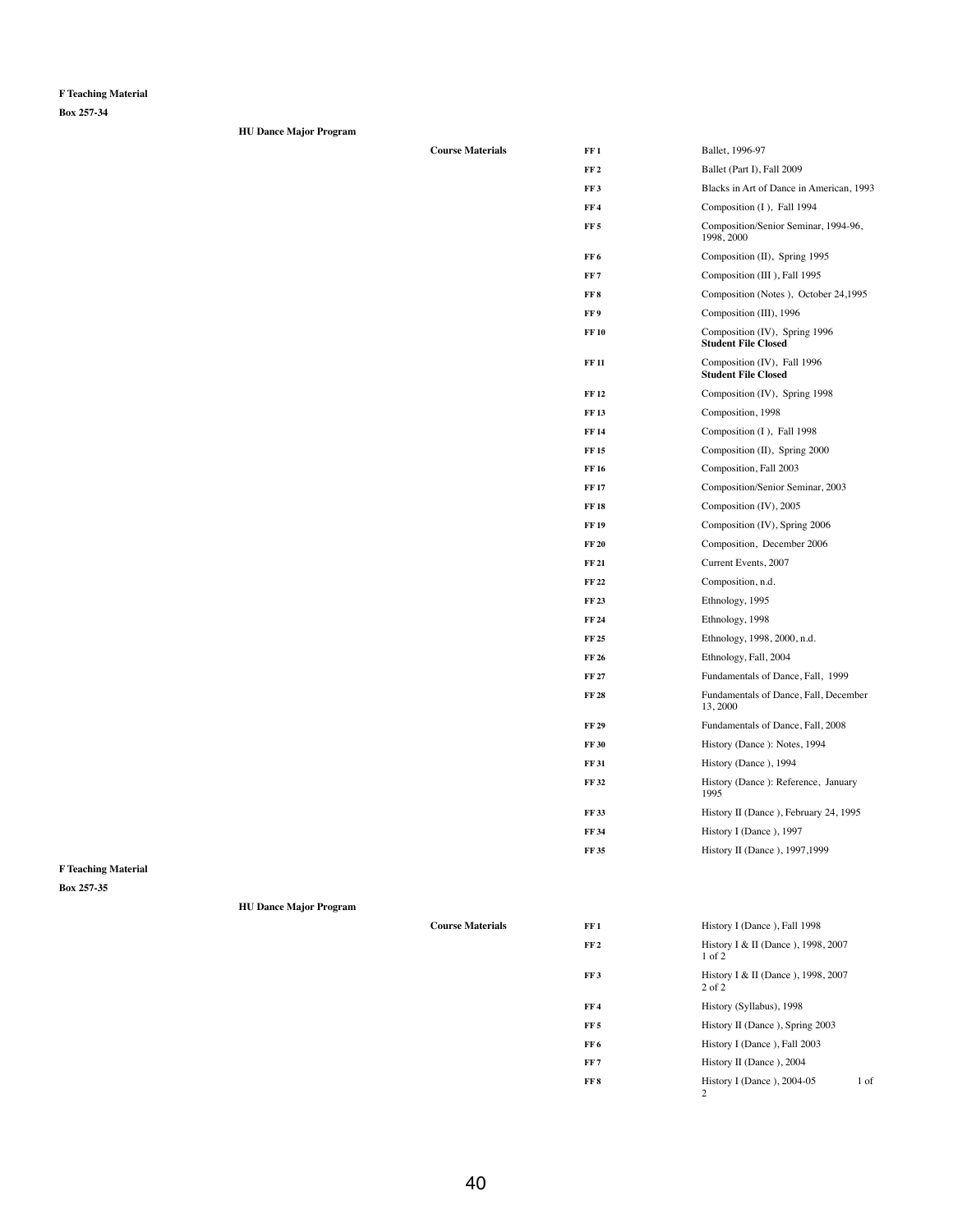**Box 257-35**

| <b>HU Dance Major Program</b> |                         |              |                                                 |        |
|-------------------------------|-------------------------|--------------|-------------------------------------------------|--------|
|                               | <b>Course Materials</b> | FF 9         | History I (Dance), 2004-05<br>$\overline{2}$    | $2$ of |
|                               |                         | <b>FF 10</b> | History I (Dance), 2005                         |        |
|                               |                         | <b>FF 11</b> | History I (Dance), 2005                         |        |
|                               |                         | <b>FF 12</b> | History II (Dance), 2006                        |        |
|                               |                         | <b>FF13</b>  | History II (Dance), 2006                        |        |
|                               |                         | <b>FF 14</b> | History II (Dance), c. 2006                     |        |
|                               |                         | <b>FF15</b>  | History I & II (Dance), $2006-07$<br>$1$ of $2$ |        |
|                               |                         | <b>FF 16</b> | History I & II (Dance), 2006-07<br>2 of 2       |        |
|                               |                         | <b>FF 17</b> | History (Dance), n.d.                           |        |
| 70 1. 1 <i>. .</i>            |                         |              |                                                 |        |

**F Teaching Material**

**Box 257-36**

| <b>HU Dance Major Program</b> |  |  |
|-------------------------------|--|--|
|-------------------------------|--|--|

**Course Materials FF1** Dance Curriculum (Reference), 1983, 1987

| <b>Course Materials</b> | FF1             | History (Dance), 2007                                          |
|-------------------------|-----------------|----------------------------------------------------------------|
|                         | FF <sub>2</sub> | History II (Dance), 2007                                       |
|                         | FF <sub>3</sub> | History: Jamaica (Dance), 2009                                 |
|                         | FF <sub>4</sub> | History (Dance), n.d.                                          |
|                         | FF <sub>5</sub> | Dunham Technique, 1997                                         |
|                         | FF <sub>6</sub> | Dunham Research, May 26, 2004                                  |
|                         | FF <sub>7</sub> | Dunham (Fundamentals), 2008                                    |
|                         | FF <sub>8</sub> | Dunham Technique, n.d.                                         |
|                         | FF9             | Drumming, 1993                                                 |
|                         | <b>FF10</b>     | Methods of Teaching, 1998                                      |
|                         | <b>FF 11</b>    | Methods of Teaching, 2005                                      |
|                         | <b>FF12</b>     | Methods of Teaching, n.d.                                      |
|                         | <b>FF13</b>     | Modern Dance, Spring 1986                                      |
|                         | <b>FF15</b>     | Movement Analysis and Major Movement,<br>2002, August 26, 2009 |
|                         | <b>FF16</b>     | Muscular System and Bones (Notes),<br>1988, n.d.<br>$1$ of $3$ |
|                         | <b>FF17</b>     | Muscular System and Bones (Notes),<br>1988, n.d.<br>$2$ of $3$ |
|                         | <b>FF18</b>     | Muscular System and Bones (Notes),<br>1988, n.d.<br>3 of 3     |
|                         | <b>FF19</b>     | Orientation (Dance), 1996                                      |
|                         | <b>FF 20</b>    | Orientation I (Dance), 1999                                    |
|                         | <b>FF 21</b>    | Orientation I (Dance), November 5, 2001                        |
|                         | <b>FF22</b>     | Orientation I & II (Dance), 2009                               |
|                         | <b>FF23</b>     | Research Theory, April 1996                                    |
|                         | <b>FF 24</b>    | Seminar (Senior), Fall 1996                                    |
|                         | <b>FF 25</b>    | Seminar (Freshman), 1999                                       |
|                         | <b>FF 26</b>    | Seminar (Senior), 2005                                         |
|                         | <b>FF 27</b>    | Synergy Dance, n.d.                                            |
|                         | <b>FF 28</b>    | Tap/Jazz, 1997-98                                              |
|                         | <b>FF 29</b>    | Technique, Spring 2001                                         |
|                         | <b>FF 30</b>    | Technique I & II (Musical Theatre), 2009                       |
|                         | <b>FF31</b>     | Technique in Choreography, n.d.                                |

**F Teaching Material**

**Box 257-37**

**HU Dance Major Program**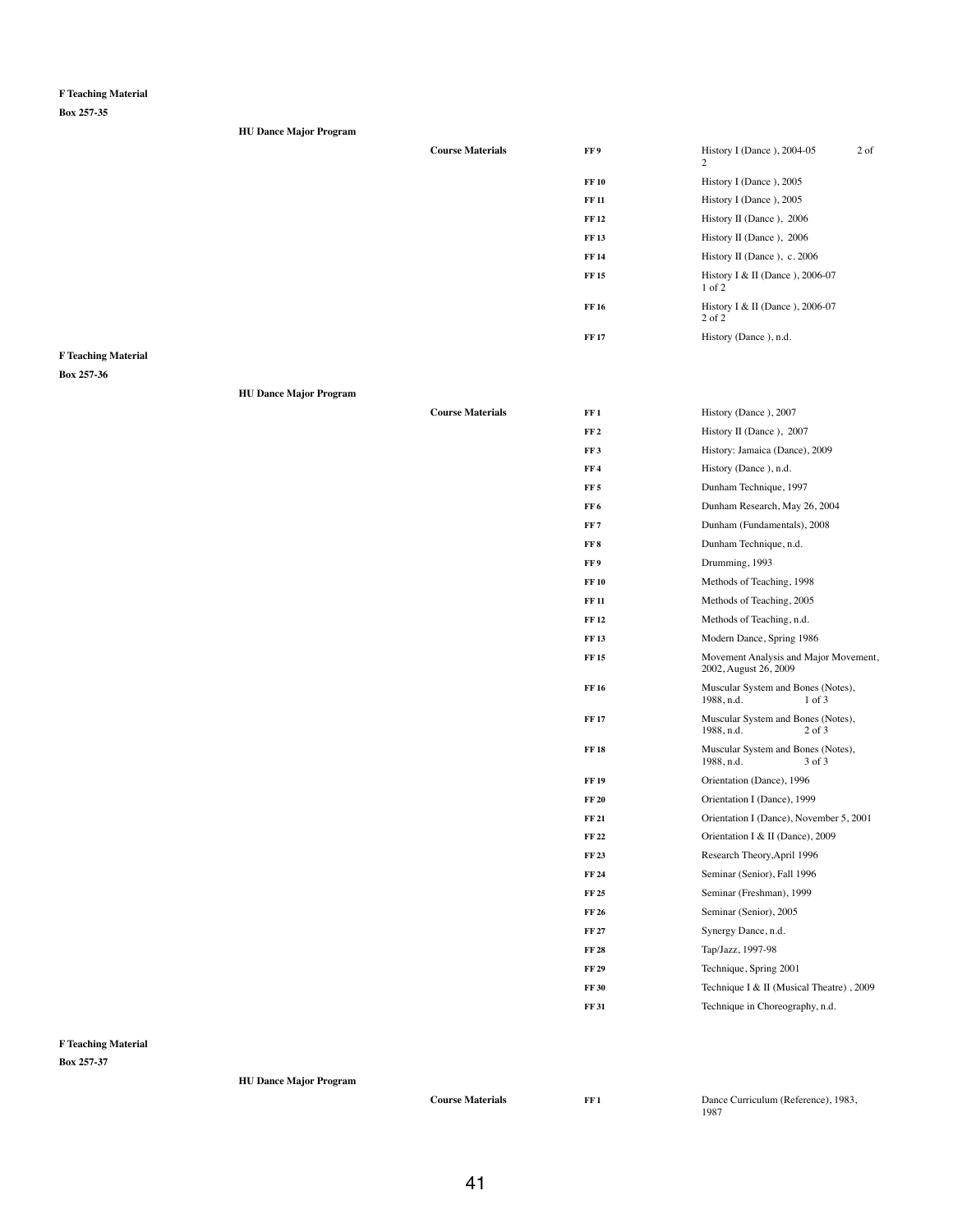| <b>Course Materials</b> | FF <sub>2</sub> | Dance Courses, 1993, 1996-99, 2003, 2006                                                                                                   |
|-------------------------|-----------------|--------------------------------------------------------------------------------------------------------------------------------------------|
|                         | FF <sub>3</sub> | Course Grading, 2003                                                                                                                       |
|                         | FF <sub>4</sub> | Dance Curriculum Communications,<br>2003-06                                                                                                |
|                         | FF <sub>5</sub> | Assignment: Def Dance Jam, 2005                                                                                                            |
|                         | FF <sub>6</sub> | Selected Dance Major Assignments, 2004,<br>2006-07,2009                                                                                    |
|                         | FF7             | Performance Attendance, 2008                                                                                                               |
|                         | FF <sub>8</sub> | Dance Major Calendar, 2008-09                                                                                                              |
|                         | FF <sub>9</sub> | Curriculum Calendar, 2008-09                                                                                                               |
|                         | <b>FF10</b>     | Final Adjudication 2008-09<br><b>Student File Closed</b>                                                                                   |
|                         | <b>FF 11</b>    | Midterm Dance I, II, III, August 2009                                                                                                      |
| <b>Concerts</b>         | <b>FF12</b>     | 1993 Fall Concert Program: A Celebration<br>of Traditional and Roots, November<br>19-20,1993                                               |
|                         | <b>FF13</b>     | 1994 FallConcert Program: Legacy of a<br>People Passing on the Torch, November<br>18-19, 1994                                              |
|                         | <b>FF14</b>     | 1995 Concert Flyer: Our RootsOur<br>PathOur Rhythm,,,Africa to America<br>America to Africa, October 20, 1995                              |
|                         | <b>FF15</b>     | 1997 Concert Flyer, April 17,19, 25, 1997                                                                                                  |
|                         | <b>FF16</b>     | 1997 Spring Concert Program: Our<br>People, Out Language, Our Rhythm, Our<br>African-American Artists &<br>Choreographers, April, 25, 1997 |
|                         | <b>FF17</b>     | 1998 Spring Concert Program, April 3,<br>1998                                                                                              |
|                         | <b>FF18</b>     | 1999 Spring Concert Program: Paying<br>Homage to Pur Tradition in American<br>Concert Dance, April 9-10,1999                               |
|                         | <b>FF19</b>     | 2000 Spring Concert Program: Celebrating<br>the Evolution of Dance A Language of<br>Cultural Dialogue, April 14, 2000                      |
|                         | <b>FF 20</b>    | 2001 Spring Concert Flyer: Speaking the<br>Voices of Our People, April 20-22, 2001                                                         |
|                         | <b>FF 21</b>    | 2001 Spring Concert Program: Speaking<br>the Voices of Our People, April 20-22,<br>2001                                                    |

| <b>FF 22</b> | 2001 Spring Concert Press Releases: Echo |
|--------------|------------------------------------------|
|              | of Our Voices, 2001                      |

| FF 23        | 2002 Spring Concert Program: New<br>VoicesNew Visions, April 19-20, 2002                                               |
|--------------|------------------------------------------------------------------------------------------------------------------------|
| FF 24        | 2004 Spring Concert Press Release: We<br>Celebrate We Honor Our Dance, February<br>29, 2004                            |
| <b>FF 25</b> | 2004 Spring Concert Program: Our<br>Dances, Our Vision, Our Voices, Our<br><i>Heritage</i> , April 3-4, 9-10, 17, 2004 |
| FF 26        | 2004 Spring Concert Press Kit, 2004                                                                                    |
| FF 27        | 2006 Spring Concert Program: <i>Roots</i><br>Rituals Rhythms, April 9, 2006                                            |
| <b>FF 28</b> | 2008 Spring Concert Program and Flyers:<br>Clear Water Sweetness in black and<br><i>white</i> , April 19-20, 2008      |
| FF 29        | 2009 Spring Concert Flyers: Yes We Can in<br>a Time of Change  Stand Strong, April<br>17-18, 2009                      |
| <b>FF30</b>  | 2011 Spring Concert Program: Building<br>LegacyHope.Healing.Resilience.the<br>Power of Dance, April 15-16, 2011        |
| FF 31        | 2011 Fall Concert Program: Unleashed,<br>November 18-19, 2011                                                          |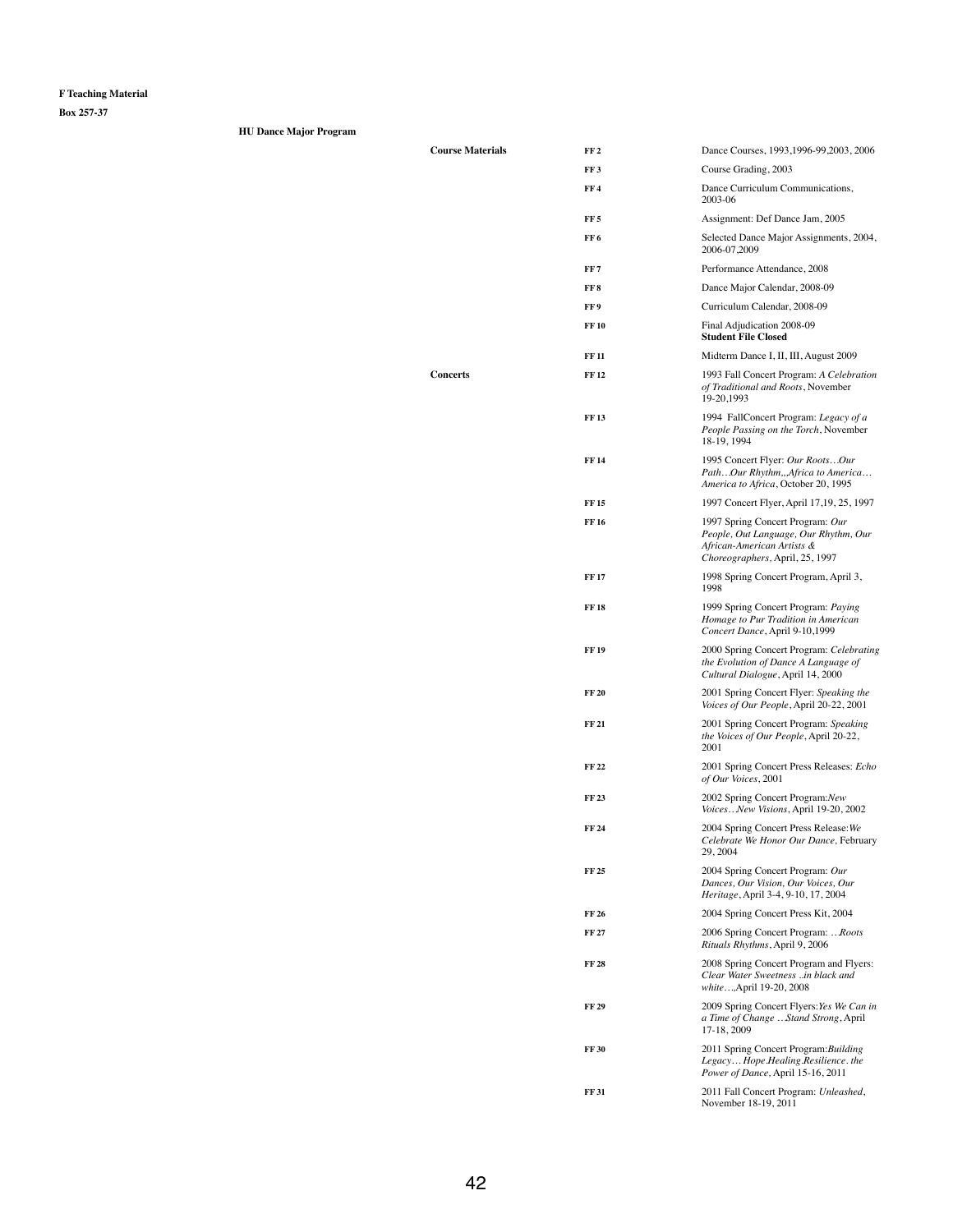#### **Box 257-37**

| <b>HU Dance Major Program</b> |          |              |                                                                                         |
|-------------------------------|----------|--------------|-----------------------------------------------------------------------------------------|
|                               | Concerts | <b>FF 32</b> | 2012 Spring Concert Program: Body Voice:<br>Equilibrium, April 13-14, 2012              |
|                               |          | <b>FF 33</b> | 2013 Spring Concert Program: For the<br>Love of Dance, April 12-13, 2013                |
|                               |          | <b>FF 34</b> | 2014 Spring Concert Program: Hamdan:<br>through the Gate of Tears, April 11-12,<br>2014 |

## **F Teaching Material**

#### **Box 257-38**

**HU Dance Major Program**

|                               | <b>Production Files</b> | FF1             | 1993 Spring Concert: Budget, 1993                                                            |
|-------------------------------|-------------------------|-----------------|----------------------------------------------------------------------------------------------|
|                               |                         | FF <sub>2</sub> | 1993 Spring Concert, 1993                                                                    |
|                               |                         | FF3             | 1994 Spring Concert: Production Meeting,<br>April 22-23, 1994                                |
|                               |                         | FF <sub>4</sub> | 1994 Spring Concert, 1994                                                                    |
|                               |                         | FF <sub>5</sub> | 1994 Spring Concert: Program<br>Information, 1994                                            |
|                               |                         | FF6             | 1994 Fall Concert: Costume, 1994                                                             |
|                               |                         | FF <sub>7</sub> | 1994 Fall Concert: Flyer/Program, 1994                                                       |
|                               |                         | FF 8            | 1994 Fall Concert: Coming of Age, 1994                                                       |
|                               |                         | FF 9            | 1994 Fall Concert: : Legacy of a People,<br>1994                                             |
|                               |                         | <b>FF 10</b>    | 1994 Fall Concert: Concert Series, 1994                                                      |
|                               |                         | <b>FF 11</b>    | 1994 Fall Concert: Afrika Vocabulary<br>Words For You, 1994                                  |
|                               |                         | <b>FF12</b>     | Concert: Urban Bush Women: Creativity<br>and Collaboration, March 21-22, 1996                |
|                               |                         | <b>FF13</b>     | 1997 Spring Concert: Evidence, 1997                                                          |
|                               |                         | <b>FF14</b>     | 1997 Spring Concert: Our People, Our<br>Language, Our Tradition, 1997                        |
|                               |                         | <b>FF15</b>     | Press Release: Flyin West, 1999                                                              |
|                               |                         | <b>FF 16</b>    | Production (Manual): Inkle 'n Yarica, 1999                                                   |
|                               |                         | <b>FF17</b>     | Romeo and Juliet, 2000 1 of 2                                                                |
|                               |                         | <b>FF18</b>     | Romeo and Juliet, 2000 2 of 2                                                                |
|                               |                         | <b>FF19</b>     | 2000 Spring Concert Clear Water<br>Sweetness and Celebrating the Evolution<br>of Dance, 2000 |
|                               |                         | <b>FF 20</b>    | 2001 Production Calendar, 2001                                                               |
|                               |                         | <b>FF 21</b>    | 2002 Spring Concert Program: New<br>VoicesNew Visions, April 19-21, 2002                     |
|                               |                         | <b>FF22</b>     | 2002 Spring Concert Program: New<br>VoicesNew Visions, 2002                                  |
|                               |                         | <b>FF23</b>     | Financial (Concert & Workshop), 2002-04                                                      |
|                               |                         | <b>FF 24</b>    | 2003 Spring Concert Press Release, 2003                                                      |
|                               |                         |                 |                                                                                              |
| <b>HU Dance Major Program</b> |                         |                 |                                                                                              |
|                               | <b>Production Files</b> | FF1             | Treemonisha, March 29, 2004                                                                  |
|                               |                         | FF <sub>2</sub> | Treemonisha and Louis Johnson, 2004<br>$1$ of $2$                                            |
|                               |                         | FF3             | Treemonisha and Louis Johnson, 2004<br>$2$ of $2$                                            |
|                               |                         | FF <sub>4</sub> | Treemonisha (Costume), 2004                                                                  |
|                               |                         | FF <sub>5</sub> | Treemonisha, 2004                                                                            |
|                               |                         | FF6             | 2004 Spring Concert: Dance Concert<br>Series, 2004<br>1 of 2                                 |
|                               |                         | FF <sub>7</sub> | 2004 Spring Concert: Dance Concert<br>Series, 2004<br>2 of 2                                 |

## **F Teaching Material**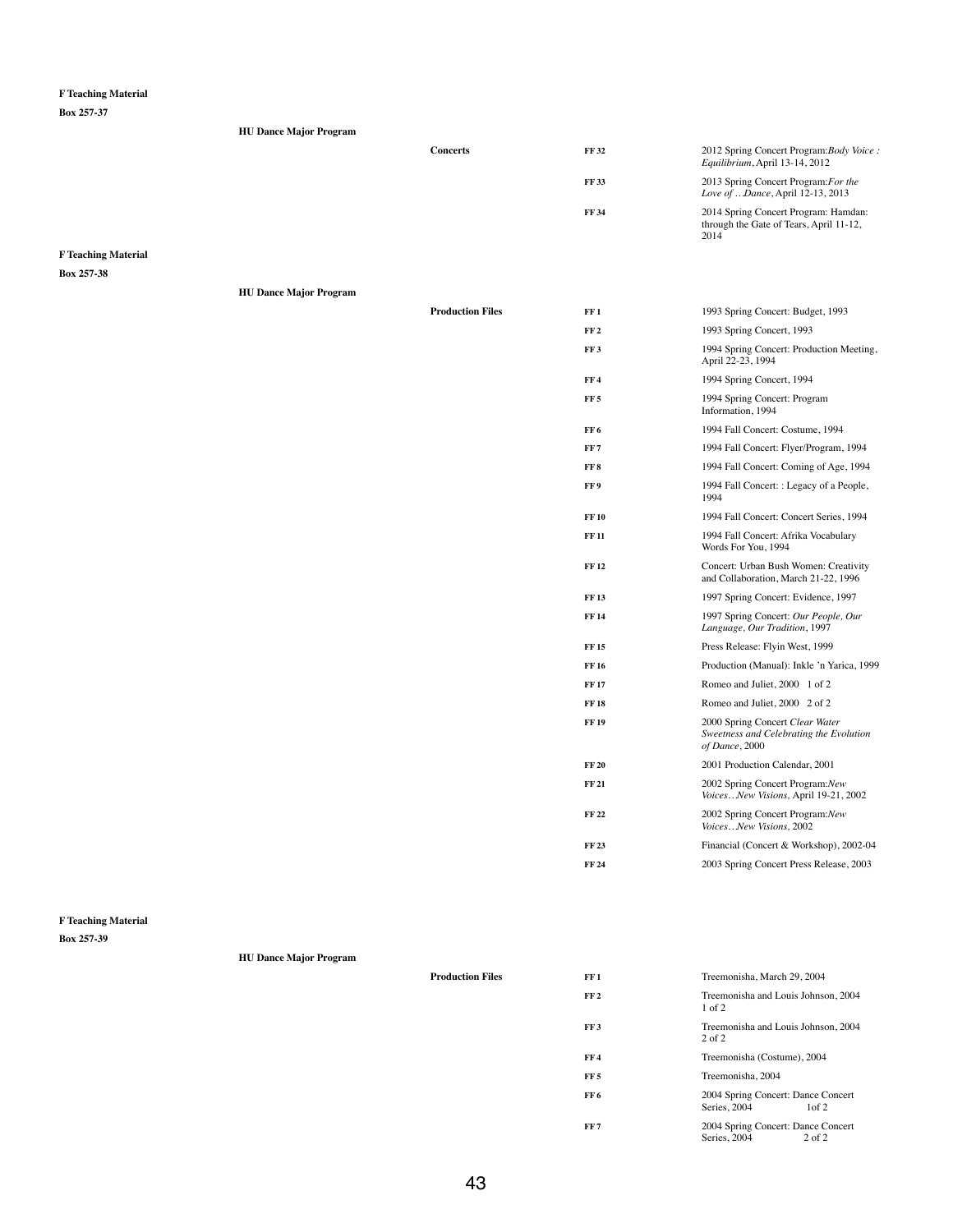**Box 257-39**

| <b>HU Dance Major Program</b> |
|-------------------------------|
|-------------------------------|

| <b>Production Files</b> | FF <sub>8</sub> | 2004 Spring Concert: Dance Concert<br>Series (Financial), 2004                                   |
|-------------------------|-----------------|--------------------------------------------------------------------------------------------------|
|                         | FF <sub>9</sub> | 2004 Spring Concert: Dance Concert<br>Series (Choreographers Schedules), 2004                    |
|                         | <b>FF10</b>     | 2004 Spring Concert: Celebrating and<br>Honoring Our Dance, 2004                                 |
|                         | <b>FF11</b>     | 2004 Spring Concert: Dance Concert<br>Series, 2004<br>1 <sub>of</sub> 2                          |
|                         | <b>FF12</b>     | 2004 Spring Concert: Dance Concert<br>Series, 2004<br>$2$ of $2$                                 |
|                         | <b>FF13</b>     | 2005 Spring Concert: Dance Concert<br>Series, 2004-05                                            |
|                         | <b>FF14</b>     | 2005 Spring Concert: Circle of Women<br>Travel the WavesThe Middle Passage,<br>April 15-16, 2005 |
|                         | <b>FF15</b>     | 2005 Spring Concert: Dance Concert<br>Series: Choreographers (Financial), 2005                   |
|                         | <b>FF16</b>     | 2005 Spring Concert: Dance Concert<br>Series, 2005                                               |
|                         | <b>FF17</b>     | 2006 Spring Concert: Dance Concert<br>Series, 2006                                               |
|                         | <b>FF18</b>     | 2007 Spring Concert, April 2007                                                                  |
|                         | <b>FF19</b>     | 2007 Spring Concert: Dayton<br>Contemporary/ Jacob Lawrence Project,<br>2007                     |
|                         | <b>FF 20</b>    | 2008 Spring Concert: Yes We Can, 2008                                                            |
|                         | <b>FF21</b>     | 2008 Spring Concert: Yes We Can, April<br>17-18, 2008                                            |
|                         | <b>FF22</b>     | Dance Major Concert Calendar, April 2009                                                         |
|                         | <b>FF23</b>     | 2009 Spring Concert; Production Notes,<br>2009                                                   |
|                         | <b>FF 24</b>    | 2009 Spring Concert; Marketing and<br><b>Email</b> , 2009                                        |
|                         |                 |                                                                                                  |

**F Teaching Material**

| FF 2            | The Dafora Project, 1995                                                       |
|-----------------|--------------------------------------------------------------------------------|
| FF <sub>3</sub> | An Evening of West African Dance, 1997                                         |
| FF 4            | IABD- Dance Major Workshop, 1997,<br>2001                                      |
| FF 5            | David Rousseve, October 11, 1998                                               |
| FF <sub>6</sub> | Words, Beats, Movements Hip Hop<br>Festival, September 1990                    |
| FF 7            | Duke Ellington -Dance History and<br>Aesthetics, October 4, 2000               |
| FF 8            | Dance Africa DC, June 5-8, 2000                                                |
| FF 9            | Visiting Artist Program, November 6,<br>2000                                   |
| <b>FF 10</b>    | Moorland-Spingarn Research Center:<br>Regional Black Dance Archive, 2001, n.d. |
| <b>FF 11</b>    | IABD Budget Summary, April 27, 2001                                            |
| FF 12           | Aaron Davis Hall & Deeply Rooted<br>Productions, November, 9-10, 2001          |
| <b>FF 13</b>    | In the Spirit, April 9, 2005                                                   |
| <b>FF 14</b>    | Dono 2005: Spring Concert, June 4, 2005                                        |
| FF 15           | Da Souls of Black Folk, September 5-10,<br>2006                                |
| FF 16           | Honor: Memorial Mike Malone, 2006-07                                           |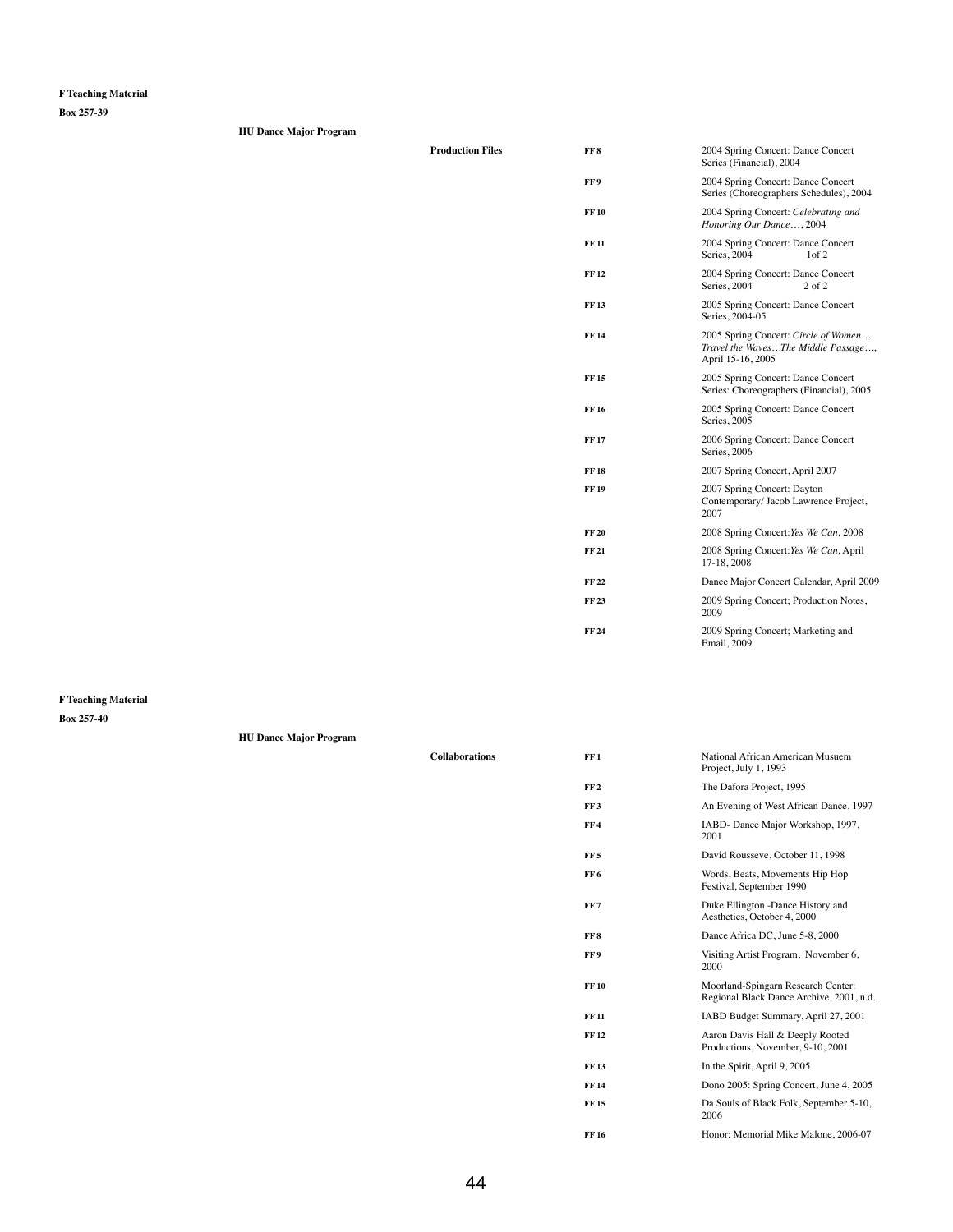**Box 257-40**

| <b>HU Dance Major Program</b> |                       |              |                                                                          |
|-------------------------------|-----------------------|--------------|--------------------------------------------------------------------------|
|                               | <b>Collaborations</b> | <b>FF 17</b> | DCDC: Jacob Lawrence Project, April 19,<br>2007                          |
|                               |                       | <b>FF18</b>  | DCDC: Jacob Lawrence Project, 2007<br>$1$ of $4$                         |
|                               |                       | <b>FF 19</b> | DCDC: Jacob Lawrence Project, 2007<br>$2$ of 4                           |
|                               |                       | <b>FF 20</b> | DCDC: Jacob Lawrence Project, 2007<br>$3$ of $4$                         |
|                               |                       | <b>FF 21</b> | DCDC: Jacob Lawrence Project, 2007<br>$4$ of $4$                         |
|                               |                       | <b>FF 22</b> | The Spiritual Dimensions of Dance, May<br>11, n.d.                       |
|                               |                       | <b>FF 23</b> | Dance & Body Works: Katherine Dunham<br>Dance Workshop, December 12 n.d. |
|                               |                       | <b>FF 24</b> | Once on this Island, n.d.                                                |
|                               |                       |              |                                                                          |

# **F Teaching Material**

#### **Box 257-41**

**HU Dance Major Program**

| <b>Artist in Residency</b> | FF1             | Pearl Primus (PP): Articles and History,<br>1988, 19921-92               |
|----------------------------|-----------------|--------------------------------------------------------------------------|
|                            | FF <sub>2</sub> | PP: Brochure/Poster, 1989                                                |
|                            | FF <sub>3</sub> | PP: Grant Text, 1991                                                     |
|                            | FF <sub>4</sub> | PP: Planning Grant, 1991<br>$1$ of<br>3                                  |
|                            | FF <sub>5</sub> | PP: Planning Grant, 1991<br>$2$ of<br>3                                  |
|                            | FF <sub>6</sub> | PP: Planning Grant, 1991<br>3 of<br>3                                    |
|                            | FF <sub>7</sub> | PP: Honoring Dr. Primus February 22,<br>1991                             |
|                            | FF <sub>8</sub> | PP: Project Summary, 1991                                                |
|                            | FF <sub>9</sub> | PP: Correspondence, 1991                                                 |
|                            | <b>FF10</b>     | PP: Grant Materials, 1991-92                                             |
|                            | <b>FF11</b>     | PP: Promotional Materials, 1991-92                                       |
|                            | <b>FF12</b>     | PP: Artist Series, 1991, 1993                                            |
|                            | <b>FF13</b>     | PP: Association of Performing Arts<br>Presents, June 19, 1992            |
|                            | <b>FF14</b>     | PP: Press Release, July 29, 1992                                         |
|                            | <b>FF15</b>     | PP: Grant Application, August 1992                                       |
|                            | <b>FF16</b>     | PP: Contract, October 14, 1992                                           |
|                            | <b>FF17</b>     | PP: Luncheon, October 29, 1992                                           |
|                            | <b>FF18</b>     | PP: Invitation, October 1992                                             |
|                            | <b>FF19</b>     | PP: Invitation, November 1, 1992                                         |
|                            | <b>FF 20</b>    | PP: Masterclass, November 1992                                           |
|                            | <b>FF 21</b>    | PP: Program-Works of Pear Primus Earth<br>Theater, December 3, 12, 1992  |
|                            | <b>FF22</b>     | PP: Invoices/Contracts, December 1992<br><b>Closed Sensitive Content</b> |
|                            | <b>FF23</b>     | PP:Project Timeline, 1992                                                |
|                            | <b>FF 24</b>    | PP: Annocements, 1992                                                    |
|                            | <b>FF 25</b>    | PP: Promotional Material, 1992                                           |
|                            | <b>FF 26</b>    | PP: Financial, 1992                                                      |
|                            | <b>FF 27</b>    | PP: Participant Release, 1992                                            |
|                            | <b>FF 28</b>    | PP: Performance Flyer, 1992                                              |
|                            | <b>FF 29</b>    | PP: Press, 1992                                                          |
|                            | <b>FF 30</b>    | PP: Contractual Agreements, 1992                                         |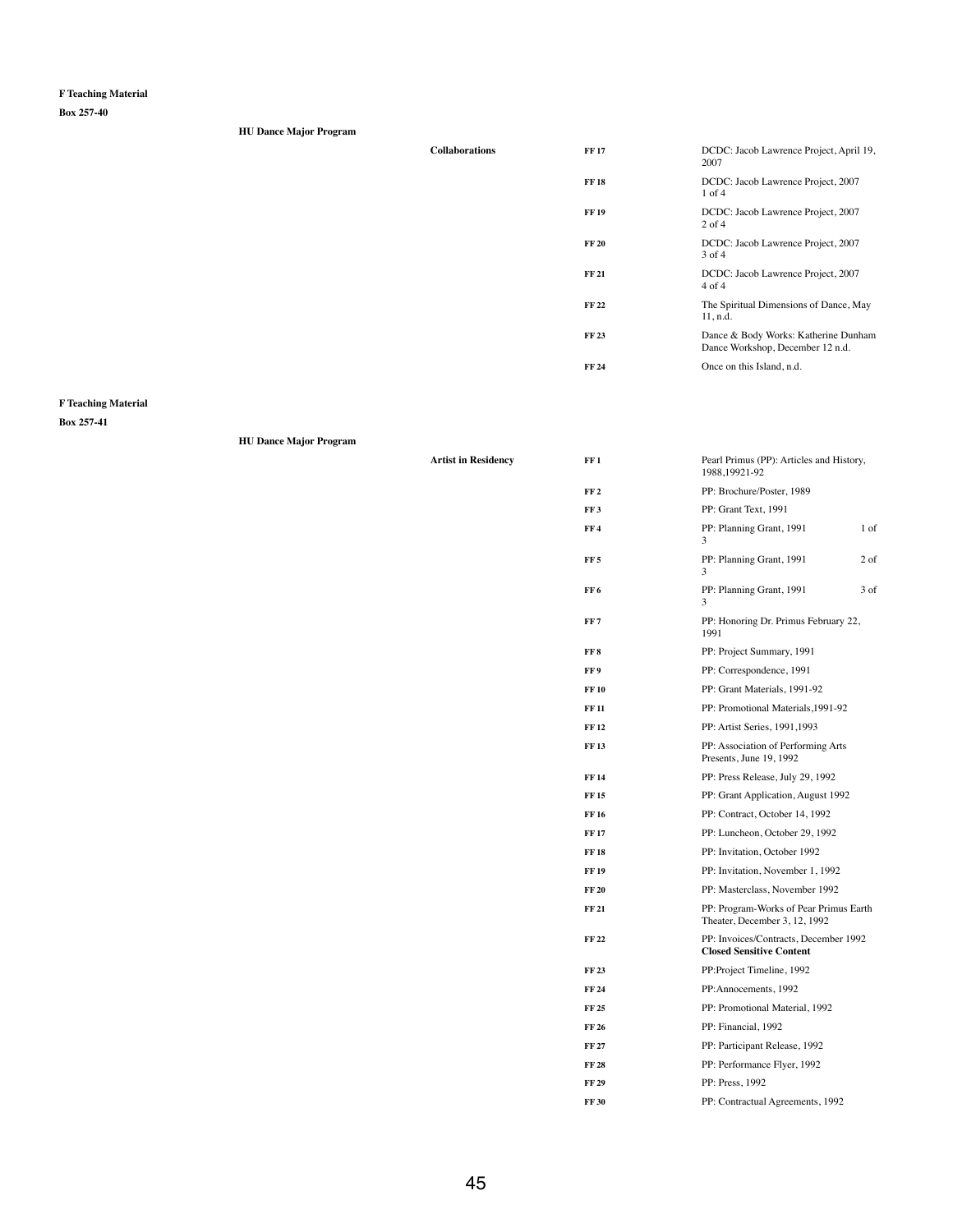**Box 257-42**

| <b>HU Dance Major Program</b> |  |
|-------------------------------|--|
|-------------------------------|--|

**Artist in Residency** 

| FF1             | Pearl Primus (PP): Grant/Funding<br>Distribution (Notes), 1992 |
|-----------------|----------------------------------------------------------------|
| FF <sub>2</sub> | PP: Contract Arts II Mangement, 1992                           |
| FF3             | PP: Program Information: Compilation,<br>1992                  |
| FF4             | PP: Performance, 1992                                          |
| FF <sub>5</sub> | PP: Masterclass, 1992                                          |
| FF 6            | PP: Audition Flyers, 1992                                      |
| FF7             | PP: Finance and Performance, 1992                              |
| FF 8            | PP: Performance Release, 1992                                  |
| FF 9            | PP: Finance/Invoices, 1992 1 of 2                              |
| <b>FF 10</b>    | PP: Finance/Invoices, 1992 1 of 2                              |
| <b>FF 11</b>    | PP: Statements, Letters, Memorandum,<br>1992                   |
| <b>FF12</b>     | PP: Time Schedule, 1992-93                                     |
| <b>FF</b> 13    | PP: Final Report, 1992-93                                      |
| <b>FF</b> 14    | PP: Primus Exhibit, 1993                                       |
| <b>FF</b> 15    | PP: Exhibit Flyer, March-June, 1993                            |
| <b>FF</b> 16    | PP: Brochures, August-September, 1993                          |
| <b>FF 17</b>    | PP: Videotaping, 1993                                          |
| <b>FF18</b>     | PP: Correspondence, 1993                                       |
| <b>FF19</b>     | PP: Clippings, c. 1994                                         |
| <b>FF 20</b>    | PP: Sybil Roberts: Pearl Primus Paper,<br>November 7, 2000     |
| <b>FF 21</b>    | PP: Invoices (Video Documentation), 2000                       |
| <b>FF22</b>     | PP: Video Project, 2002                                        |
| FF 23           | PP: Pearl Primus Video Catalog, 2003                           |
| FF 24           | PP: Interview Questions, n.d.                                  |
| FF 25           | PP: Mailing Lists, n.d.                                        |
| <b>FF 26</b>    | PP: Reception List, n.d.                                       |
| FF 27           | PP: Press Release, n.d.                                        |

## **HU Dance Major Program**

| <b>Artist in Residency</b>     | FF1             | Ronald K. Brown (RKB), 1999-2001<br><b>Closed Sensitive Content</b>           |
|--------------------------------|-----------------|-------------------------------------------------------------------------------|
|                                | FF <sub>2</sub> | RKB: Auditions, Septmeber 29, 2001                                            |
|                                | FF3             | RKB:Correspondence, 2001<br><b>Closed Sensitive Content</b>                   |
|                                | FF <sub>4</sub> | RKB:National College Choreography<br>Initiative, 2001-02<br>$1$ of $2$        |
|                                | FF <sub>5</sub> | <b>RKB:National College Choreography</b><br>Initiative, 2001-02<br>$2$ of $2$ |
|                                | FF <sub>6</sub> | RKB: Choreographic Process Project,<br>2001-02                                |
|                                | FF7             | RKB:Residency, 2001-03                                                        |
|                                | FF <sub>8</sub> | RKB: Visiting Faculty, 2004                                                   |
|                                | FF 9            | RKB:Dance USA, 2005-06                                                        |
|                                | <b>FF10</b>     | RKB: Report: Rise UpCatch the Fire,<br><b>June 2006</b>                       |
|                                | <b>FF 11</b>    | RKB: Traveling Guards, 2006                                                   |
|                                | <b>FF12</b>     | Assignments/Concert Preparation, 2003                                         |
| <b>Visiting Choreographers</b> | <b>FF13</b>     | Visiting Choreographer: Louis Johnson,<br>February, 2007                      |

**FF 28** PP: Notes, n.d.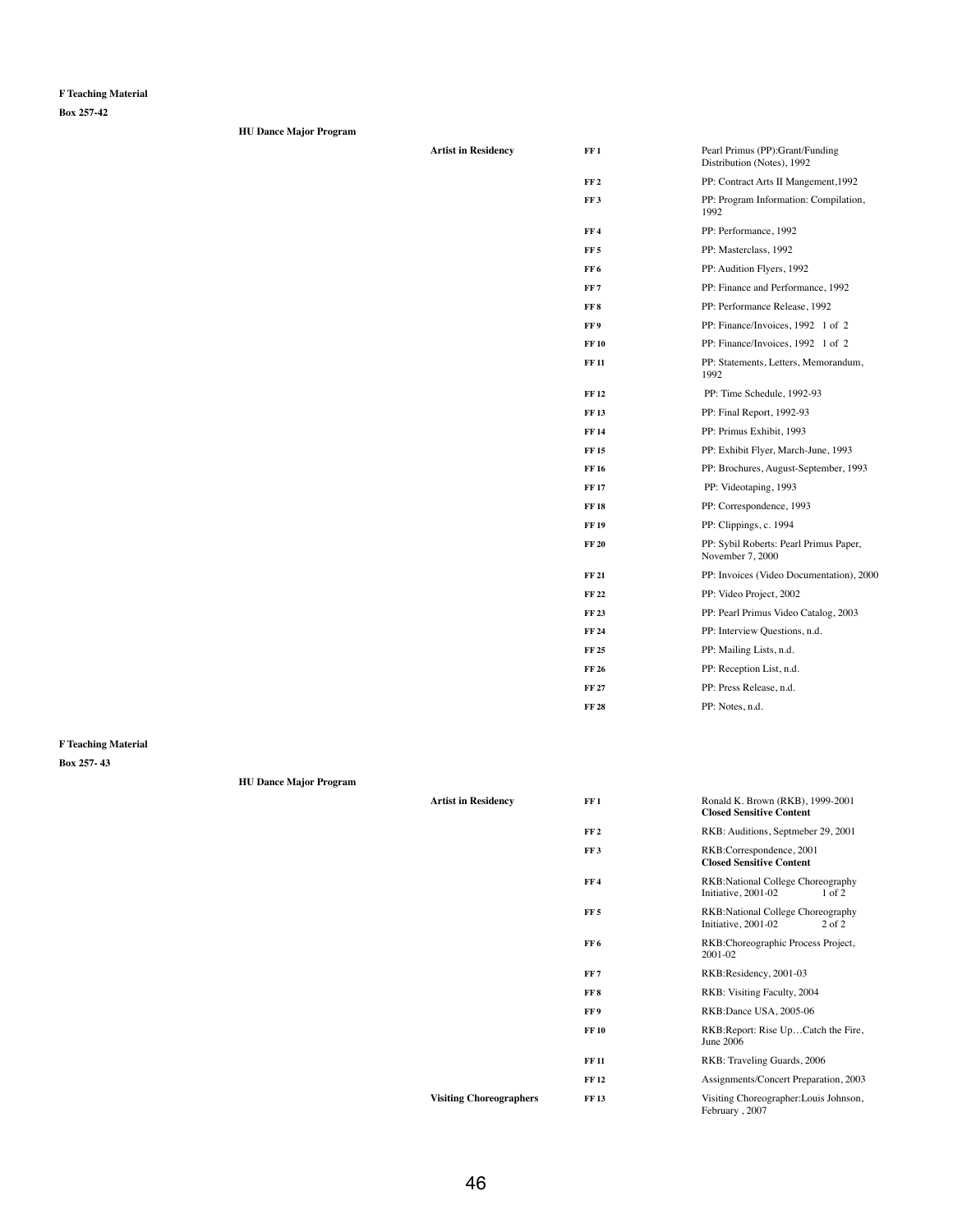|                            | <b>HU Dance Major Program</b> |                                   |                                    |                                                                                               |
|----------------------------|-------------------------------|-----------------------------------|------------------------------------|-----------------------------------------------------------------------------------------------|
|                            |                               | <b>Visiting Choreographers</b>    | <b>FF 14</b>                       | Visiting Choreographer: Baba Chuck<br>Davis, March, 2007                                      |
|                            |                               |                                   | <b>FF15</b>                        | Visiting Choreographer: Dianne McIntyre,<br>April 21, 2007                                    |
| <b>F Teaching Material</b> |                               |                                   |                                    |                                                                                               |
| Box 257-44                 |                               |                                   |                                    |                                                                                               |
|                            | <b>HU Dance Major Program</b> |                                   |                                    |                                                                                               |
|                            |                               | <b>Journals/Observation Notes</b> | FF1                                | Portfolio, 1986-90                                                                            |
|                            |                               |                                   | FF <sub>2</sub><br>FF <sub>3</sub> | Dunham, 1993-1995<br>Student Assessment (Shawn Short), c.                                     |
|                            |                               |                                   |                                    | <b>2001 Closed Sensitive Content</b>                                                          |
|                            |                               |                                   | FF <sub>4</sub>                    | Dance/Research, 2003                                                                          |
|                            |                               |                                   | FF <sub>5</sub>                    | Draft of Letters, c. 2003                                                                     |
|                            |                               |                                   | FF <sub>6</sub>                    | Notes (Greetings), 2005-06                                                                    |
|                            |                               |                                   | FF <sub>7</sub>                    | Dance Notes, 2006-07, n.d.                                                                    |
|                            |                               |                                   | FF <sub>8</sub>                    | History in Limbo, n.d.                                                                        |
|                            |                               |                                   | FF9                                | Student Assessment, n.d. Closed Sensitive<br><b>Content</b>                                   |
|                            |                               |                                   | <b>FF 10</b>                       | Observation Notes, n.d.                                                                       |
|                            |                               | <b>Master Classes/Series</b>      | <b>FF 11</b>                       | National Ballet Djoliba, 1985                                                                 |
|                            |                               |                                   | <b>FF12</b>                        | Capoeira and Samba Dance Workshop,<br>September 29, 1989                                      |
|                            |                               |                                   | <b>FF13</b>                        | Pepsi Bethel, April 16, 1991, 1992                                                            |
|                            |                               |                                   | <b>FF 14</b>                       | Traditional African Dance (Orr Elementary<br>School), May 25, 1992                            |
|                            |                               |                                   | <b>FF15</b>                        | Pepsi Bethel, March 11, 1993                                                                  |
|                            |                               |                                   | <b>FF 16</b>                       | Ghettorginal Dance Company, January 11,<br>1995                                               |
|                            |                               |                                   | <b>FF17</b>                        | Master Class Marathon, April 22, 1995                                                         |
|                            |                               |                                   | <b>FF 18</b>                       | Peter London (Graham Class), November<br>1,1995                                               |
|                            |                               |                                   | <b>FF 19</b>                       | 1995 Master Classes, 1995                                                                     |
|                            |                               |                                   | <b>FF 20</b>                       | Master Class Max Luna III and Marathon,<br>January 1996, November 23, 1996                    |
|                            |                               |                                   | <b>FF 21</b>                       | Bill T. Jones/Arnie Zane Company, and<br>Ronald K. Brown October 30, and<br>November 18, 1997 |
|                            |                               |                                   | <b>FF 22</b>                       | Koffi Koko, December 15,1997                                                                  |
|                            |                               |                                   | <b>FF 23</b>                       | Abhinaya/Acting in Indian Dance, July 17,<br>1998                                             |
|                            |                               |                                   | <b>FF 24</b>                       | Dance Theater Of Harlem, April 1,1999                                                         |
|                            |                               |                                   | <b>FF 25</b>                       | Master Class Series, 1999                                                                     |
|                            |                               |                                   | <b>FF 26</b>                       | Pee Wee Dance: Hip Hop, c. 1999                                                               |
|                            |                               |                                   | <b>FF 27</b>                       | Master Classes and Symposium,<br>1999-2001                                                    |
|                            |                               |                                   | <b>FF 28</b>                       | Master Class Marathon, April 18, 2000                                                         |
|                            |                               |                                   | <b>FF 29</b>                       | Cutumba of Santiago De Cuba, October 3,<br>2000                                               |
|                            |                               |                                   | <b>FF 30</b>                       | Master Class Series, February 1, 2001                                                         |
|                            |                               |                                   | <b>FF 31</b>                       | Master Class: Dallas Black Dance Theatre,<br>September 27, 2001                               |
|                            |                               |                                   | <b>FF 32</b>                       | Cutumba of Santiago De Cuba, October<br>17,2001                                               |
|                            |                               |                                   | <b>FF33</b>                        | Master Class Series, November 15-17,<br>2001                                                  |
|                            |                               |                                   | <b>FF 34</b>                       | Master Class : Kevin Iega Jeff Project,<br>2001                                               |
|                            |                               |                                   | <b>FF35</b>                        | Master Class: Ronald K. Brown (Young<br>People Dancing with ), March 15, 2002                 |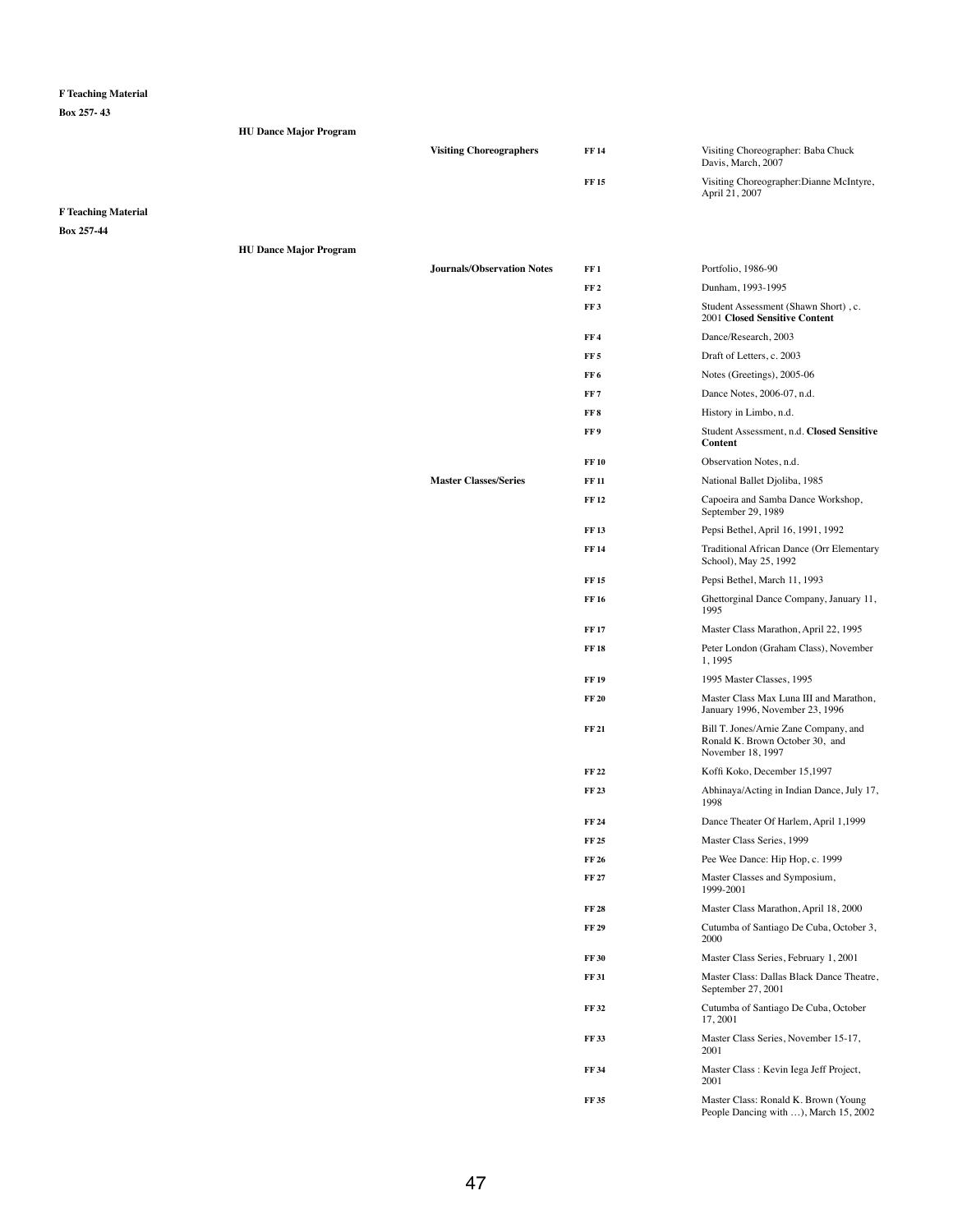**Box 257-44**

| <b>HU Dance Major Program</b> |                              |              |                                                                  |
|-------------------------------|------------------------------|--------------|------------------------------------------------------------------|
|                               | <b>Master Classes/Series</b> | <b>FF 36</b> | Master Class Marathon, November 4, 2002                          |
|                               |                              | <b>FF 37</b> | Master Class/Performance Series,<br>November 21-22, 2002         |
|                               |                              | <b>FF38</b>  | Master Class: Men in Dance, April 18-20,<br>2003                 |
|                               |                              | <b>FF 39</b> | Master Class: Dance Intensive, August<br>8-13, 2004              |
|                               |                              | <b>FF40</b>  | Master Class Series, November 18-20,<br>2004                     |
|                               |                              | <b>FF41</b>  | Master Class Series, Fall 2004                                   |
|                               |                              | <b>FF42</b>  | Master Class Series and Symposium,<br>March 22-23, April 5, 2006 |
|                               |                              | <b>FF43</b>  | Master Class Series, March, November,<br>2006                    |
|                               |                              | <b>FF 44</b> | Master Class: Dance Intensive, July 27-30,<br>2006               |
|                               |                              | <b>FF45</b>  | Master Class Series, April 18, 2008                              |
|                               |                              | <b>FF46</b>  | Master Class Series, September 12, 2008                          |
|                               |                              | <b>FF47</b>  | Master Class Series, October 27, 2008                            |
|                               |                              | <b>FF48</b>  | Master Class: Dallas Black Dance Theatre,<br>April 20, 2009      |
|                               |                              | <b>FF49</b>  | Master Class: Maurice Hines, October 13,                         |

**Summer Dance Intensive** 

2009

#### **F Teaching Material**

| <b>HU Dance Major Program</b> |  |  |
|-------------------------------|--|--|
|-------------------------------|--|--|

| FF1             | Summer Intensive (SI), July 28-August 1<br>1997             |
|-----------------|-------------------------------------------------------------|
| FF <sub>2</sub> | SI: Howard and IABD 5 Day Intensive,<br>July 23-27, 1998    |
| FF3             | SI: Prospective Students, 1998-99                           |
| FF 4            | SI, 1998-99                                                 |
| FF 5            | SI: Administrative and Returning Students,<br>1998, 2002-03 |
| FF 6            | SI, 1999                                                    |
| FF 7            | SI: Program Information, 1999                               |
| FF 8            | SI: Notes, 1999                                             |

| FF 9         | SI, Evaluation, 1999                   |
|--------------|----------------------------------------|
| <b>FF10</b>  | SI: Correspondence, 1999               |
| <b>FF 11</b> | SI: Students Internships, 1999         |
| FF 12        | SI: Student and Instructor Notes, 1999 |
| <b>FF13</b>  | SI: Prospective Students, 1999         |
| FF 14        | SI: Flyer and Registration, 1999       |
| FF 15        | SI: Registration (Completed), 1999     |
| <b>FF 16</b> | SI: Memo, 1999                         |
| <b>FF 17</b> | SI: Housing, 1999                      |
| <b>FF 18</b> | SI: Receipts, 1999                     |
| <b>FF 19</b> | SI: Summer, 2000                       |
| <b>FF 20</b> | SI, July 2001                          |
| FF 21        | SI: Correspondence, August 5, 2001     |
| FF 22        | SI, 2002 1 of 2                        |
| FF 23        | SI, 2002 2 of 2                        |
| FF 24        | SI: Administrative, August 10-15, 2003 |
| FF 25        | SI: Postcard, August 10-14, 2003       |
| FF 26        | SI: Email Communication, 2003          |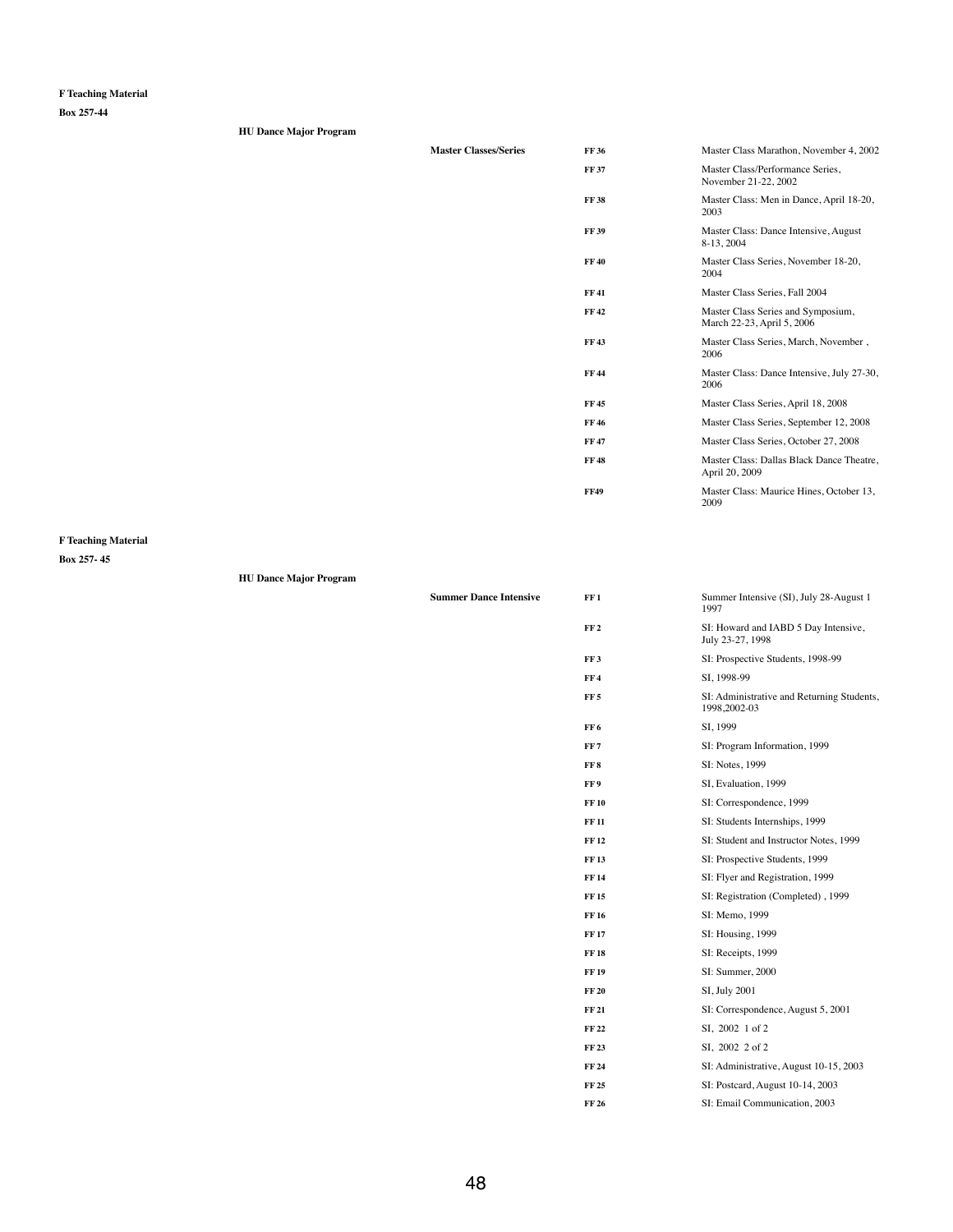**Box 257- 45**

| <b>HU Dance Major Program</b> |                               |              |                                                         |
|-------------------------------|-------------------------------|--------------|---------------------------------------------------------|
|                               | <b>Summer Dance Intensive</b> | <b>FF 27</b> | SI: Iniko Glessie Johnson Memorial<br>Scholarship, 2003 |
|                               |                               | <b>FF 28</b> | SI: Posters, 2003, 2006, 2008-09                        |
|                               |                               | <b>FF 29</b> | SI, August 8-13, 2004                                   |
|                               |                               | <b>FF 30</b> | SI: Archival Assignment, 2004, 2007, 2009               |
|                               |                               | <b>FF 31</b> | SI: Handouts, August 14-18, 2005                        |
|                               |                               | <b>FF 32</b> | SI: Notes/Flyer, 2005                                   |
|                               |                               |              |                                                         |

## **F Teaching Material**

**Box 257-46**

**HU Dance Major Program**

| <b>Summer Dance Intensive</b> | FF1             | SI, August 4,2005              |
|-------------------------------|-----------------|--------------------------------|
|                               | FF <sub>2</sub> | SI, August 14-18, 2005         |
|                               | FF3             | SI, 2005                       |
|                               | $\bf FF$ 4      | SI, 2005-07                    |
|                               | FF <sub>5</sub> | SI, July 2006                  |
|                               | FF 6            | SI, July 27-30, 2006           |
|                               | FF 7            | SI, 2006                       |
|                               | FF8             | SI: Journal, 2006              |
|                               | FF 9            | SI: Administrative, 2006-07    |
|                               | <b>FF 10</b>    | SI, 2007                       |
|                               | <b>FF 11</b>    | SI: Notes, 2007                |
|                               | <b>FF 12</b>    | SI: Email Communication, 2007  |
|                               | <b>FF 13</b>    | SI: Master Communication, 2007 |
|                               |                 |                                |

## **F Teaching Material**

|                            |                               | <b>Summer Dance Intensive</b> | FF1             | SI: Administrative, 2007-09                                                                     |
|----------------------------|-------------------------------|-------------------------------|-----------------|-------------------------------------------------------------------------------------------------|
|                            |                               |                               | FF <sub>2</sub> | SI, July 15-20, 2008                                                                            |
|                            |                               |                               | FF3             | SI, August 2008                                                                                 |
|                            |                               |                               | FF4             | SI: Email Communication, 2008                                                                   |
|                            |                               |                               | FF <sub>5</sub> | SI: Registrant, 2008                                                                            |
|                            |                               |                               | FF6             | SI, 2008-09                                                                                     |
|                            |                               |                               | FF <sub>7</sub> | SI: Administrative and Housing, July<br>15-19 2009<br><b>Closed Sensitive</b><br><b>Content</b> |
|                            |                               |                               | FF8             | SI: Handouts, 2009<br>$1$ of $2$                                                                |
|                            |                               |                               | FF 9            | SI: Handouts, 2009<br>2 of 2                                                                    |
|                            |                               |                               | <b>FF 10</b>    | SI: Attendees List, 2009                                                                        |
|                            |                               |                               | <b>FF 11</b>    | SI: Inquires, 2009                                                                              |
|                            |                               |                               | <b>FF 12</b>    | SI: Housing, 2009                                                                               |
|                            |                               |                               | <b>FF13</b>     | SI: July 14-18, 2010                                                                            |
| <b>F Teaching Material</b> |                               |                               |                 |                                                                                                 |
| <b>Box 257-48</b>          |                               |                               |                 |                                                                                                 |
|                            | <b>HU Dance Major Program</b> |                               |                 |                                                                                                 |
|                            |                               | Symposium                     | FF1             | Legendary Artists Dance Symposium,<br>April 5, 2000                                             |
|                            |                               |                               | FF <sub>2</sub> | A Dialogue of Research and<br>Documentation, April 5-8, 2005                                    |
|                            |                               |                               | FF3             | Circle of WomenTraveling the Waves<br>ofThe Middle Passage, April 15-22,<br>2005                |
|                            |                               |                               | FF4             | RootsRitual, Rhythms, April 15, 2006                                                            |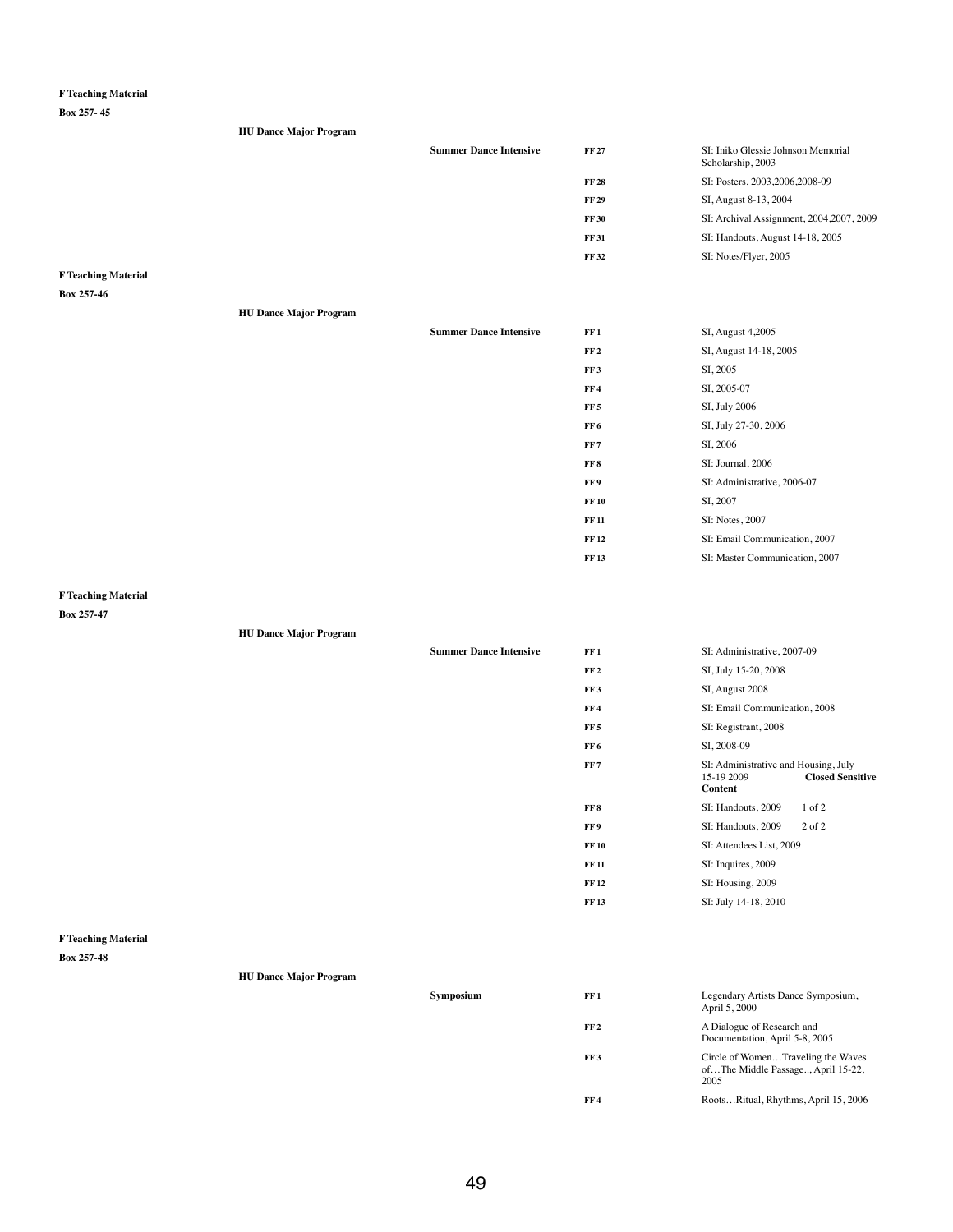| <b>HU Dance Ensemble Programs</b> | FF <sub>5</sub> | Mayors Youth Summit, June 5, 1991 and<br>Howard University Open Ensemble<br>Workshop, January 28.1993                       |
|-----------------------------------|-----------------|-----------------------------------------------------------------------------------------------------------------------------|
|                                   | FF <sub>6</sub> | A Journey into the Universe of Rhythm<br>and Motion, April 16-17, 1993                                                      |
|                                   | FF <sub>7</sub> | Death and the King's Horseman and<br>October 13-30, 1993                                                                    |
|                                   | FF <sub>8</sub> | Legacy of a a People, Passing on the Torch<br>Ancestral Spirit, November 18-19, 1994                                        |
|                                   | FF <sub>9</sub> | Fall 1993 Dance Concert, November<br>19-20, 1993                                                                            |
|                                   | <b>FF10</b>     | Coming of Age, April 22-23, 1994                                                                                            |
|                                   | <b>FF11</b>     | Amakwa, 1994                                                                                                                |
|                                   | <b>FF12</b>     | Brief Moments, April 22, 1995                                                                                               |
|                                   | <b>FF13</b>     | Annual; National Navel Dental Center<br>Black History Month Program, February<br>24, 1995                                   |
|                                   | <b>FF14</b>     | University Faculty Reception in honor of<br>H. Patrick Swygert, September 26, 1995                                          |
|                                   | <b>FF15</b>     | Our RootsOur RhythmOur<br>PathAfrica to AmericaAmerica to<br>Africa, October 20, 1995                                       |
|                                   | <b>FF16</b>     | Spring 1996 Dance Concert, 1996                                                                                             |
|                                   | <b>FF17</b>     | Senior Dance Majors: On the Journey,<br>April 24, 1996                                                                      |
|                                   | <b>FF18</b>     | Spring 1997 Dance Concert: Our People,<br>Our Language, Our Rhythm, April 17,<br>1997                                       |
|                                   | <b>FF19</b>     | Howard University Open Ensemble<br>Workshop, January 28.1993                                                                |
|                                   | <b>FF 20</b>    | Spring 1998 Dance Concert: Continuing<br>The Tradition and Message  Our<br>Ancestors, Elders, Our People, April 13,<br>1998 |
|                                   | <b>FF21</b>     | Senior Dance Majors: Existentialism, April<br>9,1998                                                                        |
|                                   | <b>FF22</b>     | Developing a Model for a Interdisciplinary<br>Program in Caribbean Studies at Howard,<br>March 12, 1999                     |
|                                   | <b>FF 23</b>    | Spring 1999 Dance Concert: Paying                                                                                           |

|              | Homage to Our Tradition in American<br>Concert Dance, April 7-10, 1999                       |
|--------------|----------------------------------------------------------------------------------------------|
| FF 24        | Howard University Homecoming,<br>November 7, 1999                                            |
| FF 25        | Words, Beats, Movements Hip Hop<br>Festival, 1999                                            |
| FF 26        | Entrants Rites of Passage, 1999, 2005-07                                                     |
| FF 27        | Spring 2000 Dance Concert: Celebrating<br>the Evolution of Dance, March 30-April<br>14, 2000 |
| FF 28        | Dance Echoes of Our Voices, March 11,<br>2001                                                |
| <b>FF 29</b> | A Celebration of Excellence, March 28.<br>2001                                               |
| <b>FF 30</b> | Spring 2001 Dance Concert:<br>SpeakingThe Voices of Our People April<br>20-21, 2001          |
| <b>FF 31</b> | NSAA: Beginnings, April 26, 2001                                                             |
| <b>FF32</b>  | Spring 2002 Dance Concert: News Article<br>April 19, 2002                                    |
| <b>FF33</b>  | Spring 2002 Dance Concert: New Voices<br>New Visions, April 19,-21 2002                      |
| FF 34        | Scholarship Benefit, October 26, 2002                                                        |
|              |                                                                                              |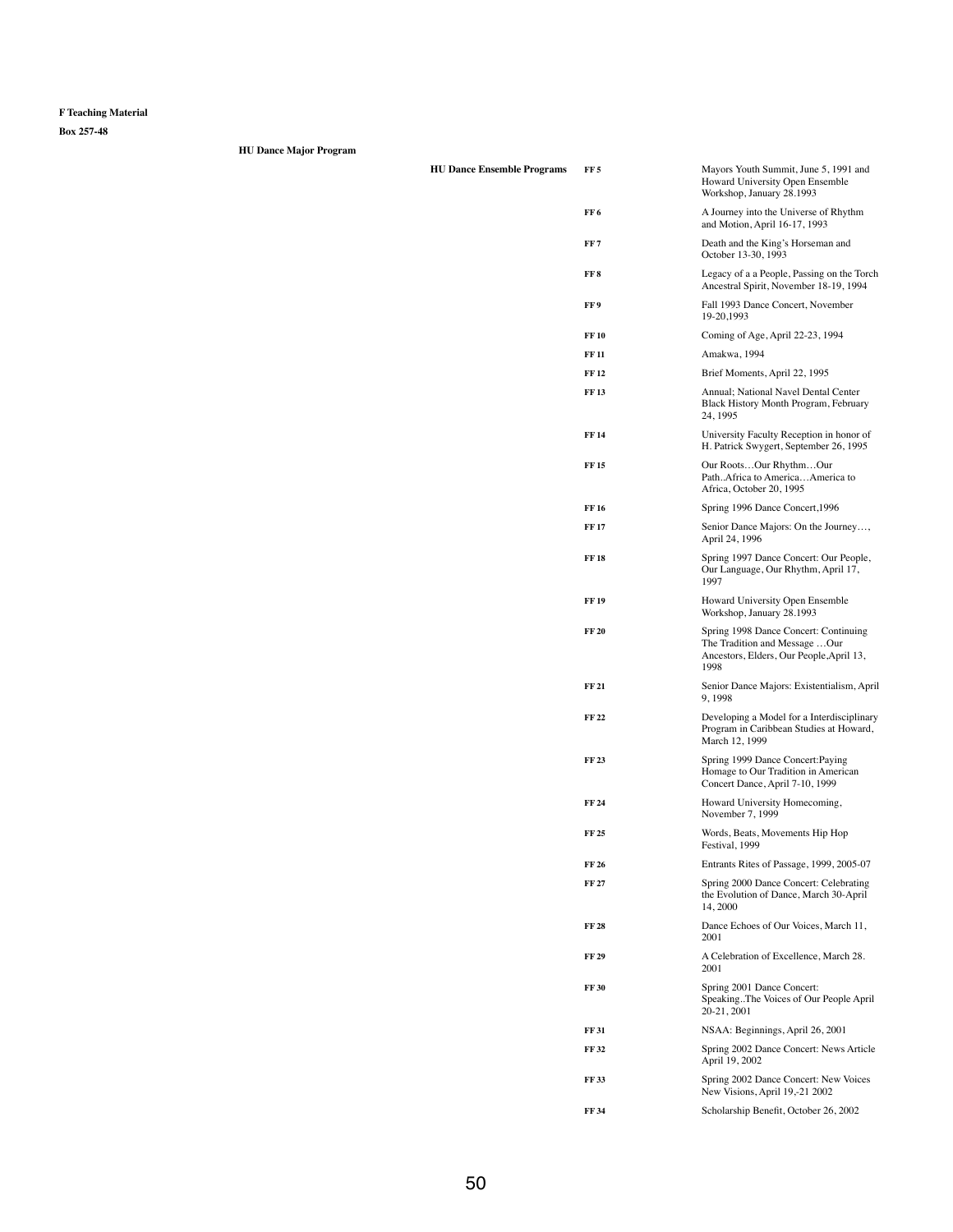April 19-20, 2003

FF 35 Body of Messages 5 Men Speak Dance,

**F Teaching Material**

**Box 257-48**

| <b>HU Dance Major Program</b> |  |
|-------------------------------|--|

| <b>HU Dance Ensemble Programs</b>                            |              |                                                                                                                          |
|--------------------------------------------------------------|--------------|--------------------------------------------------------------------------------------------------------------------------|
|                                                              | <b>FF36</b>  | Spring 2004 Dance Concert: WOM<br>MENCelebrating & Honor, February,<br>29, April 3-4, 2004                               |
|                                                              | <b>FF 37</b> | Spring 2005 Dance Concert: Circle of<br>WomenCarrying Forth April 15-16, 2005                                            |
|                                                              | <b>FF38</b>  | Spring 2005 Dance Concert: Circle of<br>WomenCarrying Forth (Special Events),<br>2005                                    |
|                                                              | <b>FF 39</b> | Spring 2006 Dance Concert: Roots<br>Rituals RhythmsApril 9, 2006                                                         |
|                                                              | <b>FF40</b>  | Traveling GuardsA A Nation Comimg<br>Forth Rise Up! Catch The Fire!, June 3,<br>2006                                     |
|                                                              | <b>FF41</b>  | The Healing Circle, September 8, 2006                                                                                    |
|                                                              | <b>FF42</b>  | Dance is Art, Research, Physic Language<br>and Truth in Cognitive Thinking,<br>October 8, 2006                           |
|                                                              | <b>FF43</b>  | Praise and Celebration To YouMike<br>Malone, April 21, 2007                                                              |
|                                                              | <b>FF44</b>  | Spring 2008 Dance Concert: Clear Water<br>Sweetness, April 19-20, 2008                                                   |
|                                                              | <b>FF45</b>  | Spring Dance: Calendar of Events, April<br>5-14, n.d.                                                                    |
| <b>HU Dance Ensemble Programs-</b><br><b>Off Campus/Site</b> | <b>FF46</b>  | National Council of Negro Women, Inc:<br>Tribute to Black Women Community<br>Leaders, November 6, 1992                   |
|                                                              | <b>FF47</b>  | MITRE: Black HistoryMonth, January 18,<br>1993                                                                           |
|                                                              | <b>FF48</b>  | Lincoln Junior High: A Global Connection,<br>April 13, 1993                                                              |
|                                                              | <b>FF49</b>  | Dorothy P. Stanley Scholarship Fund<br>Dance Festival, December 3-4, 1993                                                |
|                                                              | <b>FF 50</b> | University of Maryland Eastern Shore,<br>1993                                                                            |
|                                                              | <b>FF 51</b> | A Symposium and Musical Celebration<br>Honoring Little Known Facts on African<br>American in America's Military History, |

| FF 52        | Japan Information and Culture Center,<br>February 28, 1995                                                                |
|--------------|---------------------------------------------------------------------------------------------------------------------------|
| FF 53        | The Spirit Rises, David Roussève/Reality<br>February 28, March 7, 1995, 1998-99                                           |
| FF 54        | Delta Sigma Theta Sorority: A Salute to<br>Fashions 2000, March 19, 2000, n.d.                                            |
| FF 55        | Prince Georges Country Delta Alumnae<br>Foundation Inc., 2000                                                             |
| FF 56        | Langley High School, Dance Echoes of<br>Our Voices, February February 28, 2001                                            |
| FF 57        | Dorothy P. Stanley Scholarship Fund<br>Dance Festival, October 20, 2001                                                   |
| FF 58        | Malcolm X Elementary School: Dance<br>Major in Performance New Voices,<br>February 14, 2002                               |
| FF 59        | U.S. Department of the Interior, June 3,<br>2003                                                                          |
| <b>FF 60</b> | Millennium Stage: Traveling Guards<br>Opening the Doors, 2002                                                             |
| FF 61        | ZBODE OF MESSAGES, March 14, 2003                                                                                         |
| FF 62        | Ms. and Mr. Arts and Science, 2003-04                                                                                     |
| FF 63        | Army National Guard Directorate Honors<br><b>African American Contributions to</b><br>Military Service, February 20, 2004 |
|              |                                                                                                                           |

1994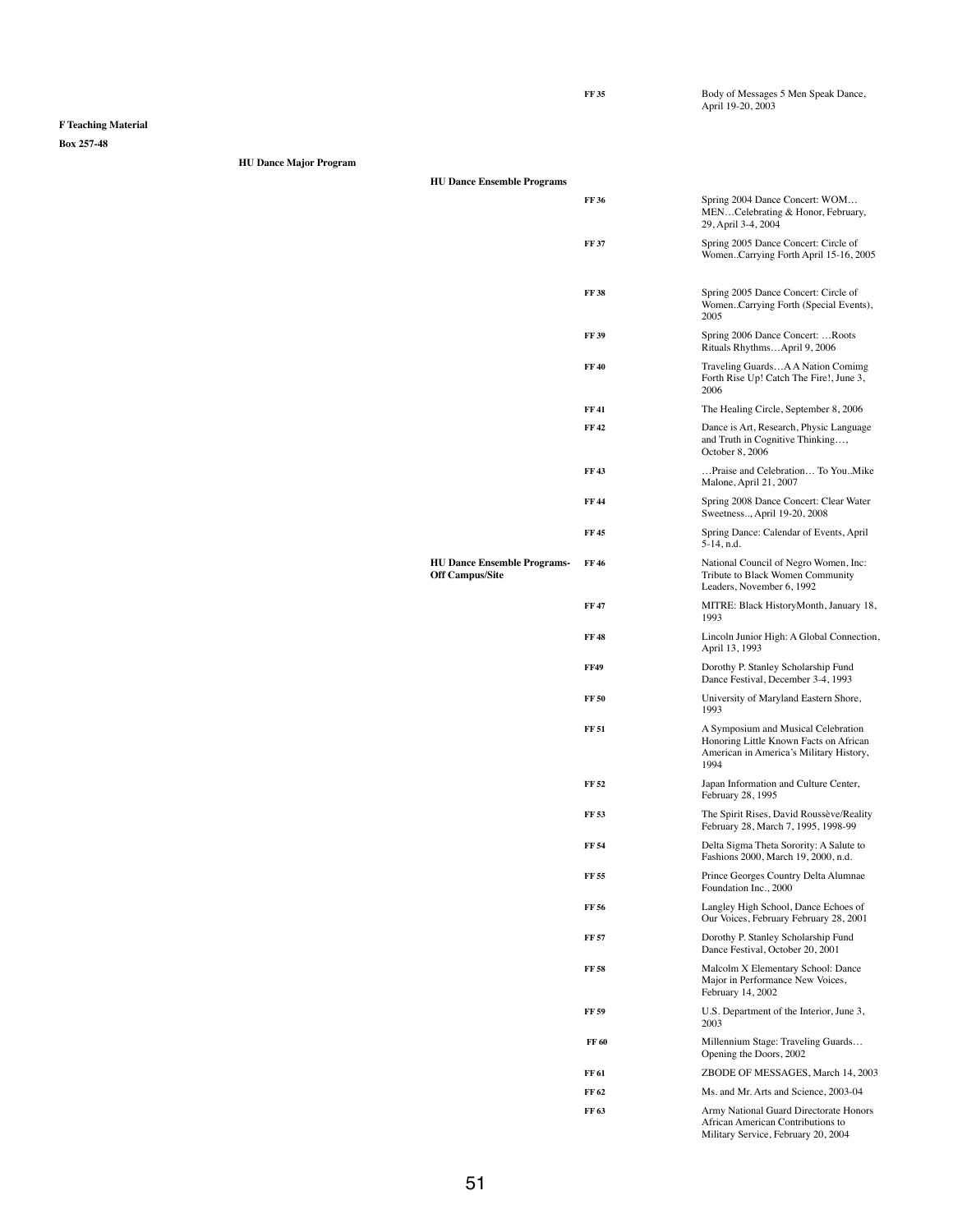**Box 257-48**

| <b>HU Dance Major Program</b> |
|-------------------------------|
|-------------------------------|

| <b>HU Dance Ensemble Programs-</b><br><b>Off Campus/Site</b> | FF 64            | U.S. Army Resources: Black History<br>Month, February 18, 2004                               |
|--------------------------------------------------------------|------------------|----------------------------------------------------------------------------------------------|
|                                                              | FF 65            | Gather Together in My Name, 2004-05                                                          |
|                                                              | FF 66            | Fort Myer Military Community-The<br>Buffalo Soldier, February 10, 2005                       |
|                                                              | FF 67            | Black History Month: The Niagara<br>Movement, February 2005                                  |
|                                                              | FF 68            | Exxon Mobile, March 17, 2005                                                                 |
|                                                              | FF <sub>69</sub> | Gala Benefit: US Doctor's for Africa, April<br>16,2006                                       |
|                                                              | <b>FF70</b>      | Dr. Bernard A. Harris Jr. : First African<br>American to Walk in Space, February 13,<br>2007 |
|                                                              | <b>FF71</b>      | White House Communication Agency:<br>Black History Month, February 28, 2008                  |
|                                                              | <b>FF72</b>      | Howard University Board of Trustees,<br>April 18, 2008                                       |
|                                                              | <b>FF73</b>      | Testimony to Change, January 13, 2009                                                        |
|                                                              | <b>FF74</b>      | Marine Corps Association, February 28,<br>2009                                               |
|                                                              | <b>FF75</b>      | Archaeology of Africa and the African<br>Diaspora, February 27, 2010                         |
|                                                              | <b>FF76</b>      | Black History Kickoff Tour III,n.d.                                                          |
|                                                              | <b>FF77</b>      | Georgia Avenue Early Learning Center,<br>n.d.                                                |

## **F Teaching Material**

**Box 257-49**

## **HU Dance Major Program**

| <b>Newsletter/Press Releases</b> | FF 1            | Dance Major Newsletter, August 28, 1995                 |
|----------------------------------|-----------------|---------------------------------------------------------|
|                                  | FF <sub>2</sub> | Amankwa News: Warriors Who Never<br>Retreat, April 1996 |
|                                  | вв о            | The III Treation Continuos in Dense                     |

| FF 2 | Amankwa News: Warriors Who Never<br>Retreat, April 1996        |
|------|----------------------------------------------------------------|
| FF 3 | The HU Tradition Continues in Dance,<br>April 17, 19, 25, 1997 |
| FF 4 | Amankwa, Fall/Spring, 1996-97                                  |
| FF 5 | Amankwa, Fall 1998                                             |
|      |                                                                |

**FF 6** News Release: Geoffrey Holder and Hand

|                    |              | Dance Exhibition, March 28, 2000 and<br>April 3, 2000        |
|--------------------|--------------|--------------------------------------------------------------|
|                    | FF7          | News clipping: Howard University Dance<br>Series, April 2002 |
|                    | FF 8         | Amankwa, August 2006                                         |
|                    | FF9          | Howard University Dance Program<br>Newsletter, n.d.          |
| <b>Dance Place</b> | <b>FF 10</b> | D.C. Wheel Contract, 1994-95                                 |
|                    | <b>FF11</b>  | Class Descriptions, 1995-96                                  |
|                    | <b>FF 12</b> | 15th Season Program, 1995-96                                 |
|                    | <b>FF13</b>  | Call for Instructors, 1996                                   |
|                    | <b>FF14</b>  | Katherine Dunham,, The Workshop<br>Seminar, 1996             |
|                    | <b>FF15</b>  | D.C. Africa, 1998-2001                                       |
|                    | <b>FF16</b>  | Class Schedule, 2000-01                                      |
|                    | <b>FF17</b>  | D.C. Dance Africa, June 2001                                 |
|                    | <b>FF18</b>  | Dunham Techniques Classes, 2001-02                           |
|                    | <b>FF19</b>  | Dunham Techniques Classes, February -<br>April 2002          |
|                    | <b>FF 20</b> | D.C. Dance Africa, 2002-05                                   |
| Dunham classes     | <b>FF 21</b> | Dunham Techniques Classes, February,<br>April, July 2004     |

**Dunham classes**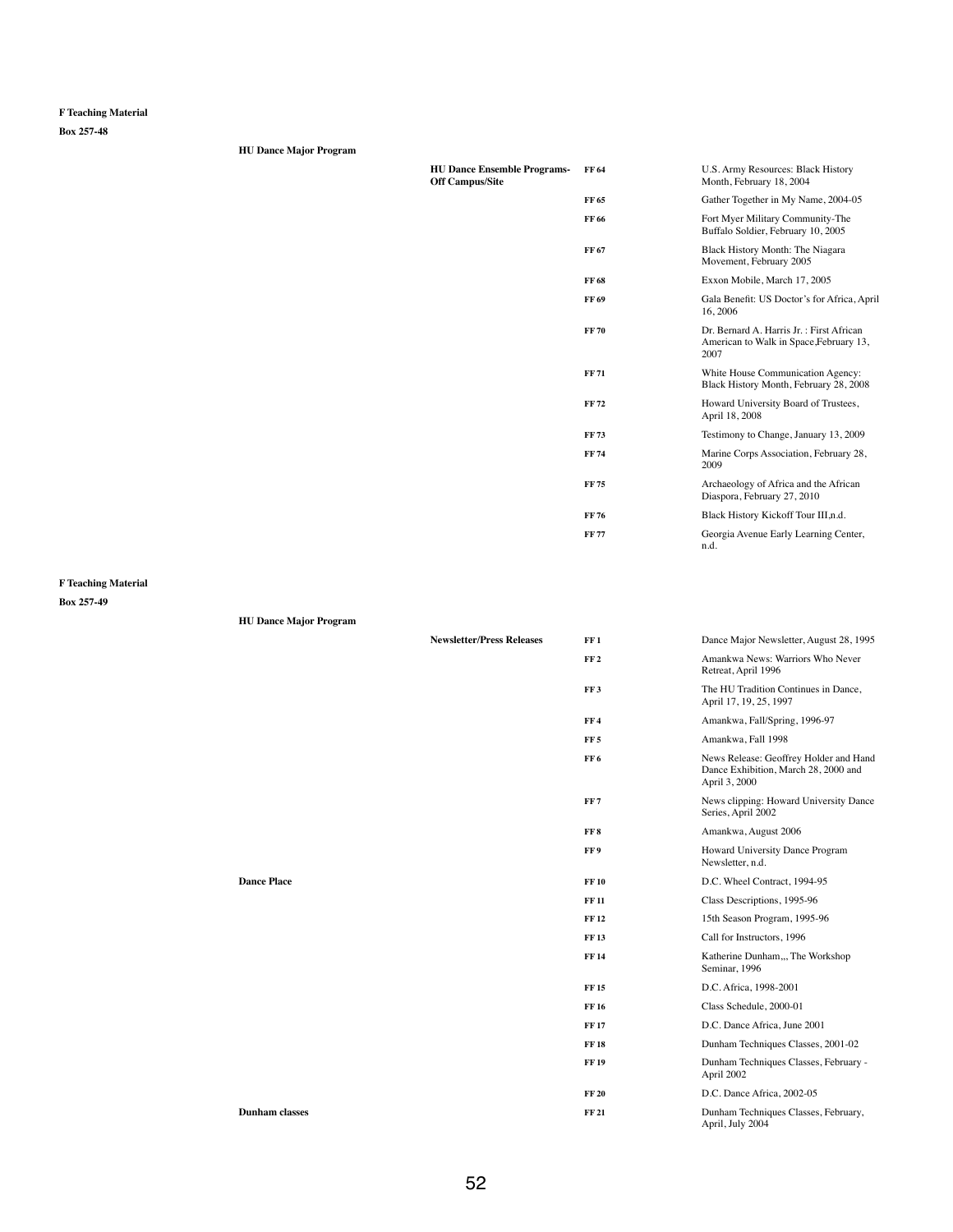|                              |                                             | <b>FF 22</b>    | Season Calendar, 2004-05                                                                   |
|------------------------------|---------------------------------------------|-----------------|--------------------------------------------------------------------------------------------|
| <b>F Teaching Material</b>   |                                             |                 |                                                                                            |
| <b>Box 257-49</b>            |                                             |                 |                                                                                            |
|                              | <b>Dunham</b> classes                       | <b>FF 23</b>    | Dunham Techniques Classes, July 27-<br>August 7, 2005                                      |
|                              |                                             | <b>FF 24</b>    | Dunham Techniques Classes, n.d.                                                            |
|                              |                                             | <b>FF 25</b>    | Dunham Techniques Classes, 2003-04                                                         |
|                              | <b>Dance Classes/Workshops/Choreography</b> | <b>FF 26</b>    | Black Artists/White Artists Workshop and<br>Body Corrective/Dance Workshop, 1988,<br>1990  |
|                              |                                             | <b>FF 27</b>    | Body Corrective/Dance Workshop: 5 day<br>Intensive, 1990                                   |
|                              |                                             | <b>FF 28</b>    | Birmingham National Dance Agency,<br>1992-93                                               |
|                              |                                             | <b>FF 29</b>    | Dance Consultancy, 1994                                                                    |
|                              |                                             | <b>FF 30</b>    | Body Intensive and Workshop, June 1996                                                     |
|                              |                                             | <b>FF 31</b>    | Caribbean Dance Workshop, 2000                                                             |
|                              |                                             | <b>FF 32</b>    | Georgetown University: Anatomy of the<br>Muscular and Skeletal System, July 23-27,<br>2001 |
|                              |                                             | <b>FF 33</b>    | Choreography: Dance Strives, May 8,<br>2005                                                |
|                              |                                             | <b>FF 34</b>    | Survey of Dance Forms of the African<br>Diaspora, 2006                                     |
|                              |                                             | <b>FF 35</b>    | The Life and Legacy of Talley Beatty,<br>2007                                              |
|                              |                                             | <b>FF 36</b>    | Charleston Step, n.d.                                                                      |
|                              |                                             | <b>FF 37</b>    | Heritage of Black in Dance, n.d.                                                           |
| G Cosan Arts Institute, Inc. |                                             |                 |                                                                                            |
| <b>Box 257-50</b>            |                                             |                 |                                                                                            |
|                              |                                             | FF1             | Program: Playwright, 1983                                                                  |
|                              |                                             | FF <sub>2</sub> | Program: Dance, 1985-86                                                                    |
|                              |                                             | FF3             | Program: Women of Color of & Weaving<br>A Cultural Artistry, March 1986                    |

- **FF4** Contract Agreement, June 1986
- **FF 5** Writing Instruction, June-August, 1986
- **FF 6** Program: Evening of Music, Dance, Prose and Poetry, August 1986
- **FF 7** Program: A Historical Celebration of the Crossover of Traditional American Dance

|                                               |              | and Music, September 1986                                                               |
|-----------------------------------------------|--------------|-----------------------------------------------------------------------------------------|
|                                               | FF 8         | DAJALEY: A publication of Artistic<br>Expressions by Student Participants,<br>1986,1988 |
|                                               | FF 9         | Grant Application, 1986-87                                                              |
|                                               | <b>FF 10</b> | Program: Duke Ellington Summer<br>Program, 1987                                         |
|                                               | <b>FF 11</b> | Summer Ward, August 12, 1988                                                            |
|                                               | <b>FF 12</b> | Writing Program, 1988                                                                   |
|                                               | <b>FF13</b>  | Writing Program: Student Program, 1988                                                  |
|                                               | <b>FF14</b>  | Performance Flyer: Women of Color, n.d.                                                 |
| <b>H Images of Cultural Artistry (Images)</b> | <b>FF 15</b> | Facts Sheets, n.d.                                                                      |
| <b>Administration</b>                         | <b>FF 16</b> | Address Book, n.d.                                                                      |
|                                               | <b>FF17</b>  | Promotion: The Blue Aesthetic:<br>Definitions and Dogma, 1989                           |
|                                               | <b>FF 18</b> | Letter of Agreement: Zeta Phi Beta and Phi<br>Beta Sigma, January 17-19, 1992           |
|                                               | <b>FF 19</b> | Letter of Agreement: Kennah Reid,<br>February 14, 1992                                  |
|                                               | <b>FF 20</b> | Correspondence, 1993                                                                    |
|                                               | <b>FF 21</b> | Invoice: MITRE Corporation, 1994                                                        |
|                                               | <b>FF 22</b> | News clipping: Awards, 1994                                                             |
|                                               |              |                                                                                         |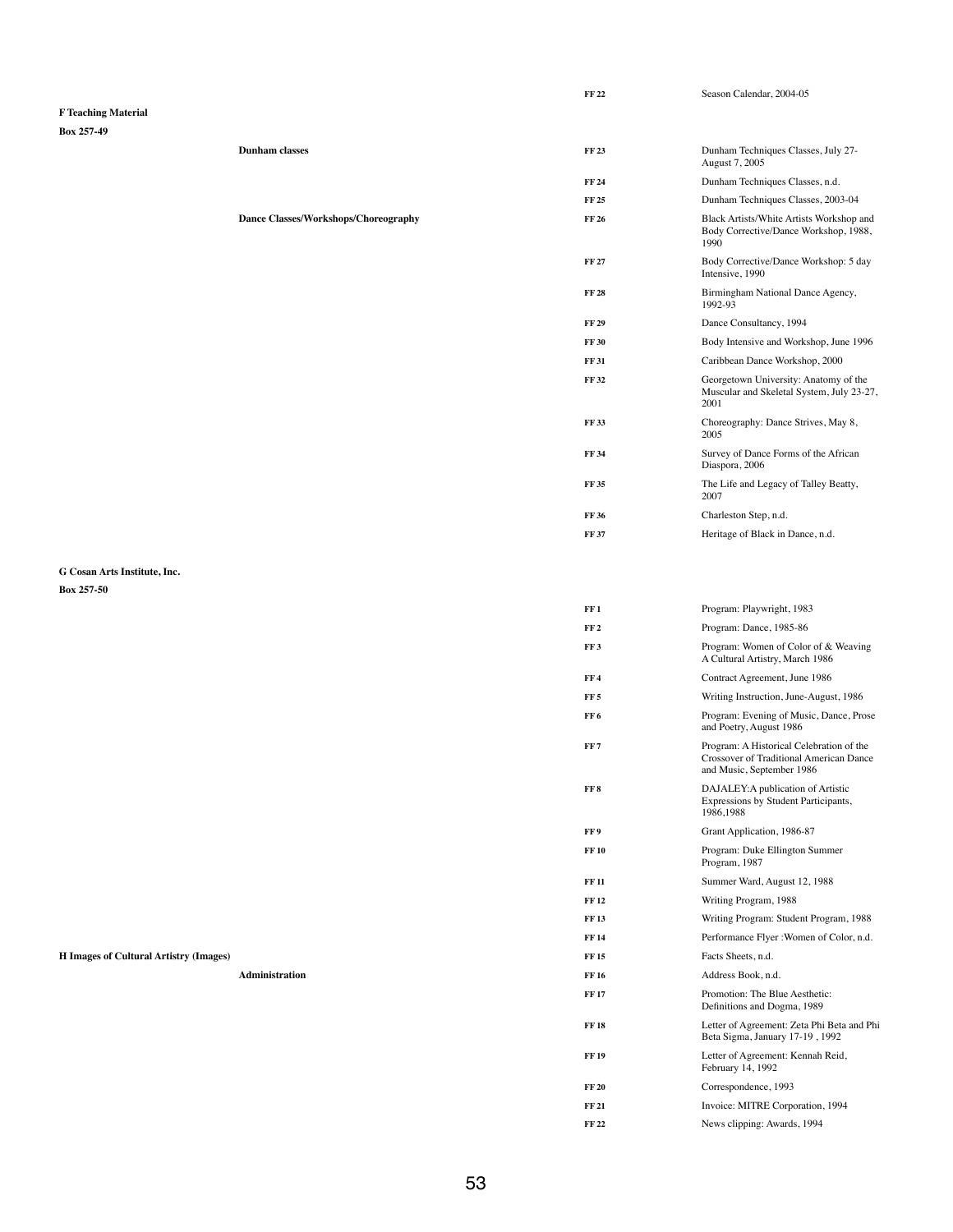## **H Images of Cultural Artistry (Images)**

**Box 257-50**

**Administration**

|                                               | <b>FF 23</b>    | Grant: D.C. Community "Lingering Lights<br>From America;s Black Broadway." 1994<br>$1$ of $2$ |
|-----------------------------------------------|-----------------|-----------------------------------------------------------------------------------------------|
|                                               | <b>FF 24</b>    | Grant: D.C. Community "Lingering Lights<br>From America;s Black Broadway." 1994<br>2 of 2     |
|                                               | <b>FF 25</b>    | Invoice: Black Accountants Association,<br>1995                                               |
|                                               | <b>FF 26</b>    | Agreement: National Zoo, 1995                                                                 |
|                                               | <b>FF 27</b>    | Invoice: New Creation Baptist Church-<br>Aisha Benjamin, 1995                                 |
|                                               | <b>FF 28</b>    | Dunham 4 Day Workshop: Materials,<br>February 14, 2000                                        |
|                                               | <b>FF 29</b>    | Grants- In-Aid, May 23, 2002                                                                  |
|                                               | <b>FF 30</b>    | Grant Application: NEA- Dance in the<br>Circle of Our Ancestors, 2003                         |
| <b>Programs</b>                               | <b>FF 31</b>    | Program: Children and Adult Classes,<br>1990                                                  |
|                                               | <b>FF 32</b>    | Program: Dr. John Henrik Clarke: "Why<br>Study Africa", May 2, 1991                           |
|                                               | <b>FF33</b>     | Program: Free Dance Classes. June 1991                                                        |
|                                               | <b>FF 34</b>    | Program: "Ever Try to Be A Wonder<br>Woman", September 1991                                   |
|                                               | <b>FF 35</b>    | Program: Dunham Classes, June 6-July 11,<br>1992                                              |
| <b>H Images of Cultural Artistry (Images)</b> |                 |                                                                                               |
| Box 257-51                                    |                 |                                                                                               |
| <b>Programs</b>                               | FF1             | Rhythms of the HeartDrumbeats of the<br>Soul, July 27, 1996                                   |
|                                               | FF <sub>2</sub> | Youth Dance Festival, 1999                                                                    |
|                                               | FF3             | Collective Works, December 28, 1999                                                           |

| FF7             | Memory of African Culture, Inc.<br>(Collaboration), 2000, 2004-05<br>2<br>of 2                  |
|-----------------|-------------------------------------------------------------------------------------------------|
| FF <sub>8</sub> | Travel to Mali and Senegal, 2005                                                                |
| FF 9            | Classes, n.d.                                                                                   |
| <b>FF10</b>     | L'ACADCO, 1987                                                                                  |
| <b>FF</b> 11    | Project: Theatre of Dance of National<br>Institute of Fine Arts, c.1988                         |
| <b>FF12</b>     | Project: Institute for African Dance<br>Research and Performance, 1992, 1995                    |
| <b>FF13</b>     | Project: "Our Children", 1993                                                                   |
| <b>FF14</b>     | Project: Film in Park, 1995                                                                     |
| <b>FF15</b>     | Project: "In the Spirit", 1995                                                                  |
| <b>FF16</b>     | Performance: Affirmative Action/EEO<br>Advisory Committees of Suburban MD,<br>February 29, 1992 |
| <b>FF</b> 17    | Performance: Dance Place, 1996                                                                  |
| <b>FF18</b>     | Performance: In the Spirit of<br>Performance Company, April 12-13, 1997                         |
| <b>FF19</b>     | Performance: In the Spirit of<br>Performance Company, April 18, 1997                            |
| <b>FF 20</b>    | Performance:FeelThinkMove<br>Dance, September 13-14, 1997                                       |
|                 |                                                                                                 |

## **Project/Performances**

| FF 4 | Dance Exchange, October 27-November |
|------|-------------------------------------|
|      | 18,2000                             |
|      |                                     |

**FF 5** Dance Place (Classes), 2000

of 2

**FF 6** Memory of African Culture, Inc.

(Collaboration), 2000, 2004-05 1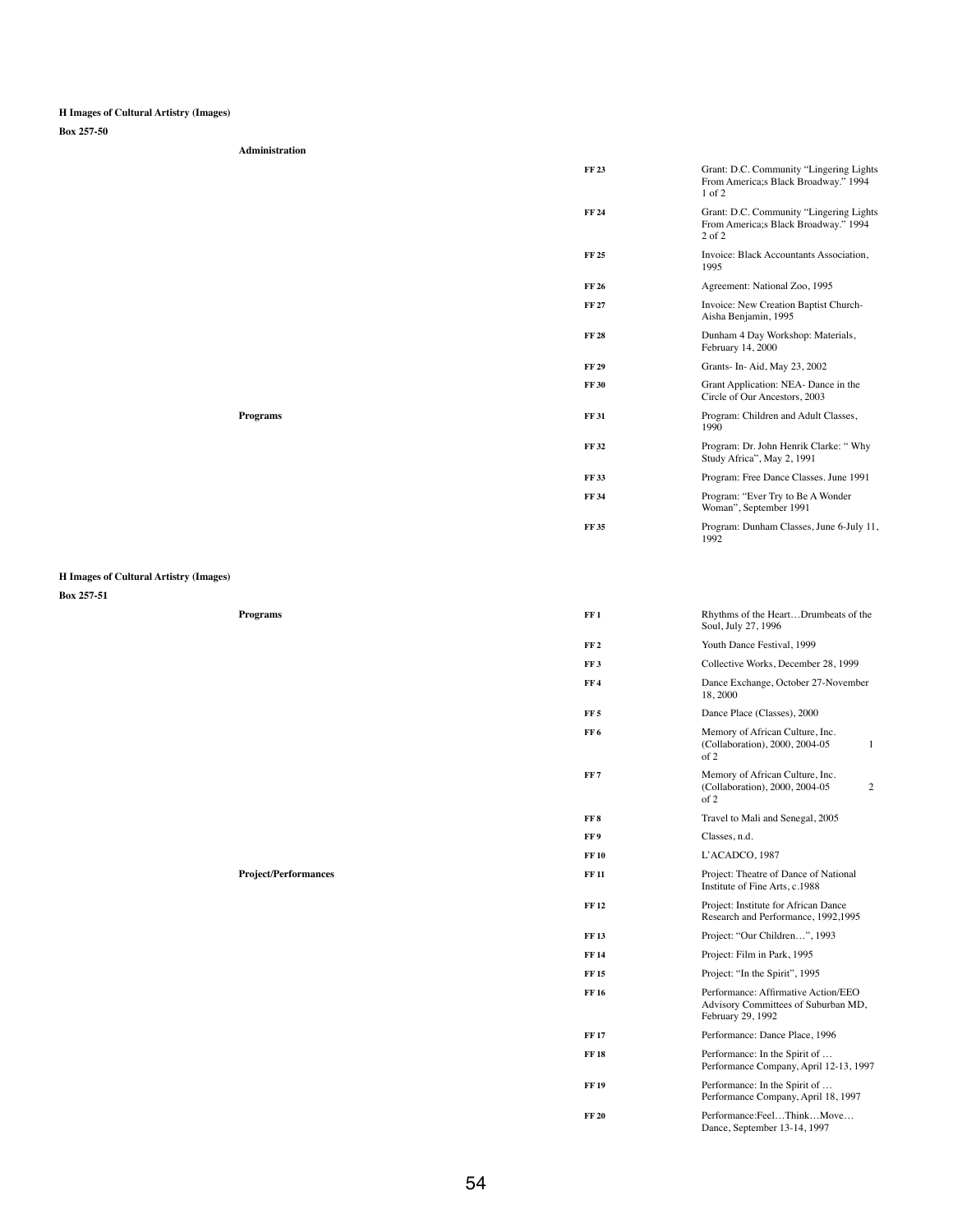#### **H Images of Cultural Artistry (Images)**

**Box 257-51**

| <b>Project/Performances</b> | <b>FF 21</b> | Performance: Dance Place, 1998                                                                                             |
|-----------------------------|--------------|----------------------------------------------------------------------------------------------------------------------------|
|                             | <b>FF22</b>  | Performance: In the Spirit of<br>Performance Company- The Pulse of<br>LifeAn External Quest, April 17-18,<br>1999          |
|                             | <b>FF23</b>  | Performance: In the Spirit of<br>Performance Company (Dance Place/<br>Dance Africa), 1999-00                               |
|                             | <b>FF 24</b> | Dallas Black Dance Theatre: Black Dance<br>in Our Nation, January 28-February 2,<br>2000                                   |
|                             | <b>FF 25</b> | Performance: In the Spirit of<br>Performance Company-Life has not<br>Intermission the Circle Continues, May<br>12-13, 2000 |
|                             | <b>FF 26</b> | Performance: In the Spirit of<br>Performance Company-Healing Souls of<br>the Universe, May 29, 2000                        |
|                             | <b>FF 27</b> | Homecoming 2000 Program Flow, 2000                                                                                         |
|                             | <b>FF 28</b> | City Arts Projects, May 16-17, 2002                                                                                        |
|                             | <b>FF 29</b> | Performance: In the Spirit of<br>Performance Company-High Priestess,<br>2004                                               |
| <b>Promotion</b>            | <b>FF 30</b> | Choeorgraphic Works, September 2-3,<br>1988                                                                                |
|                             | <b>FF31</b>  | Classes in Dunham Technique and Body<br>Anatomy, January 6- February 3, 1990                                               |
|                             | <b>FF32</b>  | "Talking The Blue" in performance,<br>February 3-4, 1990                                                                   |
|                             | <b>FF33</b>  | Master Class: Pepsi Bethel, April 16, 1991                                                                                 |
|                             | <b>FF 34</b> | Taste of Dance Place, September 13-14,<br>1997                                                                             |
|                             | <b>FF 35</b> | Press Release: A Concert of Modern and<br>Traditional Rhythms and Vocabulary, April<br>20, 2000                            |
|                             | <b>FF 36</b> | Press Release: A concert of Afro-<br>Caribbean influenced Modern Dance, April<br>17-18, 1999                               |
|                             |              |                                                                                                                            |

**I Writings Box 257- 52**

| FF1             | <b>Aesthetics Education Seminar Dance</b><br>Component, c.1980-81                               |
|-----------------|-------------------------------------------------------------------------------------------------|
| FF <sub>2</sub> | Aesthetics of African-America Dance,<br>1989                                                    |
| FF3             | Aesthetics of African-America Dance: A<br>Diasporic Language of Culture, n.d.                   |
| FF4             | From Africa to Broadway: A Connection<br>Needing Defintion, c. 1991                             |
| FF <sub>5</sub> | African Dance- Black Nationalism<br>Revealed, n.d.                                              |
| FF <sub>6</sub> | African Retentions of Religious Worship<br>and Beliefs in Jamaica's Non-Secular<br>Dances, n.d. |
| FF <sub>7</sub> | African Studies in African, n.d.                                                                |
| FF <sub>8</sub> | Arts, Artists and Aesthetics, n.d.                                                              |
| FF <sub>9</sub> | Artists Dance and Humanities Program,<br>n.d.                                                   |
| <b>FF10</b>     | Baba Djimo Kouyate, n.d.                                                                        |
| <b>FF 11</b>    | Ballet Anyone ?, 1989                                                                           |
| <b>FF12</b>     | Black Dance (Interview Notes), 1994                                                             |
| <b>FF13</b>     | Berryman Johnson Dance Review, n.d.                                                             |
| <b>FF14</b>     | Berryman Johnson Award AIRMS, n.d.                                                              |
|                 |                                                                                                 |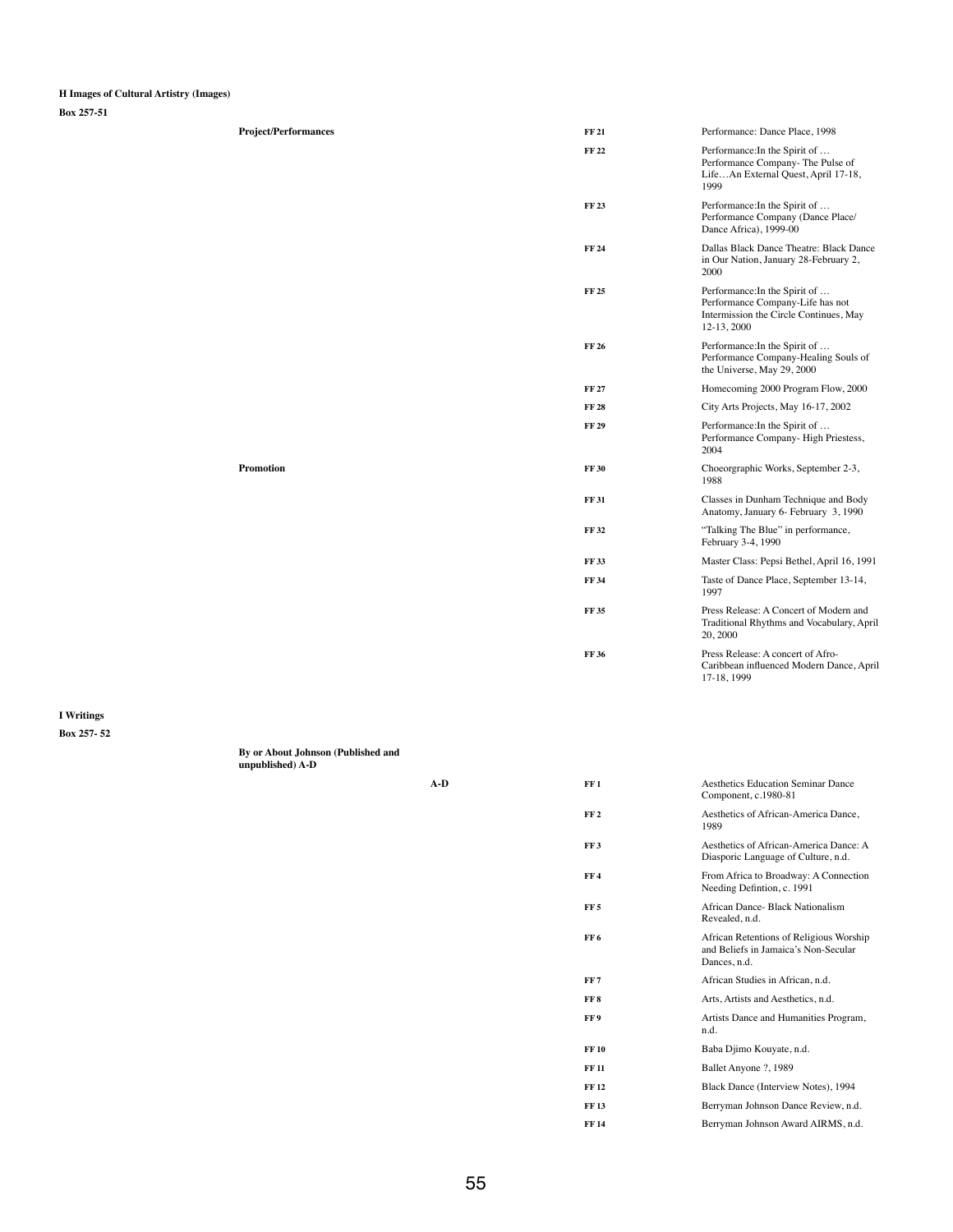**Box 257- 52**

**By or About Johnson (Published and unpublished) A-D**

| A-D | <b>FF15</b>  | Body Alignment, a vital concern,<br>September 29, 1984                                                                                           |
|-----|--------------|--------------------------------------------------------------------------------------------------------------------------------------------------|
|     | <b>FF16</b>  | Caribbean, n.d.                                                                                                                                  |
|     | <b>FF 17</b> | Calling on African Voices, 2005                                                                                                                  |
|     | <b>FF18</b>  | Capstone: Focus, October 20, 1986                                                                                                                |
|     | <b>FF 19</b> | Capstone: Currents, May 29, 2000                                                                                                                 |
|     | <b>FF 20</b> | City Government funding benefiting white<br>dance companies more than black, April<br>11, 1987                                                   |
|     | <b>FF 21</b> | College of Fine Arts Publication (Howard<br>University), October 14, 1992                                                                        |
|     | <b>FF22</b>  | Comparison of Opinions about College<br>between Humanities, 1987                                                                                 |
|     | <b>FF23</b>  | Comrades in the Arts: Building Effective<br>Partnerships, 1991                                                                                   |
|     | <b>FF 24</b> | Congo, n.d.                                                                                                                                      |
|     | <b>FF 25</b> | Cultural Rhythms, April 26, 1986                                                                                                                 |
|     | <b>FF 26</b> | <b>CulturalTraditions In The Social Context</b><br>and Aesthetics of Dance, May 2004                                                             |
|     | <b>FF 27</b> | Dance Curriculum and Education,<br>1978, 1983-84, 1992                                                                                           |
|     | <b>FF 28</b> | Dance on the Edge of a Form, 1992                                                                                                                |
|     | <b>FF 29</b> | Dance An Alternative Component for Art<br>or Music, June 12, 1978                                                                                |
|     | <b>FF 30</b> | Dance : A necessary component in the<br>Curriculum for Humanistic Studies, 1985                                                                  |
|     | <b>FF 31</b> | Dance : A necessary component in the<br>Curriculum for Humanistic Studies, July<br>11,1986                                                       |
|     | <b>FF32</b>  | Dance in the Caribbean, n.d.                                                                                                                     |
|     | <b>FF33</b>  | Dance for the Older Adult (Editor), 1988<br>1 of 2                                                                                               |
|     | <b>FF34</b>  | Dance for the Older Adult (Editor), 1988<br>1 of 2                                                                                               |
|     | <b>FF35</b>  | Dance for the Older Adult/Edits (Editor),<br>1989<br>$1$ of $2$                                                                                  |
|     | <b>FF36</b>  | Dance for the Older Adult/Edits (Editor),<br>1989<br>$2$ of $2$                                                                                  |
|     | <b>FF 37</b> | Dance Program, 1997                                                                                                                              |
|     | <b>FF38</b>  | Dance/Movement: Effects on Elderly Self<br>Concept, May - June 1988                                                                              |
|     | <b>FF 39</b> | Dance Theater Of Harlem, n.d.                                                                                                                    |
|     | <b>FF40</b>  | Dance Unit: Up and Coming, Fall/Winter<br>1992-93                                                                                                |
|     | <b>FF41</b>  | Dancer deLavallade to keynote first<br>international dance meet in NYC, July<br>17-23, 2002                                                      |
|     | <b>FF42</b>  | Developing a Critical Understanding of the<br>Language and Aestric of the "Black"<br>traditional in American Dance (Proposal),<br>March 30, 2001 |
|     | <b>FF43</b>  | Development of Dance Curriculum for<br>Children, n.d.                                                                                            |
|     | <b>FF44</b>  | Dianne McIntyre-Weaving the Cultural<br>Threads, November 13, 1991                                                                               |
|     | <b>FF45</b>  | Dinki Mini of Jamaica, n.d.                                                                                                                      |
|     | FF 46        | Drums,                                                                                                                                           |
|     | <b>FF47</b>  | Dunham Seminar, 1984                                                                                                                             |
|     | <b>FF48</b>  | Dunham Project, c.1992                                                                                                                           |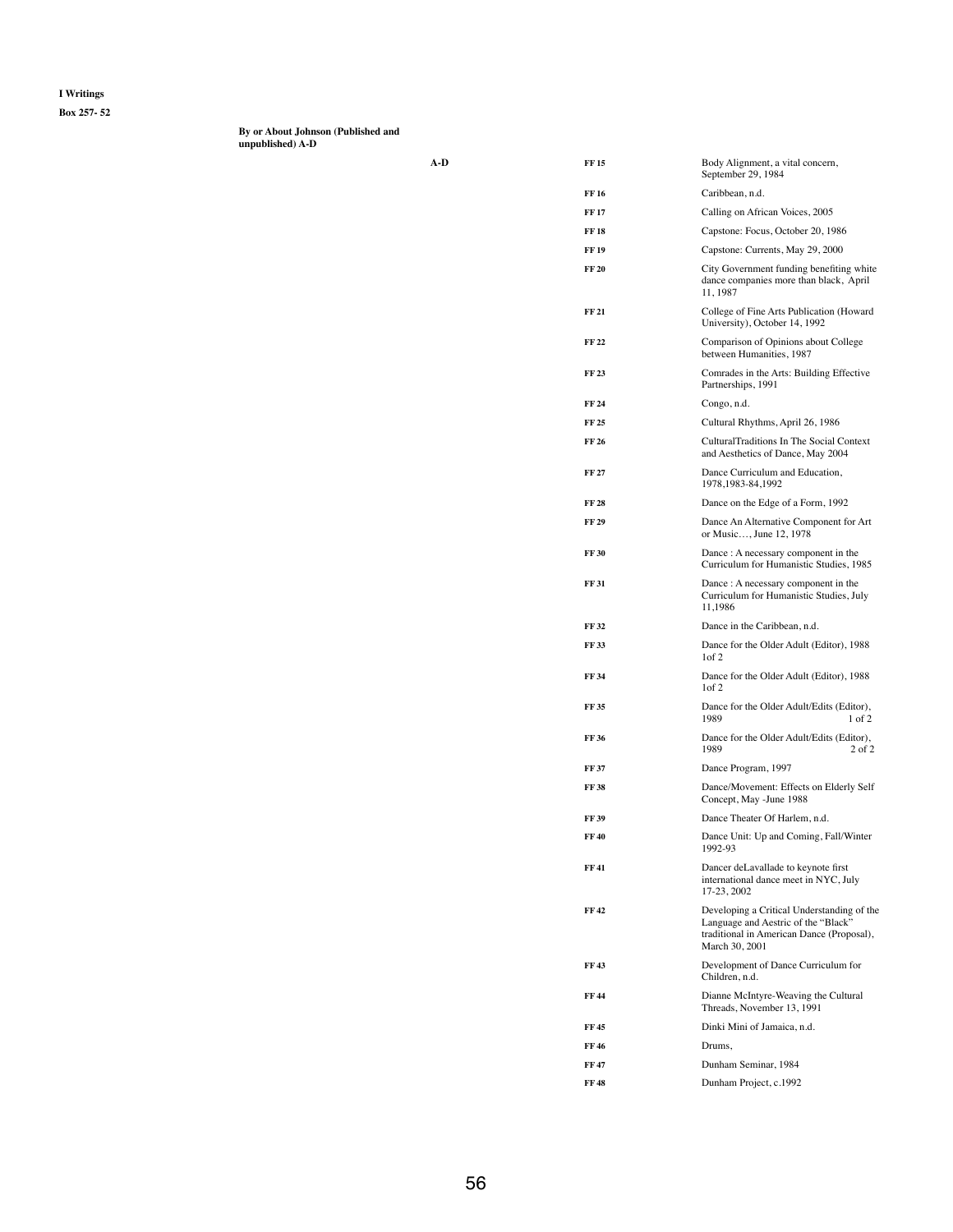**Box 257- 53 By or About Johnson (Published and unpublished)** 

| E-W | FF1             | The Effect of Self Concept Developed<br>Through Dance, April 21, 1980                                      |
|-----|-----------------|------------------------------------------------------------------------------------------------------------|
|     | FF <sub>2</sub> | Focus, 1985-86                                                                                             |
|     | FF <sub>3</sub> | Get in Shape with Dance Technique,<br>September/October 1992                                               |
|     | FF <sub>4</sub> | Howard and Catholic Universities Merge<br>to Present Romeo and Juliet, November<br>10,2000                 |
|     | FF <sub>5</sub> | Humanities Data, 1985                                                                                      |
|     | FF <sub>6</sub> | Humanizing Education: Integrating the<br>Student's Cognitive and Affective Skilling<br>in Learning, c.1985 |
|     | FF <sub>7</sub> | Humanistic Studies, n.d.                                                                                   |
|     | FF <sub>8</sub> | The Impact of Outreach Programs in<br>Dance, December 1990                                                 |
|     | FF <sub>9</sub> | In Celebration of Caribbean Independence,<br>September 8, 1983                                             |
|     | <b>FF10</b>     | The Influence of the Cultures of Great<br>Britain, 1985, n.d.                                              |
|     | <b>FF11</b>     | <b>International Association of Blacks</b><br>(IABD) in Dance Moves Forward, 2001                          |
|     | <b>FF12</b>     | <b>IABD 15th Anniversary Conference</b><br>Celebration, 2003                                               |
|     | <b>FF13</b>     | Interview with Dr. Johnson on Dr. Primus,<br>December 6, 2000                                              |
|     | <b>FF14</b>     | Inspirational, August 14, 1976                                                                             |
|     | <b>FF 15</b>    | Kente Clothe, n.d.                                                                                         |
|     | <b>FF16</b>     | Katherine Dunham/Joan Myers Brown,<br>1995, 1999, 2002-06                                                  |
|     | <b>FF 17</b>    | Katherine Dunham (High Priestess), 1996                                                                    |
|     | <b>FF18</b>     | Konte Brings Senegalese dance here,<br>October 4, 1984                                                     |
|     | <b>FF19</b>     | Kumina of Jamaica,                                                                                         |
|     | <b>FF 20</b>    | KwaDedanglale and the Valley Trust,<br><b>August 10, 2000</b>                                              |
|     | <b>FF 21</b>    | Lakota Sioux Indian Dance Theatre (Cue<br>Sheet), n.d.                                                     |
|     | <b>FF22</b>     | Local Ballet Companies, April 4, 1987                                                                      |
|     | <b>FF23</b>     | Living Legends in Dance (Master Class),<br>1993                                                            |

| FF 24        | Medical Problem of the Performing<br>Artists, August 1988                                                 |
|--------------|-----------------------------------------------------------------------------------------------------------|
| FF 25        | Modern Dance, n.d.                                                                                        |
| FF 26        | Moving Black Artists, February 18, 1994                                                                   |
| FF 27        | Multicultural Dance: The Spirit of Cultural<br>Tradition, February 1991                                   |
| <b>FF 28</b> | Multicultural Studies through the Arts and<br>Humanities, n.d.                                            |
| FF 29        | Pearl Primus Residency, September 8,<br>1992                                                              |
| <b>FF 30</b> | Pearl Primus Research, n.d.                                                                               |
| <b>FF 31</b> | Pearl Primus Celebrating 50 years of<br>Dance and Mary rose Reeves Allen<br>(Talking Drum), February 1993 |
| FF 32        | Pearl Primus Memorial Services, January<br>1995                                                           |
| FF 33        | Performance Statement, October 13, 1988                                                                   |
| FF 34        | Phoenix Dance Company, 1991                                                                               |
| FF 35        | Physical Inactivity, n.d.                                                                                 |
| FF 36        | Physical Wellness of the Older Adult, 1987                                                                |
| FF 37        | Practicing the Art of Learning, 1996                                                                      |
|              |                                                                                                           |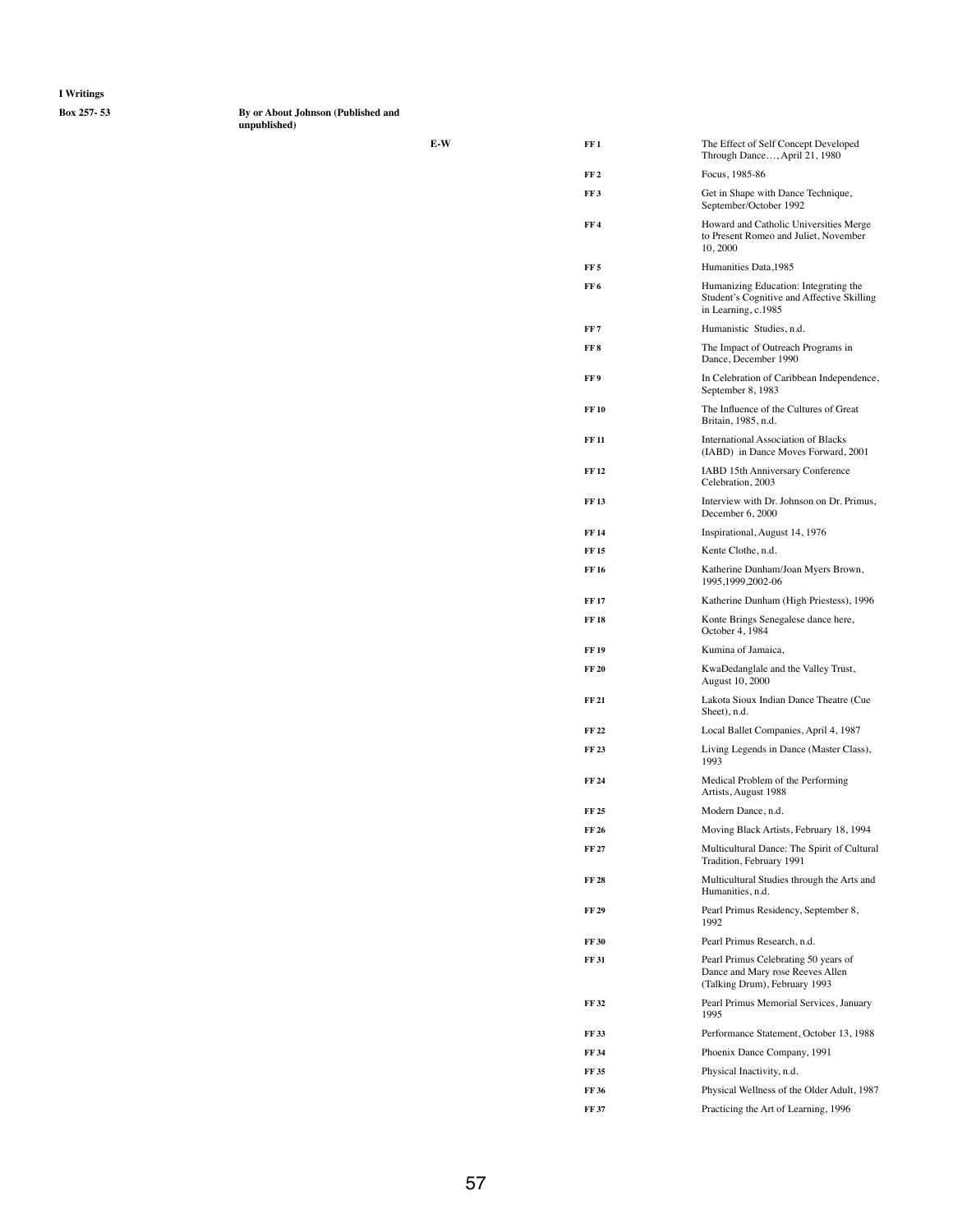**Box 257- 53 By or About Johnson (Published and unpublished)** 

| $E-W$    | <b>FF38</b>  | Poem, n.d.                                                                                                                                                        |
|----------|--------------|-------------------------------------------------------------------------------------------------------------------------------------------------------------------|
|          | <b>FF 39</b> | The Problem, n.d.                                                                                                                                                 |
|          | <b>FF40</b>  | Questing the Content of Teaching Dance<br>within the Department of Physical<br>Education, n,d,                                                                    |
|          | <b>FF41</b>  | Review of Johnson Publication, n.d.                                                                                                                               |
|          | FF 42        | Sample Writings, 1986, 1988-89, 1993                                                                                                                              |
|          | <b>FF43</b>  | Seventh Annual IABD Conference,<br><b>January 28, 1994</b>                                                                                                        |
|          | FF 44        | Spotlight on Erin Dawn Barnett                                                                                                                                    |
|          | <b>FF45</b>  | The Spirit Moves From Generation to<br>Generation, March 25, 1993                                                                                                 |
|          | <b>FF46</b>  | A Study of the Effect of the D.C. Public<br>School's Humanistic Studies Program on<br>the College - Bound Student's Adjustment<br>as a Freshman, 1982<br>$1$ of 2 |
|          | <b>FF47</b>  | A Study of the Effect of the D.C. Public<br>School's Humanistic Studies Program on<br>the College -Bound Student's Adjustment<br>as a Freshman, 1982<br>2 of 2    |
|          | <b>FF48</b>  | taller de bienestar y salud para personas<br>. ,                                                                                                                  |
|          | <b>FF49</b>  | Talking Drums, 1992-93                                                                                                                                            |
|          | <b>FF 50</b> | Traditional Dances of the Nubians in<br>Contemporary Egypt, 1998                                                                                                  |
|          | <b>FF 51</b> | Using Movement to Explore Drama,                                                                                                                                  |
|          | FF 52        | Willing to Take a Chance on D.C., n.d.                                                                                                                            |
| Speeches | <b>FF 53</b> | Seaton School Career Education Program,<br>1977                                                                                                                   |
|          | <b>FF 54</b> | Introduction at Camille A. Brown and<br>Dancers Concert (Joyce Theatre),<br>December 16, 2006                                                                     |
|          | <b>FF 55</b> | Performance Introduction, n.d.                                                                                                                                    |
|          | FF 56        | Sports, n.d.                                                                                                                                                      |
|          |              |                                                                                                                                                                   |

| Box 257-54 |  |  |
|------------|--|--|
|------------|--|--|

**By or About Johnson (Published and** 

**unpublished)** 

| <b>Notes</b> | FF 1 | General Notes, 1975                |
|--------------|------|------------------------------------|
|              | FF 2 | Dance Curriculum, 1976, 1983, n.d. |

| FF <sub>3</sub> | Physical Education, 1979, 1983, n.d.           |            |
|-----------------|------------------------------------------------|------------|
| FF <sub>4</sub> | Proposal Writing, c.1979                       |            |
| FF <sub>5</sub> | General Notes, 1980-81                         |            |
| FF <sub>6</sub> | South African Colonialism, November 7,<br>1981 |            |
| FF7             | Notebook (Faculty), 1983                       |            |
| FF <sub>8</sub> | General Notes, 1984, 1987                      |            |
| FF 9            | History of Dance, 1993-94                      | $1$ of $2$ |
| <b>FF10</b>     | History of Dance, 1993-94                      | $2$ of $2$ |
| <b>FF 11</b>    | Speech, 1994                                   |            |
| <b>FF12</b>     | General Notes, 1995, n.d.                      |            |
| <b>FF13</b>     | Choreography/Dance, 1998-2000                  |            |
| <b>FF14</b>     | Capoeira, 1999, n.d.                           |            |
| <b>FF15</b>     | Languages, 2005                                |            |
| <b>FF16</b>     | Dance Observation, c.2009                      |            |
| <b>FF17</b>     | Academic Classes, n.d.                         |            |
| <b>FF18</b>     | African American Art Music, n.d.               |            |
| <b>FF19</b>     | Analysis of Image, n.d.                        |            |
| <b>FF 20</b>    | African Culture, n.d.                          |            |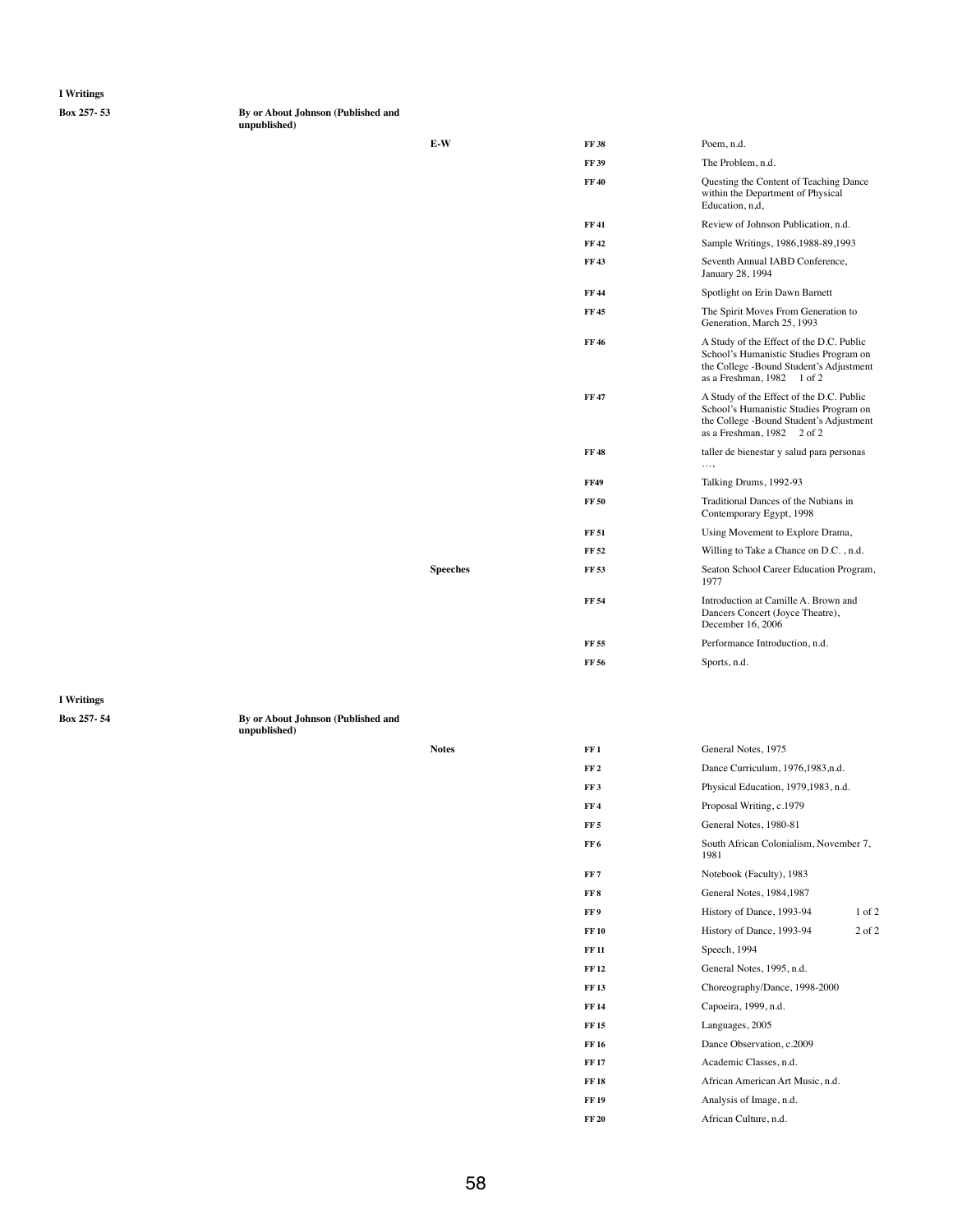| Box 257-54 |
|------------|
|------------|

**By or About Johnson (Published and** 

**unpublished)** 

| <b>Notes</b> | <b>FF 21</b> | Black Dance, n.d.                                    |
|--------------|--------------|------------------------------------------------------|
|              | <b>FF 22</b> | Dance, n.d.                                          |
|              | <b>FF 23</b> | Dance At Howard University, n.d.                     |
|              | <b>FF 24</b> | Dance Workshop, n.d.                                 |
|              | <b>FF 25</b> | Dynamic Alignment, n.d.                              |
|              | <b>FF 26</b> | Education Classes, n.d.                              |
|              | <b>FF 27</b> | HU Research : Mary Rose Reeves Allen,<br>n.d. 1 of 3 |
|              | <b>FF 28</b> | HU Research : Mary Rose Reeves Allen,<br>n.d. 2 of 3 |
|              | <b>FF 29</b> | HU Research : Mary Rose Reeves Allen,<br>n.d. 3 of 3 |

By or About Johnson (Published and **unpublished)** 

**I Writings**

| <b>Box 25</b> |  |  |
|---------------|--|--|
|---------------|--|--|

|                   |                                | <b>Notes</b>                | FF1             | Jamaica, n.d.                                                                                      |
|-------------------|--------------------------------|-----------------------------|-----------------|----------------------------------------------------------------------------------------------------|
|                   |                                |                             | FF <sub>2</sub> | Gradaute Degree, n.d.                                                                              |
|                   |                                |                             | FF3             | Humanities Program, n.d.                                                                           |
|                   |                                |                             | FF <sub>4</sub> | Shakers and Tembrels: The Dawtas of<br>Rasta Speak, n.d.                                           |
|                   |                                |                             | FF <sub>5</sub> | No Title Manuscript, n.d.                                                                          |
|                   |                                |                             | FF6             | Notebooks, 1992-93                                                                                 |
|                   |                                |                             | FF7             | Notes, n.d.                                                                                        |
|                   |                                |                             | ${\rm FF\,8}$   | Notes, n.d.                                                                                        |
|                   |                                |                             | FF 9            | Notes, n.d.                                                                                        |
|                   |                                |                             | <b>FF 10</b>    | Notes, n.d.                                                                                        |
|                   |                                |                             | <b>FF 11</b>    | Notes, n.d.                                                                                        |
|                   |                                |                             | <b>FF 12</b>    | Notes, n.d.                                                                                        |
|                   |                                |                             | <b>FF 13</b>    | Notes, n.d.                                                                                        |
|                   |                                |                             | <b>FF 14</b>    | Notes, n.d.                                                                                        |
|                   |                                |                             | <b>FF 15</b>    | Notes, n.d.                                                                                        |
|                   |                                |                             | <b>FF 16</b>    | Notes, n.d.                                                                                        |
|                   |                                |                             | <b>FF 17</b>    | Notes, n.d.                                                                                        |
|                   |                                |                             | <b>FF 18</b>    | Notes, n.d.                                                                                        |
|                   |                                |                             | <b>FF 19</b>    | Notes, n.d.                                                                                        |
|                   |                                |                             | <b>FF 20</b>    | Notes, n.d.                                                                                        |
|                   |                                |                             | <b>FF 21</b>    | Notes, n.d.                                                                                        |
|                   |                                |                             | <b>FF 22</b>    | Rafos, n.d.                                                                                        |
|                   |                                |                             | <b>FF 23</b>    | Shakers and Tembrels: The Dawtas of<br>Rasta Speak, n.d.                                           |
| <b>I</b> Writings |                                |                             |                 |                                                                                                    |
| Box 257-56        | <b>By Others (unpublished)</b> |                             |                 |                                                                                                    |
|                   |                                | <b>Thesis/Dissertations</b> | FF1             | Administrative: Defense, 1997                                                                      |
|                   |                                |                             | FF <sub>2</sub> | The Creation of a Set Design for Wole<br>Soyinka's The Road, by Prince No-Ra,<br>1991              |
|                   |                                |                             | FF3             | Dancing Between Two Worlds: An<br>Aesthetic Analysis of Capoeira Angola by<br>Kenneth Dossar, 1994 |
|                   |                                |                             | FF <sub>4</sub> | Dancing in My Mothers Body by<br>Glendola Mills, n.d.                                              |
|                   |                                |                             | FF <sub>5</sub> | Dance as Nonverbal Communication: A<br>Lesson From Literature by Tamara Brown,<br>1992             |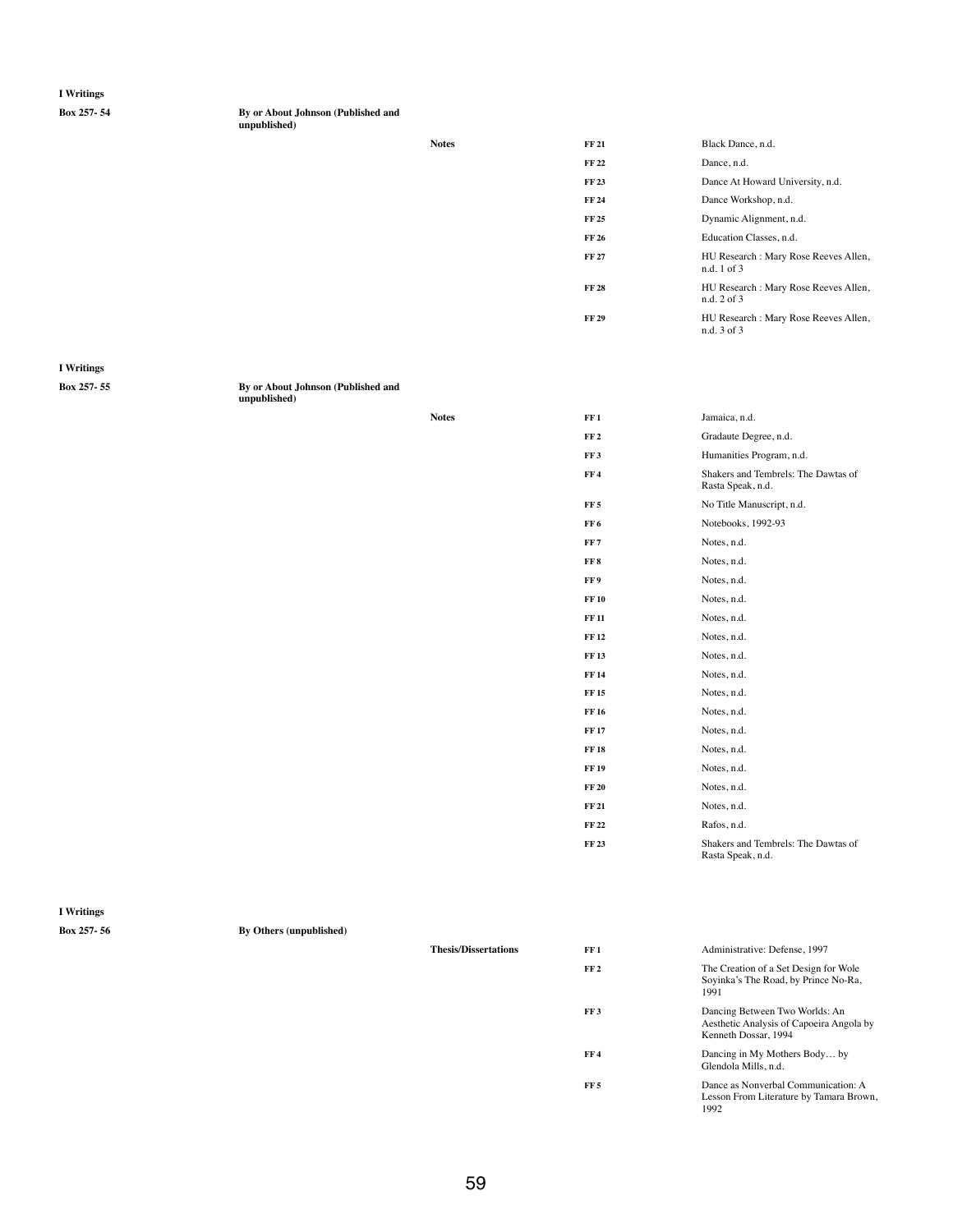**Box 257- 56 By Others (unpublished)**

| <b>Thesis/Dissertations</b> | FF <sub>6</sub> | Dance as Nonverbal Communication: A<br>Lesson From Literature by Tamara Brown,<br>1992                                                                            |
|-----------------------------|-----------------|-------------------------------------------------------------------------------------------------------------------------------------------------------------------|
|                             | FF <sub>7</sub> | Dance for Freedom: African Antecedents<br>in Dance and Culture of Antebellum Life,<br>1994                                                                        |
|                             | FF <sub>8</sub> | The Dance Griots: An examination of the<br>Dance Pedagogy Katherine Dunham and<br>Black Dance Pioneering Dancers by E.<br>Gaynell Sherrod, October -November 1995 |
|                             | FF <sub>9</sub> | The Dance Griots: An examination of the<br>Dance Pedagogy Katherine Dunham and<br>Black Dance Pioneering Dancers by E.<br>Gaynell Sherrod, 1997<br>1 of 5         |
|                             | <b>FF10</b>     | The Dance Griots: An examination of the<br>Dance Pedagogy Katherine Dunham and<br>Black Dance Pioneering Dancers by E.<br>Gaynell Sherrod, 1997<br>$2$ of 5       |
|                             | <b>FF 11</b>    | The Dance Griots: An examination of the<br>Dance Pedagogy Katherine Dunham and<br>Black Dance Pioneering Dancers by E.<br>Gaynell Sherrod, 1997<br>3 of 5         |
|                             | <b>FF12</b>     | The Dance Griots: An examination of the<br>Dance Pedagogy Katherine Dunham and<br>Black Dance Pioneering Dancers by E.<br>Gaynell Sherrod, 1997<br>4 of 5         |
|                             | <b>FF13</b>     | The Dance Griots: An examination of the<br>Dance Pedagogy Katherine Dunham and<br>Black Dance Pioneering Dancers by E.<br>Gaynell Sherrod, 1997<br>4 of 5         |
|                             | <b>FF14</b>     | The Dance Griots: An examination of the<br>Dance Pedagogy Katherine Dunham and<br>Black Dance Pioneering Dancers by E.<br>Gaynell Sherrod, n.d.                   |
|                             | <b>FF15</b>     | Distant Drumbeats Katherine Dunham by<br>Tamara Brown, May 1993                                                                                                   |
|                             | <b>FF16</b>     | Evalutation of the Implementation of<br>African Art Expressions and Culture by<br>Akua Femi Kouyate, 1996-97                                                      |
|                             | <b>FF17</b>     | Evalutation of the Implementation of<br>African Art Expressions and Culture by<br>Akua Femi Kouyate, 2000                                                         |
|                             | <b>FF18</b>     | In the Spirit if Community, by Bonita G.<br>Evans Gondo, 1997-98                                                                                                  |

| <b>I</b> Writings |
|-------------------|
|                   |

| Box 257-57 | <b>By Others (unpublished)</b> |                             |                 |                                                                                                                                                                   |
|------------|--------------------------------|-----------------------------|-----------------|-------------------------------------------------------------------------------------------------------------------------------------------------------------------|
|            |                                | <b>Thesis/Dissertations</b> | FF1             | The Introduction of Haitian Dance Forms<br>Taught by Monsieur Jeon Léon Destiné by<br>Linda Fay Johnson, 1986-87                                                  |
|            |                                |                             | FF <sub>2</sub> | The Invention of the Dancing Black Body:<br>A Meta-Anthropological Approach to the<br>Interpreation of African Dance Tradtions<br>by Marshell Delores Jones, 1992 |
|            |                                |                             | FF3             | Monsieur Jeon Léon Destiné: The Haitian<br>Cultural Messenger by Linda Fay Johnson,<br>1989                                                                       |
|            |                                |                             | FF <sub>4</sub> | One Language Different Dialects: The<br>Cross Culturalby Cherly Stevens, May<br>2007<br>$1$ of $2$                                                                |
|            |                                |                             | FF <sub>5</sub> | One Language Different Dialects: The<br>Cross Culturalby Cherly Stevens, May<br>2007<br>$2$ of $2$                                                                |
|            |                                |                             | FF6             | Pearl Primus: Cross- Cultural Pioneer of<br>American Dance by Jean Ruth Glover,<br>1989<br>$1$ of $2$                                                             |
|            |                                |                             | FF7             | Pearl Primus: Cross- Cultural Pioneer of<br>American Dance by Jean Ruth Glover,<br>1989<br>2 of 2                                                                 |
|            |                                |                             |                 |                                                                                                                                                                   |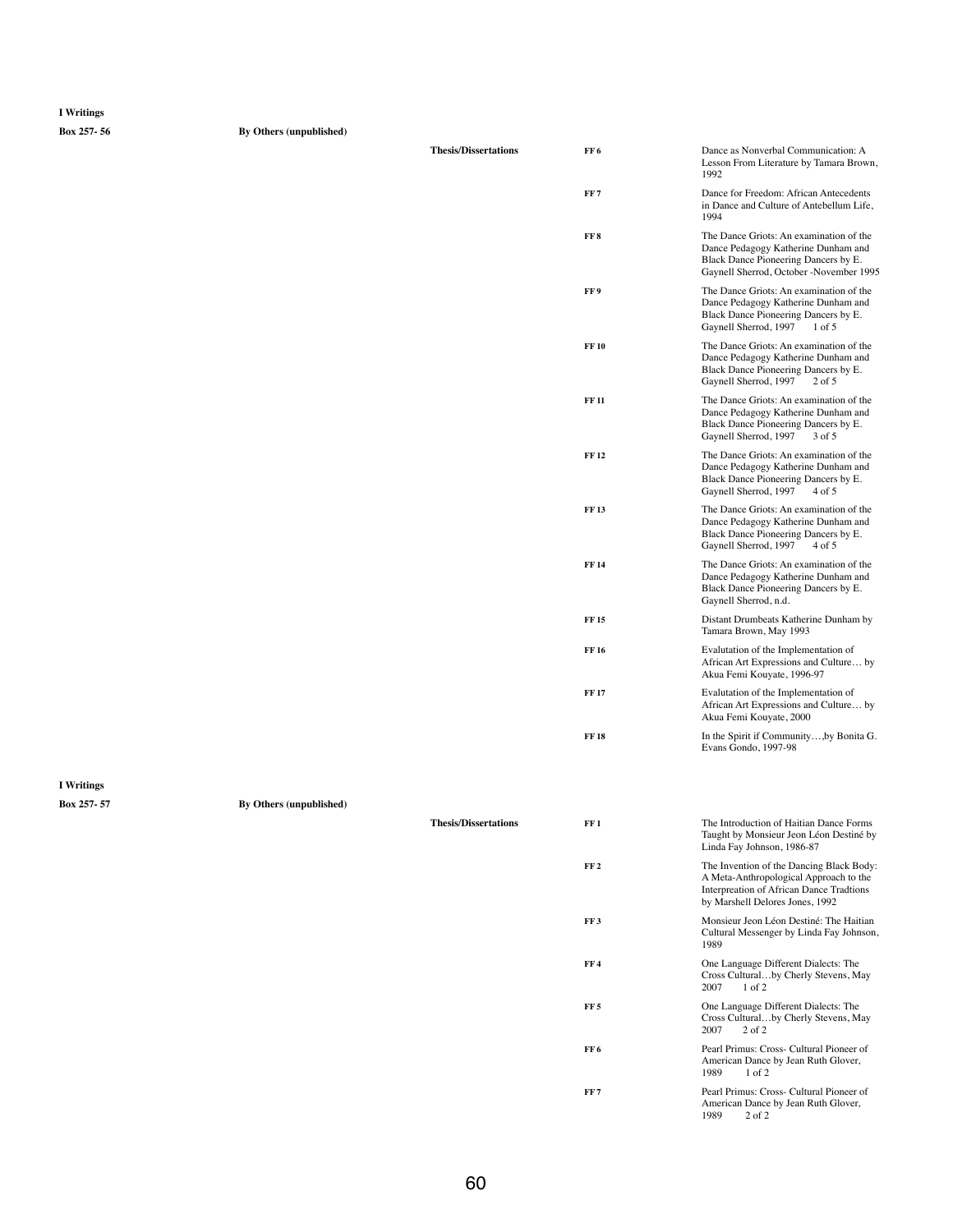| <b>I</b> Writings |                                |                             |                              |                                                                                                                                                                                |
|-------------------|--------------------------------|-----------------------------|------------------------------|--------------------------------------------------------------------------------------------------------------------------------------------------------------------------------|
| Box 257-57        | <b>By Others (unpublished)</b> |                             |                              |                                                                                                                                                                                |
|                   |                                | <b>Thesis/Dissertations</b> | FF <sub>8</sub>              | Visibly Invisible: The Social Invisibility of<br>Black Women in Latin America Explored<br>Through The Language of the Visual<br>Image by Ayanna L. Williams, March 22,<br>1999 |
|                   |                                |                             | FF 9                         | No Title by Tamara Brown, n.d.                                                                                                                                                 |
| <b>I</b> Writings |                                |                             |                              |                                                                                                                                                                                |
| Box 257-58        | <b>By Others (unpublished)</b> |                             |                              |                                                                                                                                                                                |
|                   |                                | <b>Arts In Education</b>    | FF1                          | Woodson Senior High: Administrative and<br>Writing, 1988<br><b>CLOSED</b><br><b>STUDENT FILES</b>                                                                              |
|                   |                                |                             | FF <sub>2</sub>              | Woodson Senior High, 1988<br><b>CLOSED STUDENT FILES</b>                                                                                                                       |
|                   |                                | <b>Articles/Papers</b>      | FF3                          | African Religious, n.d.                                                                                                                                                        |
|                   |                                |                             | FF <sub>4</sub>              | African Slave Religious, Resistance and<br>African Retentions, 1993                                                                                                            |
|                   |                                |                             | FF <sub>5</sub>              | Ailey Review Editorial by Lela Sewell-<br>Williams, March 9, 2005                                                                                                              |
|                   |                                |                             | FF <sub>6</sub>              | Alvin Ailey American Dance Theater<br>Donates Archives to the Library of<br>Congress, February 2006                                                                            |
|                   |                                |                             | FF <sub>7</sub>              | Annotated Guide to Research of Black In<br>Dance Arts Complied by Lela J. Sewell-<br>Williams, December 2005                                                                   |
|                   |                                |                             | FF <sub>8</sub>              | Anthropologist Looks at Ballet, n.d.                                                                                                                                           |
|                   |                                |                             | FF 9                         | Ballet and Back Again by Heidi E. Wright,<br>n.d.                                                                                                                              |
|                   |                                |                             | <b>FF 10</b>                 | black dancer/black traveler, October 1979                                                                                                                                      |
|                   |                                |                             | <b>FF 11</b>                 | Blacks Enrich Modern Dance by Linda<br>Arlene Small, June 1989                                                                                                                 |
|                   |                                |                             | <b>FF 12</b>                 | One Black Woman's Guide to<br>Understanding the 8 Characteristics of<br>African-Derived Dance by Marshell D.<br>Jones, 1990-91                                                 |
|                   |                                |                             | <b>FF13</b>                  | Carrying on the Tradition of Dance at<br>Howard University by Sharon Dukes,<br>December 19, 2002                                                                               |
|                   |                                |                             | <b>FF14</b>                  | Characteristics of Diagnosis of the Black<br>Language System, n,d,                                                                                                             |
|                   |                                |                             | <b>FF15</b>                  | Choreographer to Lead Workshop, 1989                                                                                                                                           |
|                   |                                |                             | <b>FF 16</b>                 | Comparing Yorba and Western Aesthetics,<br>2001                                                                                                                                |
|                   |                                |                             | <b>FF 17</b>                 | Cross My Heart by Angela Copeland, 1995                                                                                                                                        |
|                   |                                |                             | <b>FF18</b>                  | Cultural Identity in the Fabric of the Quilt<br>by Rohiatou Siby, April 28, 2005                                                                                               |
|                   |                                |                             | <b>FF 19</b>                 | Dance Kinesiology, 1987                                                                                                                                                        |
|                   |                                |                             | <b>FF 20</b>                 | Dance Class Coming, November 18, 1985                                                                                                                                          |
|                   |                                |                             | <b>FF 21</b>                 | Dance Fagan, 1992                                                                                                                                                              |
|                   |                                |                             | <b>FF 22</b><br><b>FF 23</b> | Early Black Dance Education, 1995<br>Guide to Resource Dance Art complied by                                                                                                   |
|                   |                                |                             |                              | Lela J. Sewell-Williams, 2005                                                                                                                                                  |
|                   |                                |                             | <b>FF 24</b>                 | History of Safeway Stores, n.d.                                                                                                                                                |
|                   |                                |                             | <b>FF 25</b>                 | Howard University Dance Ensemble<br>Performance Company, 1994                                                                                                                  |
|                   |                                |                             | <b>FF 26</b>                 | The Image of Dance in Paule Marshall's<br>Praise Song for the Widow by Glendola A.<br>Mills, Fall 1994, November 1997                                                          |
|                   |                                |                             | <b>FF 27</b>                 | John Henrik Clarke Addresses Jr. High<br>School Studentsby Eve M. Ferguson,<br>n.d.                                                                                            |
|                   |                                |                             | <b>FF 28</b>                 | African History by John Henrik Clarke,<br>n.d.                                                                                                                                 |
|                   |                                |                             | <b>FF 29</b>                 | Katherine Dunham, 1984                                                                                                                                                         |
|                   |                                |                             | <b>FF 30</b>                 | National Dance Theatre Company<br>(Jamaican), July 28,1985                                                                                                                     |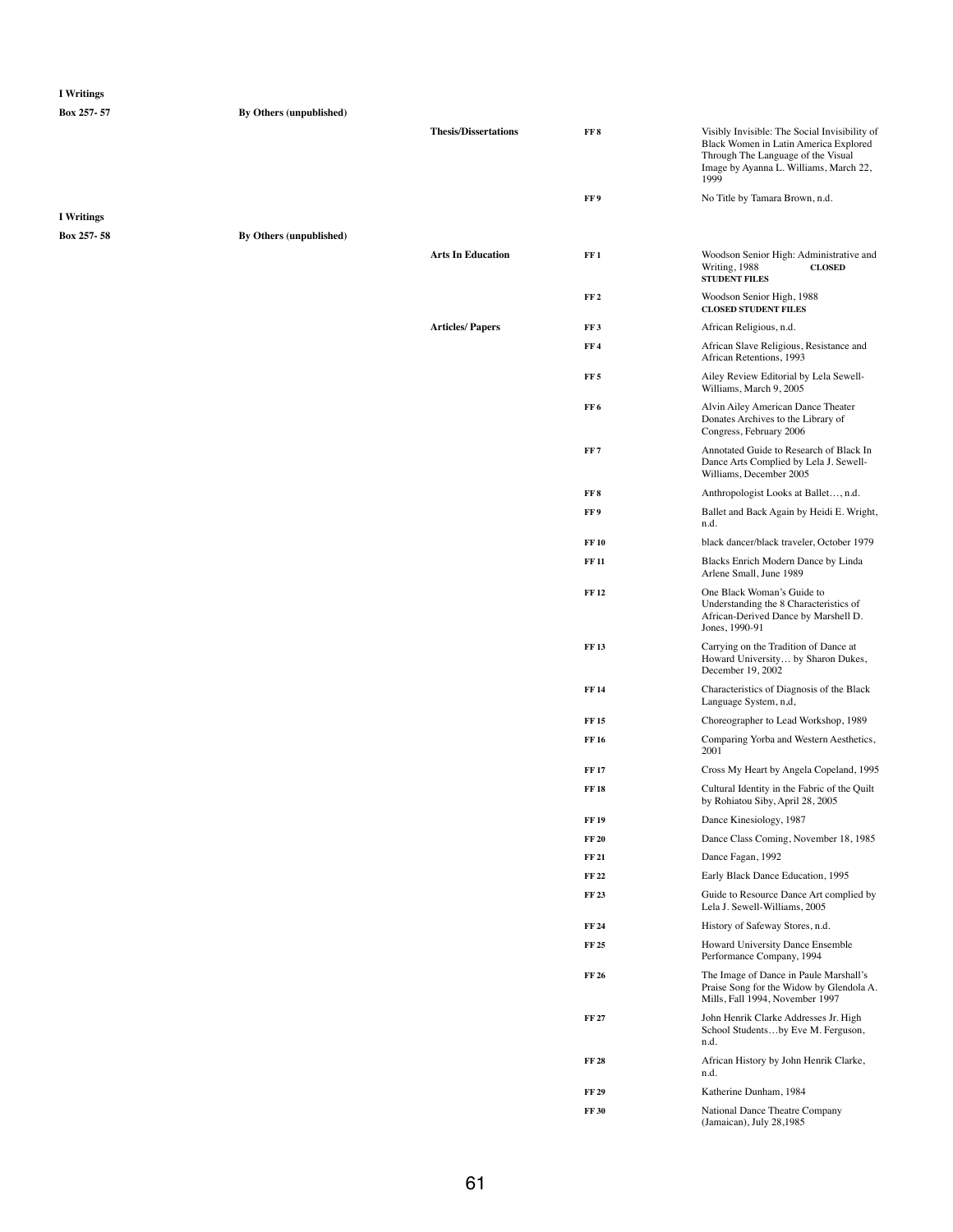**Box 257- 58 By Others (unpublished)**

**Articles/ Papers** 

| <b>FF 31</b> | The Next Generation: Snapshots of Up and<br>Coming Performances, Spring 2009          |
|--------------|---------------------------------------------------------------------------------------|
| <b>FF32</b>  | Passion by Lela J. Sewell-Williams, March<br>2005                                     |
| <b>FF33</b>  | Primus Residency, 1992                                                                |
| <b>FF 34</b> | Pearl Primus, n.d.                                                                    |
| <b>FF 35</b> | Pearl Reynolds and Jawole Zollar<br>(Dialogue) n.d.                                   |
| <b>FF36</b>  | Principles Curriculum Development by<br>Akua Femi Kouyate, Fall 1983                  |
| <b>FF 37</b> | Project/Film, n.d.                                                                    |
| <b>FF38</b>  | Rhythm As Primal Source in Africa Dance<br>and Music by Kariamu Welsh, n.d.           |
| <b>FF 39</b> | Soul Dancing, October 4, 2005                                                         |
| <b>FF40</b>  | <b>Students to Present New Voices, New</b><br>Visions in Choreography, April 19, 2002 |
| FF 41        | A Study of Effect of Various Dance Form:<br>Folk and Social, Winter 1985-86           |
| FF 42        | Tap Star Luther Fontaine, Winter 1997                                                 |
| <b>FF43</b>  | Thomas Jefferson Anderson, n.d.                                                       |
| FF 44        | Through the Looking Glass by Phyllis<br>Lamhut, January- March 1991                   |
| <b>FF45</b>  | The Weather by E. Ethelbert Miller, c.<br>1982                                        |
| <b>FF46</b>  | Which Was The First?, n.d.                                                            |
| FF 47        | Why I chose to Purse Dance and Physics<br>by Nyasha George, Fall 2004                 |
| <b>FF 48</b> | Youth Art Institute (Statement of<br>Mission), n.d.                                   |

**J Grants**

**Box 257- 59 By Johnson**

| D.C. Commison on the Arts and<br><b>Humanities</b> | FF 1            | Arts In Education (AIE): Support Material,<br>May 7, 1987 |
|----------------------------------------------------|-----------------|-----------------------------------------------------------|
|                                                    | FF <sub>2</sub> | AIE, 1987-88, 1991                                        |
|                                                    | FF3             | AIE, 1988                                                 |
|                                                    | FF4             | AIE, 1988                                                 |
|                                                    | FF 5            | AIE: City Initiatives, 1992-94                            |

|                                       |                 | of 3                                                                              |
|---------------------------------------|-----------------|-----------------------------------------------------------------------------------|
|                                       | FF <sub>6</sub> | $\overline{2}$<br>AIE: City Initiatives, 1992-94<br>of 3                          |
|                                       | FF <sub>7</sub> | AIE: City Initiatives, 1992-94<br>3<br>of 3                                       |
|                                       | FF <sub>8</sub> | AIE, 1993                                                                         |
|                                       | FF 9            | AIE: Street Rhythms and Sounds, n.d.                                              |
|                                       | <b>FF10</b>     | AIE: Social Meaning of Popular Dance,<br>n.d.                                     |
|                                       | <b>FF11</b>     | AIE: Woodson Highschool, 1988-89                                                  |
|                                       | <b>FF12</b>     | AIE: Hine Junior High School, n.d.                                                |
|                                       | <b>FF13</b>     | AIE: Residency, n.d.                                                              |
|                                       | <b>FF14</b>     | AIE, n.d.                                                                         |
|                                       | <b>FF15</b>     | Grants Workshop Notes, 1985                                                       |
|                                       | <b>FF16</b>     | Individual Fellowship Applications, 1987                                          |
|                                       | <b>FF17</b>     | Primus, Bethel, Beatty, 1993-94                                                   |
| <b>National Endowment of the Arts</b> | <b>FF18</b>     | Youth Program: The Influence of<br>Colonization on the Cultural Heritage,<br>1984 |
|                                       | <b>FF19</b>     | <b>Expansion Arts Organization Site</b><br>Evaluation Report, April 13,1987       |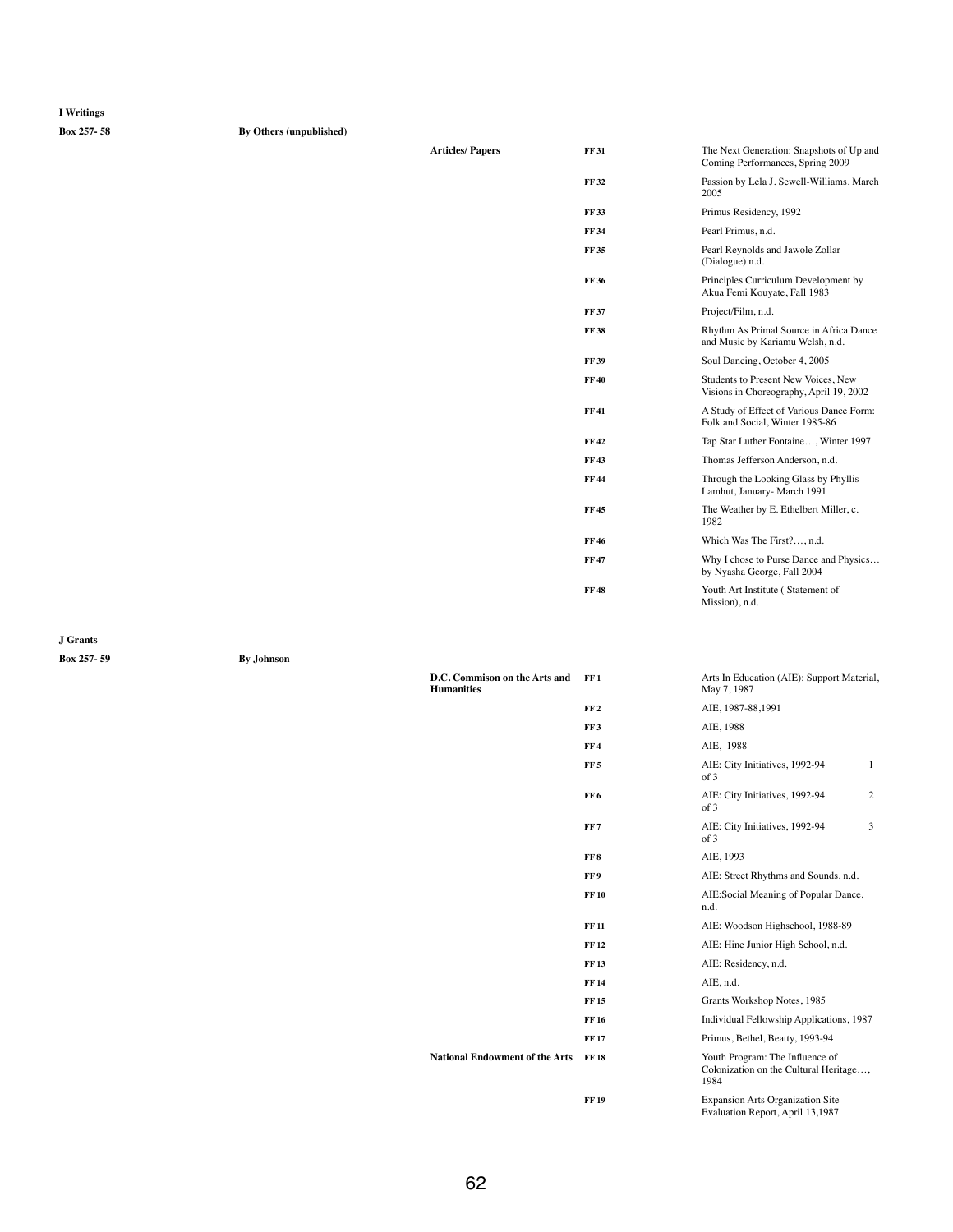**Box 257- 59 By Johnson**

| <b>National Endowment of the Arts</b>                      | <b>FF 20</b> | Dance, 1992                                                                                |
|------------------------------------------------------------|--------------|--------------------------------------------------------------------------------------------|
|                                                            | <b>FF 21</b> | Expansion Arts, n.d.                                                                       |
| <b>Association of Performing Arts</b><br><b>Presenters</b> | <b>FF 22</b> | Creative Campus, 2010 1 of 2                                                               |
|                                                            | <b>FF 23</b> | Creative Campus, 2010 2 of 2                                                               |
| <b>General</b>                                             | <b>FF 24</b> | Black Choreographers Project, 2005                                                         |
|                                                            | <b>FF 25</b> | Black Dance in Pittsburgh, 2004                                                            |
|                                                            | <b>FF 26</b> | Cafritz: "Dance, Rhythm of Our Soul<br>Message of Our Heart", July 1, 2002                 |
|                                                            | <b>FF 27</b> | The Community Foundation: The Creative<br>Communities Fund, 2006                           |
|                                                            | <b>FF 28</b> | D.C. Community Humanities Council: The<br>Blues Aesthetic Black Culture Modernism,<br>1989 |
|                                                            | <b>FF 29</b> | Mid Atlantic States Arts Consortium, n.d.                                                  |

#### **J Grants**

**Box 257- 60 By Johnson**

|               | <b>General</b>                                     | FF1             | <b>National Association For Equal</b><br>Opportunity in Higher Education, n.d.       |
|---------------|----------------------------------------------------|-----------------|--------------------------------------------------------------------------------------|
|               |                                                    | FF <sub>2</sub> | National Endowment of Humanities<br>(NEH): The Urban Cultural Connections,<br>1983   |
|               |                                                    | FF3             | NEH: Youth Projects: The Influence of<br>Colonization on the Cultural, 1984          |
|               |                                                    | FF <sub>4</sub> | NEH: Youth Projects: The Influence of<br>Colonization on the Cultural, 1985          |
|               |                                                    | FF <sub>5</sub> | United States Department of<br>Education: Integrating The Caribbean<br>Culture, n.d. |
|               |                                                    | FF6             | Wolf Trap Artists Project Proposal: Free<br>the Body Free the Mind, 2003             |
| <b>Review</b> | D.C. Commison on the Arts and<br><b>Humanities</b> | FF7             | Adrain Bolton (D.C. Contemporary Dance<br>Theater), 1986                             |
|               |                                                    | FF 8            | Artists in Education Guidelines, 1986-87                                             |
|               |                                                    | FF9             | Andrew Cacho African Drummers &<br>Dancers, Inc. 1984                                |
|               |                                                    | <b>FF10</b>     | Andrew Cacho African Drummers &<br>Dancers, Inc. n.d.                                |
|               |                                                    | <b>FF 11</b>    | Beth Burkhardt, 1986                                                                 |
|               |                                                    | <b>FF12</b>     | Claudia Murphy Dance Company, n.d.                                                   |
|               |                                                    | <b>FF13</b>     | Dance Arts Moving Arts, 1983                                                         |
|               |                                                    | <b>FF 14</b>    | Dance Exchange, 1986                                                                 |
|               |                                                    | <b>FF15</b>     | Daniel West, 1986                                                                    |
|               |                                                    | <b>FF 16</b>    | David Victor Appel, 1986                                                             |
|               |                                                    | <b>FF17</b>     | D.C. City Ballet, 1986                                                               |
|               |                                                    | <b>FF18</b>     | D.C. Wheel Productions, 1983-84                                                      |
|               |                                                    | <b>FF19</b>     | D.C. Wheel Productions, 1986                                                         |
|               |                                                    | <b>FF 20</b>    | D.C. Youth Ensemble, 1986                                                            |
|               |                                                    | <b>FF 21</b>    | East of the River Arts Initiatives, 1993 1<br>of 6                                   |
|               |                                                    | <b>FF22</b>     | East of the River Arts Initiatives, 1993 2<br>of 6                                   |
|               |                                                    | <b>FF 23</b>    | East of the River Arts Initiatives, 1993 3<br>of 6                                   |
|               |                                                    | <b>FF 24</b>    | East of the River Arts Initiatives, 1993 4<br>of 6                                   |
|               |                                                    | <b>FF 25</b>    | East of the River Arts Initiatives, 1993 5<br>of 6                                   |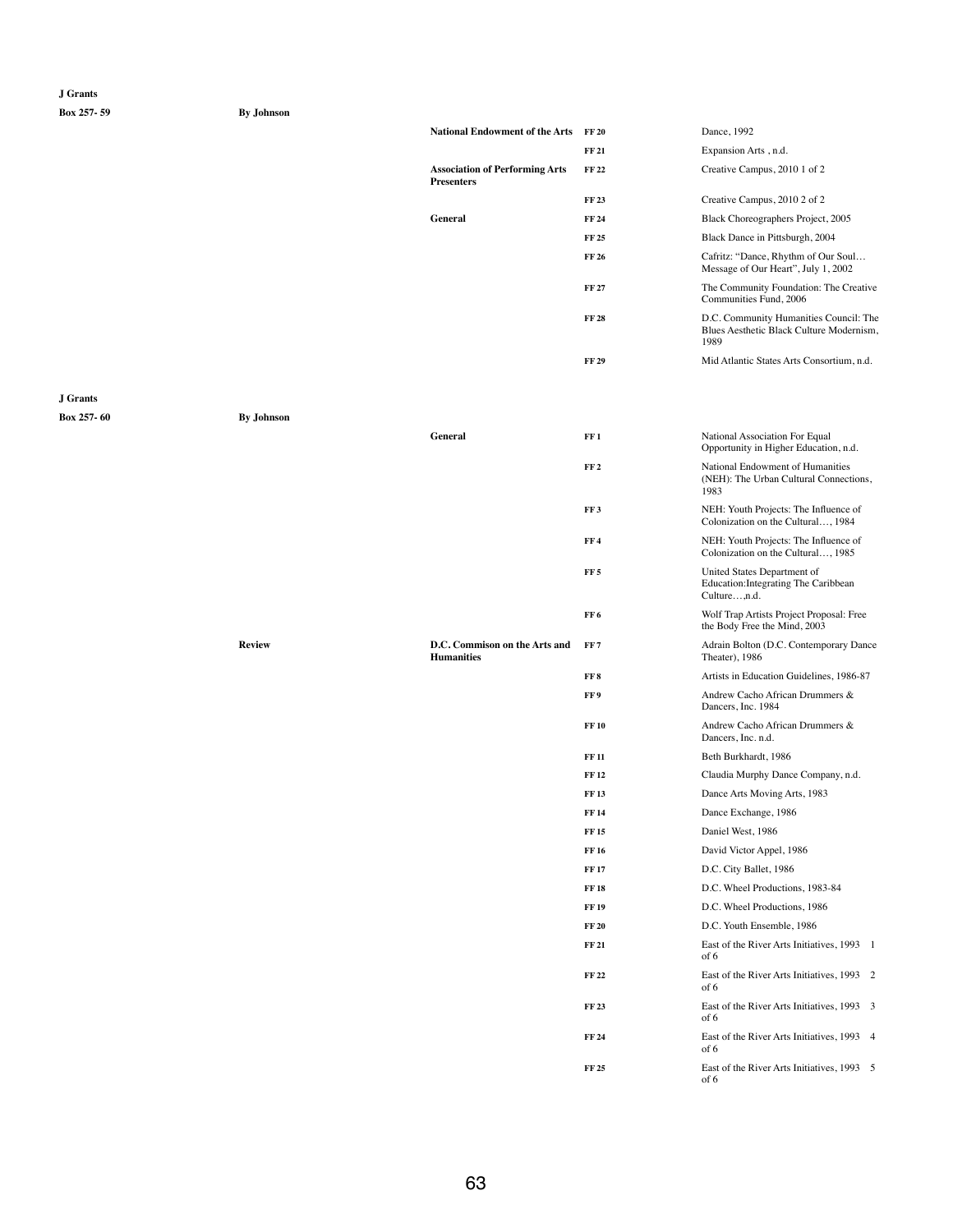#### **J Grants**

## **Box 257- 60 By Johnson**

| vie<br>. . |
|------------|
|            |

| ~, v --------- |                                                    |              |
|----------------|----------------------------------------------------|--------------|
| <b>Review</b>  | D.C. Commison on the Arts and<br><b>Humanities</b> | <b>FF 26</b> |
|                |                                                    | <b>FF 27</b> |
|                |                                                    |              |

**FF 31** 

**FF 35** 

**FF 38** 

**FF 39** 

**FF 40** 

**FF 42** 

**FF 43** 

**FF 45** 

**FF 48** 

| FF 26        | East of the River Arts Initiatives, 1993<br>6<br>of 6            |
|--------------|------------------------------------------------------------------|
| FF 27        | East of the River Arts Initiatives, 1993                         |
| FF 28        | East of the River Arts Initiatives, 1994                         |
| FF 29        | Eric Lawrence Hampton, 1986                                      |
| <b>FF 30</b> | Full Circle Dance Company, 1989                                  |
| FF 31        | Grants In Aid, 1986                                              |
| FF 32        | <b>Immaculate Conception Dance Company,</b><br>1984              |
| FF 33        | Kombo Omolaya, 1986                                              |
| <b>FF 34</b> | Lloyd Erick Whitmore, 1986                                       |
| FF 35        | Mike Malone, 1986                                                |
| FF 36        | Meriam L. Rosen, 1986                                            |
| <b>FF 37</b> | Momentum Dance Theatre, 1986                                     |
| FF 38        | Moving Arts, Inc., n.d.                                          |
| FF 39        | New Moves, 1984                                                  |
| <b>FF 40</b> | Robert Hall, 1986                                                |
| FF 41        | Roberta Rothstein, c. 1986                                       |
| FF 42        | Ron Paul, 1986                                                   |
| FF 43        | Ronald Henry, 1986                                               |
| FF 44        | T. Michael Jay Dixon, 1986                                       |
| FF 45        | Tish Carter, 1986                                                |
| FF 46        | Tour de Fuerza: Nuevo Latino Dance and<br>Performance Tour, n.d. |
| FF 47        | W&W Present Company, 1984                                        |
| FF 48        | Washington Ballet, n.d.                                          |

**J Grants**

**Box 257-61**

**Review**

| <b>National Endowment of the Arts</b> FF1 | Asian AmericaDance Theatre, 1985-87 |  |
|-------------------------------------------|-------------------------------------|--|
|                                           |                                     |  |

**FF 2** Eva Anderson, LTD (Evaluator), 1991

**FF 3** Expansion Arts Programs- The Capoeira Foundation, January 15,1992

**FF 4** Expansion Arts Programs- Dimensions Dance Theatre, Inc., 1992

**FF 5** Expansion Arts Programs- E. Monte Motion, Inc. February 19, 1992

| 11001011.1110.1001001111.12.1222 |  |  |
|----------------------------------|--|--|
|                                  |  |  |

|                | FF <sub>6</sub> | Expansion Arts Programs-Joan Miller and<br>the Chamber Arts, 1991             |
|----------------|-----------------|-------------------------------------------------------------------------------|
|                | FF7             | Expansion Arts Programs-John F. Kennedy<br>Dancer, Inc. January 15, 1992      |
|                | FF <sub>8</sub> | <b>Expansion Arts Programs- KanKouran</b><br>West African Dance Company, 1989 |
|                | FF9             | Expansion Arts Programs-Philadanco,<br>1988                                   |
|                | <b>FF10</b>     | Mini Evaluation Report- Kathy Rose, April<br>30, 1987                         |
|                | <b>FF 11</b>    | Mini Evaluation Report- Sharon Wyrrick,<br>May 1, 1987                        |
| <b>General</b> | <b>FF12</b>     | City of San Antonio Arts and Cultural<br>Office, 1987                         |
|                | <b>FF13</b>     | Pennsylvania Council on the Arts,<br>February 1, 1989<br>$1$ of $3$           |
|                | <b>FF14</b>     | Pennsylvania Council on the Arts,<br>February 1, 1989<br>$2$ of $3$           |
|                | <b>FF15</b>     | Pennsylvania Council on the Arts,<br>February 1, 1989<br>3 of 3               |
|                | <b>FF16</b>     | Prince Georges Arts Council: Individual<br>and Organizations, 1994            |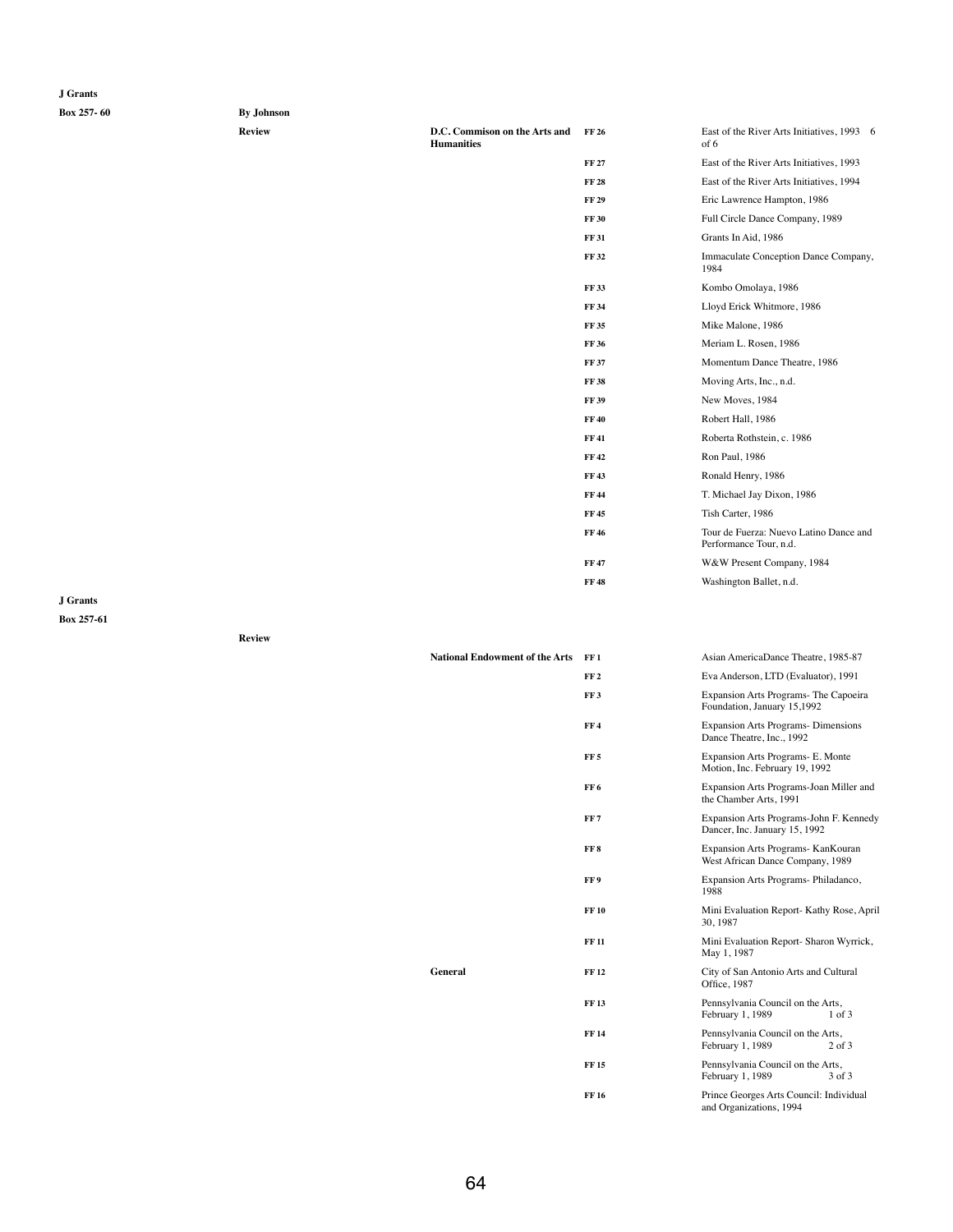## **J Grants**

|                                      | <b>Review</b> | <b>General</b> | <b>FF17</b>     | Rism Landes Awards, 1992                                                                        |
|--------------------------------------|---------------|----------------|-----------------|-------------------------------------------------------------------------------------------------|
|                                      |               |                | <b>FF18</b>     | Virginia Commission for the Arts: 1994-95<br>$1$ of $2$<br>Tour Directory                       |
|                                      |               |                | <b>FF 19</b>    | Virginia Commission for the Arts: 1994-95<br>$2$ of $2$<br>Tour Directory                       |
|                                      |               |                | <b>FF 20</b>    | Washington Performing Arts Society, 1994                                                        |
| <b>K Organizational Affiliations</b> |               |                |                 |                                                                                                 |
| Box 257-62                           |               |                |                 |                                                                                                 |
|                                      | $A-D$         |                | FF1             | African American (Black) Women In The<br>Academy, June 24-27,1999                               |
|                                      |               |                | FF <sub>2</sub> | American Dance Therapy Association,<br>2004                                                     |
|                                      |               |                | FF <sub>3</sub> | African Reading Society, n.d.                                                                   |
|                                      |               |                | FF <sub>4</sub> | African's Women's Conference, March 9,<br>2002                                                  |
|                                      |               |                | FF <sub>5</sub> | Alliance International Research, n.d.                                                           |
|                                      |               |                | FF <sub>6</sub> | American Dance Festival, 1991                                                                   |
|                                      |               |                | FF7             | American College Dance Festival<br>Association, 1986                                            |
|                                      |               |                | FF8             | Artists Developing A Partner Today, 1979,<br>n.d,                                               |
|                                      |               |                | FF 9            | Association for the Study of Afro-<br>American Life and History, October 3,<br>November 3, 1991 |
|                                      |               |                | <b>FF 10</b>    | Association of Performing Arts Presenters<br>(APAP), 1991                                       |
|                                      |               |                | <b>FF 11</b>    | Be A Force, 1986                                                                                |
|                                      |               |                | <b>FF 12</b>    | Benjamin Banneker Academic High<br>School, 1997                                                 |
|                                      |               |                | <b>FF 13</b>    | <b>Black College Dance Festival (Black</b><br>College Dance Exchange), 1984                     |
|                                      |               |                | <b>FF 14</b>    | Black College Dance Exchange, 2001                                                              |
|                                      |               |                | <b>FF 15</b>    | Black College Dance Exchange, 2002                                                              |
|                                      |               |                | <b>FF 16</b>    | Black College Dance Exchange, n.d.                                                              |
|                                      |               |                | <b>FF17</b>     | <b>Black Dance Development Trust, August</b><br>7-9, 1988                                       |
|                                      |               |                | <b>FF 18</b>    | Black Storytelling Festival, 1985                                                               |
|                                      |               |                | <b>FF 19</b>    | Black Women in the Academy, 1999-2000                                                           |

| <b>FF 20</b> | Birmingham National Dance Agency, 1992                                                                    |
|--------------|-----------------------------------------------------------------------------------------------------------|
| FF 21        | Brown University (Research Group), 2000                                                                   |
| FF 22        | Cleveland Clinic: Medical Problems of the<br>Performing Artists, March 18-19,1988                         |
| FF 23        | <b>Center for Black Music Research:</b><br>1997Inter-American Conference on Black<br>music Research, 1997 |
| FF 24        | Capital Region Education of Dance<br>Organization, 2006                                                   |
| FF 25        | Committee Concerned Black Interns, n.d.                                                                   |
| FF 26        | Commonwealth of Virginia- Commission<br>for the Arts, 1993                                                |
| FF 27        | Congress on Research in Dance, 2005                                                                       |
| FF 28        | Creative American Arts, 1979, n.d.                                                                        |
| FF 29        | Cultural Arts Production in Perspective,<br>1985-86                                                       |
| <b>FF 30</b> | Dance Africa DC, 1999                                                                                     |
| <b>FF 31</b> | Dance Africa DC, 2001                                                                                     |
| FF 32        | Dance Black America, April 21-24, 1983                                                                    |
| FF 33        | Dance and Bodyworks, December 19,<br>1998                                                                 |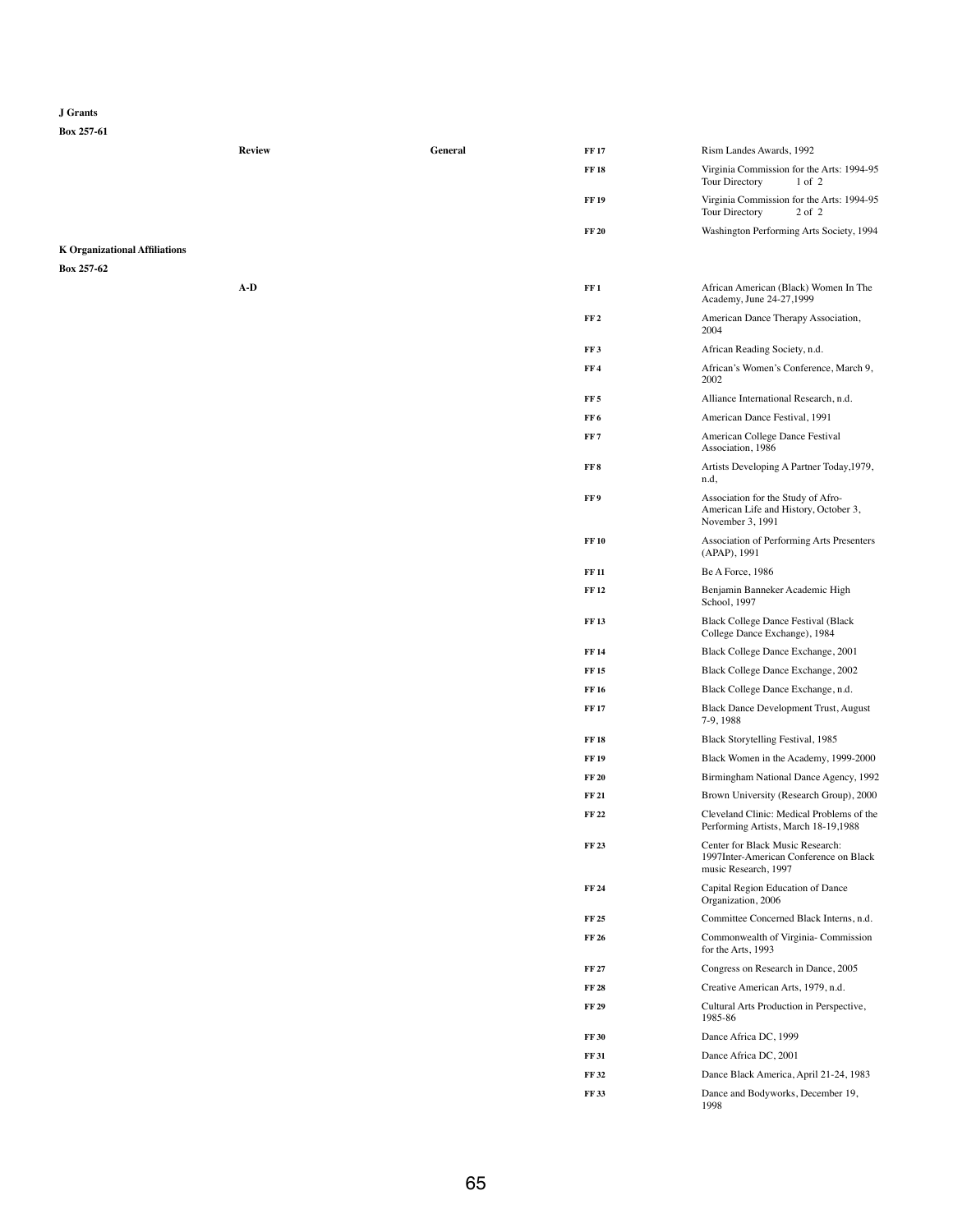**Box 257-62**

| $A-D$ | <b>FF 34</b> | Dance and Bodyworks: Wellness Calendar<br>and Newsletter, 1998-99                     |
|-------|--------------|---------------------------------------------------------------------------------------|
|       | <b>FF 35</b> | Dance and Bodyworks: Board Members,<br>1998-99                                        |
|       | <b>FF 36</b> | Dance and Bodyworks: Minutes, 1999                                                    |
|       | <b>FF 37</b> | Dance Exchange, 1984                                                                  |
|       | <b>FF38</b>  | Dance History Scholars, 1986                                                          |
|       | <b>FF 39</b> | Dance Place: Moving Black Artists, 1994                                               |
|       | <b>FF40</b>  | Dance Strides, May 2005,<br>n.d.                                                      |
|       | <b>FF41</b>  | Dance USA, 2001                                                                       |
|       | <b>FF42</b>  | Dance USA, 2004                                                                       |
|       | <b>FF43</b>  | Dance USA: Strategic Planning 2007-11,<br>2011                                        |
|       | <b>FF44</b>  | Dance USA, 2007                                                                       |
|       | <b>FF45</b>  | Dance USA: Notes, n.d.                                                                |
|       | <b>FF 46</b> | The Davis Center, 1985                                                                |
|       | <b>FF47</b>  | D.C. Contemporary Dance Theatre,<br>1984-85                                           |
|       | <b>FF48</b>  | D.C. Commission on the Arts: Dance<br>Panel, 1985                                     |
|       | <b>FF49</b>  | D.C. Commission on the Arts: , September<br>1985                                      |
|       | <b>FF 50</b> | D.C. Commission on the Arts: Meeting,<br>May 1986                                     |
|       | <b>FF 51</b> | D.C. Commission on the Arts: Dance<br>Panelist, 1990, 1996                            |
|       | <b>FF 52</b> | D.C. Commission on the Arts: Larry Neal<br>Writers Competition, 1992                  |
|       | <b>FF 53</b> | D.C. Commission on the Arts and<br>Humanities, October 1986                           |
|       | <b>FF 54</b> | D.C. Commission on the Arts and<br>Humanities: Small Project Panel, 2007              |
|       | <b>FF 55</b> | D.C. Public School: Superintendent's<br>Academy Humanities and Arts Teaching,<br>1989 |
|       |              |                                                                                       |

**K Organizational Affiliations**

**Dance (1989-2004)**

| cks in | FF1             | Foot Roots, 1986                                                                           |
|--------|-----------------|--------------------------------------------------------------------------------------------|
|        | FF <sub>2</sub> | Georgetown University: Education<br>Conference and Humanities Workshop,<br>1981-82         |
|        | FF <sub>3</sub> | Ground together II: Accessing the State of<br>Blacks for 2000 and Beyond, March 4,<br>2000 |
|        | FF <sub>4</sub> | High School Dance Conference, March<br>9-12, 2000                                          |
|        | FF <sub>5</sub> | Historic Black College Dance Exchange,<br>April 8-11, 1999                                 |
|        | FF <sub>6</sub> | Iniko Glesse Johnson Memorial<br>Scholarship Fund, 2008                                    |
|        | FF <sub>7</sub> | <b>International Association of Blacks</b><br>(IABD) 3rd Annual Conference, 1989-91        |
|        | FF <sub>8</sub> | IABD: East Coast Newsletter, 1990                                                          |
|        | FF9             | IABD: Newsletter, 1991                                                                     |
|        | <b>FF10</b>     | IABD: Correspondence, 1992                                                                 |
|        | <b>FF 11</b>    | IABD:5th Conference Statment, 1992                                                         |
|        | <b>FF12</b>     | IABD:5th Conference Program, 1992                                                          |
|        | <b>FF13</b>     | IABD:5th Conference Schedule, 1992                                                         |
|        | <b>FF14</b>     | <b>IABD: Professional Performance</b><br>Showcase, January 29, 1994                        |
|        |                 |                                                                                            |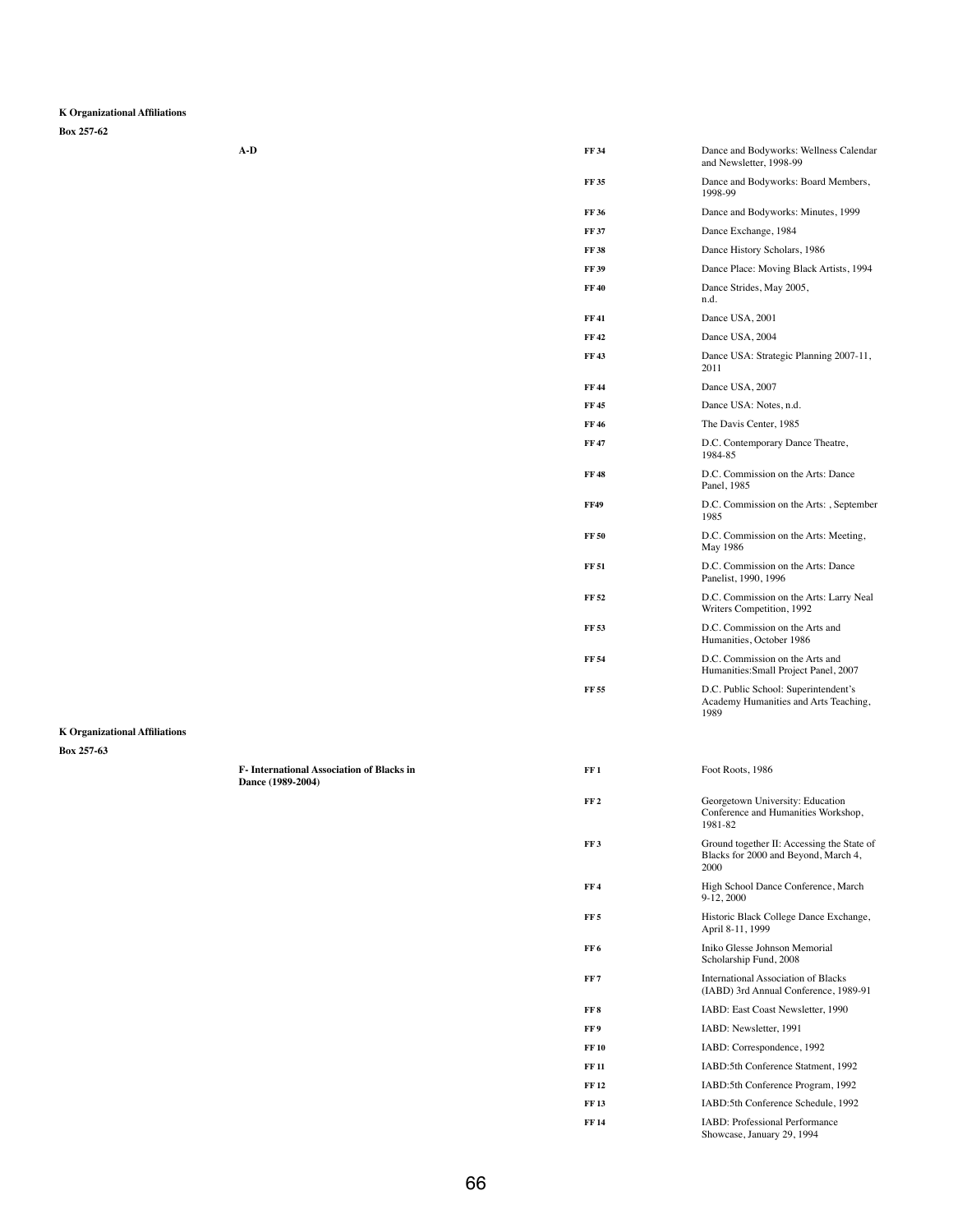**Box 257-63**

| Dance (1989-2004) |
|-------------------|
|                   |
|                   |
|                   |
|                   |
|                   |
|                   |
|                   |
|                   |
|                   |
|                   |
|                   |
|                   |
|                   |
|                   |
|                   |
|                   |
|                   |
|                   |
|                   |

|                                      | <b>F-International Association of Blacks in</b><br>Dance (1989-2004) | <b>FF15</b>     | IABD: Conference Preparation Binders,<br>1994-95<br>$1$ of $2$   |
|--------------------------------------|----------------------------------------------------------------------|-----------------|------------------------------------------------------------------|
|                                      |                                                                      | <b>FF 16</b>    | IABD: Conference Preparation Binders,<br>1994-95<br>$2$ of $2$   |
|                                      |                                                                      | <b>FF17</b>     | Dance II Black America, 1995                                     |
|                                      |                                                                      | <b>FF18</b>     | <b>Collaboration Howard University Summer</b><br>Intensive, 1997 |
|                                      |                                                                      | <b>FF19</b>     | IABD: Membership Conference Cards,<br>1997-2009                  |
|                                      |                                                                      | <b>FF 20</b>    | IABD: 5 Day Summer Intensive, July<br>23-27, 1999                |
|                                      |                                                                      | <b>FF 21</b>    | IABD: 13th Conference Program, January<br>27-30, 2000            |
|                                      |                                                                      | <b>FF22</b>     | IABD: Newsletter, November 2000                                  |
|                                      |                                                                      | <b>FF23</b>     | IABD: Masterclass San Diego, 2000                                |
|                                      |                                                                      | <b>FF 24</b>    | IABD, 2000, 2005                                                 |
|                                      |                                                                      | <b>FF 25</b>    | IABD: Executive Committee File (Bare<br>Bones), 2001, 2002       |
|                                      |                                                                      | <b>FF 25</b>    | IABD: Program, January 18-21, 2001                               |
|                                      |                                                                      | <b>FF 26</b>    | IABD:Newsletter, November 2001                                   |
|                                      |                                                                      | <b>FF 27</b>    | IABD: 2003 Conference Information,<br>2001-2004                  |
|                                      |                                                                      | <b>FF 28</b>    | IABD: Public Relations, 2001, 2003-04                            |
|                                      |                                                                      | <b>FF 29</b>    | IABD: Executive Committee File, 2002                             |
|                                      |                                                                      | <b>FF 30</b>    | IABD: Newsletter, Spring 2002                                    |
|                                      |                                                                      | <b>FF 31</b>    | IABD: Press Information 2003<br>Conference, 2002                 |
|                                      |                                                                      | <b>FF 32</b>    | IABD: Correspondence, 2002                                       |
|                                      |                                                                      | <b>FF 33</b>    | IABD: Blacks in Dance Refocus, 2002                              |
|                                      |                                                                      | <b>FF 34</b>    | IABD: Bare Bones Conference, January<br>24-27, 2002              |
|                                      |                                                                      | <b>FF 35</b>    | IABD: Summer Intensive, July 25-29,<br>2002                      |
|                                      |                                                                      | <b>FF 36</b>    | IABD: Press Release, 2002                                        |
|                                      |                                                                      | <b>FF 37</b>    | IABD:Conference Performers, 2002                                 |
|                                      |                                                                      | <b>FF38</b>     | IABD, 2002-03                                                    |
|                                      |                                                                      | <b>FF 39</b>    | IABD, 2003-04 Conference File, 2002-04                           |
|                                      |                                                                      | <b>FF 40</b>    | IABD: 2003 Conference Packet, January<br>16-19, 2003             |
|                                      |                                                                      | <b>FF41</b>     | IABD: Dance Intensive, August 2003                               |
|                                      |                                                                      | <b>FF42</b>     | IABD, 2003                                                       |
|                                      |                                                                      | <b>FF43</b>     | IABD: Showcase Concert Program, 2003                             |
|                                      |                                                                      | <b>FF44</b>     | IABD: Board Updates, 2003                                        |
|                                      |                                                                      | <b>FF45</b>     | IABD: Correspondence, 2003-05                                    |
|                                      |                                                                      | <b>FF46</b>     | IABD:15th Anniversary, 2003                                      |
|                                      |                                                                      | <b>FF47</b>     | IABD: Continuing the Vision, 2004                                |
|                                      |                                                                      | <b>FF48</b>     | IABD: 2004 Conference Administration,<br>2004                    |
|                                      |                                                                      | <b>FF49</b>     | IABD: Convene Meeting of the Minds<br>2004 Conference, 2004      |
|                                      |                                                                      | <b>FF 50</b>    | IABD: Strategic Plan, March 2004                                 |
| <b>K Organizational Affiliations</b> |                                                                      | <b>FF 51</b>    | IABD: Newsletter, Fall 2004                                      |
| Box 257-64                           |                                                                      |                 |                                                                  |
|                                      | <b>International Association of Blacks in</b><br>Dance (2004-2011)   | FF1             | Executive Board Minutes, 2001-2005                               |
|                                      |                                                                      | FF <sub>2</sub> | Board Minutes, 2004-2006                                         |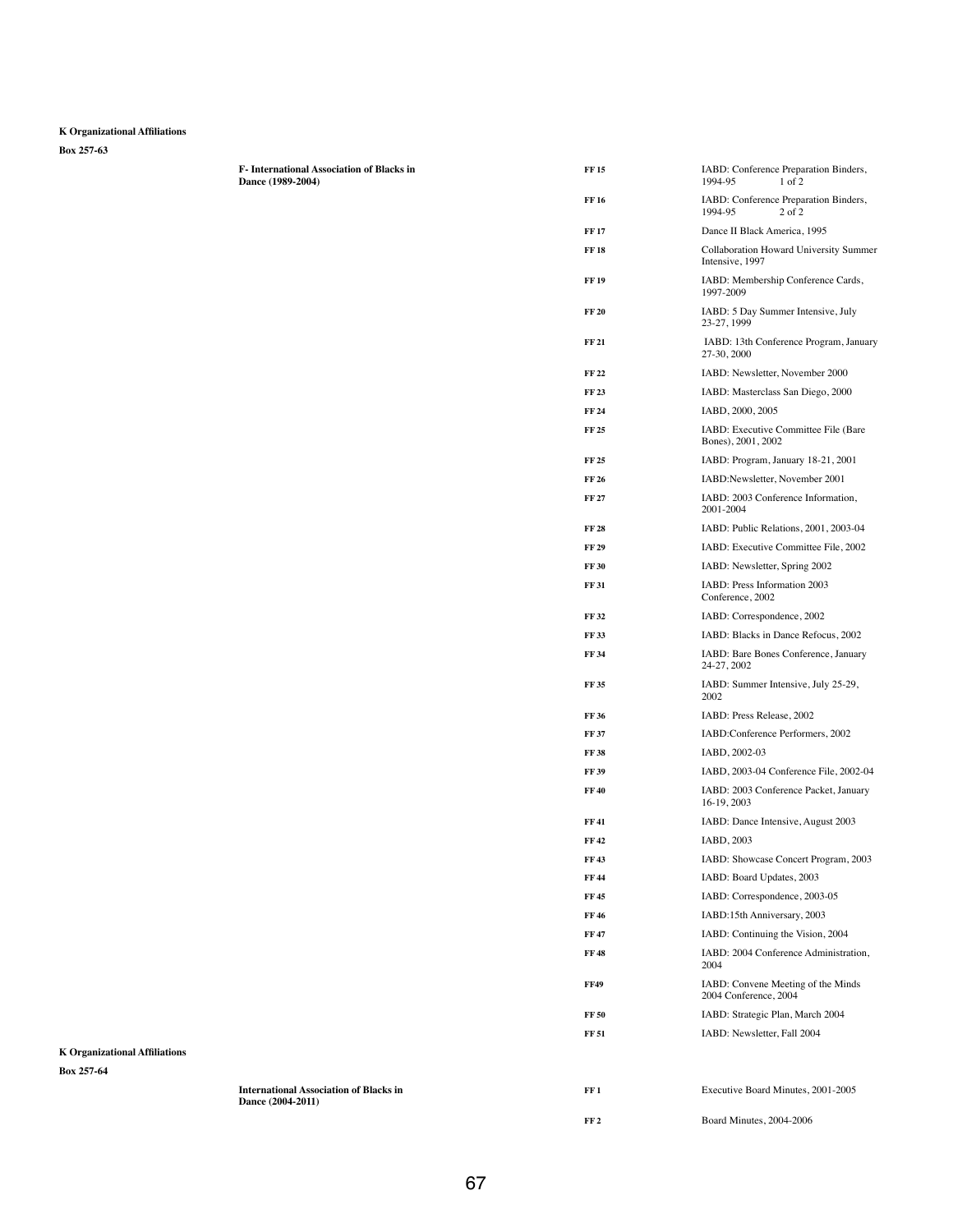**Box 257-64**

**International Association of Blacks in Dance (2004-2011)**

| FF 3         | Board Correspondence, 2004-2007                     |
|--------------|-----------------------------------------------------|
| FF4          | Executive Board Minutes, January 26,2005            |
| FF 5         | Acknowledgement Correspondence, 2005                |
| FF 6         | News Blast, 2005                                    |
| FF 7         | Final Report, 2005                                  |
| FF 8         | Research Guide Notes, 2005                          |
| FF 9         | Newsletter, October 2005-April 2006                 |
| <b>FF 10</b> | Draft 2006 Program, 2005-06                         |
| <b>FF 11</b> | 2006 Conference, January 19-22, 2006                |
| FF 12        | Correspondence, 2006                                |
| <b>FF13</b>  | Conference Presentation Package 2007,<br>2006       |
| <b>FF 14</b> | Cleveland Contemporary Dance Company,<br>2006       |
| FF 15        | Canadian Conference, 2006-07                        |
| FF 16        | Board Minutes, 2006-07                              |
| FF 17        | Email Correspondence, 2006-07<br>$1$ of $2$         |
| FF 18        | Email Correspondence, 2006-07<br>$2$ of $2$         |
| FF 19        | Board Minutes, 2006-07 1 of 2                       |
| FF 20        | Board Minutes, 2006-07 2 of 2                       |
| FF 21        | Board Minutes, January 17-18, May 5,<br>2007        |
| FF 22        | Board Meeting Agenda, 2007                          |
| FF 23        | Membership Card List, 2007                          |
| FF 24        | Email Correspondence, 2007                          |
| FF 25        | 19th Conference Program, January 18-21,<br>2007     |
| FF 26        | 19th Conference Poster, 2007                        |
| FF 27        | Press Kits, 2007                                    |
| FF 28        | 2007-2008 Conference File, 2007-08                  |
| FF 29        | 20th Anniversary Conference, January<br>23-27, 2008 |
| <b>FF 30</b> | 2008 Conference File, 2008                          |

|                                      | <b>FF 31</b>    | 2008 Conference Flyer, 2008                                                                          |
|--------------------------------------|-----------------|------------------------------------------------------------------------------------------------------|
|                                      | <b>FF 32</b>    | Honors: Eleo Pomare and Walter Nicks,<br>2009                                                        |
|                                      | <b>FF 33</b>    | 2010 Conference, 2010                                                                                |
|                                      | <b>FF 34</b>    | Honors: Sherrill Berryman Johnson,<br>January 2011                                                   |
|                                      | <b>FF35</b>     | Brochure, n.d.                                                                                       |
|                                      | <b>FF 36</b>    | Logo, n.d.                                                                                           |
| <b>K Organizational Affiliations</b> |                 |                                                                                                      |
| Box 257-65                           |                 |                                                                                                      |
| <b>I-MA</b>                          | FF1             | Institute for the Study of African Culture,<br>1981                                                  |
|                                      | FF <sub>2</sub> | Intercultural Conference, 1980                                                                       |
|                                      | FF3             | Intercultural Conference of Drum and<br>Dance, 1982                                                  |
|                                      | FF <sub>4</sub> | Jacob's Pillow, 1982                                                                                 |
|                                      | FF <sub>5</sub> | John F. Kennedy Center for the Performing<br>Arts (Kennedy Center) : The Caribbean<br>Festival, 1982 |
|                                      | FF6             | Kennedy Center: African Chants, Songs<br>and Stories with Roxanne Young, October<br>15, 1985         |
|                                      |                 |                                                                                                      |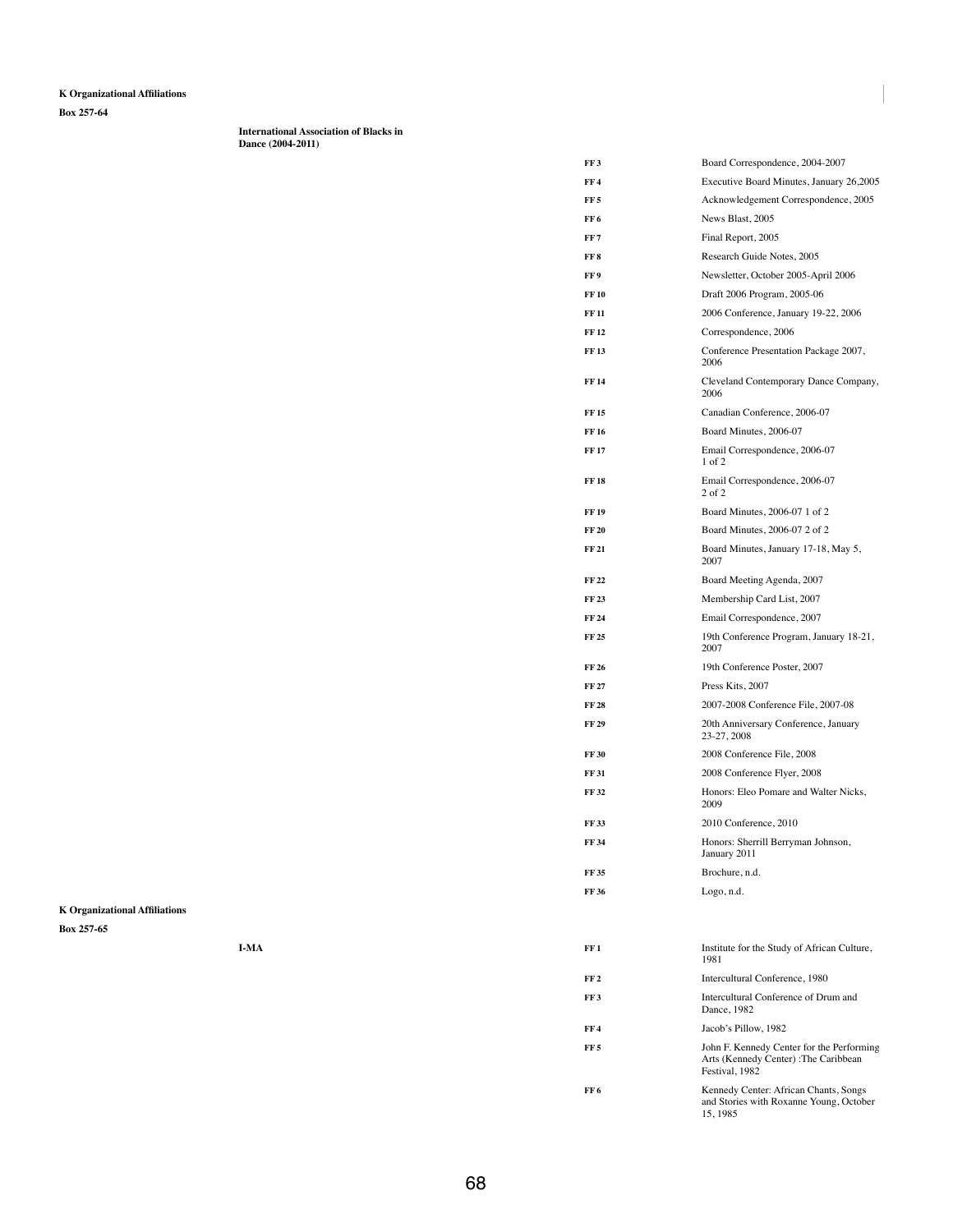**Box 257-65**

| I-MA | FF <sub>7</sub> | Kennedy Center: Howard University<br>Opera Workshop, January 28,1993                         |
|------|-----------------|----------------------------------------------------------------------------------------------|
|      | FF <sub>8</sub> | Kennedy Center: Lakota Sioux Native<br>American Dance Company Performance<br>Guide, 1994     |
|      | FF9             | Kennedy Center: Performance, 2001-02,<br>2006                                                |
|      | <b>FF10</b>     | Kennedy Center: Education Department<br>Summer Cultural Passport Program, 1994<br>$1$ of $2$ |
|      | <b>FF 11</b>    | Kennedy Center: Education Department<br>Summer Cultural Passport Program, 1994<br>2 of 2     |
|      | <b>FF12</b>     | Katherine Dunham Alumni Association<br>Dunham Education), 1984, 1989-92                      |
|      | <b>FF13</b>     | Katherine Dunham AlumniAssociation:<br>Newsletter, 1984-85, 1991                             |
|      | <b>FF14</b>     | Katherine Dunham AlumniAssociation:<br>Research and Development of Cultural<br>Arts, n.d.    |
|      | <b>FF15</b>     | Katherine Dunham Centers fir Arts and<br>Humanities, 1991, n.d.                              |
|      | <b>FF16</b>     | Katherine Dunham Centers fir Arts and<br>Humanities, Spring/Summer1998                       |
|      | <b>FF17</b>     | KanKouran, c.1997                                                                            |
|      | <b>FF18</b>     | KanKouran, @ 25, August 30, 2008                                                             |
|      | <b>FF 19</b>    | KanKouran Pass and Conference, 2000,<br>August 3- September 1, 2001                          |
|      | <b>FF 20</b>    | KanKouran Conference, August 31,2002,<br>2004                                                |
|      | <b>FF 21</b>    | The Leadership Alliance, July 26-28, 2002                                                    |
|      | <b>FF 22</b>    | Maryland Association for Health, Physical<br>Education, Recreation and Dance, 1984           |
|      | <b>FF 23</b>    | Maimouna Keita School of African Dance,<br>March 30, 2002                                    |
|      | <b>FF 24</b>    | Maimouna Keita School of African Dance:<br>13th Annual Dance Conference and<br>Concert, 2005 |
|      | <b>FF 25</b>    | Maryland Council for Dance, May 1976,<br>April/May 1984                                      |
|      | <b>FF 26</b>    | Mayor's Fellowships in the Arts, 1992                                                        |
|      | <b>FF 27</b>    | Melanin Conference, April 6-9, 1989                                                          |

| Me-W | FF1             | Memory of African Culture, Inc. (Articles<br>of Incorporation), n.d. |
|------|-----------------|----------------------------------------------------------------------|
|      | FF <sub>2</sub> | Memory of African Culture, Inc. (St. Denis<br>Award), 1983           |
|      | FF3             | Memory of African Culture, Inc.<br>(Audition), May 30, 1984          |
|      | FF <sub>4</sub> | Memory of African Culture, Inc., 1984-85,<br>2002, 2004              |
|      | FF <sub>5</sub> | Memory of African Culture, Inc.<br>(Performance), 1984               |
|      | FF6             | Memory of African Culture, Inc.<br>(Contracts), 1984-85              |
|      | FF <sub>7</sub> | Memory of African Culture, Inc., 1994, n.d.                          |
|      | FF <sub>8</sub> | Memory of African Culture, Inc.<br>(Program), 2003                   |
|      | FF 9            | Memory of African Culture, Inc.<br>(Performance Materials), n.d.     |
|      | <b>FF 10</b>    | Metropolitan Dance Association, June<br>1986                         |

**K Organizational Affiliations**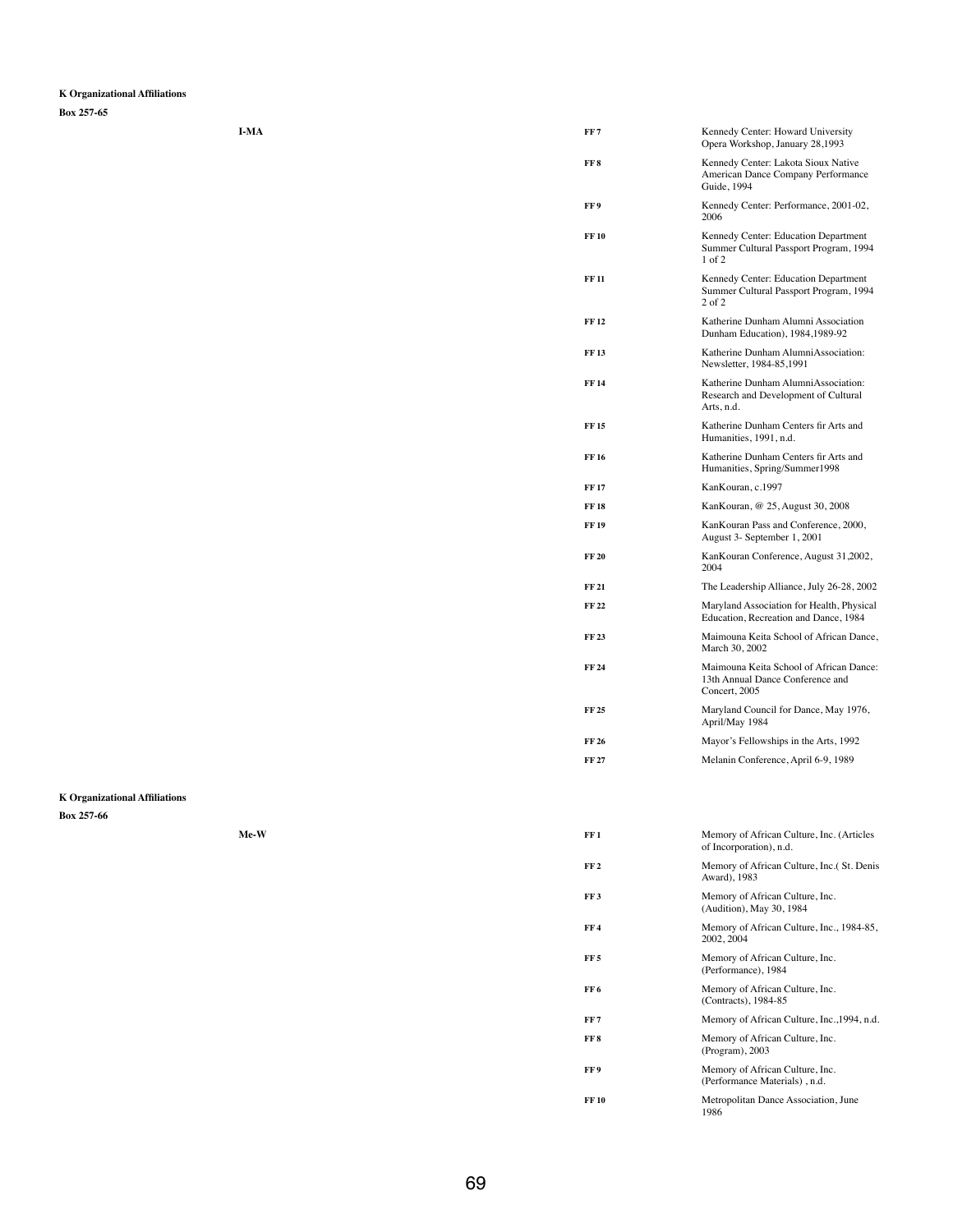**Box 257-66**

| Me-W | <b>FF 11</b> | Mid Atlantic Arts Foundation, 1996                                                                  |
|------|--------------|-----------------------------------------------------------------------------------------------------|
|      | <b>FF12</b>  | Mid Atlantic States Arts Consortium,<br>1985-86                                                     |
|      | <b>FF13</b>  | Modern Dance Council District Columbia,<br>1975                                                     |
|      | <b>FF 14</b> | Modern Dance Council of Washington<br>D.C., 1976                                                    |
|      | <b>FF15</b>  | Modern Dance Council of Washington<br>D.C., 1978                                                    |
|      | <b>FF16</b>  | Nation House: Garvey Rite of Passage,<br>2006                                                       |
|      | <b>FF17</b>  | National African America Fitness,<br>Movement, Sport and Wellness<br>Association, March 23-25, 1993 |
|      | <b>FF18</b>  | National Arts Medicine Center, n.d.                                                                 |
|      | <b>FF19</b>  | <b>National Black Child Development</b><br>Institute, n.d.                                          |
|      | <b>FF 20</b> | National Dance Associations, 1976-77,<br>1983, 1982, 1988                                           |
|      | <b>FF 21</b> | National Dance Association, 1984                                                                    |
|      | <b>FF22</b>  | National Dance Education Organization<br>(Conference Presented), 2005                               |
|      | <b>FF23</b>  | National Endowment for the Humanities,<br>November 20, 1987                                         |
|      | <b>FF 24</b> | National Endowment for the Humanities,<br>1998                                                      |
|      | <b>FF 25</b> | New York Department of Education<br>Institute: Katherine Dunham Model<br>(Attendance Card), n.d.    |
|      | <b>FF 26</b> | Neil Archer Roan, Branding Strategies for<br>the Arts, April 19, 2000                               |
|      | <b>FF 27</b> | Operation Cross Roads Africa, Inc. 1979                                                             |
|      | <b>FF 28</b> | Phi Delta Kappa and Phi Kappa Phi, 1980,<br>1983                                                    |
|      | <b>FF 29</b> | Primary Movers, 1986                                                                                |
|      | <b>FF 30</b> | Sister Fire, 1985                                                                                   |
|      | <b>FF 31</b> | Smithsonian Institute Caribbean Festival<br>of American Folklife, 1982                              |
|      | <b>FF32</b>  | Smithsonian Institution-Anacostia<br>Musuem Ailey Exhibit, 1993                                     |

| Spelman College Advisory Committee,<br>2007<br>$1$ of $2$             |
|-----------------------------------------------------------------------|
| Spelman College Advisory Committee,<br>2007<br>$2$ of $2$             |
| Synergy Dance Center, September 12,<br>1987                           |
| T.A.R.G.E.T, 1990                                                     |
| Video/Action Fund, July 25, 2002                                      |
| Washington Modern Dance Society, 1978                                 |
| Washington Performing Arts Society,<br>1995-97, 2000. n.d.            |
| Alpha Kappa Alpha Sorority Inc., May 9,<br>1970                       |
| Army National Guard, February 20, 2004                                |
| Creativity Children's Theatre, Inc., August<br>14,1999                |
| <b>Cosan Summer Arts Institute: Service</b><br>Award, August 13, 1986 |
| Cosan Summer Arts Institute: Service<br>Award, August 13, 1987        |
| Davis Center: Community Service, 2004                                 |
|                                                                       |

L Awards/Certificates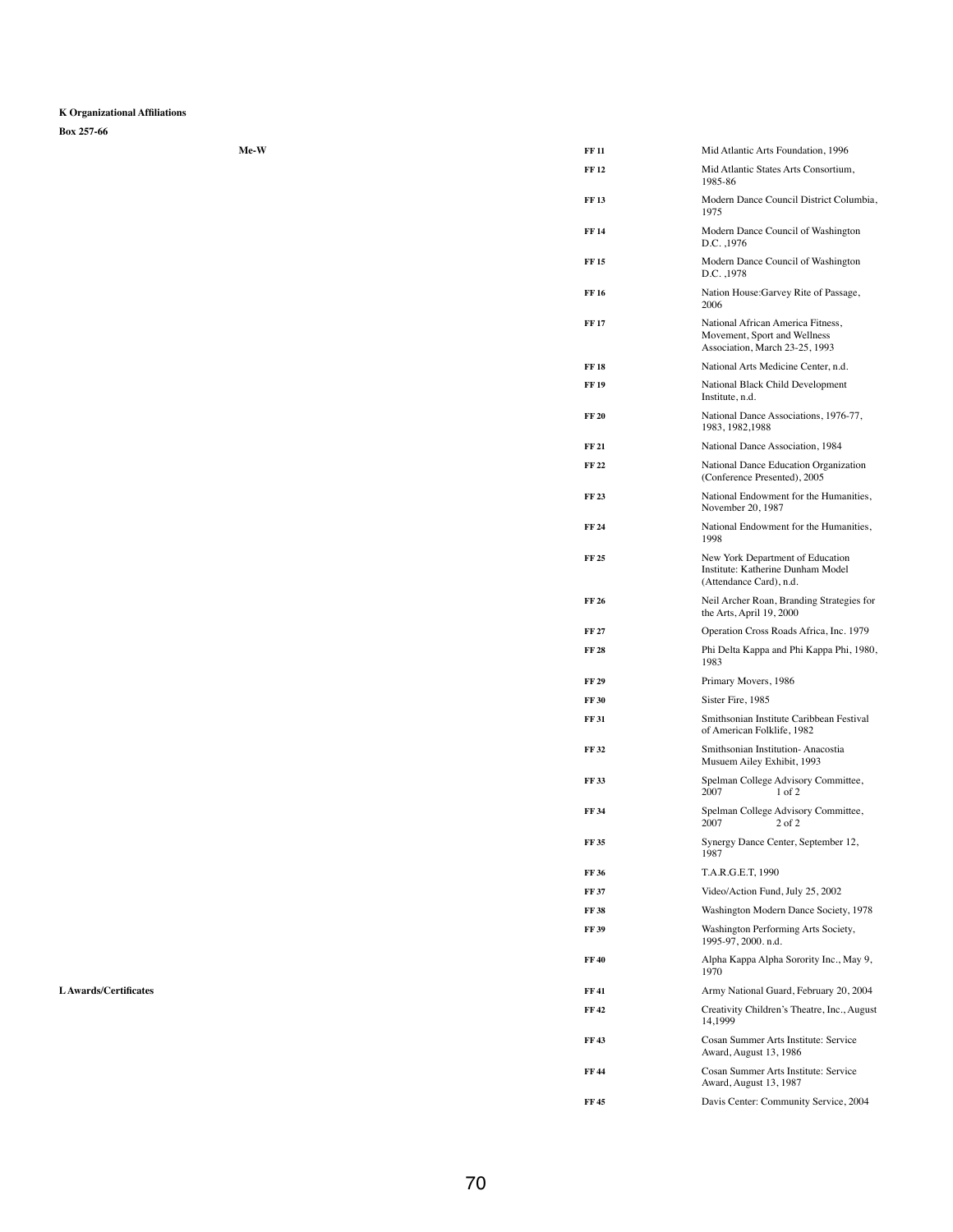**L Awards/Certificates**

**Box 257-66**

|                   | <b>FF46</b>  | District of Columbia Public School: Five<br>Year Teaching Certificate, 1975                                                       |
|-------------------|--------------|-----------------------------------------------------------------------------------------------------------------------------------|
|                   | <b>FF47</b>  | District of Columbia Public School:<br>Volunteer Services, 1988                                                                   |
|                   | <b>FF48</b>  | District of Columbia Public School:<br>Mayor's Summer Youth Employment<br>Program, 1987                                           |
|                   | <b>FF49</b>  | Howard University; Certificate of<br>Appreciation, n.d.                                                                           |
|                   | <b>FF 50</b> | Institute for Intercultural Communication<br>Dunham Technique Seminar, August<br>17-31, 1984                                      |
|                   | <b>FF 51</b> | Kinesthetic Anatomy Certificate, May 6,<br>1985                                                                                   |
|                   | <b>FF 52</b> | Interdisciplinary Approaches to Women's<br>Issues, March 27, 2000                                                                 |
|                   | <b>FF 53</b> | <b>International Association of Blacks</b><br>(IABD) Certificate of Appreciation, 2003                                            |
|                   | <b>FF 54</b> | Maryland Association for Health, Physical<br>Education, Recreation and Dance:<br>Certificate of Appreciation, October 19,<br>1985 |
|                   | <b>FF 55</b> | McKinley School: Sports Certificate, June<br>2, 1965                                                                              |
|                   | <b>FF 56</b> | New York City Board of Education Dance<br>Institute; Katherine Dunham Model,:<br>Certificate, March 16, 2003                      |
|                   | <b>FF 57</b> | Phi Kappa Phi: Certificate, May 7, 1983,<br>n.d.                                                                                  |
|                   | <b>FF 58</b> | State of Rhode Island and Providence<br>Plantations: School Certificate, 1978                                                     |
|                   | <b>FF 59</b> | Teacher's Certificates Public School of the<br>District of Columbia, 1973                                                         |
|                   | <b>FF 60</b> | Teaching Corps, August 11, 1973                                                                                                   |
|                   | <b>FF 61</b> | Who's Who in the East, 1983-84                                                                                                    |
|                   | FF 62        | The World's Who's Who of Women, 1987                                                                                              |
| <b>By Johnson</b> | FF1          | Aids and Substance Use Prevention,<br>November 16, 1993                                                                           |

| <b>FF 3</b> | The American University Fall Dance |
|-------------|------------------------------------|
|             | Concert, November 17-19, 1978      |

| FF <sub>4</sub> | An Evening of Dance Art Performance,<br>September 2-3, 1998                                      |
|-----------------|--------------------------------------------------------------------------------------------------|
| FF <sub>5</sub> | Arena Stage/Black Ivy: Convening<br>Generation of African American Artistry,<br>February 8, 1993 |
| FF 6            | Arts Recognition Program, January<br>23,1985                                                     |
| FF7             | As I See Its!, August 3, 1979                                                                    |
| FF8             | Black American Youth Cultural Identity,<br>1988                                                  |
| FF <sub>9</sub> | The Black Experiences: Freddie Mac<br>Observance of Black History Month,<br>February 1989        |
| <b>FF10</b>     | <b>Black Movements Dance Theatre,</b><br>February 2-3, 2007                                      |
| <b>FF 11</b>    | The Blues Aesthetic: A Symposium,<br>October 20-21, 1989                                         |
| <b>FF12</b>     | Cruising Into History/Haiti 2004 "Special<br>Tribute: Katherine Dunham", January 4,<br>2003      |
| <b>FF13</b>     | Culture In Motion, 1993                                                                          |
| <b>FF</b> 14    | Dancing Like Home, September 1, 2004                                                             |

**FF 2** Ain't Misbehavin, 2003

**M Programs**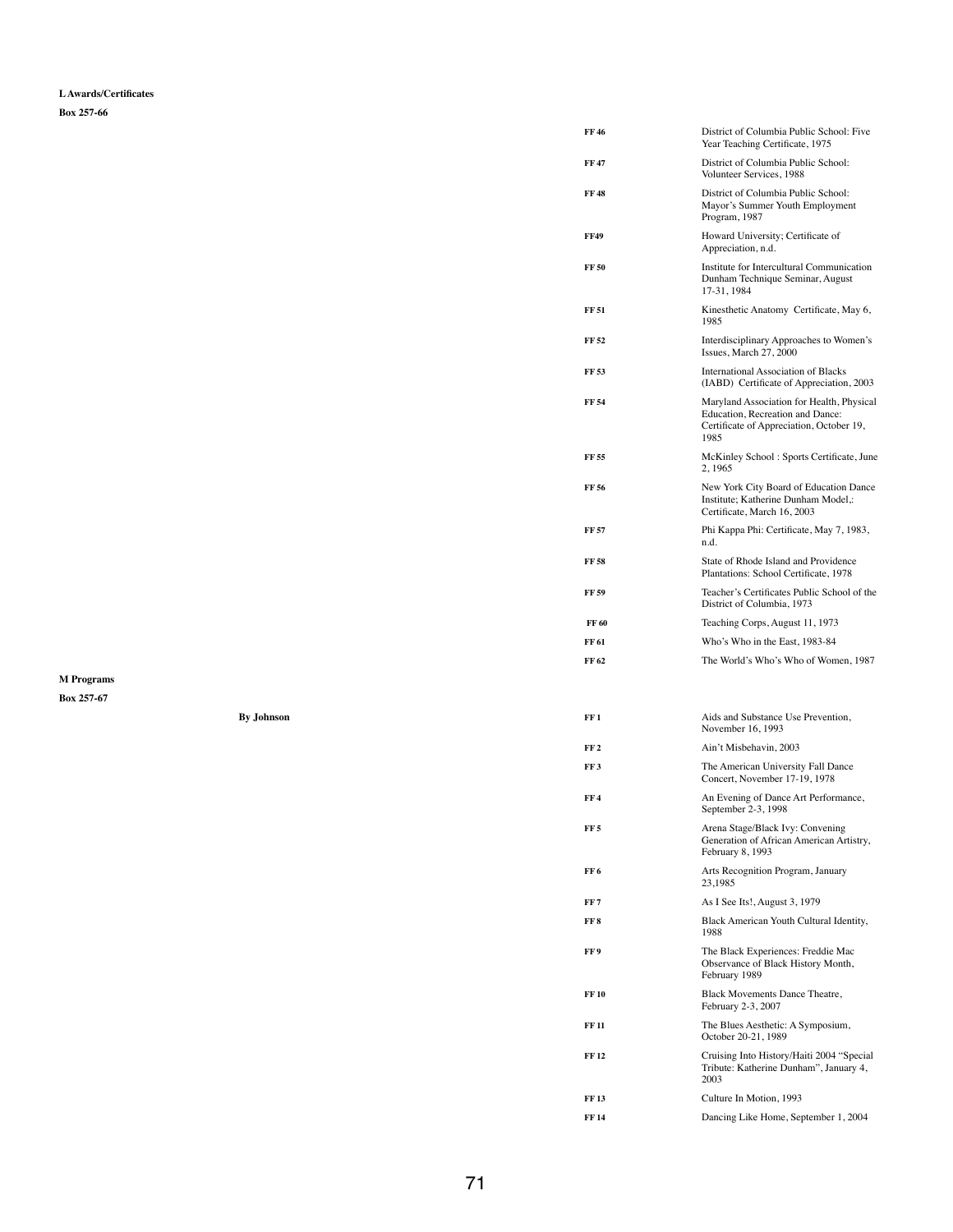**Box 257-67**

|  |  | <b>By Johnson</b> |
|--|--|-------------------|
|--|--|-------------------|

**Dance- General Local and International** 

| <b>By Johnson</b> | <b>FF15</b>  | Dance: In the District" Middle Markers",<br>July 27, 1993                                          |
|-------------------|--------------|----------------------------------------------------------------------------------------------------|
|                   | <b>FF16</b>  | Dance Place: Moving Black Artists, 1994                                                            |
|                   | <b>FF17</b>  | Dance Place Youth Dance Festival, March<br>6-7, 1999                                               |
|                   | <b>FF18</b>  | Dance Strides Barbados, 2005                                                                       |
|                   | <b>FF19</b>  | Duke Ellington Spring Gala: Christopher<br>Huggins, May 17, 2007                                   |
|                   | <b>FF 20</b> | First Festival for Fund(s), 1978-79                                                                |
|                   | <b>FF 21</b> | Foot Roots: How Dances of the People<br>Influence Dances of the Stage, c. 1986                     |
|                   | <b>FF22</b>  | From Bebop to Hip-Hop: Five Decades of<br>Soul, October 27, 1993                                   |
|                   | <b>FF23</b>  | The Ground Together II: Accessing the<br>State of Black Arts for 2000 and Beyond,<br>March 4, 2000 |
|                   | <b>FF 24</b> | Healing SongA Prayers A Sunrise to<br>Power, 2003                                                  |
|                   | <b>FF 25</b> | Inkle and Yarico, December 2, 1999                                                                 |
|                   | <b>FF 26</b> | Jamaica a School of Dance Summer<br>Workshop Presentation, July 30, 1987                           |
|                   | <b>FF 27</b> | Joe Turner Come and Gone, November<br>11-13, 1999                                                  |
|                   | <b>FF 28</b> | John F. Kennedy Center for the Performing<br>Arts, 2006                                            |
|                   | <b>FF 29</b> | KanKouran, 2000, c.2001                                                                            |
|                   | <b>FF 30</b> | Keeping the Beat with My Soul Tapping<br>Feet, 1986                                                |
|                   | <b>FF 31</b> | Kwame Ture Society for African American<br>Studies, March -April 2004                              |
|                   | <b>FF32</b>  | Kwazi Kwa Ngoma: Movements in Dance,<br>May 1, 1976                                                |
|                   | <b>FF33</b>  | Mount Vernon College: Performing Arts<br>Series. 1988-89                                           |
|                   | <b>FF 34</b> | My Maya, May 20, n,y,                                                                              |
|                   | <b>FF35</b>  | Our Dance Heritage Form Africa to<br>Modern Dance, July 21,1978                                    |
|                   | <b>FF 36</b> | 6th Annual Metro D.C. Dance Awards<br>(Presenter), 2004, 2006                                      |
|                   | <b>FF 37</b> | The Therell Smith School of Dance: An<br>Evening to Remember, June 24, 1988                        |

| <b>FF38</b>  | Workshop: Health Promotion II:<br>Movement and Music in Caregiving,<br>October 11, 1985 |
|--------------|-----------------------------------------------------------------------------------------|
| <b>FF 39</b> | African American Dance Ensemble with<br>Chuck Davis, February 2002                      |
| <b>FF40</b>  | Alvin Ailey American Dance Theater,<br>1998                                             |
| <b>FF41</b>  | American Dancing: A Celebration of<br>African American Dance, 1998                      |
| FF 42        | Bebe Miller Company, 1998                                                               |
| <b>FF43</b>  | Bill T. Jones/Arnie Zane Company, 1984                                                  |
| <b>FF 44</b> | Black Dance 83', 1983                                                                   |
| <b>FF45</b>  | Black Dance 84', 1984                                                                   |
| <b>FF46</b>  | Black Expressions 2, December 2, 2006                                                   |
| <b>FF47</b>  | <b>Black Expression Dance, 2007</b>                                                     |
| <b>FF48</b>  | Black College Dance Exchange, April<br>11-14, 2002                                      |
| <b>FF49</b>  | Black Nativity, December 16-30, 1999                                                    |
| <b>FF 50</b> | Blue's Room (Dianne McIntyre and Old<br>Dara), 1997-98                                  |
|              |                                                                                         |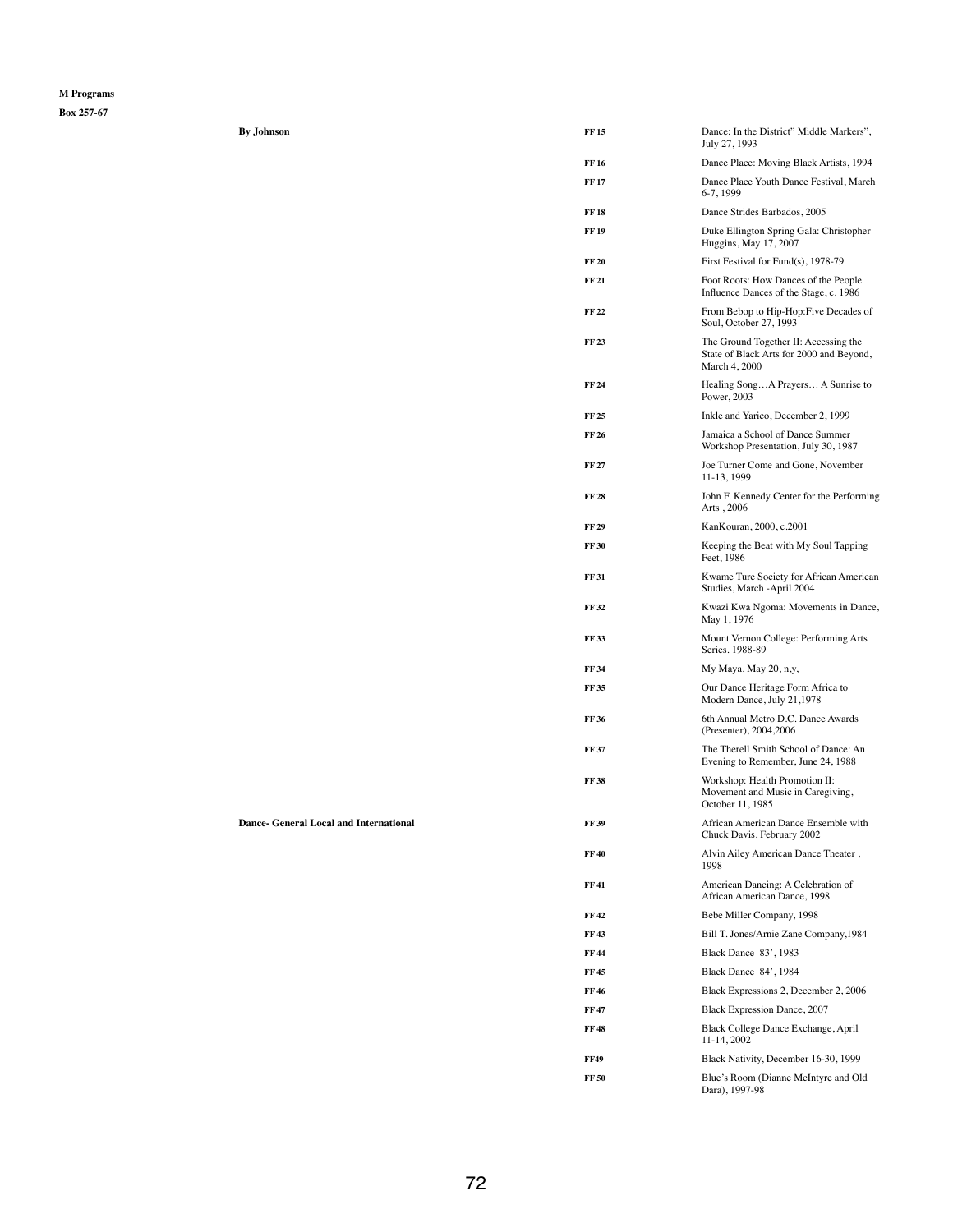| <b>Dance- General Local and International</b> | <b>FF 51</b> | Bob Fosse's: Dancin', 1981                                                         |
|-----------------------------------------------|--------------|------------------------------------------------------------------------------------|
|                                               | <b>FF 52</b> | Clarice Smith Performing Arts Center:<br>November-December 2003, December<br>2004  |
|                                               | <b>FF 53</b> | Cleo Parker Robison: One Spirit Many<br>Voices, July 16-20, 2003, July 13-26, 2003 |
|                                               | <b>FF 54</b> | Dance Africa, 1979, 1990                                                           |
|                                               | <b>FF 55</b> | Dance Place Performing Series, 1984-85                                             |
|                                               | <b>FF 56</b> | Dance Theatre of Harlem, 1993                                                      |
|                                               | <b>FF 57</b> | The Davis Center, 1982                                                             |
|                                               | <b>FF 58</b> | Debbie Allen Dance Academy: O BOA<br>BONGO "Remember", October 7, 2007             |
|                                               | <b>FF 59</b> | Dishibem, 2005                                                                     |
|                                               | <b>FF 60</b> | Djimo Kouyate Memory of African<br>Culture, June 7, 1985                           |
|                                               | <b>FF 61</b> | Dono Community Drum and Dance<br>Ensemble, May 22, 2004, June 4, 2005              |
|                                               | FF 62        | Duke Ellington: Annual Spring Concert,<br><b>May 2000</b>                          |
|                                               | FF 63        | Eleo Pomare Dance Company, March<br>$24-25$ , n.y.                                 |
|                                               | FF 64        | Festival of Performing Arts, June 27, 1985                                         |
|                                               | FF 65        | Forces of Nature Dance Theatre (25th),<br>2006                                     |
|                                               | <b>FF 66</b> | Garth Fagan/Bucket Dance Company<br>Performance, 1985, 2005-06                     |
|                                               | FF 67        | Grupo Afro Cuba de Matanza, 1998-99                                                |
|                                               | <b>FF 68</b> | Howard University College of Fine Arts<br>Merit Awards, September 15, 1993         |
|                                               | FF 69        | Howard University Fashion Department:<br>Akoma Ntoaso, 1979, December 6, 1995      |
|                                               | <b>FF 70</b> | Images of New Grenada, November 7-8,<br>n.y.                                       |
|                                               | <b>FF 71</b> | Indian Festival of Music and Dance at<br>Kennedy Center, September 1985            |
|                                               | <b>FF 72</b> | Jamaica National Dance Theatre Company,<br>n.d.                                    |
|                                               | <b>FF73</b>  | Jan Taylor, May 6-7, 1989                                                          |
|                                               | <b>FF 74</b> | Jessie Ripoll Dancers, n.d.                                                        |
|                                               | <b>FF 75</b> | Jubilation ! Dance Company, 1987                                                   |

| <b>FF 76</b> | Kan Kouran West African Dance Company,<br>September 1990                                                   |
|--------------|------------------------------------------------------------------------------------------------------------|
| FF 77        | KanKouran: Koniaya, 1994-96                                                                                |
| FF 78        | KanKouran West African Dance Company,<br>2000                                                              |
| FF 79        | KanKouran West African Dance Company,<br>2002, 2004                                                        |
| <b>FF 80</b> | Kan Kouran West African Dance Company,<br>2003, 2005                                                       |
| FF 81        | KanKouran West African Dance Company:<br>Annual Conference Concert, September<br>$2-5, 2004$               |
| FF 82        | Kan Kouran West African Dance Company,<br>September 1, 2007                                                |
| FF 83        | Kan Kouran West African Dance Company:<br>Annual Conference Concert, August 30,<br>2008, September 5, 2009 |
| FF 84        | Kariamu and Company Traditions,<br>February -March, 2002                                                   |
| FF 85        | Koffi Koko, 1998                                                                                           |
| FF 86        | Le Ballet National du Senegal, 1998                                                                        |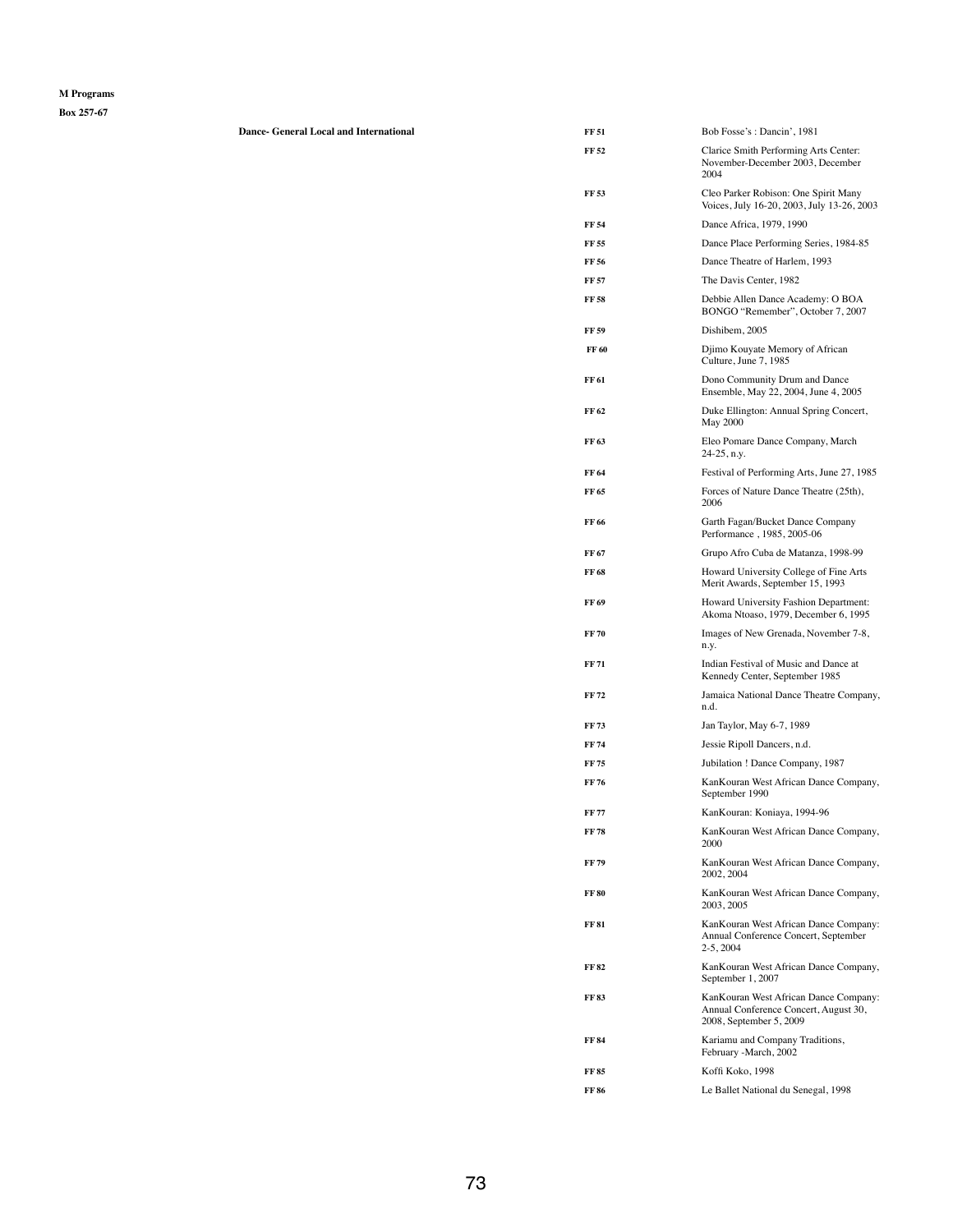**Box 257-67**

| $60X 25/-07$                    |                                               |                 |                                                                                              |
|---------------------------------|-----------------------------------------------|-----------------|----------------------------------------------------------------------------------------------|
|                                 | <b>Dance- General Local and International</b> | <b>FF 87</b>    | <b>Masters of African American</b><br>Choreography, April 20-25, 2005                        |
|                                 |                                               | <b>FF 88</b>    | Marie Reed Learning Center, n.d.                                                             |
|                                 |                                               | <b>FF 89</b>    | Mello Go Roun Shows, August 1,1985,<br>July 30, 1987                                         |
|                                 |                                               | <b>FF 90</b>    | Najwa Dance Corps, 1981                                                                      |
|                                 |                                               | <b>FF 91</b>    | Nathan Trice: Rituals, September 1-3, n.y.                                                   |
|                                 |                                               | <b>FF 92</b>    | National Cultural Theatre and Dance<br>Company of Gambia, n.d.                               |
|                                 |                                               | <b>FF 93</b>    | The National Dance Company of Sénégal,<br>1980-81                                            |
|                                 |                                               | <b>FF 94</b>    | The National Dance Theatre of Jamaica,<br>1983, 1989, 1997                                   |
|                                 |                                               | <b>FF95</b>     | The National Dance Theatre of Zaire:<br>Nkenge, 1981                                         |
|                                 |                                               | <b>FF96</b>     | National Performing Company of Grenada,<br>n.d.                                              |
|                                 |                                               | <b>FF 97</b>    | The Oboe Drumming and Dancing<br>Company,                                                    |
|                                 |                                               | <b>FF98</b>     | Open the Door, Virginia, 2004-05                                                             |
|                                 |                                               | <b>FF 99</b>    | Paul Kengmor Company, January 25-<br>February 4, 1993                                        |
|                                 |                                               | <b>FF100</b>    | Philadanco, 1993, 1998                                                                       |
|                                 |                                               | <b>FF101</b>    | Public Playhouse, 2002-04                                                                    |
|                                 |                                               | <b>FF 102</b>   | General File, 1998-99                                                                        |
| <b>M</b> Programs<br>Box 257-68 |                                               |                 |                                                                                              |
|                                 | <b>Dance- General Local and International</b> | FF1             | Rennie Harris Puremovement: Endangered<br>Species, Nov. n.y.                                 |
|                                 |                                               | FF <sub>2</sub> | Rod Rodgers Dance Company, 1984, n.d.                                                        |
|                                 |                                               | FF3             | Ronald K. Brown: Evidence Dance<br>Company, February 7-8, 2003                               |
|                                 |                                               | FF <sub>4</sub> | R.O.P.E: The Rite of Passage Experience,<br>Tribute to Lee "Aca: Thompson, March<br>26, 1995 |
|                                 |                                               | FF <sub>5</sub> | A Salute to the Extraordinary Life of Miss                                                   |

**FF 6** The Spiritual Dimensions of Dance, n.d.

| FF <sub>7</sub> | Step Afrika, 2001-02                                                       |
|-----------------|----------------------------------------------------------------------------|
| FF <sub>8</sub> | The Women's Work, n,d,                                                     |
| FF 9            | Urban Bush Women, March 22-23, 1996                                        |
| <b>FF 10</b>    | Urban Tap, February 2002                                                   |
| <b>FF 11</b>    | Uzulu South African Dance Theatre, 1985                                    |
| <b>FF12</b>     | Washington Dance Directions, 1986                                          |
| <b>FF13</b>     | Washington Performing Arts Society,<br>October 26, 2002                    |
| <b>FF</b> 14    | When the Spirit Moves, 2001                                                |
| <b>FF</b> 15    | Words, Beats, Movements: the Forces of<br>Hip Hop, September 1999          |
| <b>FF</b> 16    | Zab Maboungou, n.d.                                                        |
| <b>FF 17</b>    | Arena Stage, 1980, 2001-04                                                 |
| <b>FF 18</b>    | Black Nativity, n.d.                                                       |
| <b>FF</b> 19    | <b>Cultural Diversity Festival, 1984</b>                                   |
| <b>FF 20</b>    | Expression in Steel, November 8,9, 1986                                    |
| <b>FF 21</b>    | Ford's Theatre, n.d.                                                       |
| <b>FF22</b>     | Howard University: The First 125 years: A<br>Theatrical Production, 1992   |
| <b>FF23</b>     | Howard University: Special Convocation<br>Nelson Mandela, October 17, 1994 |

**Theatre and Culture FF** 17 Arena Stage, 1980, 2001-04, 2002, 2001-04, 2002, 2002, 2001-04, 2002, 2001-04, 2001-04, 2002, 2002, 2002, 2002, 2002, 2002, 2002, 2002, 2002, 2002, 2002, 2002, 2002, 2002, 2002, 2002, 2002, 20

Katherine Dunham, September 30, 2006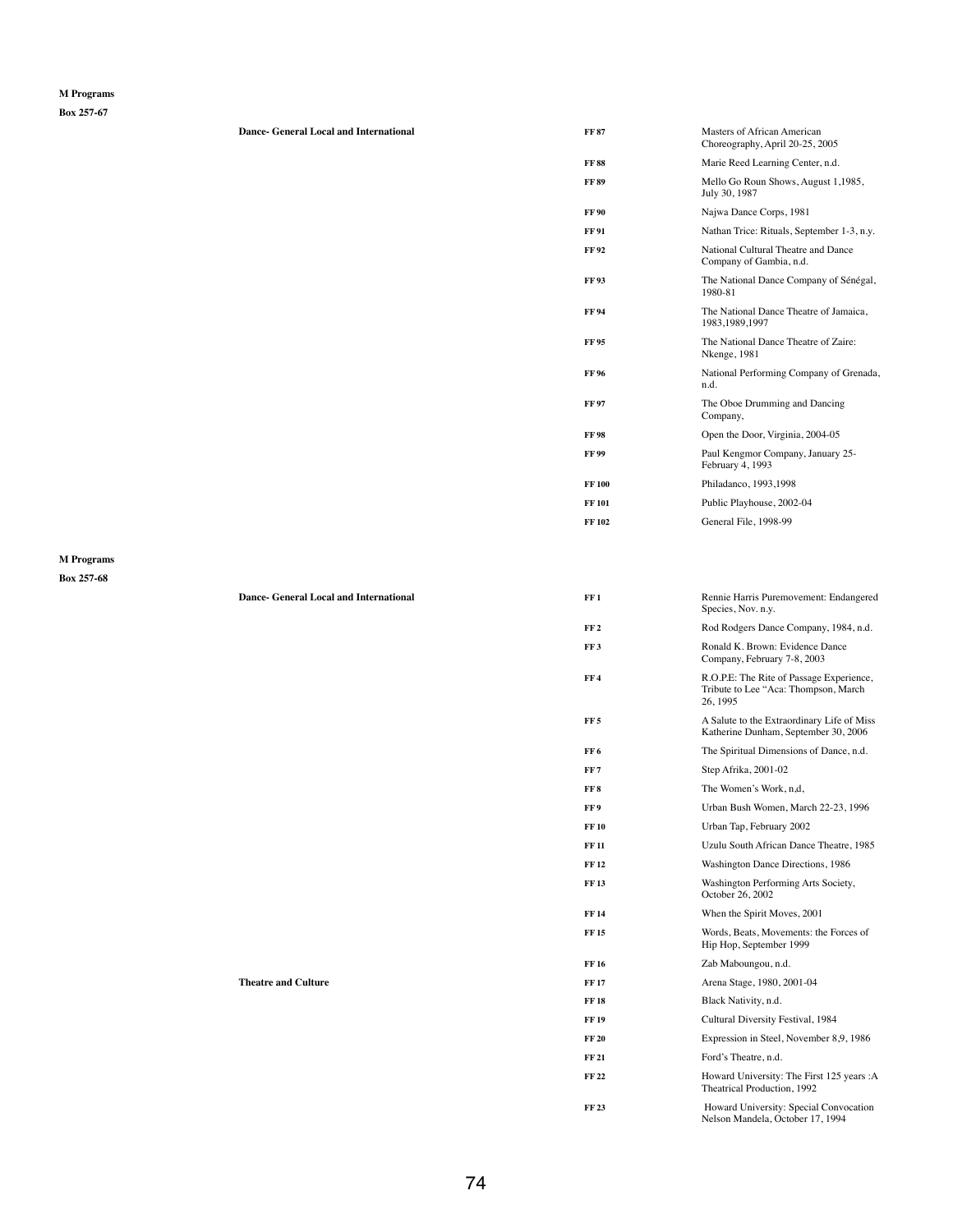|                      | <b>Theatre and Culture</b> | <b>FF 24</b>    | James Earl Jones as Paul Roberson<br>(Autographed by Jones), n.d.                             |
|----------------------|----------------------------|-----------------|-----------------------------------------------------------------------------------------------|
|                      |                            | <b>FF 25</b>    | Lion King (Lyceum Theatre and New<br>Amsterdam Theatre), October 1999                         |
|                      |                            | <b>FF 26</b>    | The New Cotton Club Revue, n.d.                                                               |
|                      |                            | <b>FF 27</b>    | Porky and Bess, March 19-21, 1987                                                             |
|                      |                            | <b>FF 28</b>    | Sterling Brown (The Rep, Inc.), n.d.                                                          |
|                      |                            | <b>FF 29</b>    | Sweet Honey in the Rock, 1982                                                                 |
|                      |                            | <b>FF 30</b>    | The Wiz, n.d.                                                                                 |
|                      |                            | <b>FF 31</b>    | Your Arms to Short to Box with God, 1975                                                      |
|                      |                            | <b>FF32</b>     | Department of History (Howard<br>University): Ambassador with Hips:<br>Katherine Dunham, 2003 |
|                      |                            | <b>FF33</b>     | Djimo Kouyate, September 7, 1985                                                              |
|                      |                            | <b>FF 34</b>    | Fala Brasil, 2000                                                                             |
|                      |                            | <b>FF35</b>     | F.S.F.B., n.d.                                                                                |
|                      |                            | <b>FF 36</b>    | Prince Among Slaves, December 1, 2007                                                         |
| <b>N</b> Dance Files |                            |                 |                                                                                               |
| Box 257-69           |                            |                 |                                                                                               |
|                      | $A-M$                      | FF1             | ABENG, 1995                                                                                   |
|                      |                            | FF <sub>2</sub> | Adrian Bolton and Katherine Smith Dance<br>Center: Kimba, August 14-15, 2004                  |
|                      |                            | FF3             | From Africa to America: A Journey<br>Through Dance, 1999                                      |
|                      |                            | FF <sub>4</sub> | African Diasporic Remember, 2005                                                              |
|                      |                            | FF <sub>5</sub> | Afro Cuban Dance Cuba, January 8,<br><b>January 23, 2000</b>                                  |
|                      |                            | FF6             | Ailey, 1998, November 28-December 31,<br>2001                                                 |
|                      |                            | FF7             | Aziza/Def Dance Jam Workshop, 2008                                                            |
|                      |                            | FF 8            | Balafon-West African Dance Ensemble,<br>n.d.                                                  |
|                      |                            | FF 9            | Ballet Creole, n.d.                                                                           |
|                      |                            | <b>FF 10</b>    | Band' Afro, n.d.                                                                              |
|                      |                            | <b>FF 11</b>    | Barrunto Dance in On The Brink,<br>December 6-8, 1985                                         |
|                      |                            | <b>FF12</b>     | Black College Dance Exchange, 2000                                                            |

|              | $\overline{\phantom{a}}$ |                              | $\sqrt{2}$ |
|--------------|--------------------------|------------------------------|------------|
| <b>FF 13</b> |                          | Bebe Miller Company, 1993-94 |            |

| <b>FF14</b>  | Bebe Ouali, n.d.                                                      |
|--------------|-----------------------------------------------------------------------|
| <b>FF 15</b> | Bill T. Jones, n.d.                                                   |
| <b>FF16</b>  | <b>Black Choreographers Moving: Toward</b><br>the 21th Century, 1989  |
| <b>FF17</b>  | <b>Black Dance Development Trust, 1989</b>                            |
| <b>FF18</b>  | <b>Black Dance 83', 1983</b>                                          |
| <b>FF19</b>  | Breaking Barriers: African American<br>Women in Dance, March 17, 2001 |
| <b>FF 20</b> | Bring in Da Noise Bring in Da Funk, 1995                              |
| <b>FF 21</b> | Bring in Da Noise Bring in Da Funk, June<br>1996                      |
| <b>FF22</b>  | Brixton Village, 1989                                                 |
| <b>FF 23</b> | Caribbean Cultural Center, n.d.                                       |
| <b>FF 24</b> | Carnival Tipico Dominicano, February 18,<br>2006                      |
| <b>FF 25</b> | Carolyn Shuttlesworth, n.d.                                           |
| FF 26        | Cathi Marsh, May 1975                                                 |
| <b>FF 27</b> | Charles Moore Dance Theatre, n.d.                                     |
| <b>FF28</b>  | Charles Wyche, 1993                                                   |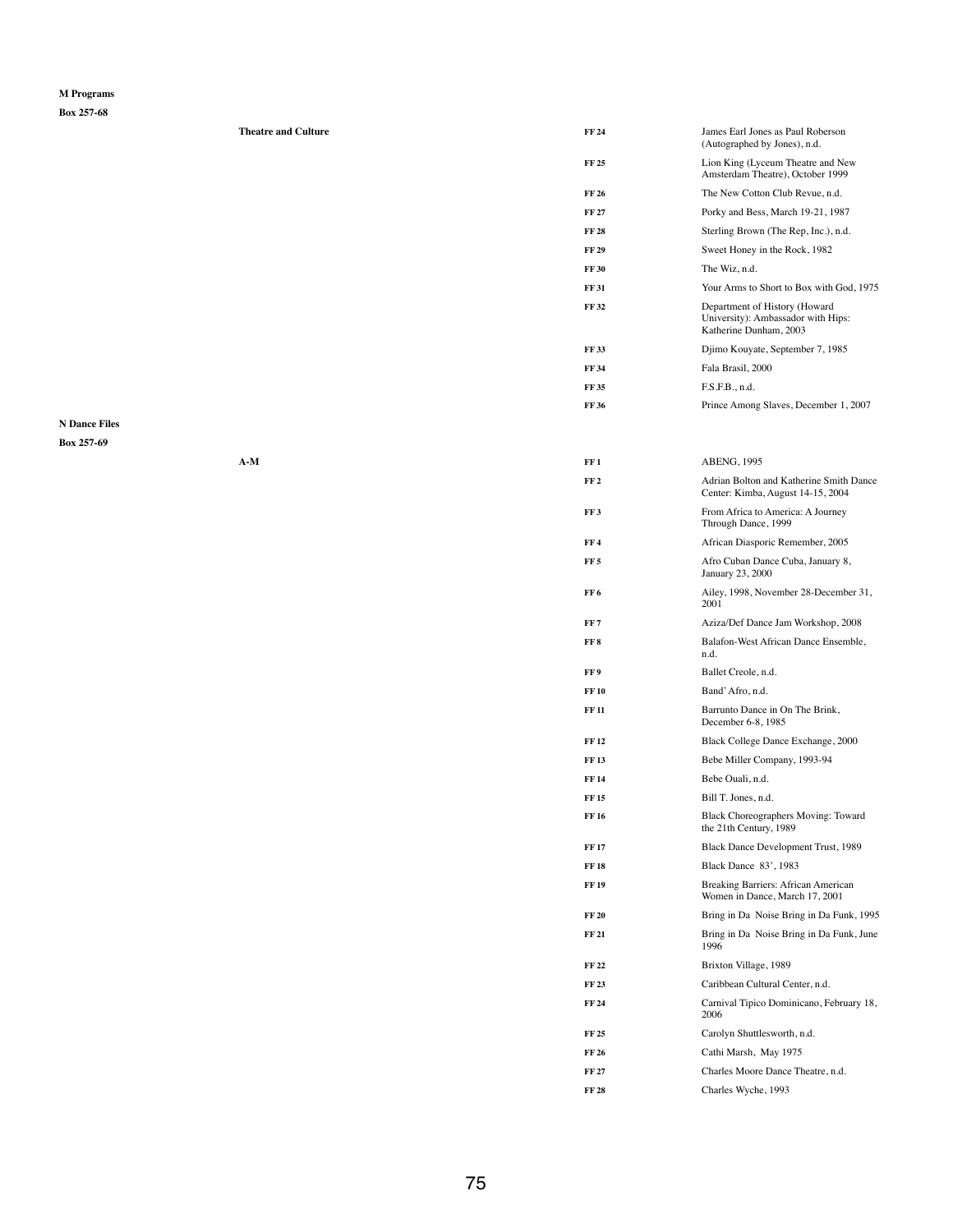| $A-M$ | <b>FF 29</b> | Chen and Dancers, n.d.                                                                                            |
|-------|--------------|-------------------------------------------------------------------------------------------------------------------|
|       | <b>FF 30</b> | Clarice Smith Performing Arts Center:<br>Children of Uganda, February 2004                                        |
|       | <b>FF 31</b> | Cholly Atkins: Master Class, May 15-16,<br>2002                                                                   |
|       | <b>FF32</b>  | Chuck Davis Dance Company, n.d.                                                                                   |
|       | <b>FF33</b>  | Classic Black, 1996                                                                                               |
|       | <b>FF 34</b> | Cleo Parker Robison Dance, 2001                                                                                   |
|       | <b>FF 35</b> | C.O.D.A/NY, n.d.                                                                                                  |
|       | <b>FF 36</b> | Coalition of Dance Artists of New York,<br>n.d.                                                                   |
|       | <b>FF 37</b> | Congress on Research in Dance: Special<br>Topics, 2004                                                            |
|       | <b>FF38</b>  | Contemporary Arts of Senegal African<br>Arts- Festival, Chicago Public Library<br>Cultural Center, May- June 1981 |
|       | <b>FF 39</b> | Contemporary Dance Class: Bridge for<br>Dance, n.d.                                                               |
|       | <b>FF40</b>  | Dallas Black Dance Theatre,<br>1994, 1996, 1998                                                                   |
|       | <b>FF41</b>  | Dance Africa (Sweet 16), 1993                                                                                     |
|       | <b>FF42</b>  | Dance Black America, 1983                                                                                         |
|       | <b>FF43</b>  | Dance Heritage Coalition: "American<br>Irreplaceable Dance Treasures the First<br>100", 2003                      |
|       | <b>FF44</b>  | The Dance of Our Ancestors Festival, 2005                                                                         |
|       | <b>FF45</b>  | Dance Theatre of Harlem, 1991                                                                                     |
|       | <b>FF46</b>  | Dance Theatre Studios (Erika Thimey<br>Founder), 1977-78                                                          |
|       | <b>FF47</b>  | Dance Theatre Workshop, 2002-003                                                                                  |
|       | <b>FF48</b>  | DC Contemporary Dance Theatre, 1982-84                                                                            |
|       | <b>FF49</b>  | Dayton Contemporary Dance Company,<br>December 1999, n.d.                                                         |
|       | <b>FF 50</b> | David Rousseve,/Reality, 1985, 1995,<br>1998                                                                      |
|       | <b>FF 51</b> | Davis Center, January 17, 1985                                                                                    |
|       | <b>FF 52</b> | Deeply Rooted, 2004                                                                                               |
|       | <b>FF 53</b> | Djimo Kouyate, 1985, 2003                                                                                         |
|       | <b>FF 54</b> | Dishibem, 2005                                                                                                    |

| Dimensions Dance Theatre, Inc., 1986                       |
|------------------------------------------------------------|
| De Dance Explosion: A Dance Reunion<br>Concert, 2001, n.d. |
| Dono Inc.: Tamba Gandaga, June 3, 2006                     |
| Echoes of Brown, May 15, 2004                              |
| Ecole De Danse de Rose M. Guiraud, n,d,                    |
| Eleo Pomare Dance Company, c. 1985                         |
| Eskesta Dance Theater, 2002                                |
| Ethic Ensemble, n.d.                                       |
| FÁ NYERE FÁ, July 29-August 1, 1999                        |
| Forces of Nature Dance Theatre, n.d.                       |
| Fagan, Garth, 1983. 2003                                   |
| Geoffrey Holder and Carmen de<br>Lavallade, 1958           |
| Germaine Goodson, 1993                                     |
| Grande Nanny Moore Ton Maroon<br>Performing Company, n.d.  |
|                                                            |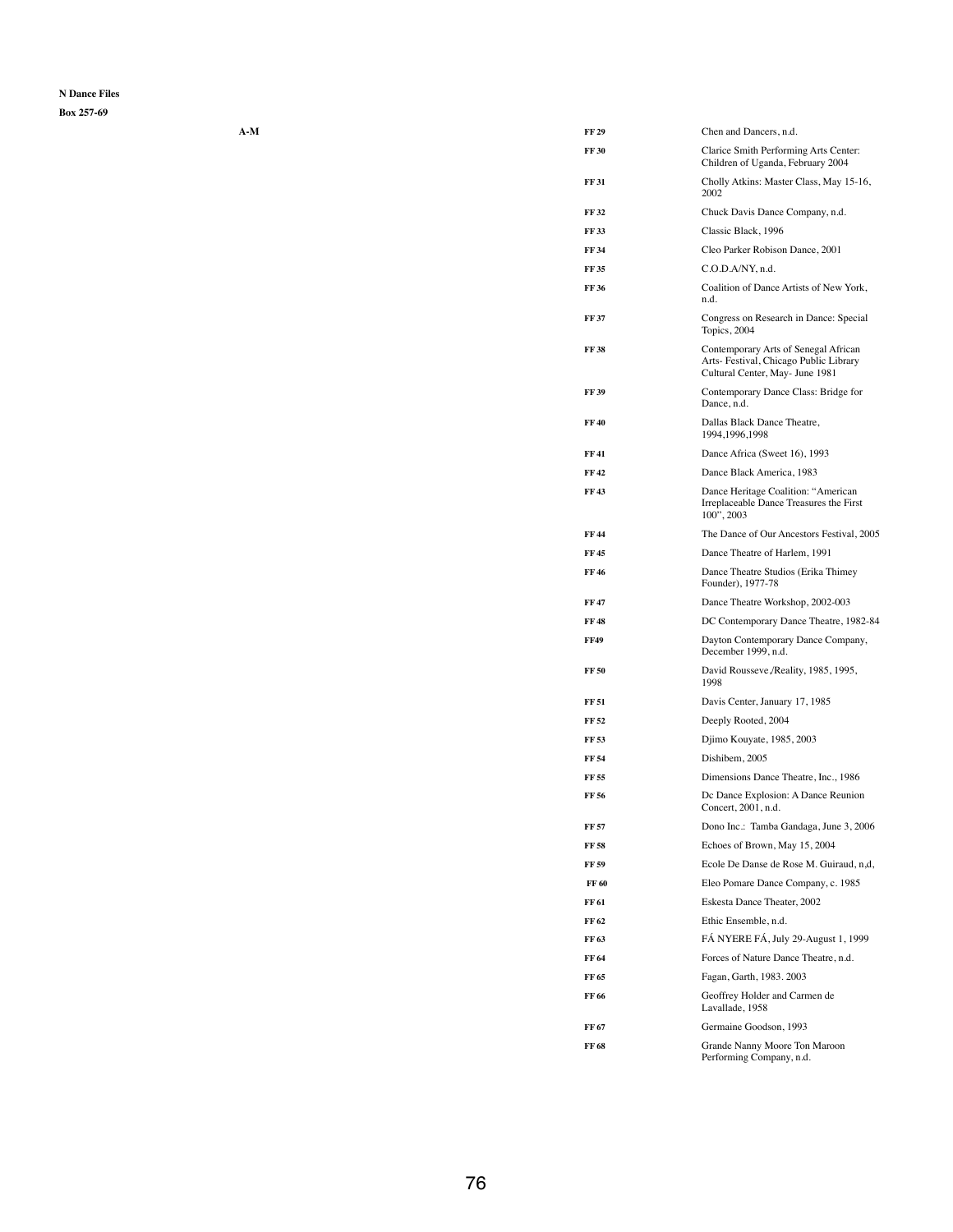| $A-M$ | FF 69        | Harold Pierson (Obituary), August 10,<br>2000                                |
|-------|--------------|------------------------------------------------------------------------------|
|       | <b>FF 70</b> | Hinton Battle, 1984                                                          |
|       | <b>FF 71</b> | "HOT", n.d.                                                                  |
|       | <b>FF72</b>  | ILE AIYE, 2002                                                               |
|       | <b>FF73</b>  | Insights (WPAS), 1998                                                        |
|       | <b>FF74</b>  | International Conference on Dance<br>Research, December 4-6, 1987            |
|       | <b>FF75</b>  | Jamaica National Dance Theatre Company,<br>1987,1992                         |
|       | <b>FF 76</b> | Jamaican School of Dance Student<br>Manual. n.d.                             |
|       | <b>FF77</b>  | James Madison University Dance, 1983,<br>n.d.                                |
|       | <b>FF78</b>  | Jazz Dance Theater, n.d.                                                     |
|       | <b>FF79</b>  | Jean Léon Destine and his Haitian Dance<br>Company, n.d.                     |
|       | <b>FF 80</b> | Joe Nash (Includes Death Certificate)<br>1985, 2005, n,d                     |
|       | <b>FF 81</b> | John Jones (Resume), n.d.                                                    |
|       | <b>FF82</b>  | John F. Kennedy Center for the Performing<br>Arts: Performance Plus, 2002-03 |
|       | <b>FF83</b>  | Jubilation ! Dance Company, n.d.                                             |
|       | <b>FF 84</b> | Kadiatou Conté, February 9, 2001                                             |
|       | <b>FF85</b>  | KanKouran, 1998-99, n.d.                                                     |
|       | <b>FF 86</b> | Karen Brown, 1985, 1989, 1993                                                |
|       | <b>FF 87</b> | Katherine Dunham Center, 1985                                                |
|       | <b>FF 88</b> | Kayaga of Africa Music and Dance<br>Ensemble, n.d.                           |
|       | <b>FF 89</b> | Ko-Thi Dance Company, 1992                                                   |
|       | <b>FF 90</b> | L'ACADCO, 1990                                                               |
|       | <b>FF 91</b> | Lula Elzy New Orleans Dance Theatre,<br>n.d.                                 |
|       | <b>FF92</b>  | Lula Washington Dance Theatre,<br>September 3, 2001                          |
|       | <b>FF93</b>  | M. Sheron Dance, n.d.                                                        |
|       | <b>FF 94</b> | Mabel Robinson, n.d.                                                         |
|       | <b>FF95</b>  | Maida Withers and the Dance Construction<br>Company, c.1982                  |

|                      |                                | <b>FF 96</b>    | Maimouna Keita School of African<br>DanceInc. 2002              |
|----------------------|--------------------------------|-----------------|-----------------------------------------------------------------|
|                      |                                | <b>FF 97</b>    | Memory of African Culture Performing<br>Company, n.d.           |
|                      |                                | <b>FF 98</b>    | Michele Simmons, 2003, n.d.                                     |
|                      |                                | <b>FF 99</b>    | Metropolitan Dance Association<br>(Directory), n.d.             |
|                      |                                | <b>FF 100</b>   | Modern Dance with emphasis on Afro-<br>Brazilian Movement, n.d. |
| <b>N</b> Dance Files |                                |                 |                                                                 |
| <b>Box 257-70</b>    |                                |                 |                                                                 |
|                      | $\mathbf{N}\text{-}\mathbf{W}$ | FF1             | Namu Lwanga: African Storyteller, 1992                          |
|                      |                                | FF <sub>2</sub> | Nanette Bearden Contemporary Dance<br>Theatre, 1992             |
|                      |                                | FF <sub>3</sub> | Najwa Dance Corps, 1981                                         |
|                      |                                | FF <sub>4</sub> | National Ballet Djoliba, 1985                                   |
|                      |                                | FF <sub>5</sub> | The National Dance Theatre of Zaire:<br>Nkenge, 1981            |
|                      |                                | FF <sub>6</sub> | National Folk Ensemble of Cuba, March<br>12, 1980               |
|                      |                                |                 |                                                                 |
|                      |                                |                 |                                                                 |
|                      |                                |                 |                                                                 |
|                      |                                |                 |                                                                 |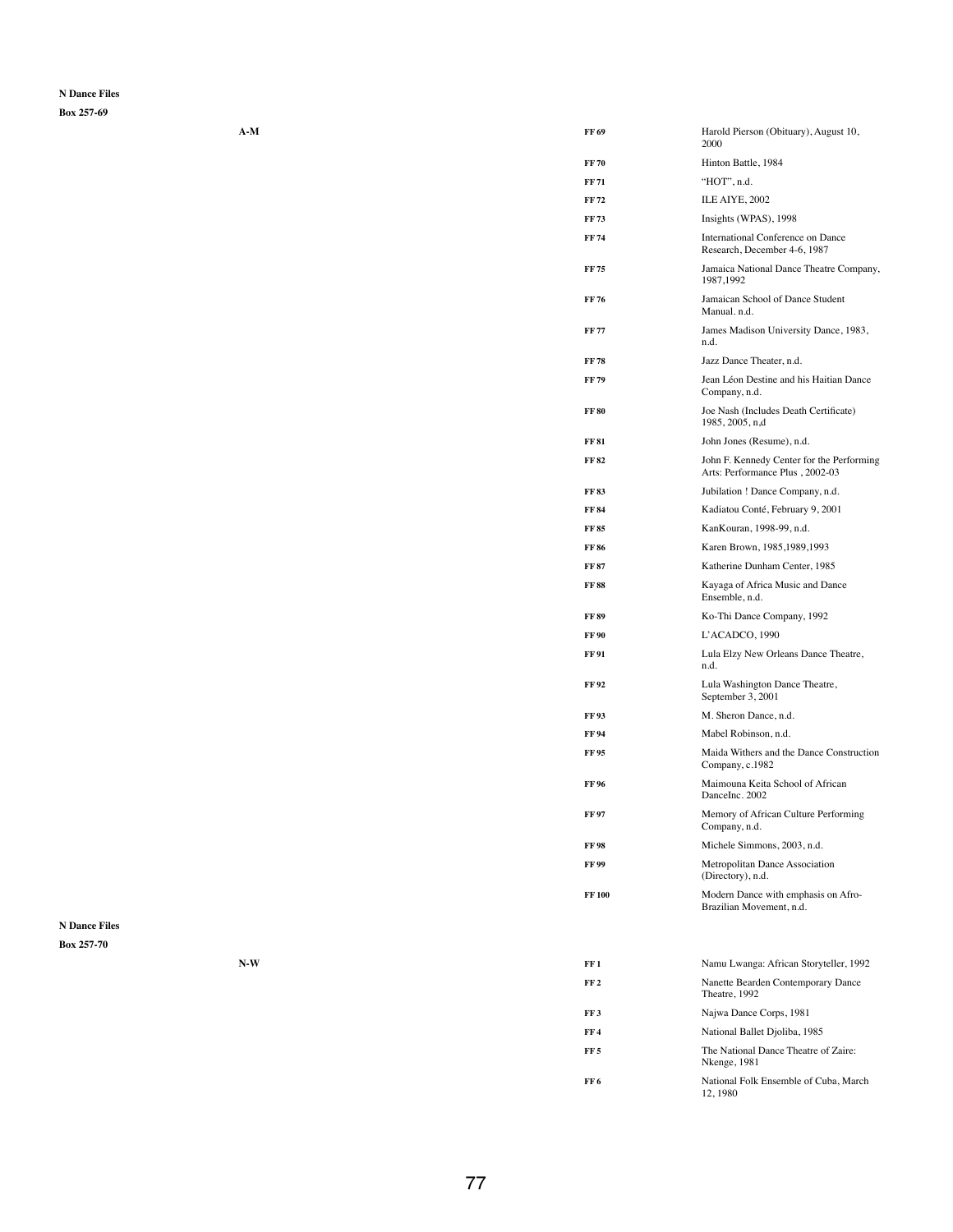| $N-W$ | FF <sub>7</sub> | The National Performing Company of<br>Grenada, 1982-83                                                            |
|-------|-----------------|-------------------------------------------------------------------------------------------------------------------|
|       | FF8             | Nego Gato, n.d.                                                                                                   |
|       | FF 9            | New Dance Group, February 22, 1989                                                                                |
|       | <b>FF 10</b>    | New York Dances Minority Dance<br>Companies: We Dance, Directory, 1984                                            |
|       | <b>FF 11</b>    | Next Steps, September 1999, February,<br>2001                                                                     |
|       | <b>FF 12</b>    | Oboade Institute of African Culture: Africa<br>Blema Dzo, November 1981- May 1982                                 |
|       | <b>FF13</b>     | Olatunji Center for African Culture,<br>1991-1992                                                                 |
|       | <b>FF 14</b>    | Orchesis Contempoary Dance Theatre,<br>2004                                                                       |
|       | <b>FF15</b>     | Palaver Hut, February 17, 2002                                                                                    |
|       | <b>FF16</b>     | Passions Dance Project, October 28-29,<br>2006                                                                    |
|       | <b>FF17</b>     | Paul Taylor Dance Company, 1976                                                                                   |
|       | <b>FF18</b>     | Philadanco, 2005, n,,                                                                                             |
|       | <b>FF19</b>     | Pearl Primus, 1981, 1986                                                                                          |
|       | <b>FF 20</b>    | Pearl Reynolds, 1985                                                                                              |
|       | <b>FF 21</b>    | Pepsi Bethel Jazz Dance Theatre, n.d.                                                                             |
|       | <b>FF22</b>     | Phoenix Dance Company, n.d.                                                                                       |
|       | <b>FF 23</b>    | Princess Mhoon Cooper, 2006-07, n.d.                                                                              |
|       | <b>FF 24</b>    | Raising the Barre: The Geographic,<br>Financial and Economic Trends of Non<br>Profit Dance Companies, August 2003 |
|       | <b>FF 25</b>    | Reggie Glass, 2002                                                                                                |
|       | <b>FF 26</b>    | Restoration Dance Theatre: Choreo Quest,<br>June 8, 2003                                                          |
|       | <b>FF 27</b>    | Rennie Harris, 2003                                                                                               |
|       | <b>FF 28</b>    | Rod Rodgers Dance Company and<br>Studios, 1988, 2002, 2003                                                        |
|       | <b>FF 29</b>    | Rose-Marie Guiraud, n.d.                                                                                          |
|       | <b>FF 30</b>    | Rossi Turner: Sankofa Dance Theatre,<br>1993                                                                      |
|       | <b>FF 31</b>    | Sabar Kutiro, 2000                                                                                                |
|       | <b>FF32</b>     | Sam Turner, n.d.                                                                                                  |
|       | <b>FF33</b>     | Seraphim Dance Theatre, 1992, 1994, n.d.                                                                          |

| FF 34 | Soweto Dance Theatre (SDT), n.d.                                            |
|-------|-----------------------------------------------------------------------------|
| FF 35 | Tam Ta Mandingie Usa: Fourth Annual<br>Workshop Tour, September 25-26, 1999 |
| FF 36 | Thelma Hill Performing Arts Center, April<br>27, 1986                       |
| FF 37 | Titos Sompa: Mbongi Dance Theatre<br>Project, n.d.                          |
| FF 38 | Urban Bush Women, 1999                                                      |
| FF 39 | Umabatha: The Zulu Macbeth, 1995-96,<br>n.d.                                |
| FF 40 | Uzulu South African Dance Theatre,<br>1982, 1984, 1993                      |
| FF 41 | Washington Performing Arts Society,<br>1992, n.d.                           |
| FF 42 | Washington Reflections Dance Company,<br>2004, 2006                         |
| FF 43 | Winfield Theatrical Productions, Inc.: Mr.<br>Truitt, November 5, 1985      |
| FF 44 | Wolf Trap Artists: Celebrates dance,<br>2001                                |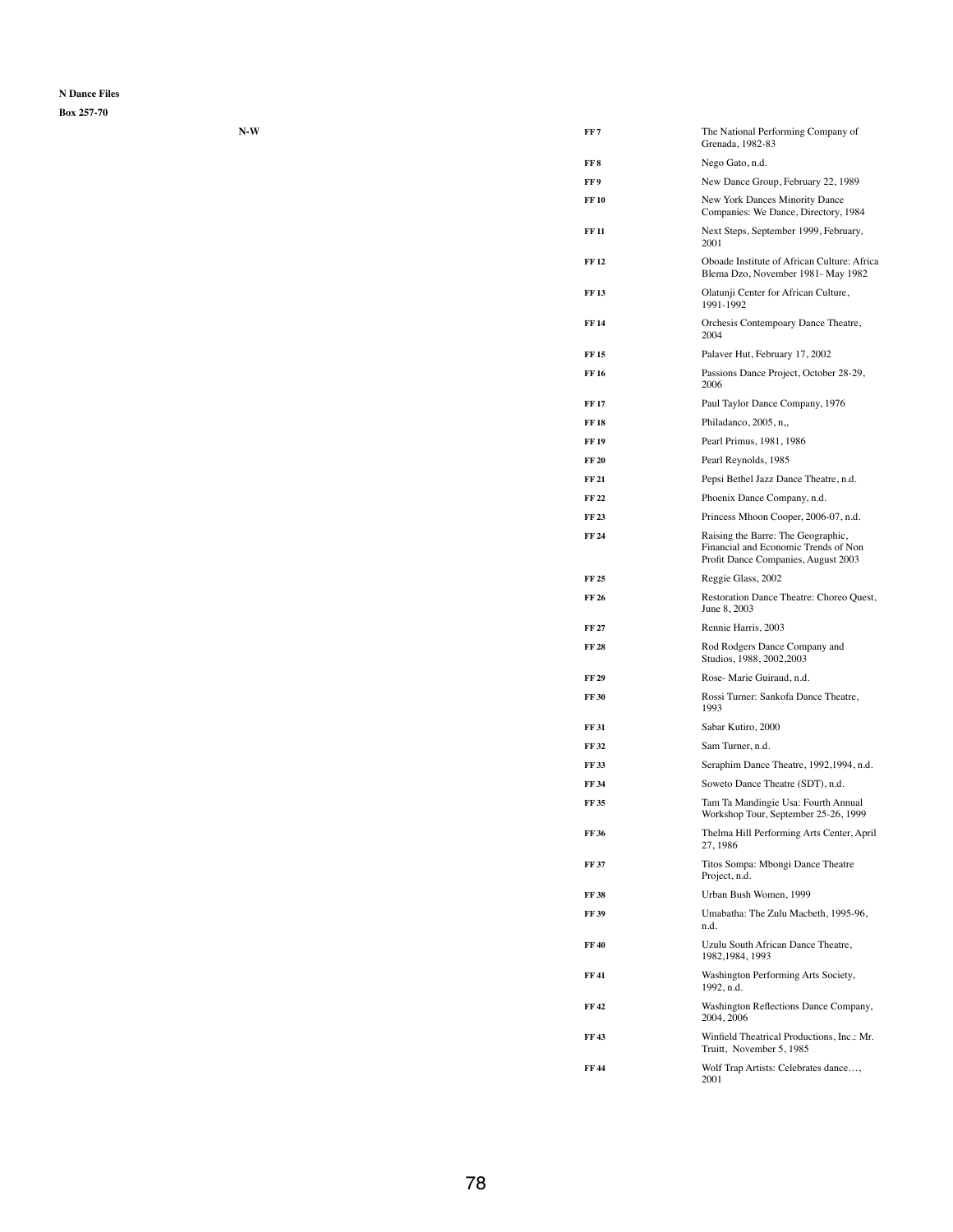**Box 257-70**

|                            | $N-W$ | <b>FF 45</b>    | WomanSpirit: Creating Inner Sanctuary,<br>n.d.                          |
|----------------------------|-------|-----------------|-------------------------------------------------------------------------|
| <b>O Printed Materials</b> |       |                 |                                                                         |
| Box 257-71                 |       |                 |                                                                         |
|                            | $A-N$ | FF1             | African American Genius Modern Dance<br>(American Dance Festival), n.d. |
|                            |       | FF <sub>2</sub> | African Heritage Center, 1987                                           |
|                            |       | FF <sub>3</sub> | African History, 1970                                                   |
|                            |       | FF4             | African Liberation Day, 1973                                            |
|                            |       | FF <sub>5</sub> | African in the Curriculum, 1968                                         |
|                            |       | FF <sub>6</sub> | African Odyssey, 1997                                                   |
|                            |       | FF <sub>7</sub> | The Afro-American Tradition in<br>Decorative Arts, c.1979               |
|                            |       | FF 8            | Afro Scholar, 1984                                                      |
|                            |       | FF 9            | The Akan of Ghana, 1986                                                 |
|                            |       | <b>FF 10</b>    | America (Katherine Dunham), January/<br>February, 1996                  |
|                            |       | <b>FF 11</b>    | America Legacy, n.d.                                                    |
|                            |       | <b>FF 12</b>    | Are your going to teach about African, n.d.                             |
|                            |       | <b>FF13</b>     | Art Brochure (Juliet Corbin), n.d.                                      |
|                            |       | <b>FF 14</b>    | Arts: Blacks in Dance Search, October 24,<br>1994                       |
|                            |       | <b>FF 15</b>    | Authentic Jazz Dance: A Retrospective<br>(by Pepsi Bethel), 1990        |
|                            |       | <b>FF 16</b>    | Babu's Magic Dance-Rhythm-Culture,<br>1994                              |
|                            |       | <b>FF17</b>     | Band, 1987                                                              |
|                            |       | <b>FF 18</b>    | Billy Wilson, 1991                                                      |
|                            |       | <b>FF 19</b>    | <b>Black Contributors: To Science and</b><br>Energy Technology, n.d.    |
|                            |       | <b>FF 20</b>    | Black Hair Story, 1983, 201, n.d.                                       |
|                            |       | <b>FF 21</b>    | Black Visions '89 Movements of Ten<br>Dance Masters, 1989               |
|                            |       | <b>FF 22</b>    | Black Visual Artists, 1980, 1988                                        |
|                            |       | <b>FF 23</b>    | Caribe, n.d.                                                            |
|                            |       | <b>FF 24</b>    | Caribe: Special Dance Issue, No. 1.2.3 Vol.<br>VII, VII, n.d.           |
|                            |       | <b>FF 25</b>    | Caribbean Life, February 26, 2002                                       |
|                            |       | <b>FF 26</b>    | Cultural Center of Color, c.1990                                        |
|                            |       | <b>FF 27</b>    | Dancing Many Drums (Joe Nash), n.d.                                     |
|                            |       | <b>FF 28</b>    | Dancing Through History- Talley Beatty,<br>December 2002                |
|                            |       | <b>FF 29</b>    | Dance Afro, 1992                                                        |
|                            |       | <b>FF 30</b>    | Dance Facilities, 1979                                                  |
|                            |       | <b>FF 31</b>    | Dance Perspectives 56: Dance in Ghana,<br>1976                          |
|                            |       | <b>FF 32</b>    | Dance Research Journal, 1983                                            |
|                            |       | <b>FF 33</b>    | Dance Vibe, October 1994                                                |
|                            |       | <b>FF 34</b>    | Dance Women Living Legends, n.d.                                        |
|                            |       | <b>FF 35</b>    | Dance Teacher, January 1998                                             |
|                            |       | <b>FF 36</b>    | Dance Theatre of Harlem, 1972                                           |
|                            |       | <b>FF 37</b>    | A Different Drummer, 1989                                               |
|                            |       | <b>FF 38</b>    | Directory of Choreographers for Black<br>Dance Companies, 1995          |
|                            |       | <b>FF 39</b>    | D.C. Slide Registry of Artists, n.d.                                    |
|                            |       | <b>FF 40</b>    | Donkilo (Song of Manding Traditions),<br>2003                           |
|                            |       | <b>FF 41</b>    | Early Black Preachers, n.d.                                             |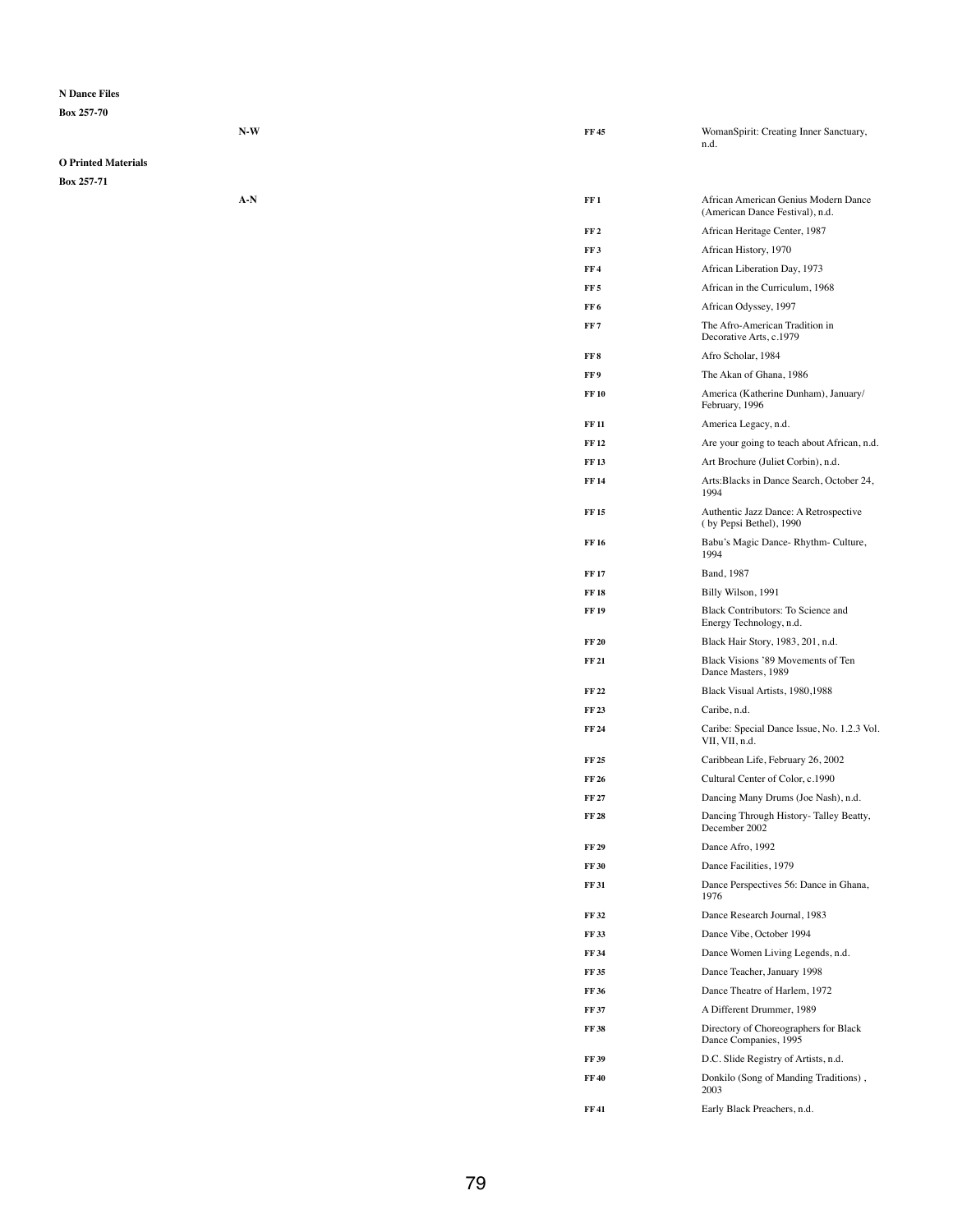## **O Printed Materials**

**Box 257-71**

| $A-N$ | <b>FF42</b>  | Festivals of Ghana, 1970                                                                     |
|-------|--------------|----------------------------------------------------------------------------------------------|
|       | <b>FF43</b>  | <b>Five College Dance Department</b><br>(Newsletter), 2002                                   |
|       | <b>FF44</b>  | Garth Fagan Dance, 1996                                                                      |
|       | <b>FF45</b>  | Gullah/Geechee Sea Island Coalition, n.d.                                                    |
|       | <b>FF46</b>  | Howard University/Bulletin, n.d.                                                             |
|       | <b>FF47</b>  | The International Review of African<br>American Art: The Art of Trinidad and<br>Tobago, n.d. |
|       | <b>FF48</b>  | Inspirational Words and Sayings,<br>2000.,n.d.                                               |
|       | <b>FF49</b>  | International Journal of African Dance,<br>1994                                              |
|       | <b>FF 50</b> | Jamaica Journal, n.d.                                                                        |
|       | <b>FF 51</b> | Jet Magazine (Carmen De lavallade), June<br>16, 1955                                         |
|       | <b>FF 52</b> | Josephine Baker Creating an Icon, n.d.                                                       |
|       | <b>FF 53</b> | Junkanoo: Archives Exhibition, 1978                                                          |
|       | <b>FF 54</b> | Katherine Dunham, 1996                                                                       |
|       | <b>FF 55</b> | Lakota Sioux (Cue Sheets), n.d.                                                              |
|       | <b>FF 56</b> | Making the Most of Black Dance '84',<br>November 19, 1984                                    |
|       | <b>FF 57</b> | Mali-Univers, 2006                                                                           |
|       | <b>FF 58</b> | Marcus Mosiah Garvey: Multi Media/<br>Museum, August 17, 2006                                |
|       | <b>FF 59</b> | A message from Napsy: December 24, n.d.                                                      |
|       | <b>FF 60</b> | Moorland-Spingarn Research Center: The<br>Caribbean and Latin, 1984                          |
|       | <b>FF 61</b> | My Buddy Notes,                                                                              |
|       | FF 62        | NACOLADS Newsletter, 1982                                                                    |
|       | FF 63        | Next Wave Festival 1994 Brooklyn<br>Academy of Music, 1994                                   |
|       |              |                                                                                              |

## **O Printed Materials**

| $O-V$ | FF | The Omowe Journal, 2005     |
|-------|----|-----------------------------|
|       | FF | Our Drum and Drummers, 1968 |

| FF 3         | Pearl Primus: The World's Foremost<br>Authority on African Dance,                          |
|--------------|--------------------------------------------------------------------------------------------|
| FF 4         | Pearl Primus: Annotated Bibliography, n.d                                                  |
| FF 5         | Report on the the Rastafari, Movement:<br>Kingston Jamaica, 1986                           |
| FF 6         | Ronnie "Yao" Marshall, n.d.                                                                |
| FF 7         | Sage, 1994                                                                                 |
| FF 8         | Sankofa Magazine, 1977                                                                     |
| FF 9         | A Search for Roots: The Life and Work of<br>Pearl Primus, June 3- August, 1989             |
| <b>FF 10</b> | Solos, 1977                                                                                |
| FF 11        | South Carolina Research, n.d.                                                              |
| FF 12        | Spirit of the Dancer, June 5, 1992                                                         |
| <b>FF 13</b> | A support System For Blacks in Dance,<br>January 13,2002                                   |
| FF 14        | Tabula Rasa: Journal of the University of<br>Massachusetts School of Education.<br>1968-69 |
| FF 15        | Talking Drum: The Black Dance<br>Newsletter, May 1989                                      |
| FF 16        | Talking Drum: The Black Dance<br>Newsletter, August 1989                                   |
|              |                                                                                            |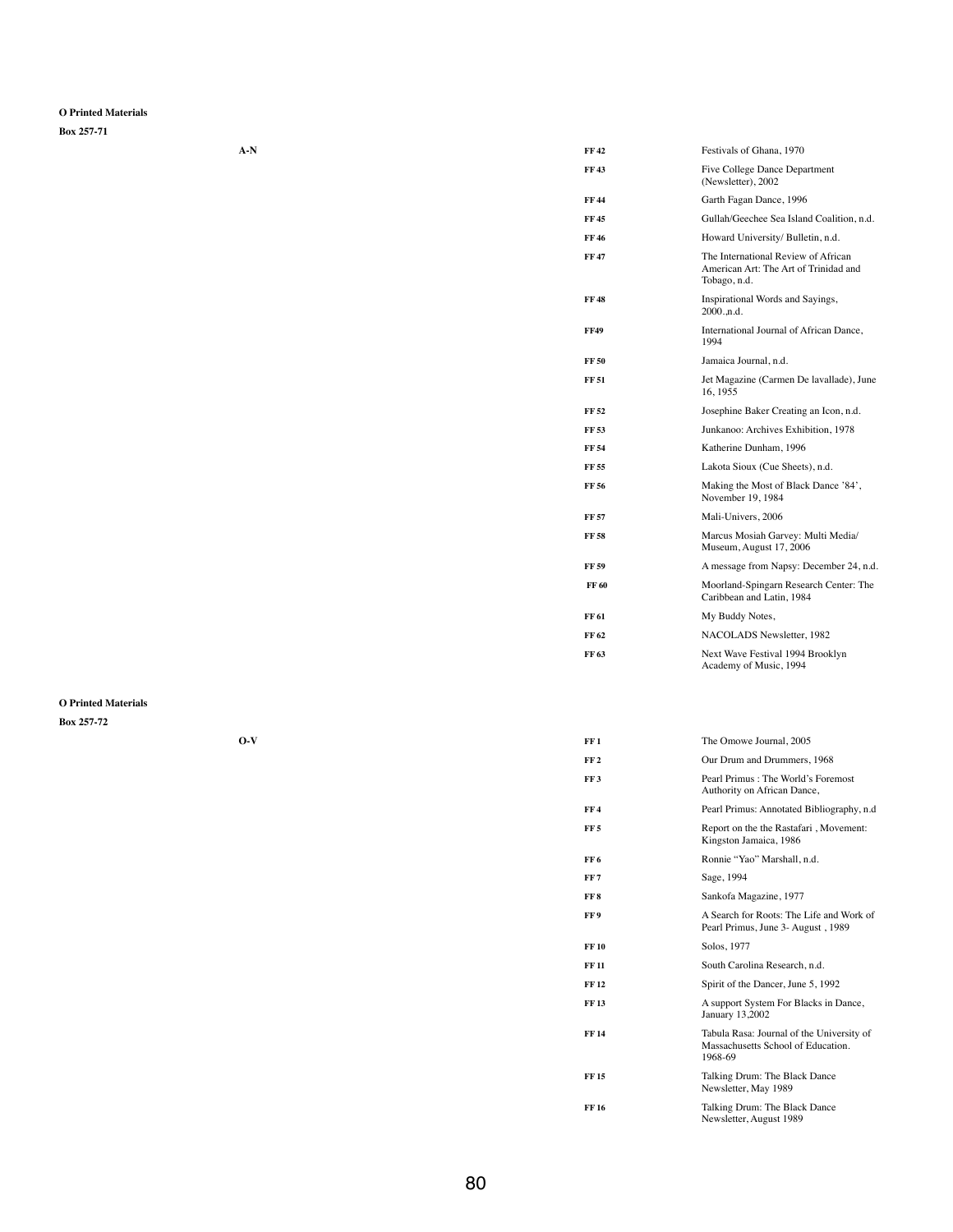## **O Printed Materials**

**Box 257-72**

| $O-V$        | <b>FF17</b>  | Talking Drum: The Black Dance<br>Newsletter, November 1989                       |
|--------------|--------------|----------------------------------------------------------------------------------|
|              | <b>FF18</b>  | Talking Drums Alvin Ailey: The Man and<br>his Contributions, May 1990            |
|              | <b>FF19</b>  | Talking Drum: The Journal of Black<br>Dance, 1992-1993, 1995                     |
|              | <b>FF 20</b> | Tape Connection Video and Audio: Louis<br>Farrakhan, n.d.                        |
|              | <b>FF 21</b> | The 100,000 Horsemen of West Africa,<br>n.d.                                     |
|              | <b>FF22</b>  | To Teach Is to Touch Forever, April 2,<br>2000                                   |
|              | <b>FF23</b>  | Traditional Dance in Jamaica A<br>Bibliography, September 1                      |
|              | <b>FF 24</b> | Traditions: A Journal for the Preservation<br>of African Music and Dance, 1996   |
|              | <b>FF 25</b> | 20th Century Black Political Firsts, n.d.                                        |
|              | <b>FF 26</b> | Umfundalai Intenstive, June 2002                                                 |
|              | <b>FF 27</b> | What is Black Dance, October 1994                                                |
|              | <b>FF28</b>  | When the Spirit Moves: African American<br>Dance in History of Art, 1999         |
|              | <b>FF 29</b> | Visions from Black America, February-<br>March 1981                              |
| <b>Books</b> | <b>FF 30</b> | Black Dance, 1990                                                                |
|              | <b>FF 31</b> | Dance Jamaica, 1985                                                              |
|              | <b>FF32</b>  | Her African Quest, 1996                                                          |
|              | <b>FF33</b>  | The "How To" Grants Manual, 1995<br>(Includes Handwritten Notes)                 |
|              | <b>FF 34</b> | The Heart of a Women, Maya Angelou,<br>1981 (Includes Handwritten Notes)         |
|              | <b>FF35</b>  | Wouldn't;t Take Nothing for my Journey<br>Now, 1997 (Includes Handwritten Notes) |
|              | <b>FF35</b>  | Pan Africanism in Barbados, 2005                                                 |
|              | <b>FF 36</b> | Teach Yourself Zulu, 1995                                                        |
|              | <b>FF 37</b> | Zululand Wilderness Shadow and Soul,<br>1997                                     |

**P Photographs**

| <b>Johnson</b>            | FF1             | Child, 1955-56, 1958                                                                |
|---------------------------|-----------------|-------------------------------------------------------------------------------------|
|                           | FF <sub>2</sub> | Individual, n.d.                                                                    |
|                           | FF3             | Professional Shots, c.1980s-90s                                                     |
|                           | FF <sub>4</sub> | Professional Shots (Head Shots), c.<br>1980s-90s                                    |
|                           | FF <sub>5</sub> | Snapshots, n,d,                                                                     |
| <b>Johnson and Family</b> | FF <sub>6</sub> | Johnson, Samuel and Matilene Berryman,<br>c. 1951,1960                              |
|                           | FF <sub>7</sub> | Johnson, D'Michele, Samuel and Matilene<br>Berryman (Snapshots and Negatives), n.d. |
|                           | FF <sub>8</sub> | Johnson and D'Michelle (Snapshots), n.d,                                            |
|                           | FF9             | Freddy "Ohvahdyah" Johnson, n.d.                                                    |
|                           | <b>FF10</b>     | Johnson and Samuel Berryman, n.d.                                                   |
|                           | <b>FF 11</b>    | Family Dinner, 1986, n.d.                                                           |
| <b>Johnson and Others</b> | <b>FF 12</b>    | Jamaica, Research and Performance,<br>1983-84, n.d.                                 |
|                           | <b>FF13</b>     | Class, Performance and Groups, c.<br>1980s-90s                                      |
|                           | <b>FF14</b>     | Youth Class, c. 2000                                                                |
| <b>Family</b>             | <b>FF15</b>     | Matilene Berryman and others, 1948, n,d,                                            |
|                           | <b>FF16</b>     | Samuel Berryman, 1991                                                               |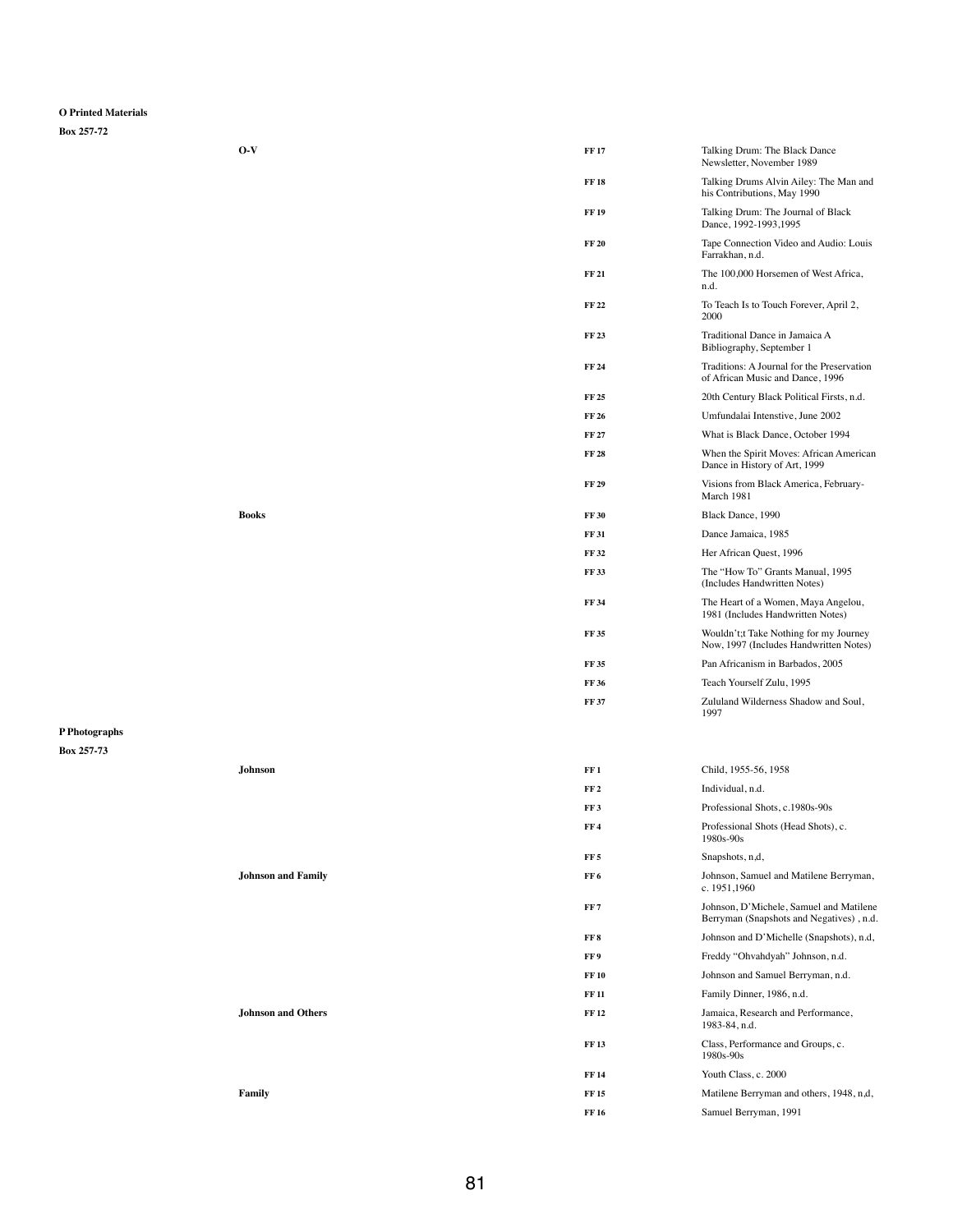#### **Box 257-73**

| Family | <b>FF17</b>  | Samuel and Matilene Berryman, c. 1950 |
|--------|--------------|---------------------------------------|
|        | <b>FF18</b>  | D'Michelle Berryman                   |
|        | <b>FF 19</b> | Harry Roland Miller, n.d.             |
|        | <b>FF 20</b> | Freedy Ohvahdyah Johnson, n.d.        |
|        | <b>FF 21</b> | Ciera Vanhoose, 2006, n.d.            |
|        | <b>FF 22</b> | Sadie Ruth Harris, n.d.               |
|        | <b>FF23</b>  | Family Snapshots, 1955-56, n          |

# **P Photographs**

**Box 257-74 Individuals**

| <b>Identified</b>   | FF1             | Aisha Benjamin, n.d.                             |
|---------------------|-----------------|--------------------------------------------------|
|                     | FF <sub>2</sub> | Andriette Holmes, n.d.                           |
|                     | FF3             | Bintu Kouyate, 2001-02                           |
|                     | FF <sub>4</sub> | Chandra Mapp, n.d.                               |
|                     | FF <sub>5</sub> | Cherly Quiacos, n.d.                             |
|                     | FF <sub>6</sub> | Delores Brown, c.1940, 1996                      |
|                     | FF7             | Debra Chapman Smith, 2000                        |
|                     | FF 8            | Duke Ellington, n.d.                             |
|                     | FF9             | Eleo Pomare, n.d.                                |
|                     | <b>FF10</b>     | Errol Pelham, 2000, n.d.                         |
|                     | <b>FF 11</b>    | Flora Atkin, 1941                                |
|                     | <b>FF12</b>     | Helm Kelelsby, 1994                              |
|                     | <b>FF13</b>     | Hope Boykin, 2002                                |
|                     | <b>FF14</b>     | Iniko Glesse Johnson, n.d.                       |
|                     | <b>FF15</b>     | Imani Smith, 1992                                |
|                     | <b>FF16</b>     | Jackie Guy (Carlton), 1992                       |
|                     | <b>FF17</b>     | Kadiatou Conté, n.d.                             |
|                     | <b>FF18</b>     | Kariamu Welsh, n.d.                              |
|                     | <b>FF 19</b>    | Kenneth Hanson, n.d.                             |
|                     | <b>FF 20</b>    | Kim Bear Bailey Family, n.d.                     |
|                     | <b>FF 21</b>    | Lela Sewell-Williams Family, n.d.                |
|                     | <b>FF 22</b>    | Louis Johnson, 1958, n.d.                        |
|                     | <b>FF 23</b>    | Mary Rose Reeves Allen, c.1925                   |
|                     | <b>FF 24</b>    | Milton Myers (Class/Contact Sheet), n.d.         |
|                     | <b>FF 25</b>    | Nikkia Tyrie,                                    |
|                     | <b>FF 26</b>    | Nikia George and Nokia Jackson, 2006,<br>n.d.    |
|                     | <b>FF 27</b>    | Pepsi Bethel, n.d.                               |
|                     | <b>FF 28</b>    | Pearl Primus (Prints and Negatives), c.<br>1950s |
|                     | <b>FF 29</b>    | Talley Beatty (Signed), n.d.                     |
|                     | <b>FF 30</b>    | Samantha Kornegay and Family, n.d.               |
|                     | <b>FF 31</b>    | Tahitia M. Nesmith, 2000                         |
|                     | <b>FF32</b>     | Walter Nicks, 1999, n.d.                         |
|                     | <b>FF33</b>     | Whitney Hunter, 1999                             |
| <b>Unidentified</b> | <b>FF 34</b>    | Children and Snapshots, 2008, n.d.               |
|                     | <b>FF35</b>     | Professional Shots, n.d.                         |
|                     | <b>FF35</b>     | Studio, n.d.                                     |
|                     | <b>FF36</b>     | Research, n.d.                                   |
|                     | <b>FF 37</b>    | Snap shots, n.d.                                 |
| <b>Identified</b>   | <b>FF38</b>     | Carmen De Lavallade and Others<br>September 1988 |
|                     | <b>FF 39</b>    | Howard University Dance Majors, c.1995           |

**Groups**

| 17 | Samuel and Matilene Berryman, c. 1950 |
|----|---------------------------------------|
| 18 | D'Michelle Berryman                   |
| 19 | Harry Roland Miller, n.d.             |
| 20 | Freedy Ohvahdyah Johnson, n.d.        |
| 21 | Ciera Vanhoose, 2006, n.d.            |
| 22 | Sadie Ruth Harris, n.d.               |
| 23 | Family Snapshots, 1955-56, n          |
|    |                                       |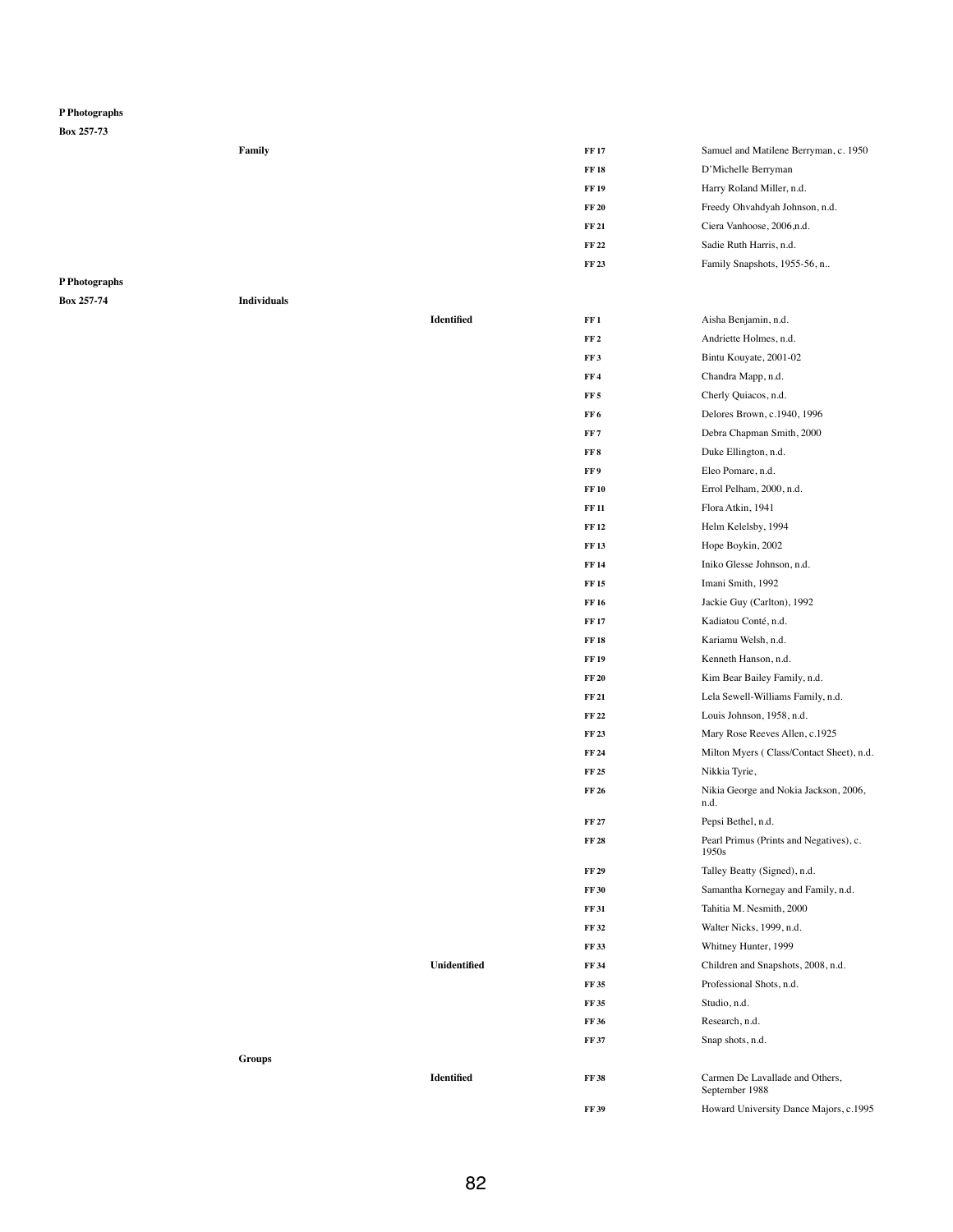| Box 257-74    | <b>Groups</b> |                     |                 |                                                                                         |
|---------------|---------------|---------------------|-----------------|-----------------------------------------------------------------------------------------|
|               |               | <b>Identified</b>   | <b>FF 40</b>    | Howard University Dance Majors, 2005                                                    |
|               |               |                     | <b>FF41</b>     | Howard University Dance Majors, 2009                                                    |
|               |               |                     | <b>FF42</b>     | Howard University Dance Majors with<br>Sandra Fortune Green and Misty<br>Copeland, n.d. |
|               |               |                     | <b>FF43</b>     | Howard University Dance Majors, n.d.                                                    |
|               |               |                     | <b>FF 44</b>    | Kouyate Family, n.d.                                                                    |
|               |               |                     | <b>FF45</b>     | Luther Fontaine and Nicolas Brothers,<br>March 21, 2000                                 |
|               |               |                     | <b>FF 46</b>    | Step Team (Senior Citizens), n.d.                                                       |
|               |               | <b>Unidentified</b> | <b>FF47</b>     | Students, n.d.                                                                          |
|               |               |                     | <b>FF48</b>     | Miscellaneous, n.d.                                                                     |
|               |               |                     | <b>FF49</b>     | Miscellaneous, n.d.                                                                     |
|               |               |                     | <b>FF 50</b>    | Miscellaneous, n.d.                                                                     |
| P Photographs |               |                     |                 |                                                                                         |
| Box 257-75    | <b>Dance</b>  |                     |                 |                                                                                         |
|               |               | <b>Research</b>     | FF1             | National Dance Company of Jamaica, c.<br>1986                                           |
|               |               |                     | FF <sub>2</sub> | National Dance Company of Jamaica:<br>Reshearsal, c.1986                                |
|               |               |                     | FF <sub>3</sub> | Jamaica, c1980                                                                          |
|               |               |                     | FF <sub>4</sub> | Jamaica: Dance Class, n.d.                                                              |
|               |               |                     | FF <sub>5</sub> | Jamaica: Dinki-Mini (Mr. Bailey), c.1986                                                |
|               |               |                     | FF <sub>6</sub> | Jamaica: Dinki-Mini, c.1986                                                             |
|               |               |                     | FF <sub>7</sub> | Jamaica: Village Dance, c. 1986                                                         |
|               |               |                     | FF8             | Jamaica: Dance Class, n.d.                                                              |
|               |               |                     | FF9             | Jamaica School of Dance, c.1987                                                         |
|               |               |                     | <b>FF 10</b>    | Jamaica: Performance, c.1987                                                            |
|               |               |                     | <b>FF 11</b>    | Jamaica: Community/Class/Performance,<br>c. $1986-87$                                   |
|               |               |                     | <b>FF 12</b>    | Jamaica: Community/Class/Performance,<br>c. 1986-87                                     |

**FF 13** Jamaica: Community/Class/Performance, c. 1986-87 **FF 14** Jamaica: Community/Class/Performance, c. 1986-87

**FF 15** Jamaica: Community/Class/Performance,

|                                                      |              | c. 1986-87                                          |
|------------------------------------------------------|--------------|-----------------------------------------------------|
|                                                      | <b>FF16</b>  | Jamaica: Community/Class/Performance,<br>c. 1986-87 |
|                                                      | <b>FF17</b>  | Jamaica: Community/Class/Performance,<br>c. 1986-87 |
|                                                      | <b>FF18</b>  | Jamaica: Community/Class/Performance,<br>c. 1986-87 |
|                                                      | <b>FF19</b>  | Jamaica: Community/Class/Performance,<br>c. 1986-87 |
|                                                      | <b>FF 20</b> | Jamaica: Community/Class/Performance,<br>c. 1986-87 |
|                                                      | <b>FF 21</b> | Jamaica: Community/Class/Performance,<br>c. 1986-87 |
|                                                      | <b>FF22</b>  | Jamaica: Community/Class/Performance,<br>c. 1986-87 |
|                                                      | <b>FF23</b>  | Jamaica: Community/Class/Performance,<br>c. 1986-87 |
|                                                      | <b>FF 24</b> | Jamaica: Community/Class/Performance,<br>c. 1986-87 |
|                                                      | <b>FF 25</b> | Jamaica: Interview, 1986                            |
| <b>Non Howard University Dance</b><br><b>Classes</b> | <b>FF 26</b> | Dance Place Dance Classes,<br>April 11, 2000        |
|                                                      | <b>FF 27</b> | Youth Masterclass, n.d.                             |
|                                                      |              |                                                     |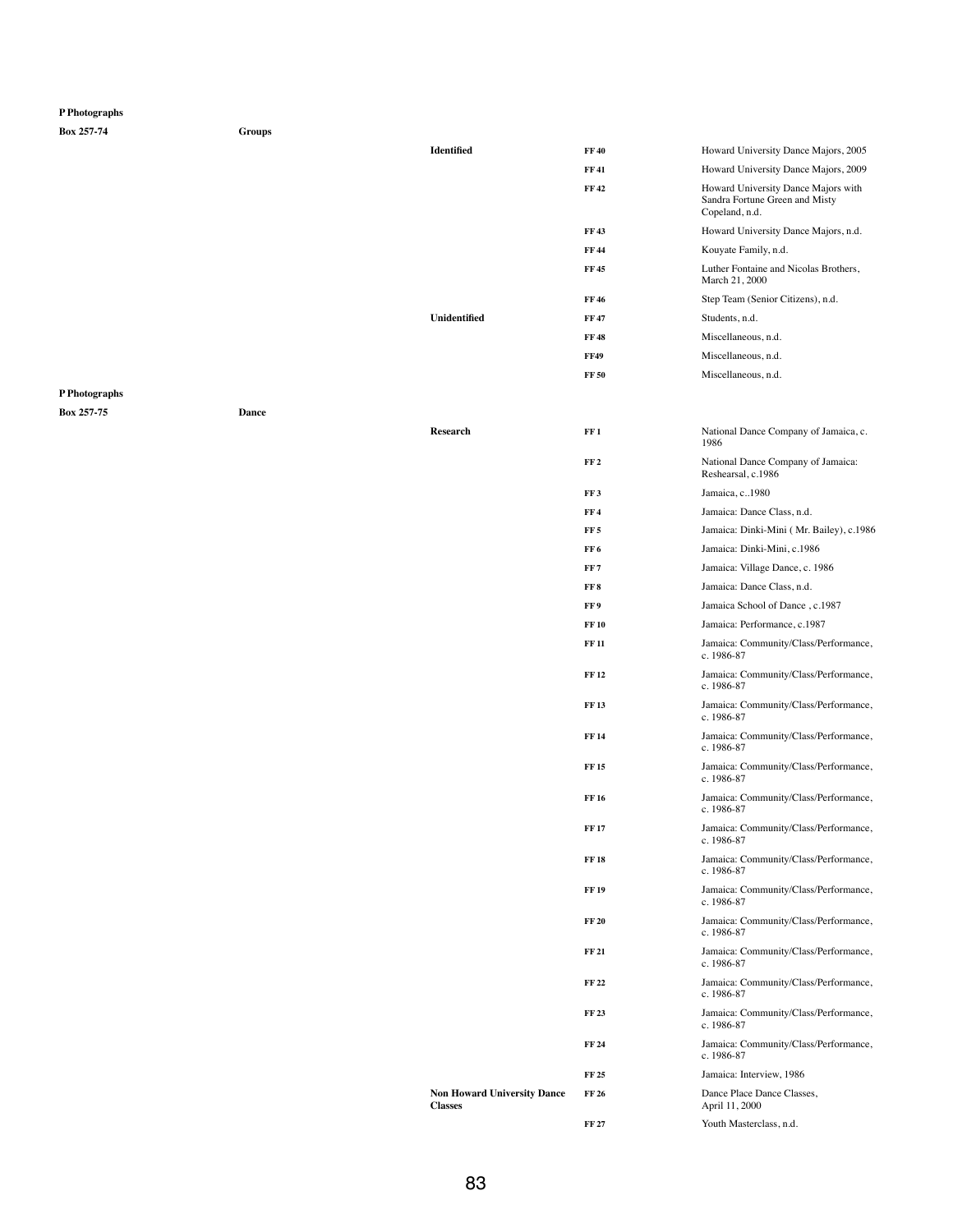| Box 257-75    | <b>Dance</b> |                                                      |                 |                                                                  |
|---------------|--------------|------------------------------------------------------|-----------------|------------------------------------------------------------------|
|               |              | <b>Non Howard University Dance</b><br><b>Classes</b> | <b>FF 28</b>    | Youth Class at Howard, n.d.                                      |
|               |              |                                                      | <b>FF 29</b>    | Youth Class at Howard, n.d.                                      |
|               |              |                                                      | <b>FF 30</b>    | Youth Class at Howard, n.d.                                      |
|               |              |                                                      | <b>FF 31</b>    | Youth Class at Howard, n.d.                                      |
|               |              |                                                      | <b>FF 32</b>    | Class by Dr. Johnson, n.d                                        |
|               |              |                                                      | <b>FF 33</b>    | Class by Dr. Johnson, n.d                                        |
|               |              |                                                      | <b>FF 34</b>    | Senior Class, n.d.                                               |
| P Photographs |              |                                                      |                 |                                                                  |
| Box 257-76    | <b>Dance</b> |                                                      |                 |                                                                  |
|               |              | <b>Pre Howard University Dance</b><br>Program        | FF1             | Physical Education (P.E.)<br>Dance Class- Modern Dance<br>c.1940 |
|               |              |                                                      | FF <sub>2</sub> | P.E. Dance Class-<br>Physical Education c 1940                   |

|                                        | <b>FF 34</b>    | Senior Class, n.d.                                                                              |
|----------------------------------------|-----------------|-------------------------------------------------------------------------------------------------|
|                                        |                 |                                                                                                 |
| Pre Howard University Dance<br>Program | FF1             | Physical Education (P.E.)<br>Dance Class-Modern Dance,<br>c.1940                                |
|                                        | FF <sub>2</sub> | P.E. Dance Class-<br>Physical Education c.1940                                                  |
|                                        | FF <sub>3</sub> | P.E. Dance Class-<br>Assane Konte and Katherine<br>Dunham, October 1983 and 1984                |
|                                        | FF <sub>4</sub> | P.E. Dance Class-<br>Johnson Teaching, September<br>1989, n.d.<br>$1$ of $2$                    |
|                                        | FF <sub>5</sub> | P.E. Dance Class-<br>Johnson Teaching, September<br>$2$ of $2$<br>1989, n.d.                    |
|                                        | FF <sub>6</sub> | P.E. Dance Class-Annex Building<br>c.1980                                                       |
|                                        | FF <sub>7</sub> | P.E. Dance Class- Master Class:<br>Pepsi Bethel, n.d.                                           |
|                                        | FF <sub>8</sub> | P.E. Dance Class- Master Class:<br>Talley Beatty, n.d.                                          |
|                                        | FF9             | P.E. Dance Class- Master Class:<br>Capoeira, n.d.                                               |
|                                        | <b>FF 10</b>    | P.E. Dance Class- Master Class:<br>Handdance, September 1984                                    |
|                                        | <b>FF11</b>     | P.E. Dance Class, c.1990s                                                                       |
| <b>Dance</b>                           | <b>FF12</b>     | Symposium: Fagan, Nettleford<br>and Dunham c. 1990                                              |
|                                        | <b>FF13</b>     | Master Classes: Bill T. Jones, 1997                                                             |
|                                        | <b>FF14</b>     | Master Classes: Bill T. Jones<br>and Ronald K. Brown, October 30,<br>1997 and November 18, 1997 |
|                                        | <b>FF15</b>     | Master Class: Deidre Dawkins, n.d.                                                              |
|                                        | <b>FF16</b>     | Master Class: Ronald K. Brown,<br>c. 2000                                                       |
|                                        | <b>FF17</b>     | Master Class: Katherine Dunham<br>and Ronald K. Brown, 1984, c. 2003                            |
|                                        | <b>FF18</b>     | Master Class: Memory of<br>African Culture, c. 2003                                             |
|                                        | <b>FF19</b>     | Master Class: Howard University<br>(HU) Dance Major 2003 Master<br>Class Series, 2003           |
|                                        | <b>FF 20</b>    | Classes and Performance, n.d.                                                                   |
|                                        | <b>FF 21</b>    | HU at IABD, c. 2006                                                                             |
|                                        | <b>FF22</b>     | HU Dance Concert: April Thomas,<br>n.d.                                                         |
|                                        | <b>FF 23</b>    | HU Dance Concert, c.2000, 2004, 2007,                                                           |
|                                        | <b>FF 24</b>    | HU Dance Concert, 2006                                                                          |
|                                        | <b>FF 25</b>    | HU Dance Concert, n.d.                                                                          |
|                                        | <b>FF 26</b>    | HU Dance in Performance:<br>Shola Roberts. 2009                                                 |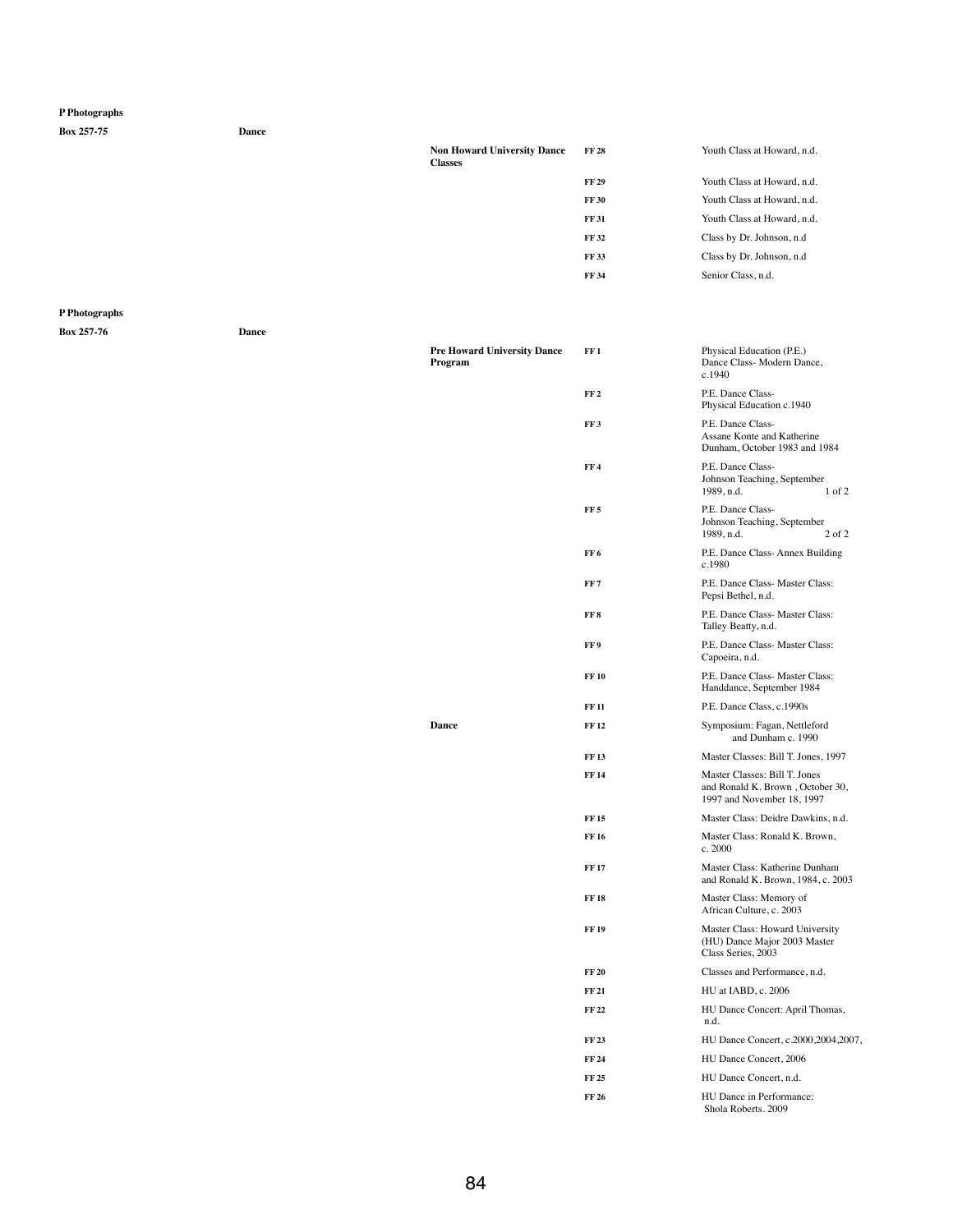**Box 257-76 Dance**

**Dance FF 27 HU** Dance in Performance: Diwali

Celebration, n.d.

**FF 28** HU Dance Majors Rites of Passage, 2006

**FF 29** HU Dance Majors Rites of Passage:

Nikia and Crystal, n.d.

|                                         |              | TAIKIA AHU CI YSIAI, II.U.                |
|-----------------------------------------|--------------|-------------------------------------------|
|                                         | <b>FF 30</b> | HU Dance Majors Rites of Passage,<br>n.d. |
| <b>Pearl Primus Artist in Residency</b> | <b>FF 31</b> | Primus Residency, 1992                    |
|                                         | <b>FF 32</b> | Primus Residency, 1992                    |
|                                         | <b>FF33</b>  | Primus Residency, 1992                    |
|                                         | <b>FF 34</b> | Primus Residency, 1992                    |
|                                         | <b>FF35</b>  | Primus Residency, 1992                    |
|                                         | <b>FF 36</b> | Primus Residency, 1992                    |
|                                         | <b>FF 37</b> | Primus Residency, 1992                    |
|                                         | <b>FF38</b>  | Primus Residency, 1992                    |

## **P Photographs**

**Box 257-77 Dance**

| Group                    | FF1             | D.C. Commission Summer, 1989                                 |
|--------------------------|-----------------|--------------------------------------------------------------|
|                          | FF <sub>2</sub> | Jefferson Junior High School, n.d.                           |
|                          | FF <sub>3</sub> | Terrell Junior High School, 1973-74                          |
|                          | FF <sub>4</sub> | Youth Class, n.d.                                            |
|                          | FF <sub>5</sub> | Unidentified, March 1986                                     |
| <b>Group Performance</b> | FF <sub>6</sub> | African (Unidentified Troupe), n.d.                          |
|                          | FF <sub>7</sub> | Bucket Dance Theatre, n.d.                                   |
|                          | FF <sub>8</sub> | Dance Theater Of Harlem, n.d.                                |
|                          | FF <sub>9</sub> | <b>International Association of Blacks</b><br>in Dance, n.d. |
|                          | <b>FF10</b>     | Jamaican National Dance Theatre<br>Company, n.d.             |
|                          | <b>FF11</b>     | KanKouran West African Dance<br>Company, n.d.                |
|                          | <b>FF12</b>     | Mello-Go-Roun, c.1983                                        |
|                          | <b>FF13</b>     | Mello-Go-Roun, c.1983                                        |
|                          | <b>FF14</b>     | Nanette Bearden Contemporary<br>Dance Theatre, n.d.          |
|                          | <b>FF15</b>     | Treemonisha, n.d.                                            |
|                          | <b>FF16</b>     | Senior Workshop, n.d.                                        |
|                          | <b>FF17</b>     | Youth (Unidentified), n.d.                                   |
|                          | <b>FF18</b>     | Youth (Unidentified), n.d.                                   |
|                          | <b>FF 19</b>    | Unidentified, n.d.                                           |
|                          | <b>FF 20</b>    | Unidentified, n.d.                                           |
|                          | <b>FF 21</b>    | Unidentified, n.d.                                           |
|                          | <b>FF 22</b>    | Unidentified, n.d.                                           |
| <b>Group Research</b>    | <b>FF 23</b>    | Jamaica, c, 1980s                                            |
|                          | <b>FF 24</b>    | Jamaica, c, 1980s                                            |
|                          | <b>FF 25</b>    | Jamaica, c, 1980s                                            |
|                          | <b>FF 26</b>    | Jamaica, c, 1980s                                            |
|                          | <b>FF 27</b>    | Jamaica, c, 1980s                                            |
|                          | <b>FF 28</b>    | Jamaica, c, 1980s                                            |
|                          | <b>FF 29</b>    | Jamaica, c, 1980s                                            |
|                          | <b>FF 30</b>    | Jamaica, c, 1980s                                            |

85

**Group Research**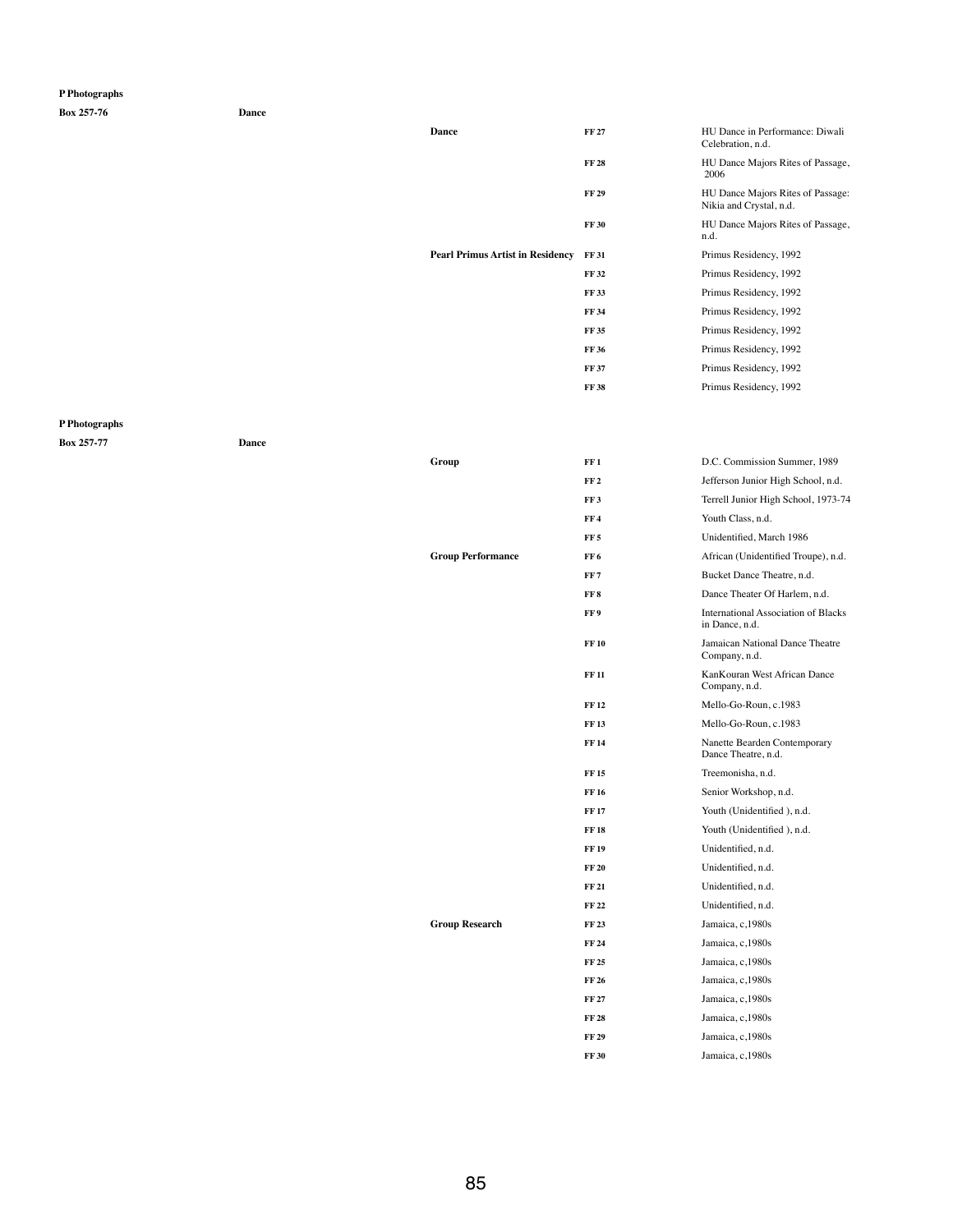| P Photographs     |              |
|-------------------|--------------|
| <b>Box 257-78</b> | <b>Dance</b> |

|                   |               | Performance            | FF1             | Johnson, 1984, 1997, n.d.                   |
|-------------------|---------------|------------------------|-----------------|---------------------------------------------|
|                   |               |                        | FF <sub>2</sub> | Johnson n.d.                                |
|                   |               |                        | FF <sub>3</sub> | Johnson and Akua Femi Kouyate,<br>1986      |
|                   |               |                        | FF4             | Johnson and Kankouran, c.1980s              |
|                   |               |                        | FF <sub>5</sub> | Johnson and Kankouran,<br>September 1, 2000 |
|                   |               |                        | FF <sub>6</sub> | Johnson and Others, n.d.                    |
|                   |               |                        | FF <sub>7</sub> | Images of Cultural Artistry, 1989           |
|                   |               |                        | FF 8            | Images of Cultural Artistry, July 22, n.d.  |
|                   |               |                        | FF9             | Images of Cultural Artistry, n.d.           |
|                   |               |                        | <b>FF 10</b>    | Images of Cultural Artistry, n.d.           |
|                   |               |                        | <b>FF 11</b>    | Images of Cultural Artistry, n.d.           |
|                   | <b>Events</b> |                        | <b>FF 12</b>    | Interview, February 1988                    |
|                   |               | <b>Research/Travel</b> | <b>FF13</b>     | Interview Ivy Baxter, n.d.                  |
|                   |               |                        | <b>FF 14</b>    | Interview Joyce Campbell, n.d.              |
|                   |               |                        | <b>FF 15</b>    | Interview, n.d.                             |
|                   |               |                        | <b>FF 16</b>    | Jamaica (Nettleford), n.d.                  |
|                   |               |                        | <b>FF 17</b>    | Jamaica (Woodside, Rose Bank) n.d.          |
|                   |               |                        | <b>FF18</b>     | Jamaica (Dance), n.d.                       |
|                   |               |                        | <b>FF 19</b>    | Jamaica (Religious Ceremony, n.d.           |
|                   |               |                        | <b>FF 20</b>    | Jamaica (Religious Ceremony, n.d.           |
|                   |               |                        | <b>FF 21</b>    | Jamaica, c.1980s                            |
|                   |               |                        | <b>FF 22</b>    | Jamaica, c.1980s                            |
|                   |               |                        | <b>FF 23</b>    | Jamaica, 1990                               |
|                   |               |                        | <b>FF 24</b>    | Caribbean (Jamaica), n.d.                   |
| P Photographs     |               |                        |                 |                                             |
| <b>Box 257-79</b> | <b>Events</b> |                        |                 |                                             |
|                   |               | Performance            | FF1             | Howard University 125th Anniversary, 1992   |
|                   |               |                        | <b>TITLE</b>    | $\alpha_{t+1}$ D.                           |

|                          | FF <sub>2</sub> | Steel Drum, n.d.                                              |
|--------------------------|-----------------|---------------------------------------------------------------|
|                          | FF3             | Unidentified, n.d.                                            |
| <b>Symposium/Lecture</b> | FF 4            | Fagan, Nettleford and Dunham,<br>September 1989               |
|                          | <b>FF 5</b>     | Washington Project for the Arts:<br>The Blues Aesthetic, 1989 |

**FF 6** Gathering , 1995

| FF7          | <b>International Association of Blacks</b><br>in Dance, c.2003 |
|--------------|----------------------------------------------------------------|
| FF8          | Unidentified Dance Performance, 1979                           |
| FF 9         | Festival of American Folk Life,<br>October 8-13,1980           |
| <b>FF10</b>  | Katherine Dunham Museum,<br>September 1980                     |
| <b>FF</b> 11 | Jamaica, 1987, n.d.                                            |
| <b>FF12</b>  | Contemporary African Mythology,<br>November 16-20, 1992        |
| <b>FF13</b>  | Senegal, May 17-June 6, 1993                                   |
| <b>FF</b> 14 | Black Entertainment Television Tour, n.d.                      |
| <b>FF15</b>  | Dance Office and Studio (Howard<br>University), n.d.           |
| <b>FF</b> 16 | Dominican Republic, n.d.                                       |
| <b>FF</b> 17 | Travel (Unidentified), n.d.                                    |
| <b>FF18</b>  | South Africa, n.d.                                             |
| <b>FF 19</b> | Woodson High School,                                           |
| <b>FF 20</b> | 4903 New Hampshire, n.d.                                       |

 $Travel/Places$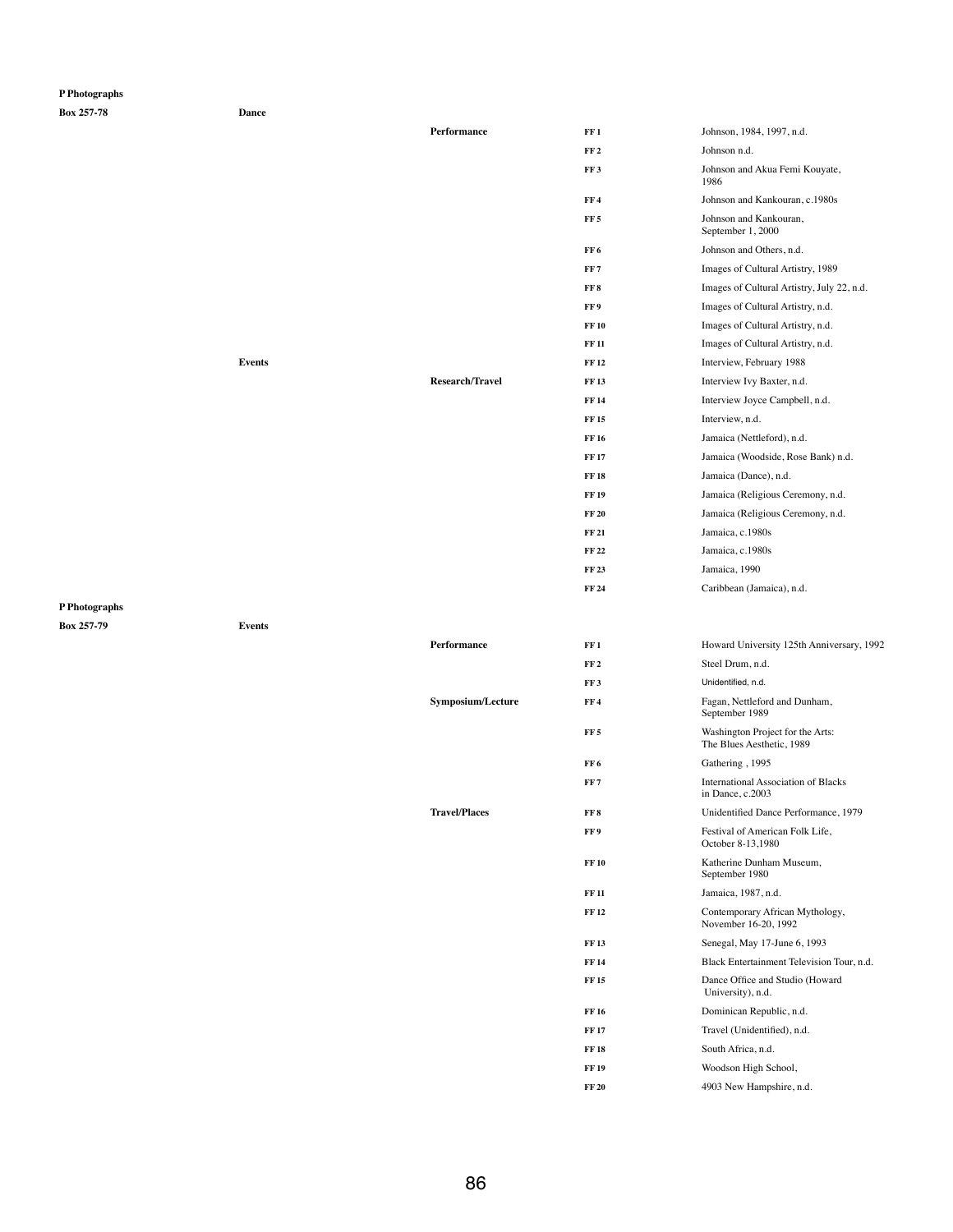| <b>Box 257-80</b> | <b>Negatives/Slides/CD</b> |                  |                 |                                                                                      |
|-------------------|----------------------------|------------------|-----------------|--------------------------------------------------------------------------------------|
|                   |                            | <b>Negatives</b> | FF1             | Research and Performance, 1980,n.d.                                                  |
|                   |                            |                  | FF <sub>2</sub> | Research Jamaica, July 1985                                                          |
|                   |                            |                  | FF3             | Noel's Class, n.d.                                                                   |
|                   |                            |                  | FF <sub>4</sub> | Africa (Performance), n.d.                                                           |
|                   |                            |                  | FF <sub>5</sub> | Performance, n.d.                                                                    |
|                   |                            |                  | FF6             | Unidentified, n.d.                                                                   |
|                   |                            | <b>Slides</b>    | FF <sub>7</sub> | Research Jamaica, n.d.                                                               |
|                   |                            |                  | FF8             | Travel, n.d.                                                                         |
|                   |                            |                  | FF 9            | Unidentified, (16 slide boxes), n.d.                                                 |
|                   |                            | CD               | <b>FF 10</b>    | Performance (Dono) and Posters<br>(Howard University Dance Major),<br>June 2006 n.d. |

# **P Photographs**

**Box 257-81 Photo Albums**

| Johnson | FF1             | Johnson Family, 1967, 1970-71                        |
|---------|-----------------|------------------------------------------------------|
|         | FF <sub>2</sub> | Johnson and Family and Alpha Kappa<br>Alpha, 1967-70 |
|         | FF3             | Johnson and Family, c. 1970s                         |
|         | FF <sub>4</sub> | Travel Tanania, c. 1970s                             |
|         | FF <sub>5</sub> | Johnson and Friends, c.1970s                         |
|         | FF <sub>6</sub> | Johnson and Family, c. 1970                          |
|         | FF <sub>7</sub> | Berryman/Miller and Friends, 1971                    |
|         | FF8             | Terrell Junior High School, 1973-74                  |
|         | FF 9            | Berryman/Miller, 1974                                |
|         | <b>FF 10</b>    | Berryman/Miller Wedding, July 28, 1975               |
|         | <b>FF 11</b>    | Berryman/Miller and Friends (Travel),<br>1984        |
|         | <b>FF12</b>     | Berryman/Miller and Friends (Travel),<br>1984        |

**FF 2** Johnson and Others, n.d.

## **P Photographs**

| Johnson | FF 1            | Berryman/Miller, c. 1973 |
|---------|-----------------|--------------------------|
|         | FF <sub>2</sub> | Berryman/Miller, c. 1973 |

|               |                     | Family             | FF3             | Berryman Family Travel: Jamaica (?),<br>1973      |            |
|---------------|---------------------|--------------------|-----------------|---------------------------------------------------|------------|
|               |                     |                    | FF4             | Johnson Family (Paternal and Maternal) c.<br>1980 | $1$ of $3$ |
|               |                     |                    | FF <sub>5</sub> | Johnson Family (Paternal and Maternal) c.<br>1980 | $2$ of $3$ |
|               |                     |                    | FF6             | Johnson Family (Paternal and Maternal) c.<br>1980 | $3$ of $3$ |
|               |                     |                    | FF <sub>7</sub> | Johnson Family, 1984                              | $1$ of $3$ |
|               |                     |                    | FF8             | Johnson Family, 1984                              | $2$ of $3$ |
|               |                     |                    | FF 9            | Johnson Family, 1984                              | 3 of 3     |
|               |                     | <b>Teaching</b>    | <b>FF 10</b>    | District of Columbia Public School, 1976          |            |
|               |                     |                    | <b>FF 11</b>    | Youth Class, n.d.                                 |            |
| P Photographs |                     |                    |                 |                                                   |            |
| Box 257-83    | <b>Photo Albums</b> |                    |                 |                                                   |            |
|               |                     | <b>Performance</b> | FF1             | Johnson and Others, n.d.                          |            |

**FF 3** Rehearsal/Performance (Images of

FF 4 D.C. Black Repertory Company (?), n.d.

Katherine Dunham), n.d.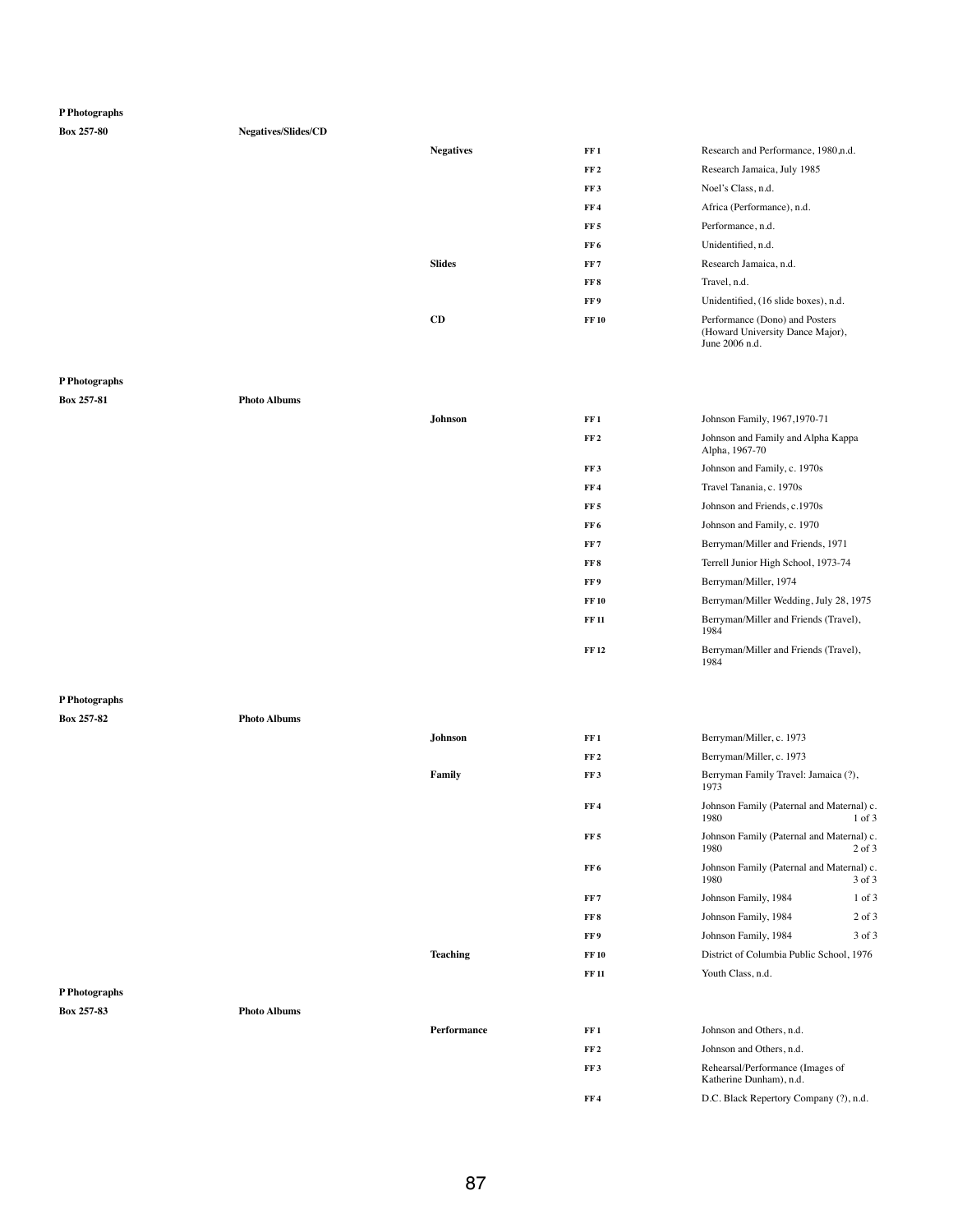```
Box 257-84 Photo Albums
```

| <b>HU Dance Major</b> | FF1             | Master Class Series: Pomare, Rooks,<br>Robinson, Jeff, Brown R., Nicks, De<br>Lavallade, Hinkson, Fortune Green, Konte,<br>c. $1994-2000$ | <b>DAMAGED</b> |
|-----------------------|-----------------|-------------------------------------------------------------------------------------------------------------------------------------------|----------------|
|                       | FF <sub>2</sub> | ster Class Series: Brown R., Boykin, c.<br>1997                                                                                           |                |
|                       | FF <sub>3</sub> | Master Class Series: Warren, Fontaine,<br>Jeff, Brown, Hinkson, Fortune Green,<br>Travel with Students, c.1997                            |                |
|                       | FF <sub>4</sub> | Master Class Series: Mtanzas, Thomas,<br>Brown K. and Philadanco in Concert, c.<br>2000                                                   | <b>DAMAGED</b> |
|                       | FF <sub>5</sub> | Master Class, Performance and Events:<br>Pee Wee Dance, Brown R., Nicks W.,<br>IABD, Student Performance, c.2001-02                       |                |

# **P Photographs**

**Box 257-85 Photo Albums**

|               |                     | <b>HU Dance Major</b> | FF1             | Master Class: Zab Maboungou, Eleo<br>Pomare and Cleo Parker Robinson, c.1996                                          |
|---------------|---------------------|-----------------------|-----------------|-----------------------------------------------------------------------------------------------------------------------|
|               |                     |                       | FF <sub>2</sub> | Master Class: Ronald K. Brown and<br>Philadanco, n.d.                                                                 |
|               |                     |                       | FF <sub>3</sub> | Master Class and Concerts: Pee Wee<br>Dance, Kankouran and Howard University<br><b>DAMAGED</b><br>Dance Concert, n.d. |
|               |                     |                       | FF <sub>4</sub> | Class by Dr. Johnson, n.d.                                                                                            |
|               |                     |                       | FF <sub>5</sub> | IABD Master Classes, n.d.                                                                                             |
|               |                     |                       | FF <sub>6</sub> | <b>Concert and Performances: Howard</b><br>University Spring Concert, Morgan State,<br>Summer Intensive, 2001         |
|               |                     |                       | FF7             | <b>Concert and Performances: Dance Place</b><br>and Philadanco, n.d.                                                  |
|               |                     |                       | FF8             | Scrapbook: Howard University Dance<br>Major Rites of Passage, 2004                                                    |
| P Photographs |                     |                       |                 |                                                                                                                       |
| Box 257-86    | <b>Photo Albums</b> |                       |                 |                                                                                                                       |
|               |                     | <b>HU Dance Major</b> | FF1             | Master Classes: Cutumba of Santiago De<br>Cuba, Dallas Black Dance Theatre, Brown                                     |

|               |                     |                       | FF <sub>2</sub> | Spring Dance Concert, Master Classes,<br>Hand Dance Classes, Dance Place,<br>2000-02:             |
|---------------|---------------------|-----------------------|-----------------|---------------------------------------------------------------------------------------------------|
|               |                     |                       | FF3             | Spring Dance Concert, c. 2001                                                                     |
|               |                     |                       | FF <sub>4</sub> | Spring Dance Concert, Off Campus<br>Performance, Summer Intensive, Dance<br>Major Office, 2001-02 |
|               |                     |                       | FF <sub>5</sub> | Spring Dance Concert and Master Class<br>Series, 2002-03                                          |
|               |                     |                       | FF <sub>6</sub> | Programs and Events, c. 2003 n.d.                                                                 |
|               |                     |                       |                 |                                                                                                   |
| P Photographs |                     |                       |                 |                                                                                                   |
| Box 257-87    | <b>Photo Albums</b> |                       |                 |                                                                                                   |
|               |                     | <b>HU Dance Major</b> | FF <sub>1</sub> | Student Travel: IABD, c.1997                                                                      |
|               |                     |                       | FF <sub>2</sub> | Student Travel: IABD, c. 2002                                                                     |
|               |                     |                       | FF3             | Student Travel: Jamaica Research, April<br>2008                                                   |
|               |                     |                       | FF <sub>4</sub> | Student Travel: Jamaica Research, April<br>2008                                                   |

R., Berryman Johnson, Konte, Davis, Capoeira, Smith K. Kouyate Tate, 2000-01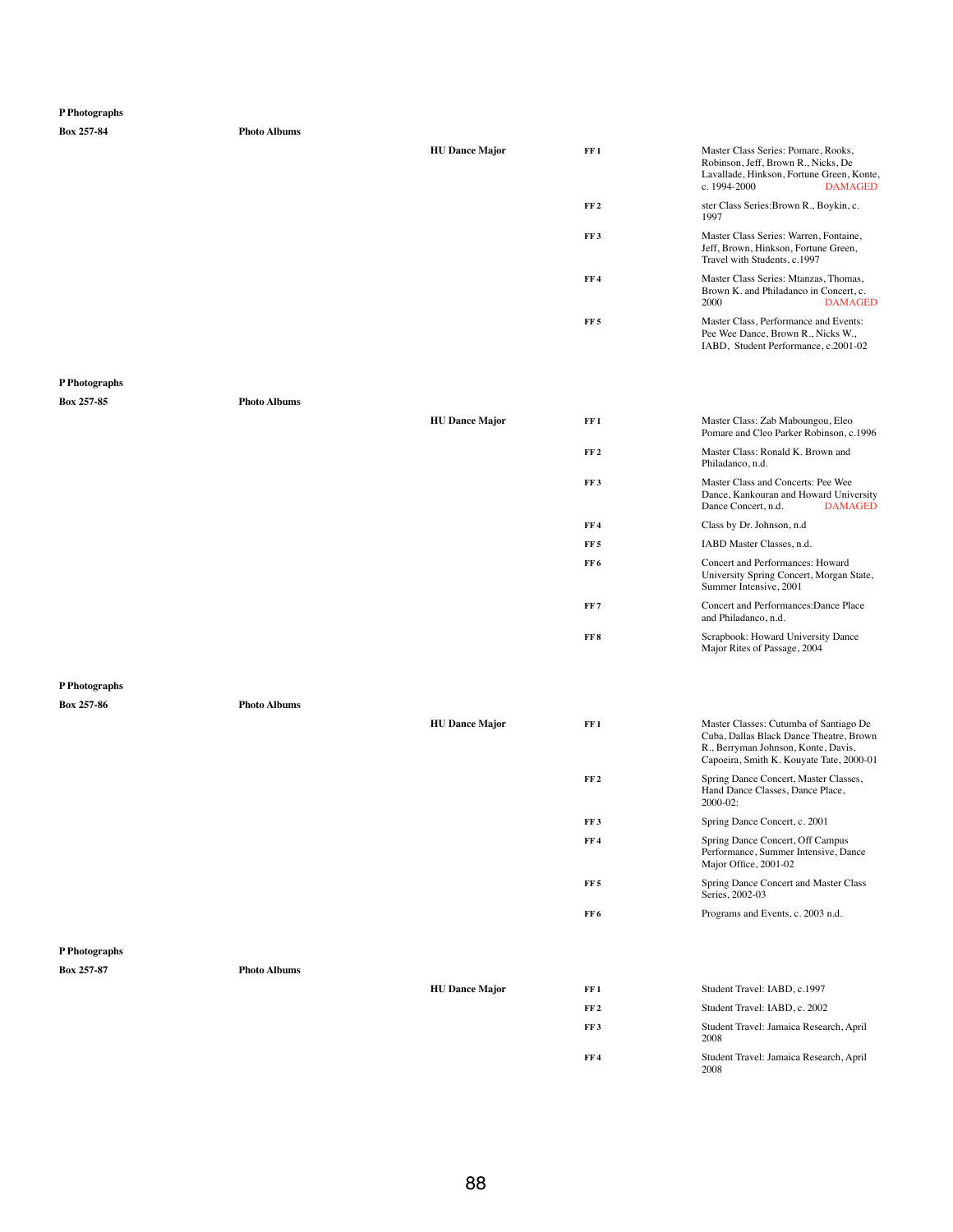| 1.1100081                                                                         |                                           |                        |                 |                                                                     |
|-----------------------------------------------------------------------------------|-------------------------------------------|------------------------|-----------------|---------------------------------------------------------------------|
| Box 257-88                                                                        | <b>Photo Albums</b>                       |                        |                 |                                                                     |
|                                                                                   |                                           | <b>Research/Travel</b> | FF1             | South Africa, 2000-01                                               |
|                                                                                   |                                           |                        | FF <sub>2</sub> | South Africa, 2000-01                                               |
|                                                                                   |                                           |                        | FF3             | South Africa, 2000-01                                               |
|                                                                                   |                                           |                        | FF <sub>4</sub> | South Africa, 2000-01                                               |
|                                                                                   |                                           |                        | FF <sub>5</sub> | HU Students West Africa, 2005-06                                    |
| P Photographs                                                                     |                                           |                        |                 |                                                                     |
| Box 257-89                                                                        | <b>Photo Albums</b>                       |                        |                 |                                                                     |
|                                                                                   |                                           | <b>Research/Travel</b> | FF1             | Senegal, n.d.                                                       |
|                                                                                   |                                           |                        | FF <sub>2</sub> | West Africa, n.d.                                                   |
|                                                                                   |                                           |                        | FF3             | West Africa, n.d.                                                   |
|                                                                                   |                                           | <b>Places/Events</b>   | FF <sub>4</sub> | IABD, 2003                                                          |
|                                                                                   |                                           |                        | FF <sub>5</sub> | IABD, 2005                                                          |
| <b>Q Over Sized Photographs/Posters/</b><br><b>Artifacts</b><br><b>Box 257-90</b> |                                           |                        |                 |                                                                     |
|                                                                                   | <b>Individuals/Photographs</b>            |                        | FF1             | Individual: Dr. Johnson Headshots and<br>Dance Group Ensemble, n.d. |
|                                                                                   |                                           |                        | FF <sub>2</sub> | Individual: Katherine Dunham, 2000                                  |
|                                                                                   |                                           |                        | FF3             | Individual: Walter Nicks and Joseph Nash,<br>n.d.                   |
|                                                                                   | <b>HU Dance Major Program/Photographs</b> |                        | FF <sub>4</sub> | Student Concert, c. 2002                                            |
|                                                                                   |                                           |                        | FF <sub>5</sub> | Pearl Primus Residency (PPR) Exhibit:<br>Primus and Borde, 1991     |
|                                                                                   |                                           |                        | FF <sub>6</sub> | PPR Exhibit: Primus and Johnson Dance<br>Place, 1992                |
|                                                                                   |                                           |                        | FF <sub>7</sub> | PPR Exhibit: Primus and Johnson<br>Luncheon, 1992                   |
|                                                                                   |                                           |                        | FF8             | PPR Exhibit: Johnson and Hope Boykin,<br>1992                       |
|                                                                                   |                                           |                        | FF 9            | PPR Exhibit: Primus, Borde, Johnson,<br>Trotman, 1992               |
|                                                                                   |                                           |                        | <b>FF 10</b>    | PPR Exhibit: Primus and Johnson Dance<br>Place, 1992                |

FF 11 PPR Exhibit: Drummers for Community Class, 1992

| <b>FF 12</b> | PPR Exhibit: Johnson taking class, 1992                                                              |
|--------------|------------------------------------------------------------------------------------------------------|
| <b>FF 13</b> | PPR Exhibit: Sheron Trotman Instructing<br>Community Class, 1992                                     |
| FF 14        | PPR Exhibit: Primus and Borde in Class,<br>1992                                                      |
| FF 15        | <b>PPR Exhibit: Primus at Charles Sumner</b><br>Museum Lecture Demonstration, 1992                   |
| FF 16        | PPR Exhibit: Trotman assistance in Master<br>Class, 1992                                             |
| <b>FF17</b>  | PPR Exhibit: Images of Cultural Artistry<br>Inc. Rehearsal for "Buschasche", 1992                    |
| <b>FF18</b>  | PPR Exhibit: Primus teaching Master<br><b>Class</b> , 1992                                           |
| FF 19        | PPR Exhibit: Trotman Teaching, 1992                                                                  |
| <b>FF 20</b> | <b>PPR Exhibit: Images of Cultural Artistry</b><br>Inc. and Storytelling "Anas, the Spider",<br>1992 |
| FF 21        | PPR Exhibit: Primus Lecture at Charles<br><b>Sumner Museum and Lecture</b><br>Demonstration, 1992    |
| FF 22        | PPR Exhibit: Howard and American<br>University in Studio Class and Rehearsal,<br>1992                |
| FF 23        | PPR Exhibit: Audition, 1992                                                                          |
|              |                                                                                                      |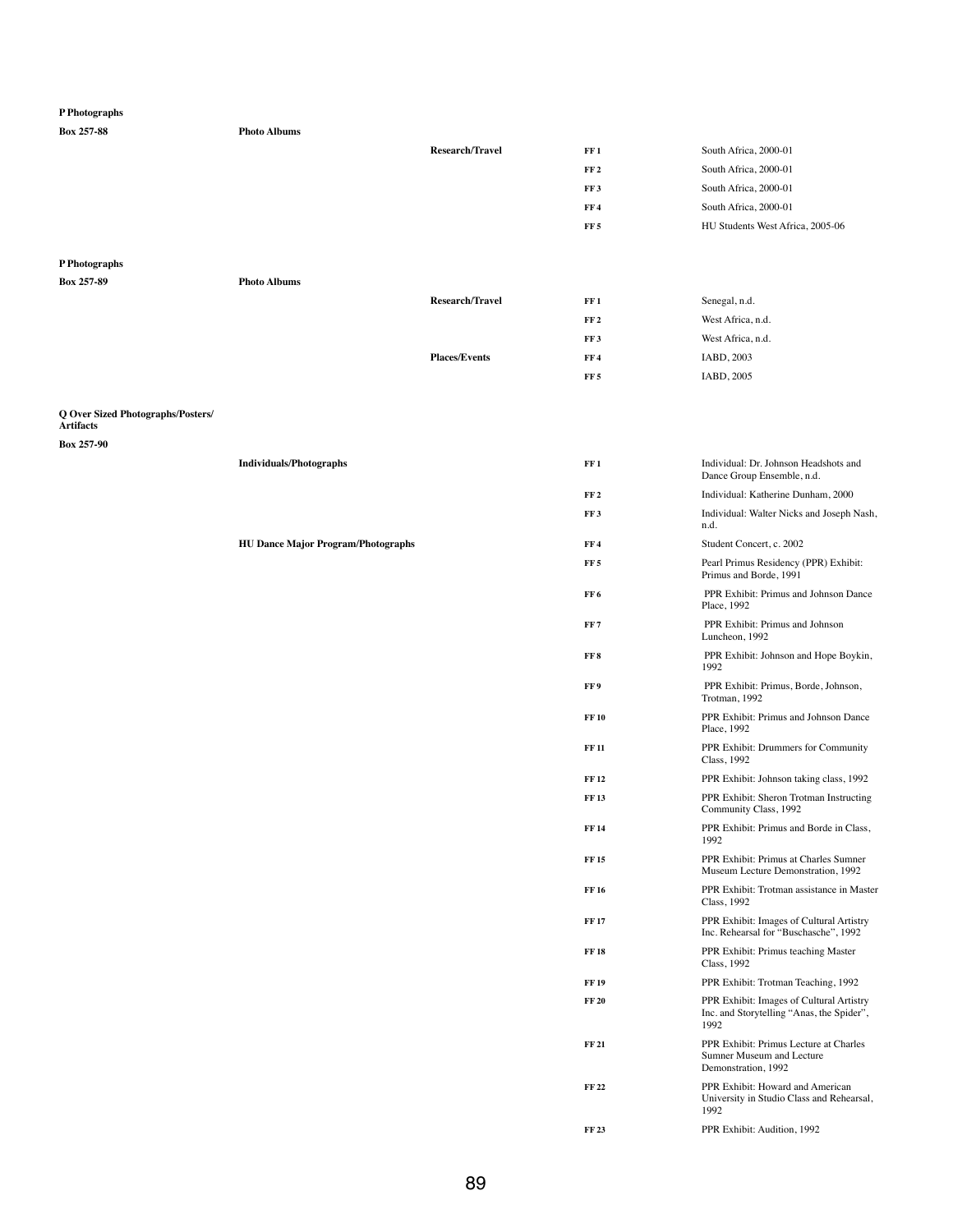# **Q Over Sized Photographs/Posters/**

## **Artifacts**

### **Box 257-90**

| <b>HU Dance Major Program/Photographs</b> | <b>FF 24</b> | PPR Exhibit: Student Class, 1992                                                          |
|-------------------------------------------|--------------|-------------------------------------------------------------------------------------------|
|                                           | <b>FF 25</b> | PPR Exhibit: Student Class, 1992                                                          |
|                                           | FF 26        | PPR Exhibit: A Travel Foot movement<br>from "The Congo", 1992                             |
|                                           | <b>FF 27</b> | PPR Exhibit: Washington D.C. Artists,<br>1992                                             |
|                                           | <b>FF 28</b> | PPR Exhibit: Howard and American<br>University in Studio Class and Rehearsal,<br>1992     |
|                                           | <b>FF 29</b> | PPR Exhibit: Celebrating 50 years in<br>Dance, 1992                                       |
|                                           | <b>FF 30</b> | PPR Exhibit: Primus Posters: Caribbean<br>Cultural Center and Master Class, 1989,<br>1991 |

### **Q Over Sized Photographs/Posters/ Artifacts**

## **Box Box 257-91**

| <b>Group Photograph</b>               | FF1                        | Unidentified Class and Graduation, c.1950                                                           |
|---------------------------------------|----------------------------|-----------------------------------------------------------------------------------------------------|
|                                       | FF <sub>2</sub>            | Unidentified Youth Class, n.d.                                                                      |
| <b>HU Dance Major Program/Posters</b> | FF3                        | Student Concert: Coming of Age, April<br>22-23,1994                                                 |
|                                       | FF <sub>4</sub>            | Student Concert:Our RootsOur<br>PathOur Rhythm , October 20, 1995                                   |
|                                       | FF <sub>5</sub>            | Campus Audition: Ronald K. Brown, 2001                                                              |
|                                       | FF <sub>6</sub>            | Dayton Contemporary Dance Company:<br>Jacob Lawerence Project, 2007                                 |
|                                       | FF7                        | Student Concert: Celebrating & Honoring<br>Our Dances, Our Vision Our Voices, Our<br>Heritage, n.d. |
|                                       | FF 8                       | University Wide Culture Committee: Garth<br>Fagan, March 14-16,1985                                 |
|                                       | <b>OVERSIZED NOT BOXED</b> | Student Concert: Celebrating & Honoring<br>Our Dances, Our Vision Our Voices, Our<br>Heritage, n.d. |
|                                       | <b>OVERSIZED NOT BOXED</b> | HU Dance Major Master Dance Intensives,<br>2004-09                                                  |
| <b>Dance/Posters</b>                  | FF <sub>9</sub>            | NSAA Dance Ensemble: A Fusion, April<br>30, 2005                                                    |
|                                       | <b>OVERSIZED</b>           | The President for the USA Awards<br>National Medal of Arts to Pearl Primus,<br>1991                 |
|                                       | <b>OVERSIZED</b>           | Jubilation, n d                                                                                     |
|                                       | <b>OVERSIZED</b>           | Evidence, n.d.                                                                                      |
|                                       | <b>OVERSIZED</b>           | NAABFE: Dance Majors in Performance "<br>New Voices", 2002                                          |
|                                       | <b>OVERSIZED</b>           | Dance Black America: A Landmark<br>Festival, 1983                                                   |
|                                       | <b>OVERSIZED</b>           | <b>Dallas Black Dance Theatre</b><br>(Autographed), n.d.                                            |
|                                       | <b>OVERSIZED</b>           | Garth Fagan Dance (2 Copies), 1992                                                                  |
|                                       | <b>OVERSIZED</b>           | The Works of Pearl Primus Concert (2)<br>Copies), 1992                                              |
|                                       | <b>OVERSIZED</b>           | Rhythms of the HeartDrumbeats of the<br>Soul: Katherine Dunham, 1996                                |
|                                       | <b>OVERSIZED</b>           | African Dance Photographs, n.d.                                                                     |
|                                       | <b>OVERSIZED</b>           | HU Student Concert: New Voices m New<br>Visions, 2002                                               |
|                                       | <b>OVERSIZED</b>           | "We too Dance": African American Men in<br>Dance Philadanco, 2005 (Letter Attached)                 |
|                                       | <b>OVERSIZED</b>           | Passages to Freedom: The African-<br>American Paradigm, 1994                                        |